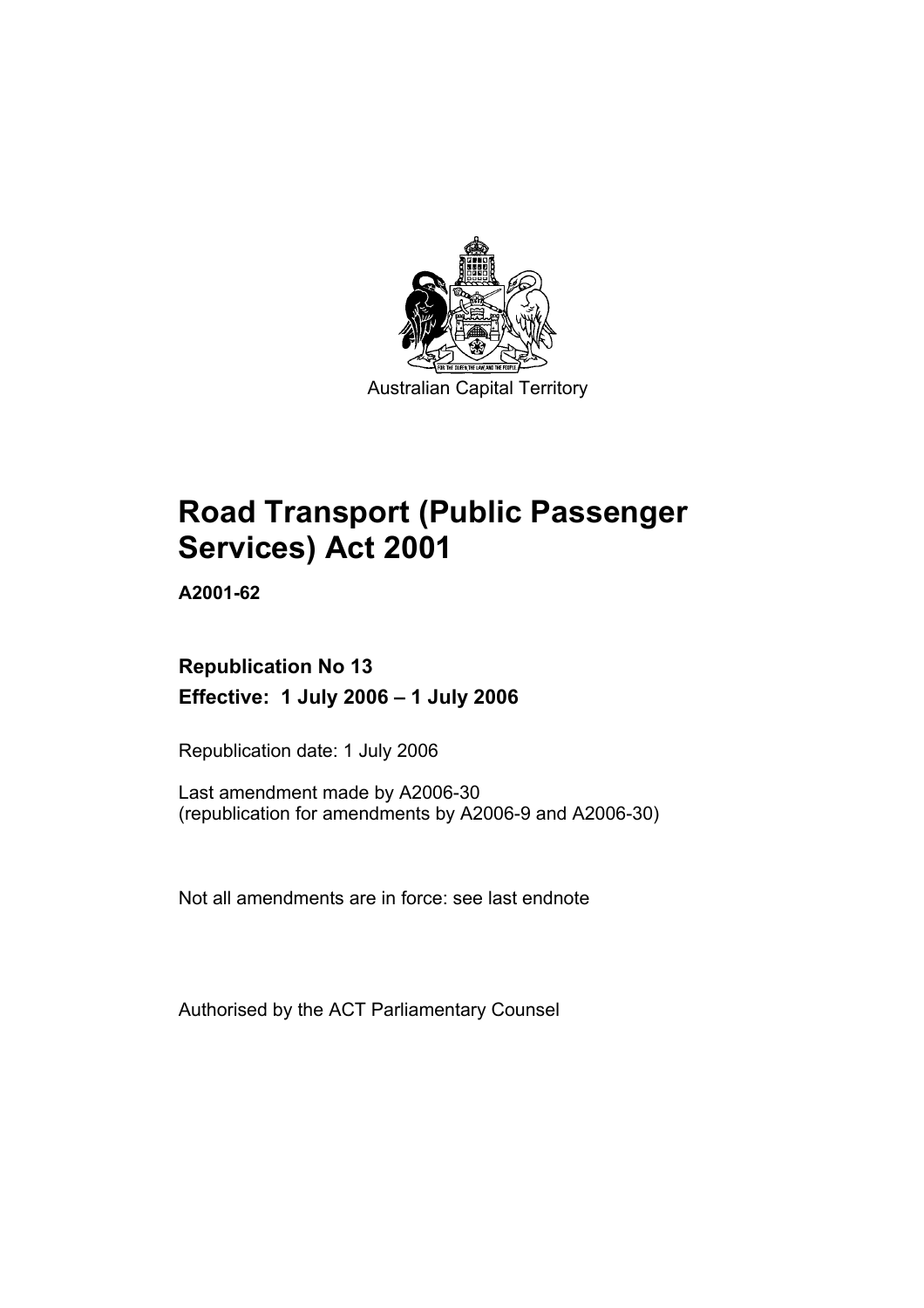#### **About this republication**

#### **The republished law**

This is a republication of the *Road Transport (Public Passenger Services) Act 2001* (including any amendment made under the *Legislation Act 2001*, part 11.3 (Editorial changes)) as in force on 1 July 2006*.* It also includes any amendment, repeal or expiry affecting the republished law to 1 July 2006.

The legislation history and amendment history of the republished law are set out in endnotes 3 and 4.

#### **Kinds of republications**

The Parliamentary Counsel's Office prepares 2 kinds of republications of ACT laws (see the ACT legislation register at www.legislation.act.gov.au):

- authorised republications to which the *Legislation Act 2001* applies
- unauthorised republications.

The status of this republication appears on the bottom of each page.

#### **Editorial changes**

The *Legislation Act 2001*, part 11.3 authorises the Parliamentary Counsel to make editorial amendments and other changes of a formal nature when preparing a law for republication. Editorial changes do not change the effect of the law, but have effect as if they had been made by an Act commencing on the republication date (see *Legislation Act 2001*, s 115 and s 117). The changes are made if the Parliamentary Counsel considers they are desirable to bring the law into line, or more closely into line, with current legislative drafting practice.

This republication includes amendments made under part 11.3 (see endnote 1).

#### **Uncommenced provisions and amendments**

If a provision of the republished law has not commenced or is affected by an uncommenced amendment, the symbol  $\mathbf{U}$  appears immediately before the provision heading. The text of the uncommenced provision or amendment appears only in the last endnote.

#### **Modifications**

If a provision of the republished law is affected by a current modification, the symbol  $\mathbf{M}$ appears immediately before the provision heading. The text of the modifying provision appears in the endnotes. For the legal status of modifications, see *Legislation Act 2001*, section 95.

#### **Penalties**

The value of a penalty unit for an offence against this republished law at the republication date is—

- (a) if the person charged is an individual—\$100; or
- (b) if the person charged is a corporation—\$500.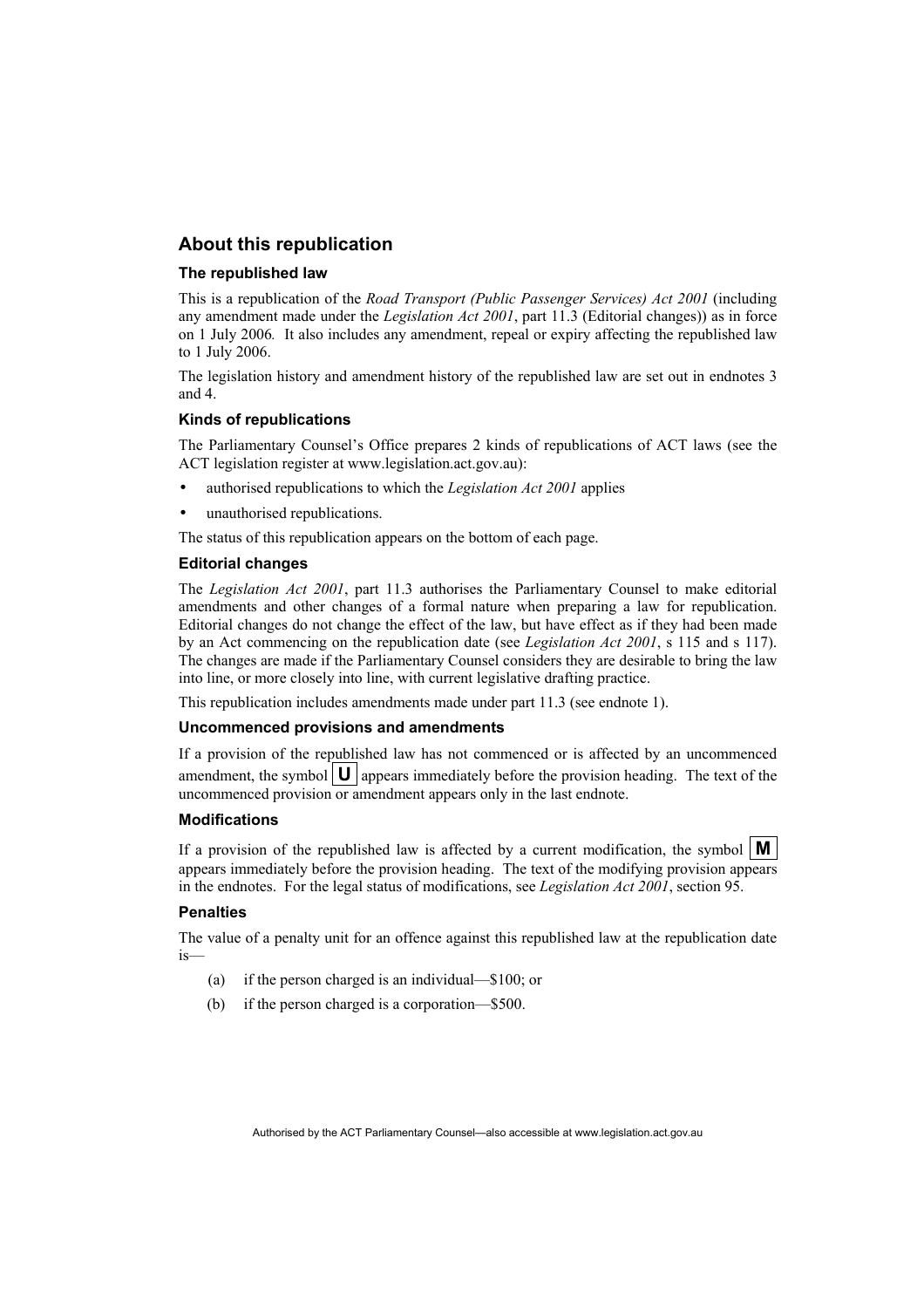

# **Road Transport (Public Passenger Services) Act 2001**

# **Contents**

| Part 1                      | <b>Preliminary</b>                                                                       |            |
|-----------------------------|------------------------------------------------------------------------------------------|------------|
|                             | Name of Act                                                                              | 2          |
| 2                           | Objects                                                                                  | 2          |
| 3                           | Dictionary                                                                               | 3          |
| 4                           | <b>Notes</b>                                                                             | 3          |
| 4A                          | Offences against Act-application of Criminal Code etc                                    | 3          |
| 5                           | Functions of road transport authority                                                    | 4          |
| 6                           | Registers of accredited people, demand responsive service<br>authorisations and licences | 5          |
| 7                           | Security and disclosure of information in registers                                      | 5          |
| 8                           | Trade Practices Act authorisation                                                        | 6          |
| 9                           | Combinations of accreditations, authorisations and licences                              | 6          |
| 10                          | What is a <i>public passenger service</i> ?                                              | 6          |
| R <sub>13</sub><br>01/07/06 | Road Transport (Public Passenger Services) Act 2001<br>Effective: 01/07/06-01/07/06      | contents 1 |

Page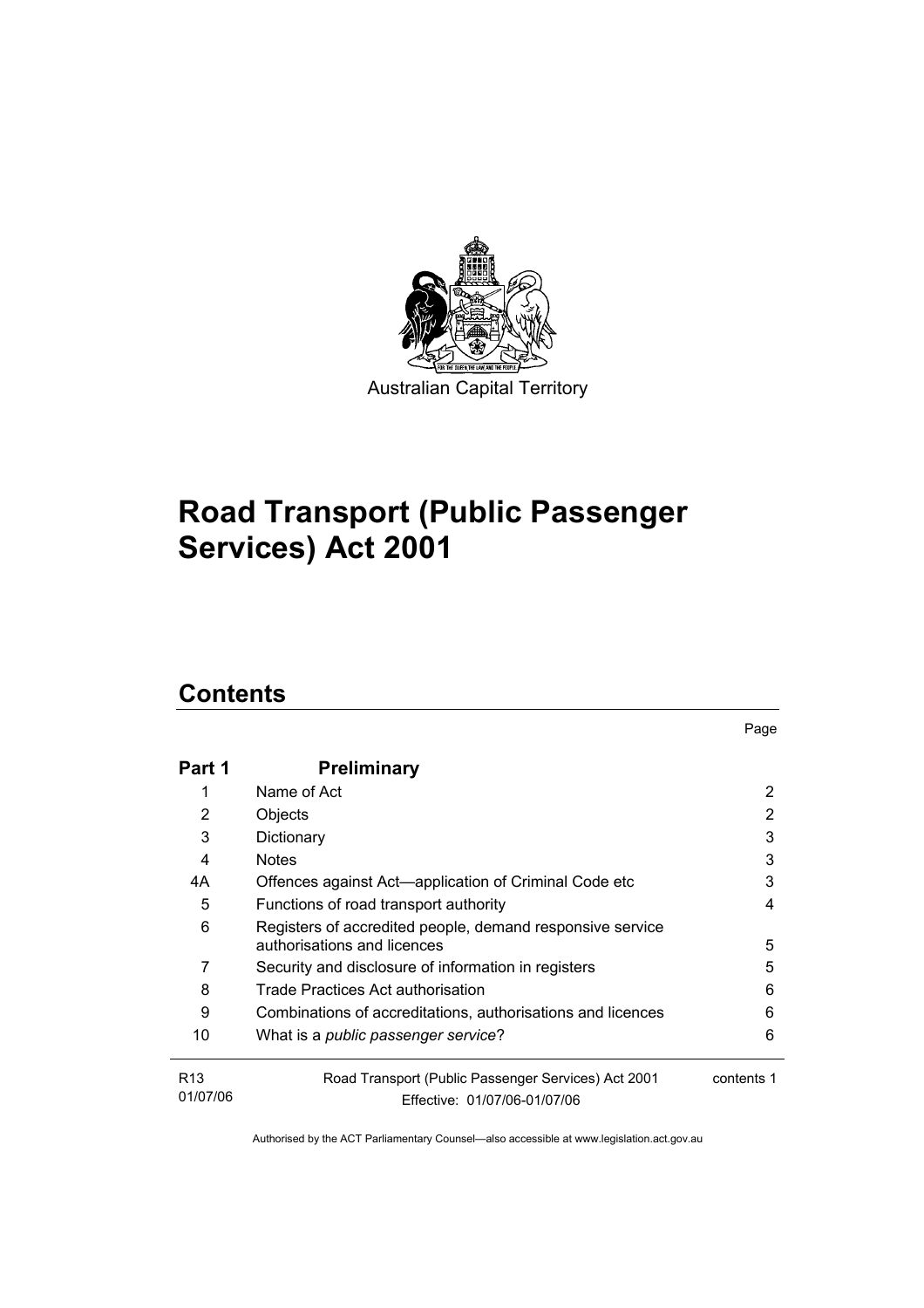| Part 2              | <b>Bus services</b>                                              |                |
|---------------------|------------------------------------------------------------------|----------------|
| <b>Division 2.1</b> | <b>Basic concepts</b>                                            |                |
| 10A                 | Meaning of bus and public bus                                    | $\overline{7}$ |
| 11                  | Meaning of bus service                                           | $\overline{7}$ |
| 12                  | What is a regular route service?                                 | $\overline{7}$ |
| 13                  | What is a tour and charter service?                              | $\overline{7}$ |
| 14                  | What is a long-distance service?                                 | $\overline{7}$ |
| <b>Division 2.2</b> | <b>Accreditation of bus service operators</b>                    |                |
| 15                  | Bus operators--purposes of accreditation                         | 8              |
| 16                  | Regulations about accreditation system                           | 8              |
| <b>Division 2.3</b> | Service contracts for regular route services                     |                |
| 17                  | Service contracts-regular route services                         | 10             |
| <b>Division 2.4</b> | Entitlement to operate certain bus services                      |                |
| 18                  | Entitlement to operate regular route services                    | 11             |
| 19                  | Entitlement to operate tour and charter services                 | 12             |
| 19A                 | Territory's entitlement to operate bus service                   | 12             |
| 20                  | 12<br>Unaccredited operators not to operate certain bus services |                |
| 21                  | Pretending to be an accredited bus service operator              | 13             |
| 22                  | Operators of regular route services to hold service contracts    | 13             |
| Division 2.5        | <b>Regulation of bus services</b>                                |                |
| 23                  | Regular route services-power to determine maximum fares          | 14             |
| 24                  | Regulations about operation of bus services by accredited people | 14             |
| 25                  | Regulations about operation of public buses                      | 15             |
| 26                  | Regulations about bus drivers                                    | 16             |
| 27                  | Regulations about conduct of passengers                          | 16             |
| Part 3              | <b>Taxi networks</b>                                             |                |
| <b>Division 3.1</b> | <b>Basic concepts</b>                                            |                |
| 28                  | Meaning of taxi network                                          | 18             |
| 29                  | Meaning of taxi booking service                                  | 18             |
|                     |                                                                  |                |

| contents 2 | Road Transport (Public Passenger Services) Act 2001 | R <sub>13</sub> |
|------------|-----------------------------------------------------|-----------------|
|            | Effective: 01/07/06-01/07/06                        | 01/07/06        |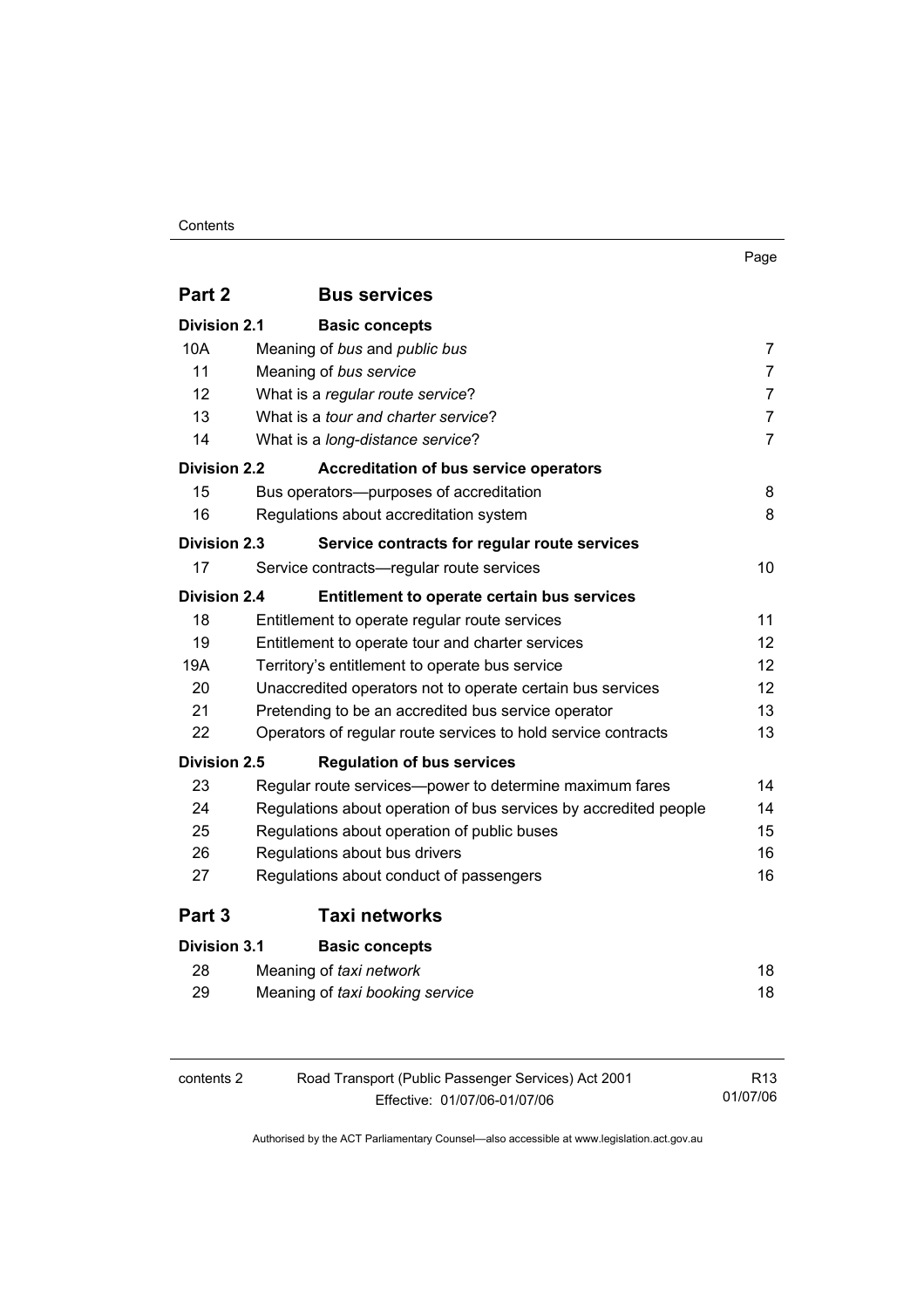| <b>Division 3.2</b> | <b>Accreditation of taxi network providers</b>                    |    |
|---------------------|-------------------------------------------------------------------|----|
| 30                  | Taxi network providers--purposes of accreditation                 | 18 |
| 31                  | Taxi network providers—regulations about accreditation system     | 19 |
| <b>Division 3.3</b> | <b>Entitlement to operate taxi networks</b>                       |    |
| 32                  | Entitlement to operate taxi networks                              | 20 |
| 33                  | Unaccredited persons not to operate taxi network                  | 20 |
| 34                  | Pretending to be an accredited taxi network provider              | 20 |
| <b>Division 3.4</b> | <b>Regulation of taxi networks</b>                                |    |
| 35                  | Regulations about operation of taxi networks by accredited people | 21 |
| 36                  | Regulations about operation of taxi networks                      | 22 |
| Part 4              | Licensing of taxi vehicles                                        |    |
| Division 4.1        | <b>Basic concepts</b>                                             |    |
| 37                  | Meaning of taxi licence                                           | 24 |
| 38                  | Meaning of restricted taxi licence                                | 24 |
| Division 4.2        | <b>Taxi licences</b>                                              |    |
| 39                  | Maximum numbers of taxi licences                                  | 24 |
| 40                  | Issue of taxi licences                                            | 24 |
| 41                  | Transferability of taxi licences                                  | 25 |
| 42                  | Use of vehicles as taxis                                          | 25 |
| 43                  | Pretending vehicles are licensed taxis                            | 26 |
| 44                  | Regulations about taxi licences                                   | 26 |

Page

**Part 5 Taxi services**

| <b>Division 5.1</b>         | <b>Basic concepts</b>                                                               |            |
|-----------------------------|-------------------------------------------------------------------------------------|------------|
| 45                          | Meaning of taxi                                                                     | 28         |
| 46                          | Meaning of restricted taxi                                                          | 28         |
| 47                          | Meaning of taxi service                                                             | 28         |
| 48                          | Meaning of restricted taxi service                                                  | 28         |
| Division 5.2                | Accreditation of taxi service operators                                             |            |
| 49                          | Taxi service operators—purposes of accreditation                                    | 29         |
| 50                          | Taxi service operators—regulations about accreditation system                       | 29         |
| R <sub>13</sub><br>01/07/06 | Road Transport (Public Passenger Services) Act 2001<br>Effective: 01/07/06-01/07/06 | contents 3 |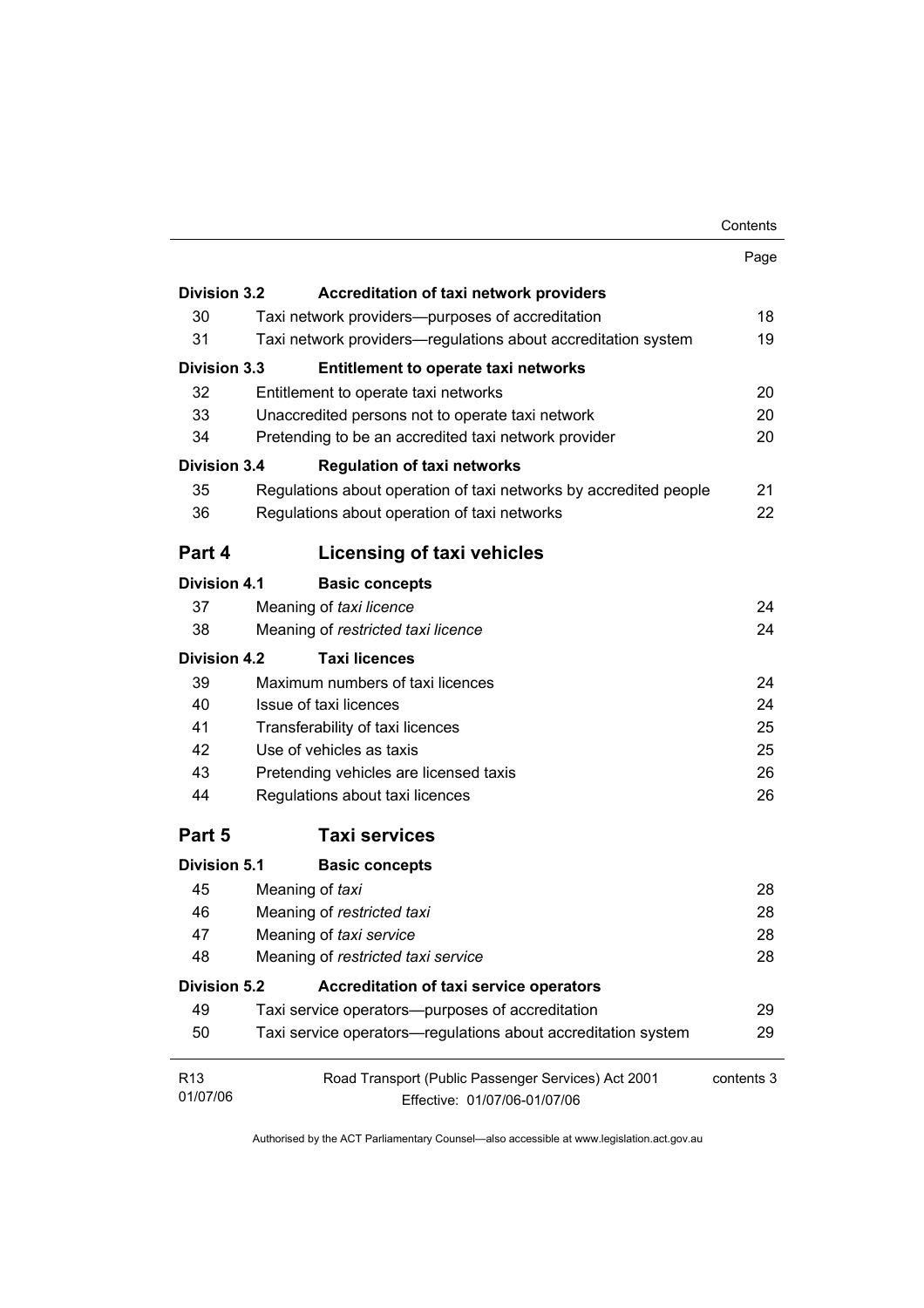| ۰.<br>×<br><br>× |
|------------------|
|------------------|

| <b>Division 5.3</b> | <b>Entitlement to operate taxi services</b>                       |                 |
|---------------------|-------------------------------------------------------------------|-----------------|
| 51                  | Entitlement to operate taxi services                              | 31              |
| 52                  | Unaccredited operators not to operate taxi services               | 31              |
| 53                  | Pretending to be an accredited taxi service operator              | 31              |
| 54                  | Taxi service operators to be affiliated with taxi network         | 32              |
| 55                  | Pretending to be affiliated with taxi network                     | 32              |
| <b>Division 5.4</b> | <b>Regulation of taxi services</b>                                |                 |
| 56                  | Regulations about operation of taxi services by accredited people | 32              |
| 57                  | Regulations about operation of taxis                              | 34              |
| 58                  | Regulations about taxi drivers                                    | 35              |
| 59                  | Regulations about conduct of taxi passengers                      | 35              |
| 60                  | Power to determine maximum taxi fares                             | 35              |
| Part 6              | Licensing of hire cars                                            |                 |
| <b>Division 6.1</b> | <b>Basic concepts</b>                                             |                 |
| 61                  | Meaning of hire car licence                                       | 37              |
| 62                  | Meaning of restricted hire car licence                            | 37              |
| <b>Division 6.2</b> | <b>Hire car licences</b>                                          |                 |
| 63                  | Transferability of hire car licences                              | 37              |
| 64                  | Use of vehicles as hire cars                                      | 38              |
| 65                  | Pretending vehicles are licensed hire cars                        | 38              |
| 66                  | Regulations about hire car licences                               | 39              |
| Part 7              | Hire car services                                                 |                 |
| <b>Division 7.1</b> | <b>Basic concepts</b>                                             |                 |
| 67                  | Meaning of hire car                                               | 41              |
| 68                  | Meaning of restricted hire car                                    | 41              |
| 69                  | Meaning of hire car service                                       | 41              |
| 70                  | Meaning of restricted hire car service                            | 42              |
| <b>Division 7.2</b> | Accreditation of hire car service operators                       |                 |
| 71                  | Hire car service operators--purposes of accreditation             | 42              |
| 72                  | Hire car service operators-regulations about accreditation system | 42              |
| contents 4          | Road Transport (Public Passenger Services) Act 2001               | R <sub>13</sub> |
|                     | Effective: 01/07/06-01/07/06                                      | 01/07/06        |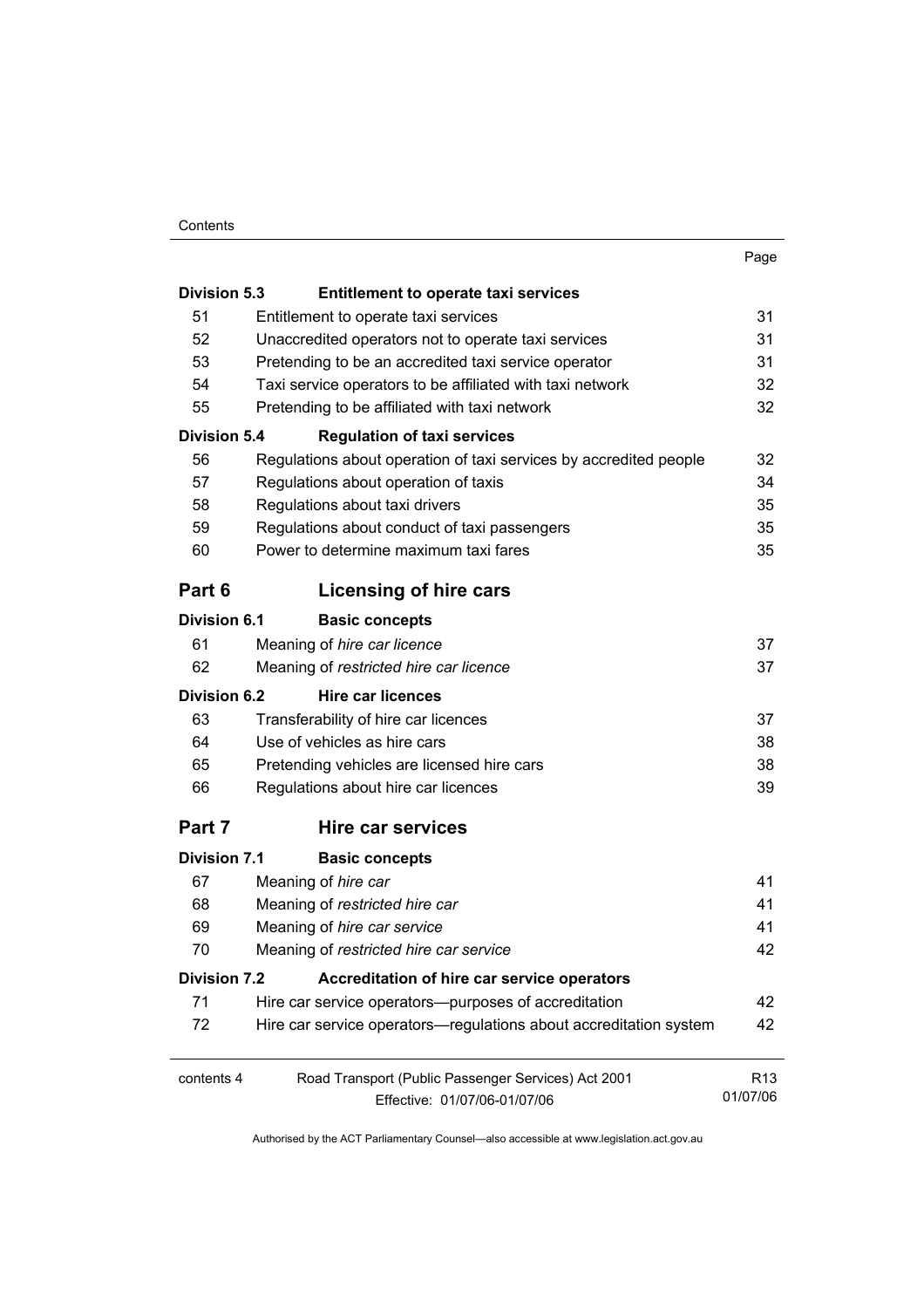|                     |                                                                       | Page       |
|---------------------|-----------------------------------------------------------------------|------------|
| <b>Division 7.3</b> | Entitlement to operate hire car services                              |            |
| 73                  | Entitlement to operate hire car services                              | 44         |
| 74                  | Unaccredited operators not to operate hire car services               | 44         |
| 75                  | Pretending to be an accredited hire car service operator              | 45         |
| <b>Division 7.4</b> | <b>Regulation of hire car services</b>                                |            |
| 76                  | Regulations about operation of hire car services by accredited people | 45         |
| 77                  | Regulations about operation of hire cars                              | 46         |
| 78                  | Regulations about hire car drivers                                    | 47         |
| 79                  | Regulations about conduct of hire car passengers                      | 48         |
| Part 8              | <b>Demand responsive services</b>                                     |            |
| <b>Division 8.1</b> | <b>Basic concepts</b>                                                 |            |
| 80                  | Meaning of demand responsive service                                  | 49         |
| 81                  | Meaning of demand responsive service vehicle                          | 49         |
| <b>Division 8.2</b> | Authorisations to operate demand responsive services                  |            |
| 82                  | Demand responsive service authorisations                              | 49         |
| 82A                 | Territory's entitlement to operate demand responsive service          | 50         |
| 83                  | Demand responsive services-guidelines for giving authorisations<br>50 |            |
| 84                  | Demand responsive services—regulations about authorisations           | 51         |
| 85                  | Use of vehicles for demand responsive services<br>51                  |            |
| 86                  | Representing vehicle as demand responsive service vehicle             | 52         |
| <b>Division 8.3</b> | Accreditation of demand responsive service operators                  |            |
| 87                  | Demand responsive service operators--purposes of accreditation        | 52         |
| 88                  | Demand responsive service operators—regulations about accreditation   |            |
|                     | system                                                                | 53         |
| <b>Division 8.4</b> | Service contracts for demand responsive services                      |            |
| 89                  | Service contracts—demand responsive services                          | 54         |
| Division 8.5        | Entitlement to operate demand responsive services                     |            |
| 90                  | Entitlement to operate demand responsive services                     | 55         |
| 91                  | Operating demand responsive service without entitlement               | 56         |
| 92                  | Representing entitlement to operate demand responsive service         | 56         |
|                     |                                                                       |            |
| R <sub>13</sub>     | Road Transport (Public Passenger Services) Act 2001                   | contents 5 |

Authorised by the ACT Parliamentary Counsel—also accessible at www.legislation.act.gov.au

Effective: 01/07/06-01/07/06

01/07/06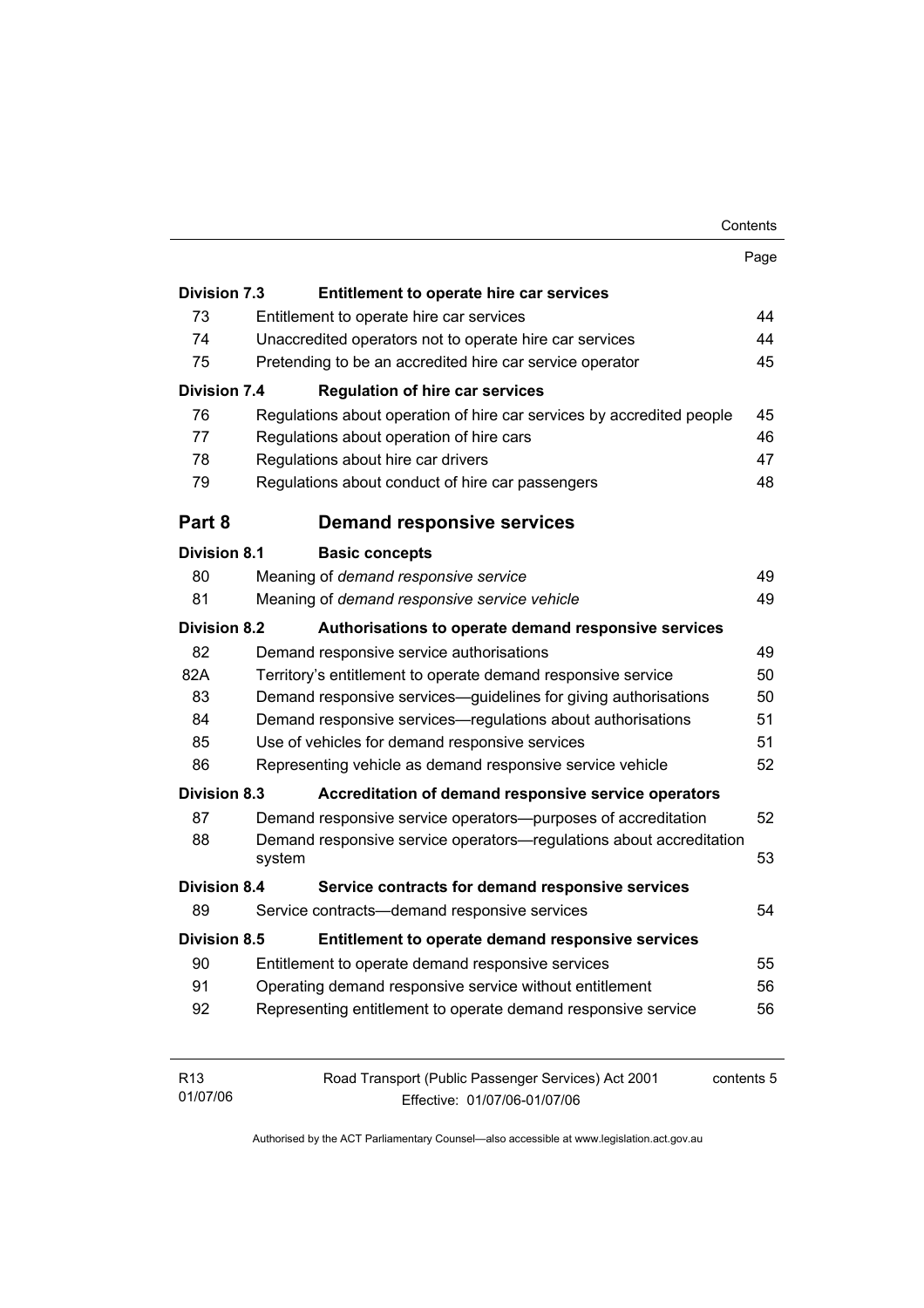|                     |                                                                   | Page |
|---------------------|-------------------------------------------------------------------|------|
| <b>Division 8.6</b> | <b>Regulation of demand responsive services</b>                   |      |
| 93                  | Demand responsive services—minimum fares                          | 57   |
| 94                  | Regulations about operation of demand responsive services         | 57   |
| 95                  | Regulations about operation of demand responsive service vehicles | 59   |
| 96                  | Regulations about demand responsive service vehicle drivers       | 60   |
| 97                  | Regulations about conduct of demand responsive vehicle passengers | 61   |
| Part 9              | <b>Miscellaneous</b>                                              |      |
| 125                 | Unauthorised public passenger services                            | 62   |
| 126                 | Regulation-making power                                           | 63   |
| 127                 | Minister may exempt vehicles and people from Act                  | 63   |
| 128                 | Regulations may exempt vehicles and people from Act               | 64   |
| 129                 | References to Motor Traffic Act, Traffic Act etc                  | 64   |

# **Dictionary** 66

#### **Endnotes**

|   | About the endnotes     | 70 |
|---|------------------------|----|
| 2 | Abbreviation key       | 70 |
| 3 | Legislation history    | 71 |
| 4 | Amendment history      | 72 |
| 5 | Earlier republications | 92 |
| 6 | Renumbered provisions  | 93 |
|   | Uncommenced amendments | 93 |

contents 6 Road Transport (Public Passenger Services) Act 2001 Effective: 01/07/06-01/07/06

R13 01/07/06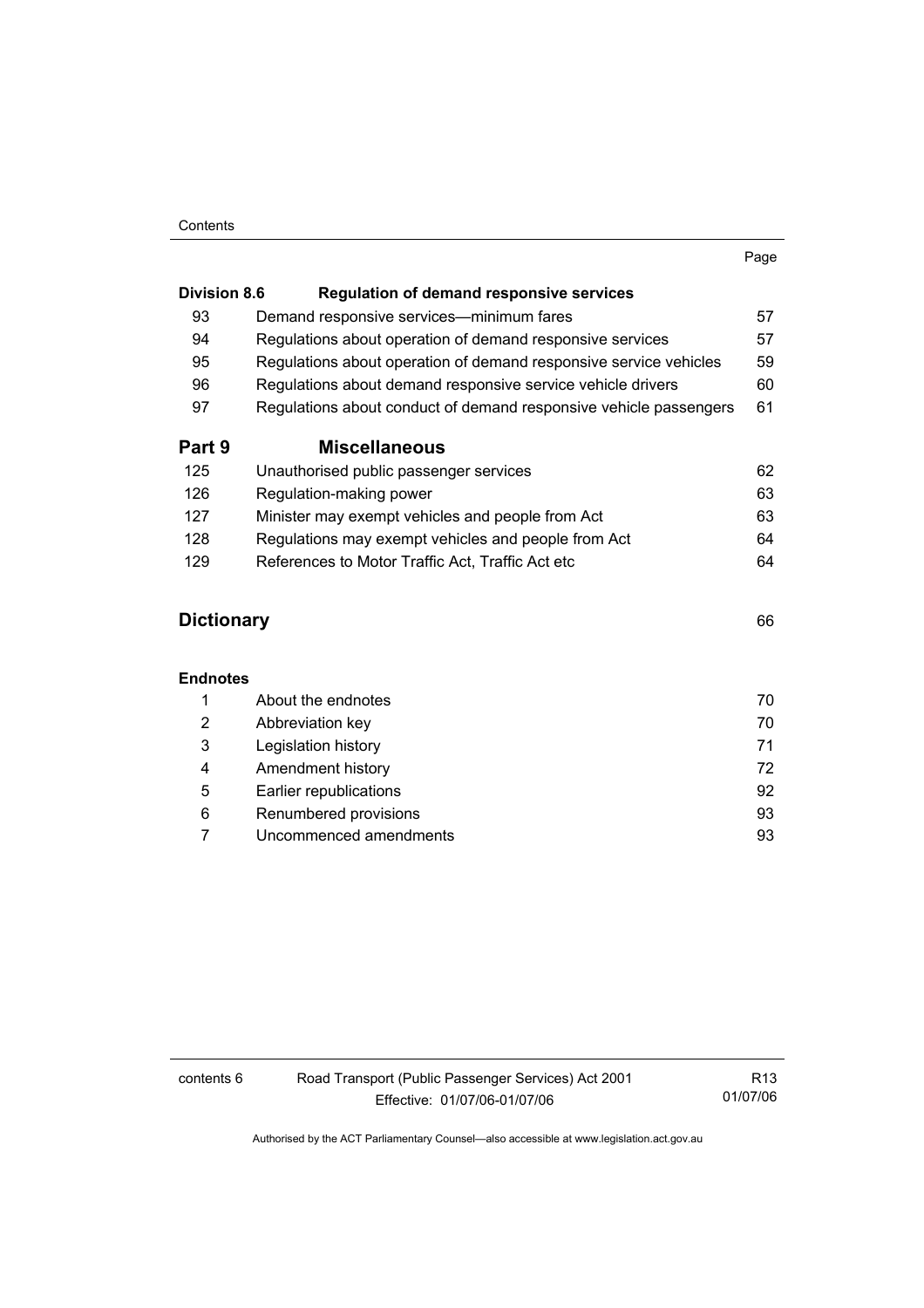

# **Road Transport (Public Passenger Services) Act 2001**

An Act to regulate public transport services, and for other purposes

R13 01/07/06

I

Road Transport (Public Passenger Services) Act 2001 Effective: 01/07/06-01/07/06

page 1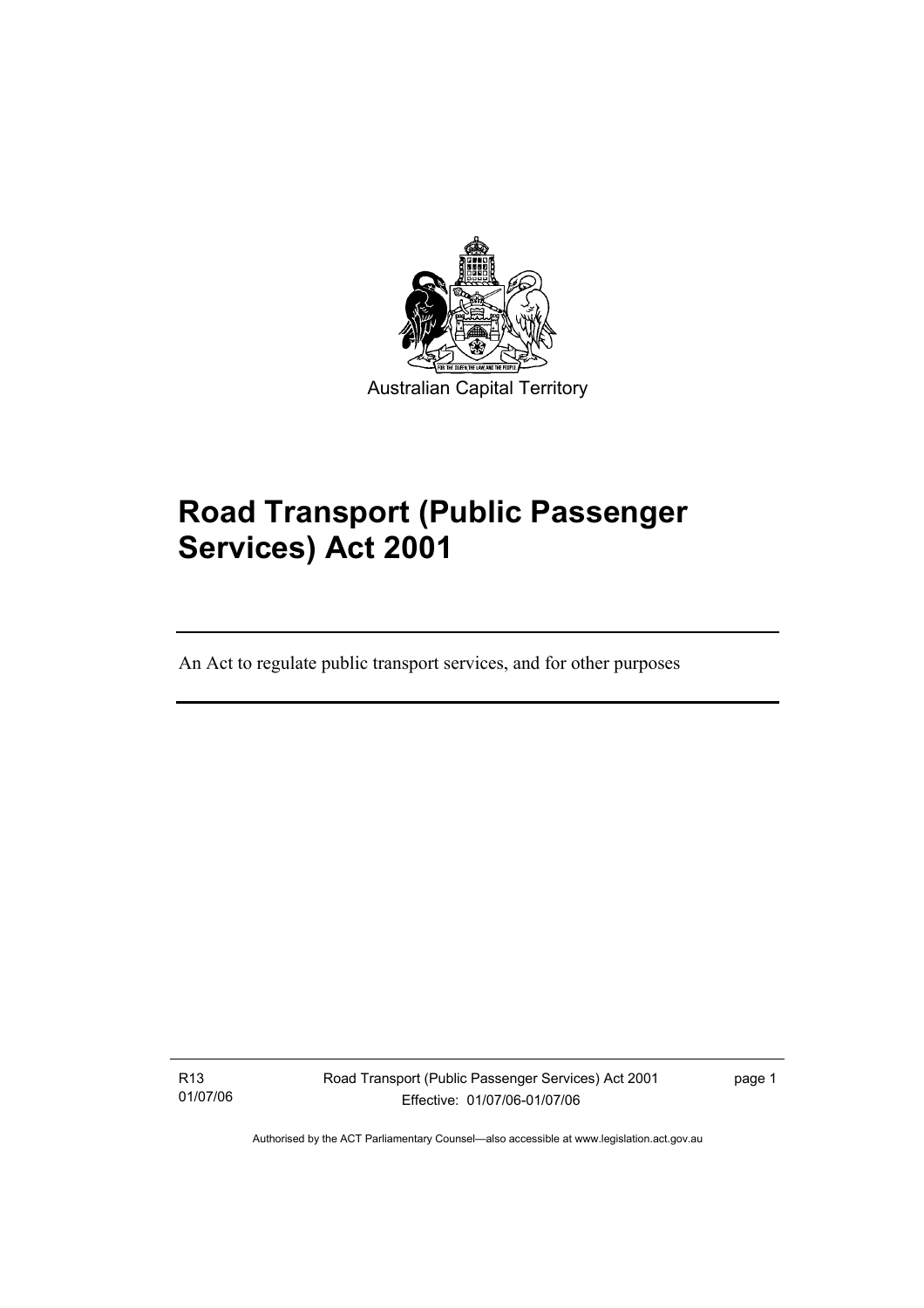#### **Part 1** Preliminary

Section 1

# **Part 1** Preliminary

#### **1 Name of Act**

This Act is the *Road Transport (Public Passenger Services) Act 2001.* 

- *Note 1* This Act is part of the road transport legislation. See the *Road Transport (General) Act 1999* for various provisions about the administration and enforcement of the road transport legislation generally.
- *Note 2* Other road transport legislation includes the following:
	- *Road Transport (Alcohol and Drugs) Act 1977*
	- *Road Transport (Dimensions and Mass) Act 1990*
	- *Road Transport (Driver Licensing) Act 1999*
	- *Road Transport (Safety and Traffic Management) Act 1999*
	- *Road Transport (Vehicle Registration) Act 1999*.
- *Note 3* A reference to an Act includes a reference to the statutory instruments made or in force under the Act, including any regulation (see Legislation Act, s 104).

#### **2 Objects**

The objects of this Act include—

- (a) to provide for the accreditation of the operators of public passenger services and taxi networks that operate in or partly in the ACT; and
- (b) to provide for the licensing of vehicles used as taxis and hire cars in or partly in the ACT; and
- (c) to encourage public passenger services that meet the reasonable expectations of the community for safe, reliable and efficient public passenger services.

R13 01/07/06

Authorised by the ACT Parliamentary Counsel—also accessible at www.legislation.act.gov.au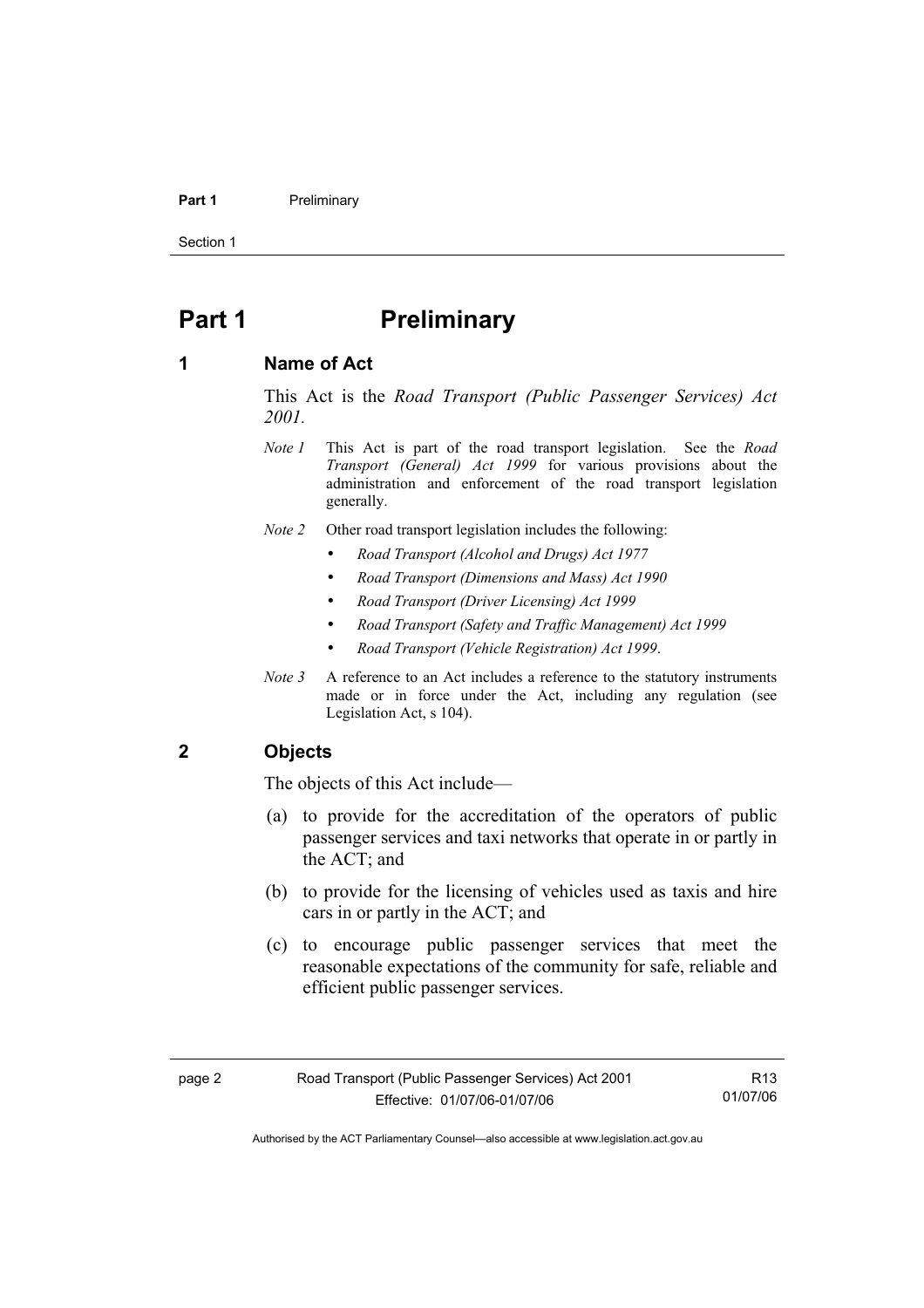#### **3 Dictionary**

The dictionary at the end of this Act is part of this Act.

*Note 1* The dictionary at the end of this Act defines certain terms used in this Act, and includes references (*signpost definitions*) to other terms defined elsewhere in this Act or in the road transport legislation.

> For example, the signpost definition '*bus service*—see section 11' means that the term 'bus service' is defined in section 11 of this Act.

*Note 2* A definition in the dictionary (including a signpost definition) applies to the entire Act unless the definition, or another provision of the Act, provides otherwise or the contrary intention otherwise appears (see Legislation Act, s  $155$  and s  $156$  (1)).

#### **4 Notes**

A note included in this Act is explanatory and is not part of this Act.

*Note* See the Legislation Act, s 127 (1), (4) and (5) for the legal status of notes.

## **U 4A Offences against Act—application of Criminal Code etc**

Other legislation applies in relation to offences against this Act.

*Note 1 Criminal Code*

The Criminal Code, ch 2 applies to the following offences against this Act (see Code, pt 2.1):

- s 64 (Use of vehicles as hire cars)
- s 65 (Pretending vehicles are licensed hire cars)
- s 74 (Unaccredited operators not to operate hire car services)
- s 75 (Pretending to be an accredited hire car service operator)
- s 85 (Use of vehicles for demand responsive services)
- s 86 (Pretending vehicle is demand responsive service vehicle)
- s 91 (Operating demand responsive service without entitlement)
- s 92 (Pretending to be entitled to operate demand responsive service)
- s 125 (Unauthorised public passenger services).

R13 01/07/06 Road Transport (Public Passenger Services) Act 2001 Effective: 01/07/06-01/07/06

page 3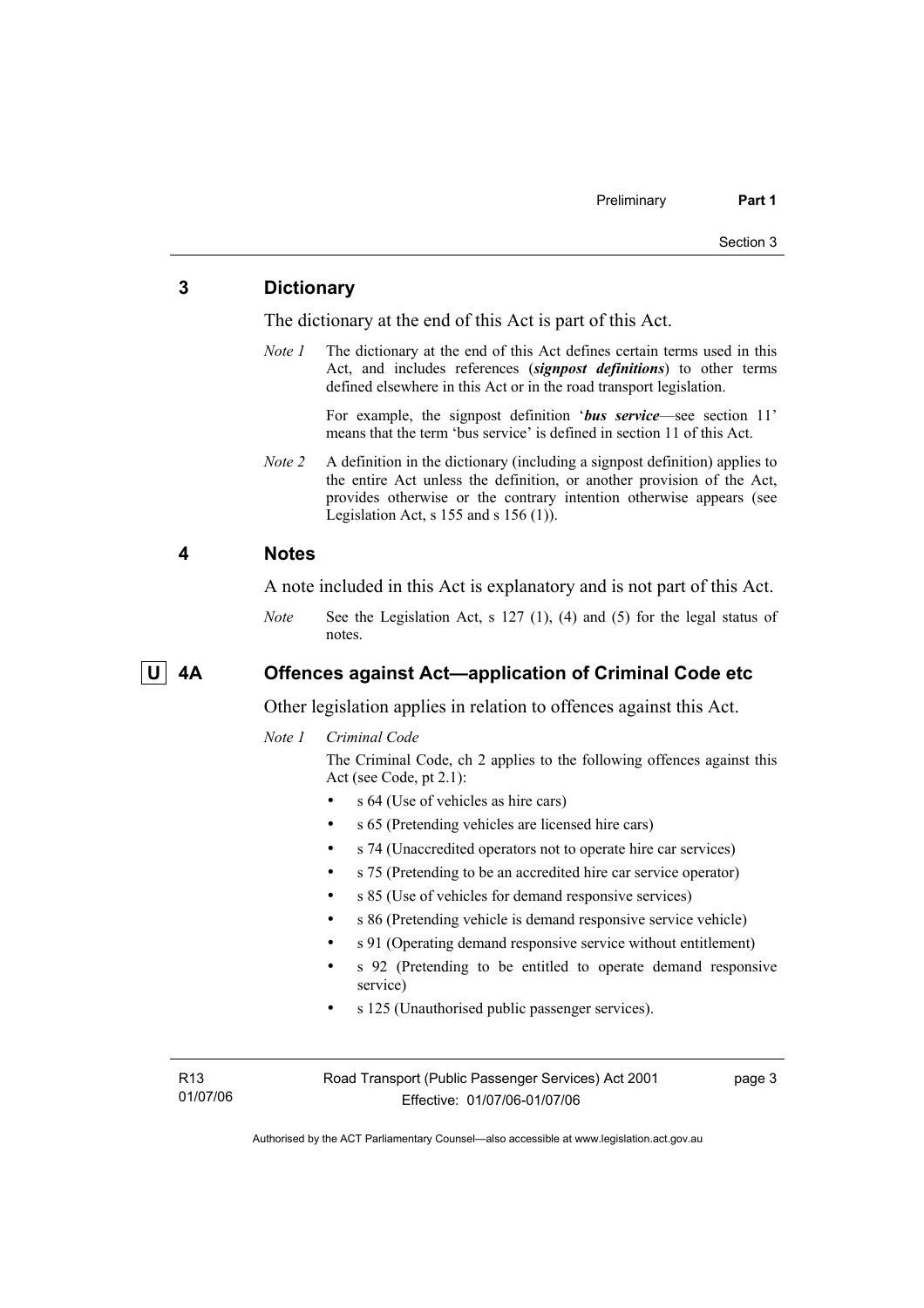#### **Part 1** Preliminary

Section 5

The chapter sets out the general principles of criminal responsibility (including burdens of proof and general defences), and defines terms used for offences to which the Code applies (eg *conduct*, *intention*, *recklessness* and *strict liability*).

*Note 2 Penalty units* 

The Legislation Act, s 133 deals with the meaning of offence penalties that are expressed in penalty units.

**5 Functions of road transport authority** 

The functions of the road transport authority under this Act are—

- (a) to administer the accreditation schemes established under this Act for the accreditation of the operators of public passenger services and taxi networks; and
- (b) to administer the licensing schemes established under this Act for the licensing of taxis and hire cars; and
- (c) to administer demand responsive service authorisations given under this Act; and
- (d) to keep registers of accreditations given, and licences issued, under this Act; and
- (e) to keep a register of demand responsive service authorisations given under this Act; and
- (f) to provide information about accredited and licensed people, and authorised demand responsive service operators, in accordance with this Act and other laws in force in the ACT; and
- (g) to exercise any other functions given to the authority under this Act.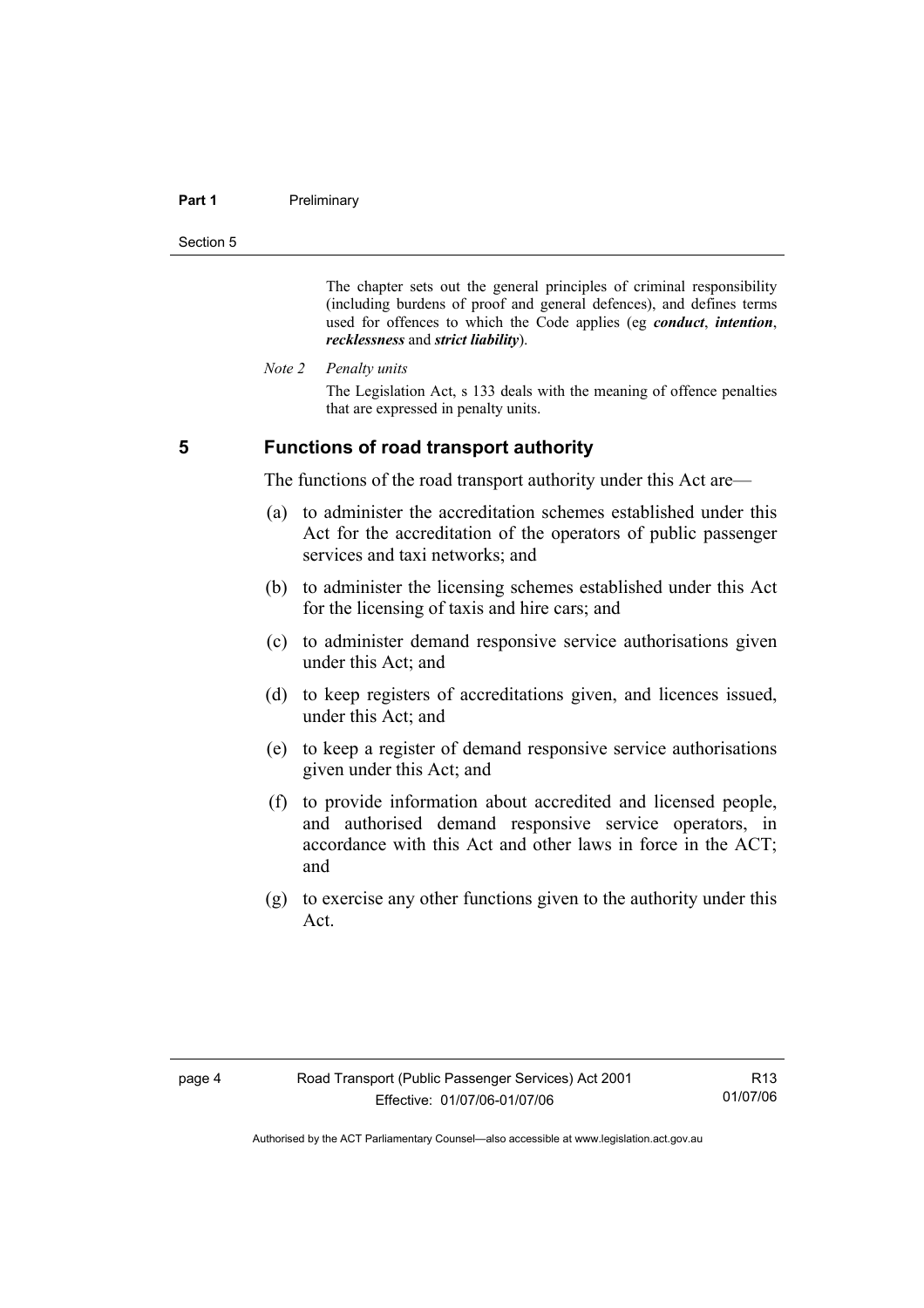#### **6 Registers of accredited people, demand responsive service authorisations and licences**

 (1) A register under this Act may include information given to the road transport authority or the Minister under this Act and any other information the authority considers appropriate.

*Note* Section 5 (d) and (e) requires registers for the following to be kept:

- accredited bus service operators
- accredited demand responsive service operators
- accredited hire car operators
- accredited taxi network providers
- accredited taxi service operators
- demand responsive service authorisations
- hire car licences
- restricted hire car licences
- restricted taxi licences
- taxi licences
- (2) A register may be kept in the form of, or as part of, 1 or more computer databases or in any other form the road transport authority considers appropriate.
- (3) The road transport authority may correct any mistake, error or omission in a register subject to the requirements (if any) prescribed by regulation.
- (4) This section does not limit the functions of the road transport authority in relation to a register.

## **7 Security and disclosure of information in registers**

The road transport authority must ensure that information in a register under this Act is kept securely and disclosed only in accordance with this Act or another law in force in the ACT.

*Note 1* The Information Privacy Principles apply to the road transport authority. Principle 4 states requirements about the storage and security

page 5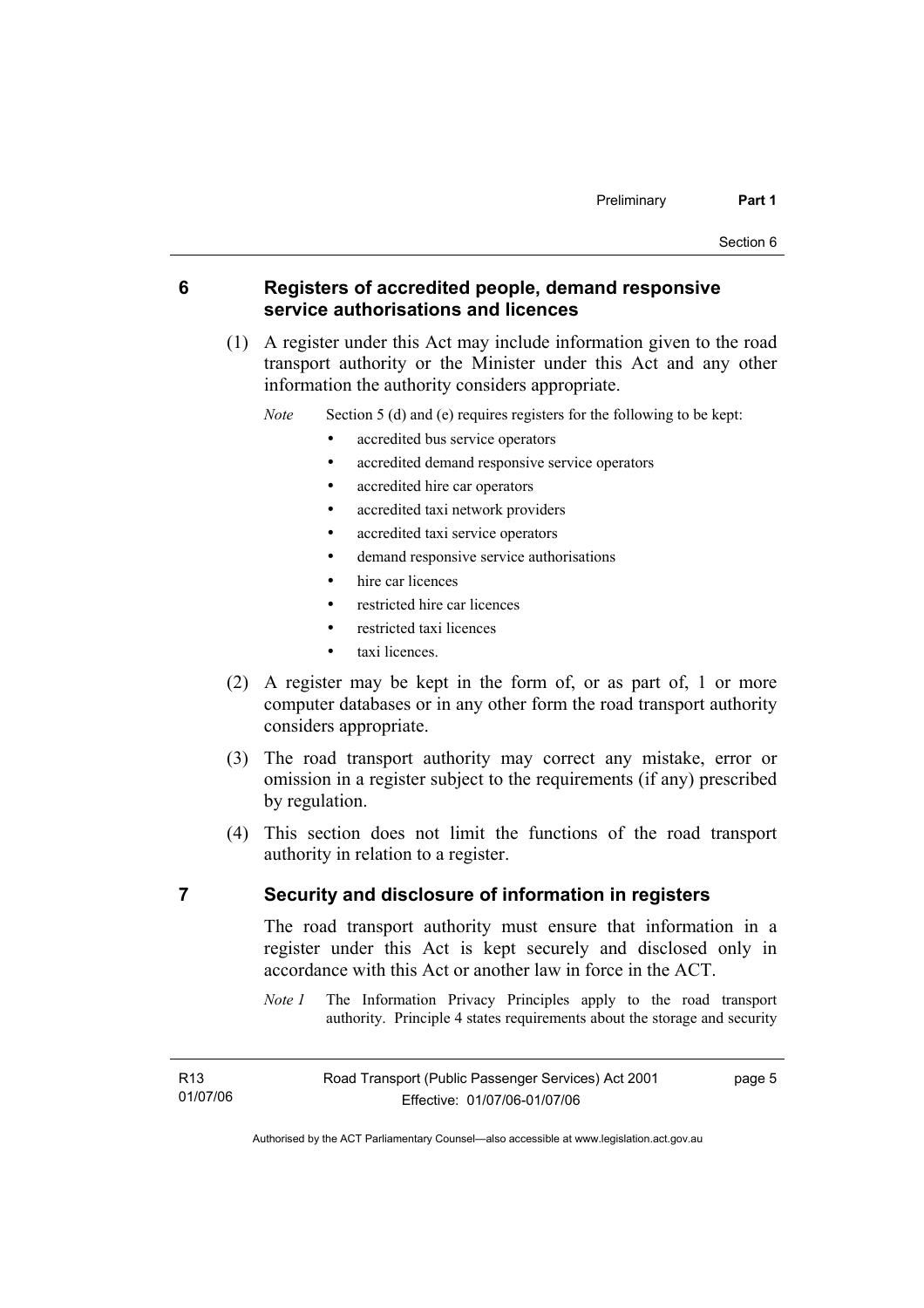#### **Part 1** Preliminary

Section 8

of personal information and principle 11 states when personal information may be disclosed by an agency (see *Privacy Act 1988* (Cwlth), s 14).

*Note 2* Access to the register may be sought under the *Freedom of Information Act 1989* (which also provides that certain information is exempt from disclosure).

## **8 Trade Practices Act authorisation**

For the *Trade Practices Act 1974* (Cwlth) and the Competition Code of the Australian Capital Territory, the following are authorised by this Act:

- (a) everything done under this Act;
- (b) all service contracts made under this Act;
- (c) everything done under a service contract, or a provision of a service contract, authorised by this Act.
- *Note 1* For the Competition Code of the Australian Capital Territory, see the *Competition Policy Reform Act 1996*, s 5 and s 10.
- *Note 2* A reference to an Act includes a reference to statutory instruments made or in force under the Act, including regulations (see Legislation Act, s 104).

#### **9 Combinations of accreditations, authorisations and licences**

This Act does not prevent a person from holding any combination of accreditations, authorisations and licences under this Act.

#### **10 What is a** *public passenger service***?**

A *public passenger service* is a service for the transport of passengers for a fare or other consideration by public passenger vehicles along a road or road related area.

R13 01/07/06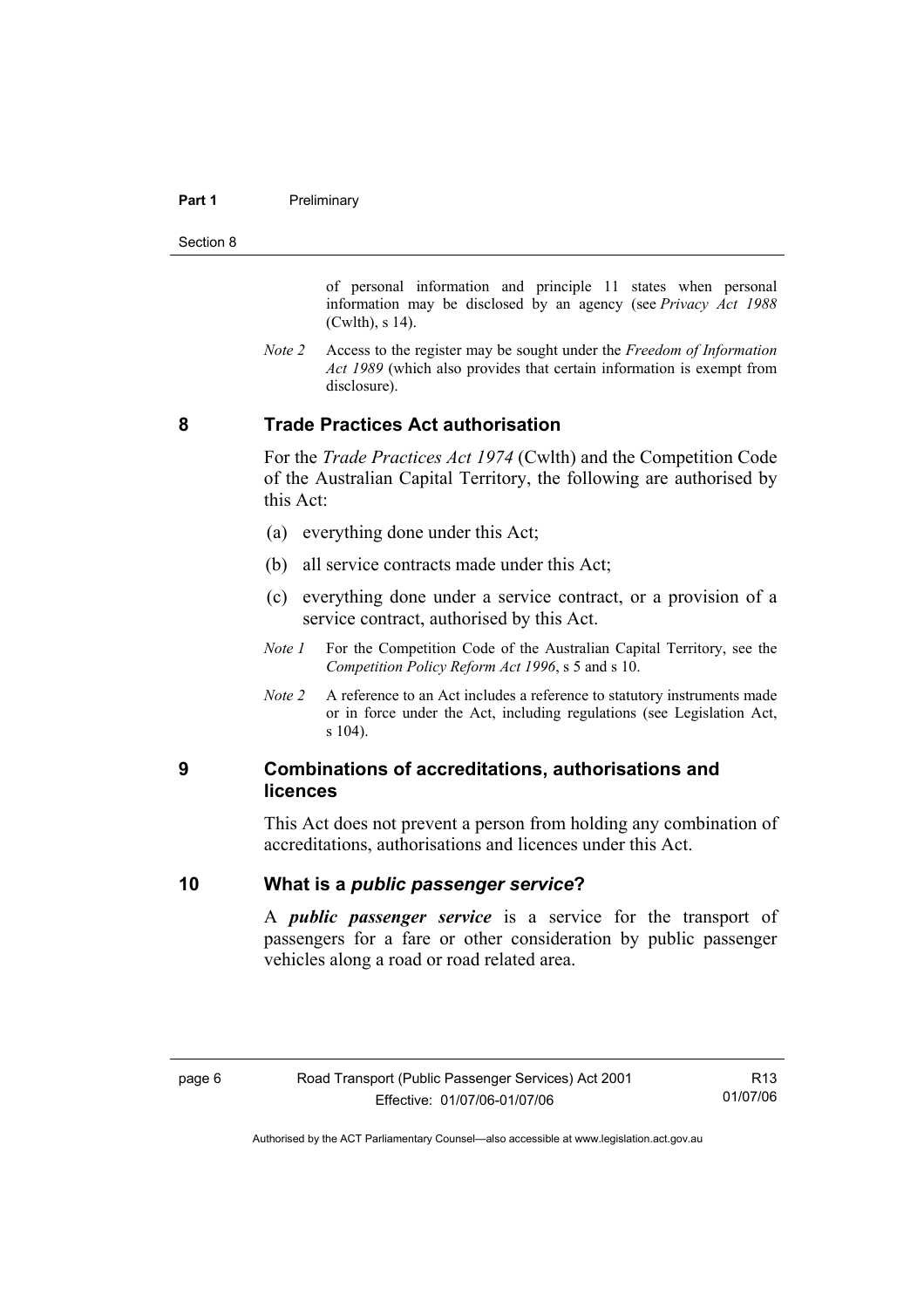# **Part 2 Bus services**

# **Division 2.1 Basic concepts**

# **10A Meaning of** *bus* **and** *public bus*

In this Act:

*bus* means a motor vehicle built mainly to carry people that seats over 9 adults (including the driver).

*public bus* means a bus used to provide a bus service.

# **11 Meaning of** *bus service*

A *bus service* is a public passenger service (other than a demand responsive service) operated using buses.

# **12 What is a** *regular route service***?**

A bus service is a *regular route service* if it is conducted according to regular routes and timetables, but does not include—

- (a) a bus service designed mainly to transport tourists; or
- (b) a long-distance service.

# **13 What is a** *tour and charter service***?**

A bus service is a *tour and charter service* if the bus service is not a regular route service or a long-distance service.

**14 What is a** *long-distance service***?**

A bus service is a *long-distance service* if—

- (a) it is conducted according to regular routes and timetables; and
- (b) each passenger travels at least 40km.

| R13      | Road Transport (Public Passenger Services) Act 2001 | page 7 |
|----------|-----------------------------------------------------|--------|
| 01/07/06 | Effective: 01/07/06-01/07/06                        |        |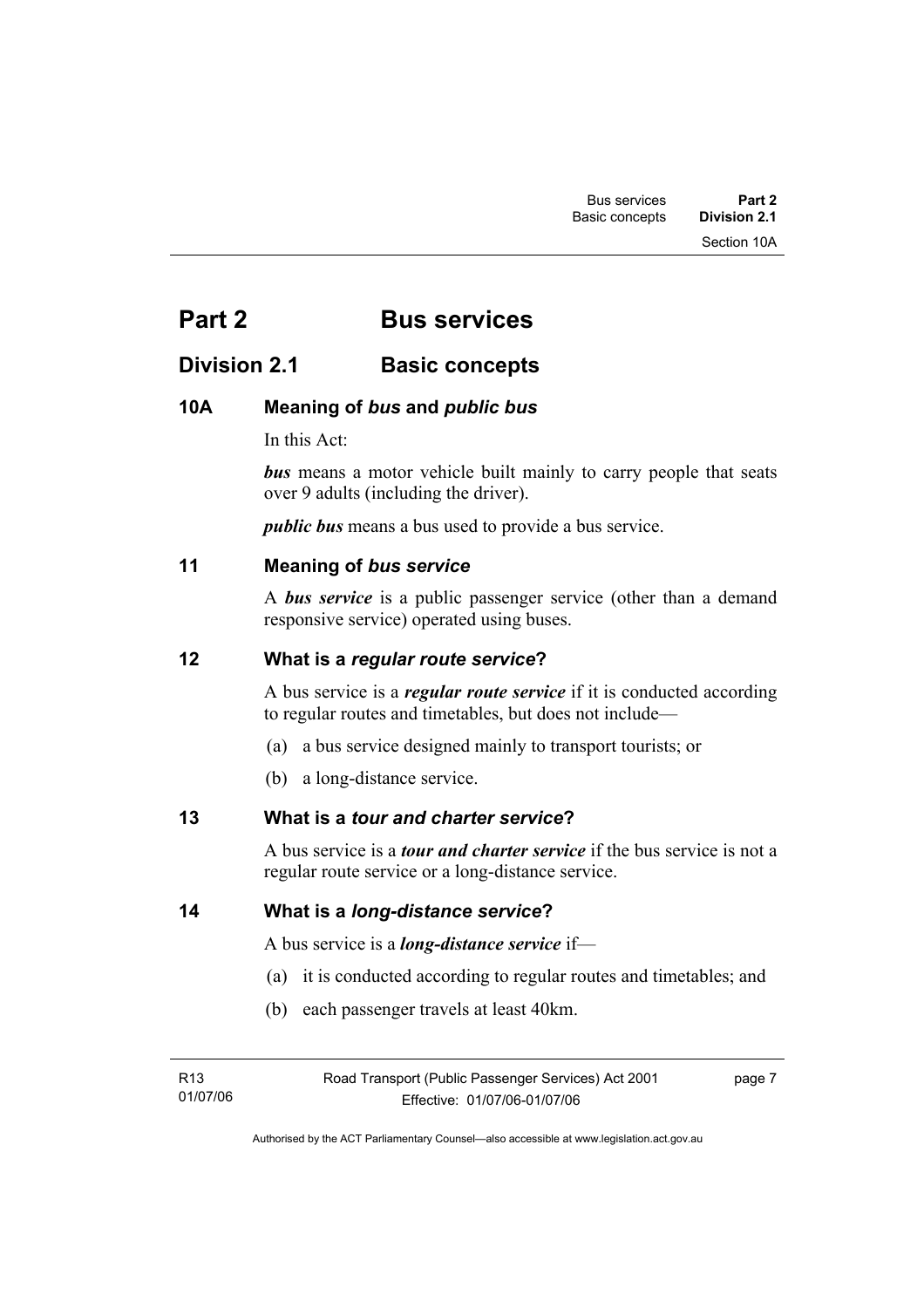# **Division 2.2 Accreditation of bus service operators**

#### **15 Bus operators—purposes of accreditation**

The purpose of accreditation under the regulations to operate a bus service is to ensure that—

- (a) the accredited person has the financial capacity to meet the service standards for the service; and
- (b) the accredited person, and each person who is concerned with, or takes part in, the management of the service, are suitable people to operate the service; and
- (c) the accredited person, and each person who is concerned with, or takes part in, the management of the service, have demonstrated the capacity to comply with the relevant regulations and, in particular, the regulations about—
	- (i) the safety of passengers and the public; and
	- (ii) the maintenance of public buses.

## **16 Regulations about accreditation system**

- (1) A regulation may provide a system for the accreditation of operators of bus services, including, for example—
	- (a) the kinds of accreditations; and
	- (b) the bus services that a person who holds a kind of accreditation is entitled to operate; and
	- (c) the conditions of accreditations; and
	- (d) matters relating to the giving, refusal or surrender of accreditations; and

R13 01/07/06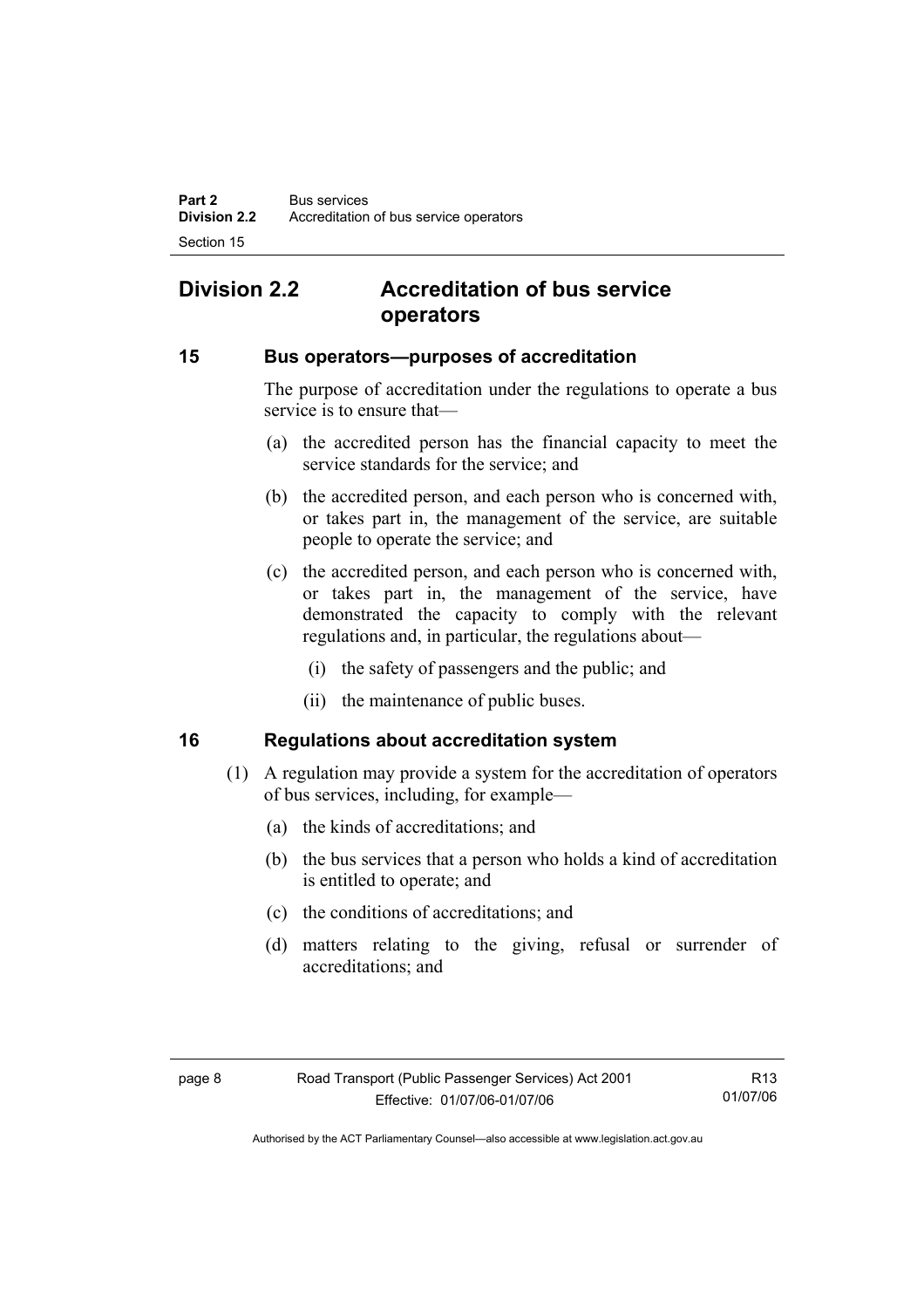- (e) the action that may be taken in relation to accreditations in circumstances prescribed by regulation, including—
	- (i) the suspension or cancellation of an accreditation; and
	- (ii) the imposition of a condition on, or the amendment of a condition of, an accreditation; and
	- (iii) an order that an accredited person pay to the Territory an amount of not more than—
		- (A) for an individual—\$5 000; or
		- (B) for a corporation—\$25 000; and
	- (iv) the reprimanding of an accredited person.
- *Note* An example is part of the Act, is not exhaustive and may extend, but does not limit, the meaning of the provision in which it appears (see Legislation Act, s 126 and s 132).
- (2) A regulation may make provision in relation to the accreditation of people to operate bus services, including, for example—
	- (a) requirements about the suitability of the applicant and each person who will be concerned with, or take part in, the management of the services; and
	- (b) capacity to meet service standards; and
	- (c) financial viability.
- (3) For subsection (1) (a), the regulations must provide for the accreditation of people to operate the following kinds of bus services:
	- (a) regular route services;
	- (b) tour and charter services.
- (4) However, this section does not require the regulations to provide an accreditation system for all kinds of bus services.

page 9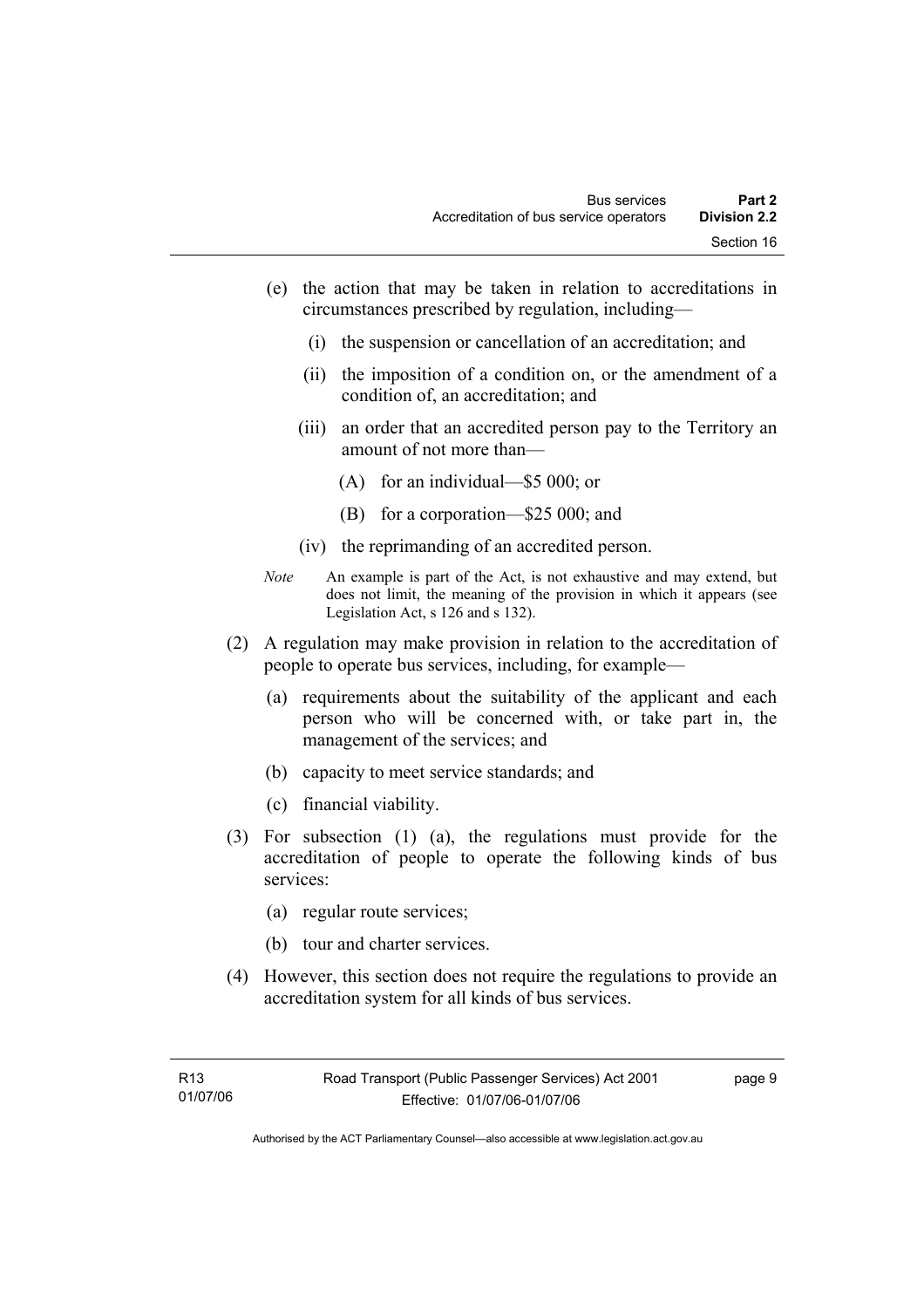# **Division 2.3 Service contracts for regular route services**

## **17 Service contracts—regular route services**

- (1) The road transport authority may, on behalf of the Territory, enter into a contract (a *service contract*) for the operation of a regular route service with a person accredited to operate regular route services.
- (2) A service contract must state whether the right given under the contract to operate a route is an exclusive right to operate the route or a stated part of the route.
- (3) A service contract may make provision in relation to the operation of a regular route service and the administration of the contract, including, for example—
	- (a) service requirements under the contract; and
	- (b) the transfer, suspension, cancellation and surrender of the contract; and
	- (c) the fees (if any) payable under the contract; and
	- (d) the adjustment of payments and refunds in relation to any contract fees; and
	- (e) financial or other penalties for breaches of the contract; and
	- (f) the records (including accounts) to be made and kept, how they are to be made and kept, and their inspection; and
	- (g) the provision of information and reports to the road transport authority about the regular route service and the verification of the information and reports; and
	- (h) the publication and the collection of fares payable by passengers; and

R13 01/07/06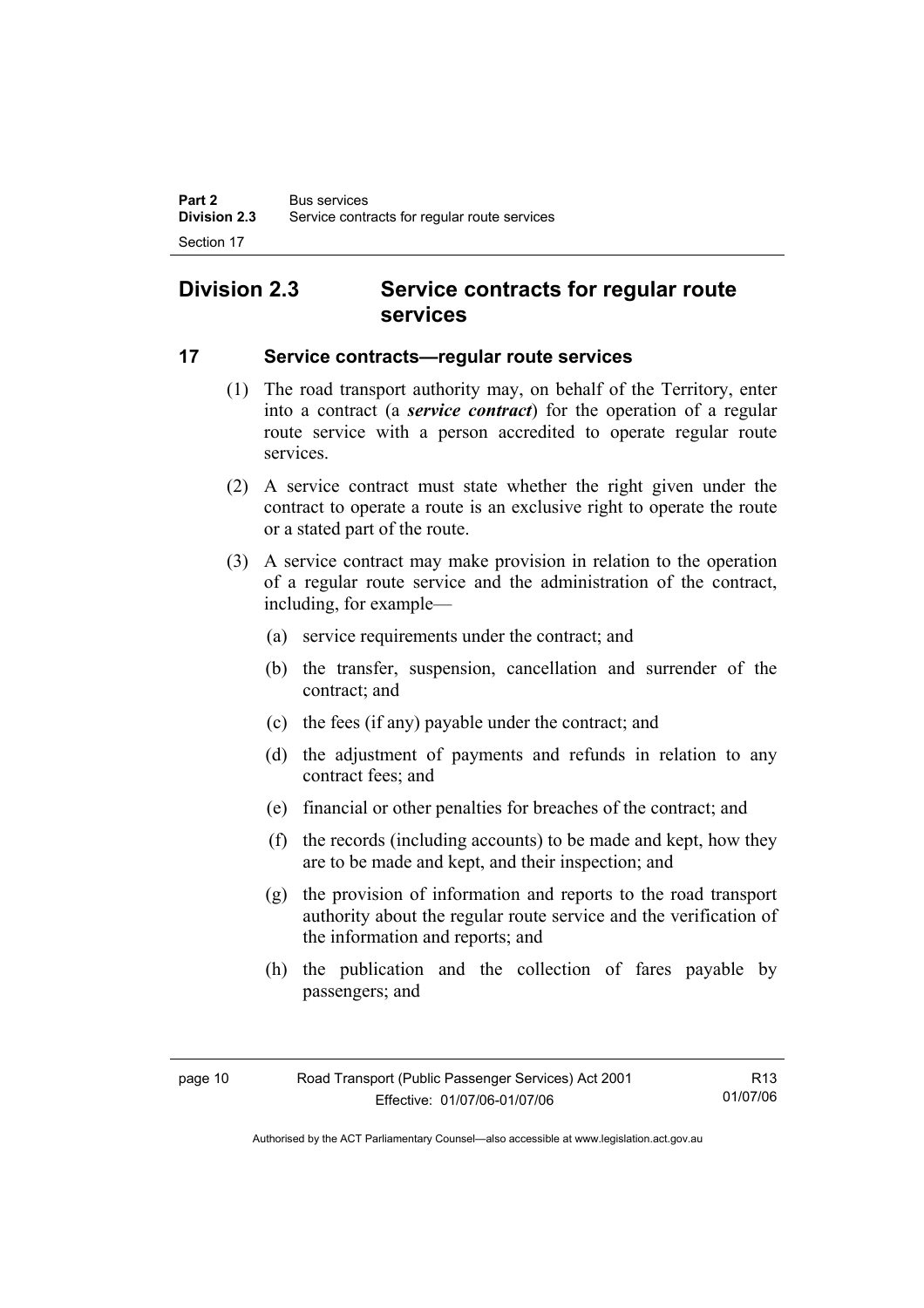- (i) the sale of tickets and the conditions under which tickets must be sold; and
- (j) free or reduced fares for travel; and
- (k) the issue and acceptance of free or concession passes.
- *Note* An example is part of the Act, is not exhaustive and may extend, but does not limit, the meaning of the provision in which it appears (see Legislation Act, s 126 and s 132).
- (4) Subsection (3) does not limit the matters about which a service contract may make provision.

# **Division 2.4 Entitlement to operate certain bus services**

#### **18 Entitlement to operate regular route services**

- (1) A person is entitled to operate a regular route service, in or partly in the ACT, if—
	- (a) the person is accredited under the regulations to operate regular route services; and
	- (b) the person holds a service contract for the service.
- (2) However, the Territory is entitled to operate a regular route service whether or not the Territory—
	- (a) is accredited under the regulations to operate regular route services; or
	- (b) holds a service contract for the service.
- (3) If the Territory operates a regular route service, part 2 (Bus services) applies in relation to the Territory's operation of the service as if—
	- (a) the Territory were accredited to operate the service; and
	- (b) the Territory held a service contract for the service; and

page 11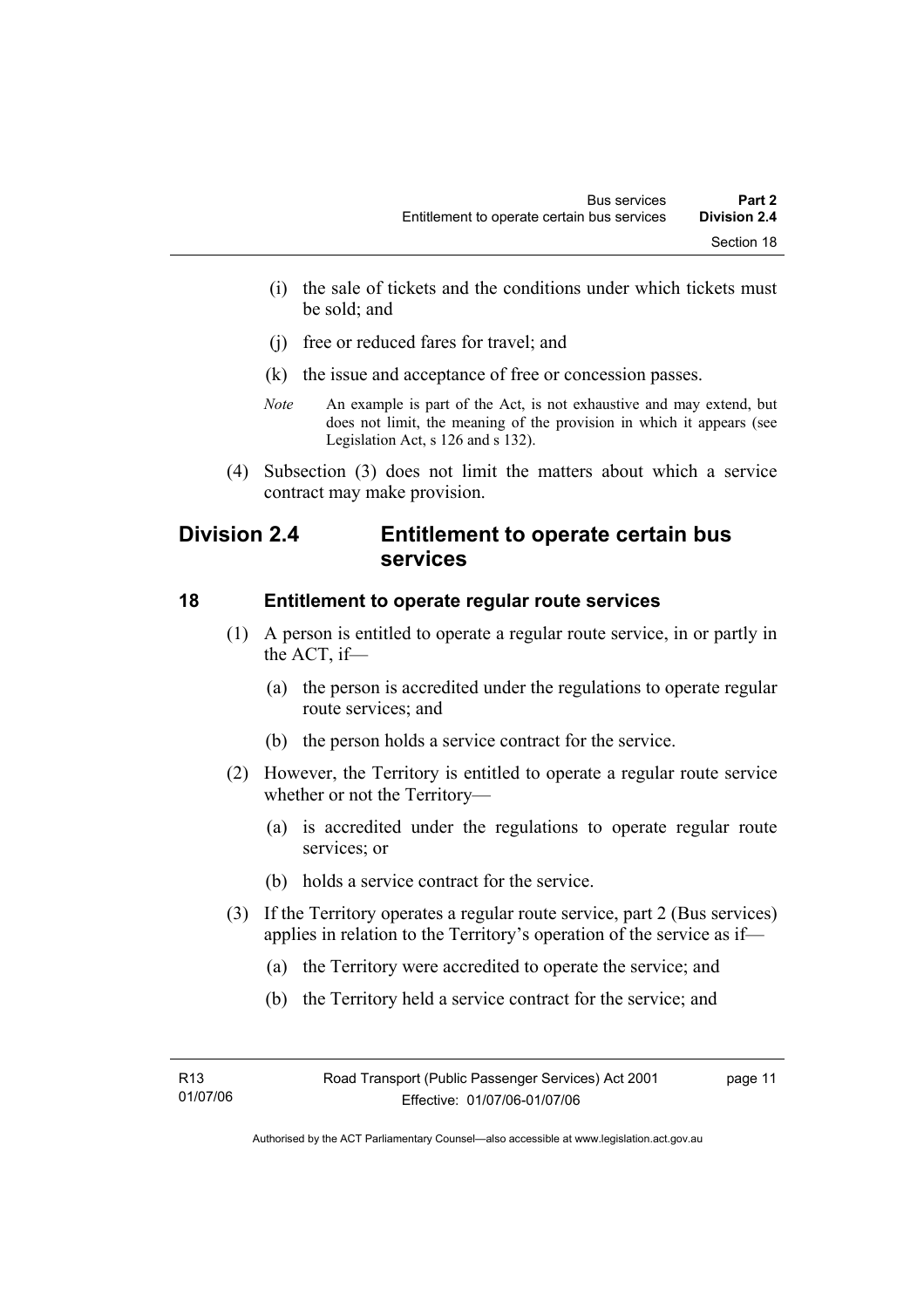(c) all necessary changes, and any changes prescribed by regulation, were made.

## **19 Entitlement to operate tour and charter services**

- (1) A person is entitled to operate a tour and charter service, in or partly in the ACT, if the person is accredited under the regulations to operate tour and charter services.
- (2) However, the Territory is entitled to operate a tour and charter service, whether or not the Territory is accredited under the regulations to operate tour and charter services.
- (3) If the Territory operates a tour and charter service, part 2 (Bus services) applies in relation to the Territory's operation of the service as if—
	- (a) the Territory were accredited to operate the service; and
	- (b) the Territory held a service contract for the service; and
	- (c) all necessary changes, and any changes prescribed by regulation, were made.

# **19A Territory's entitlement to operate bus service**

If the Territory operates a bus service, the territory may operate the service under a name prescribed by regulation.

# **20 Unaccredited operators not to operate certain bus services**

 (1) A person must not operate, in or partly in the ACT, a regular route service unless the person is accredited under the regulations to operate regular route services.

Maximum penalty: 50 penalty units.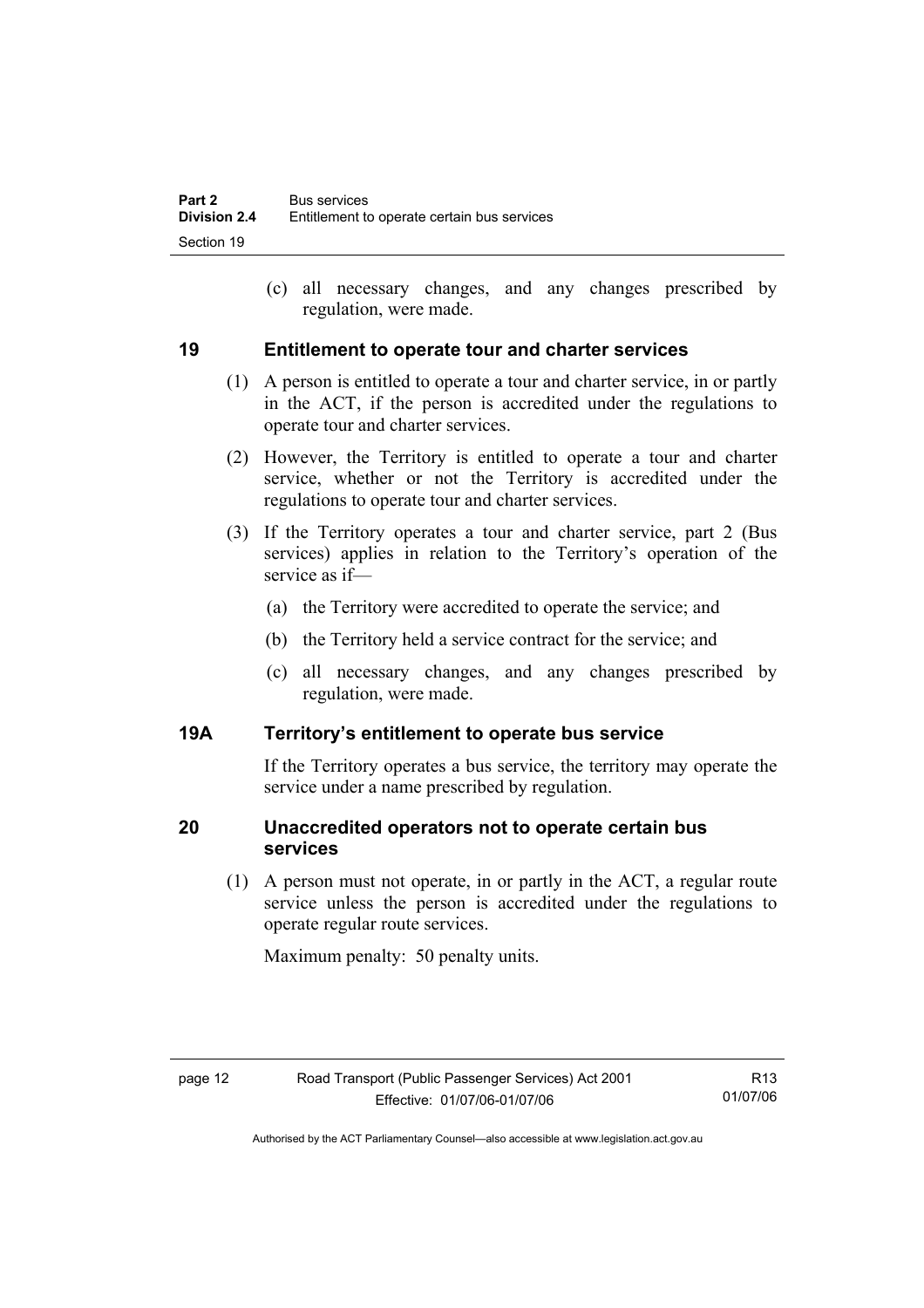(2) A person must not operate, in or partly in the ACT, a tour and charter service unless the person is accredited under the regulations to operate tour and charter services.

Maximum penalty: 50 penalty units.

 (3) This section does not apply to the operation of a bus service by the Territory.

# **21 Pretending to be an accredited bus service operator**

A person must not pretend to be accredited under the regulations to operate a bus service.

Maximum penalty: 30 penalty units.

# **22 Operators of regular route services to hold service contracts**

 (1) A person must not operate, in or partly in the ACT, a regular route service unless the person holds a service contract for the service.

Maximum penalty: 50 penalty units.

- (2) However, if a regular route service is discontinued because of a variation or termination of a service contract, the road transport authority may make arrangements with an appropriately accredited person to operate a temporary regular route service to replace the discontinued service even though the person does not hold a service contract for the replacement service.
- (3) This section does not apply to the operation of a regular route service by the Territory.

page 13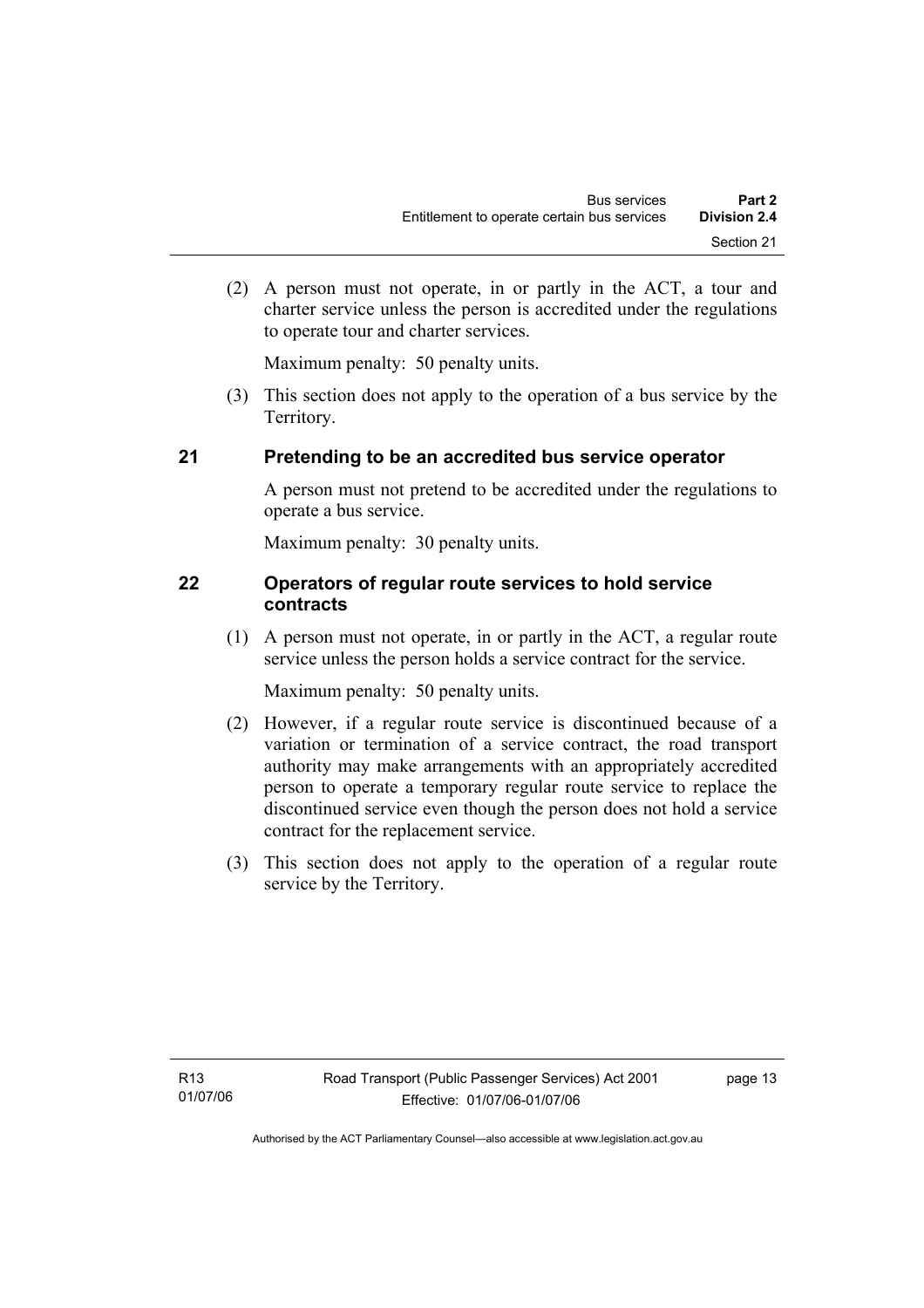# **Division 2.5 Regulation of bus services**

#### **23 Regular route services—power to determine maximum fares**

- (1) The Minister may determine maximum fares, and ways of calculating maximum fares, payable by passengers on regular route services.
- (2) A determination is a disallowable instrument.
	- *Note* A disallowable instrument must be notified and presented to the Legislative Assembly, under the Legislation Act.

#### **24 Regulations about operation of bus services by accredited people**

A regulation may make provision in relation to the operation of bus services by accredited bus service operators, including, for example—

- (a) the conduct of bus services, including, for example—
	- (i) the safety of passengers (including, for example, by the use of particular kinds of security devices) and the public; and
	- (ii) the qualifications, training and experience of bus drivers and other people providing services on behalf of accredited bus service operators; and
	- (iii) maximum driving times and minimum rest times of bus drivers; and
	- (iv) insurance; and
	- (v) the issue of tickets; and
	- (vi) customer complaints and inquiries; and
- (b) the preparation and publication of, and compliance with, timetables for regular route services; and

| page 14 | Road Transport (Public Passenger Services) Act 2001 | R13      |
|---------|-----------------------------------------------------|----------|
|         | Effective: 01/07/06-01/07/06                        | 01/07/06 |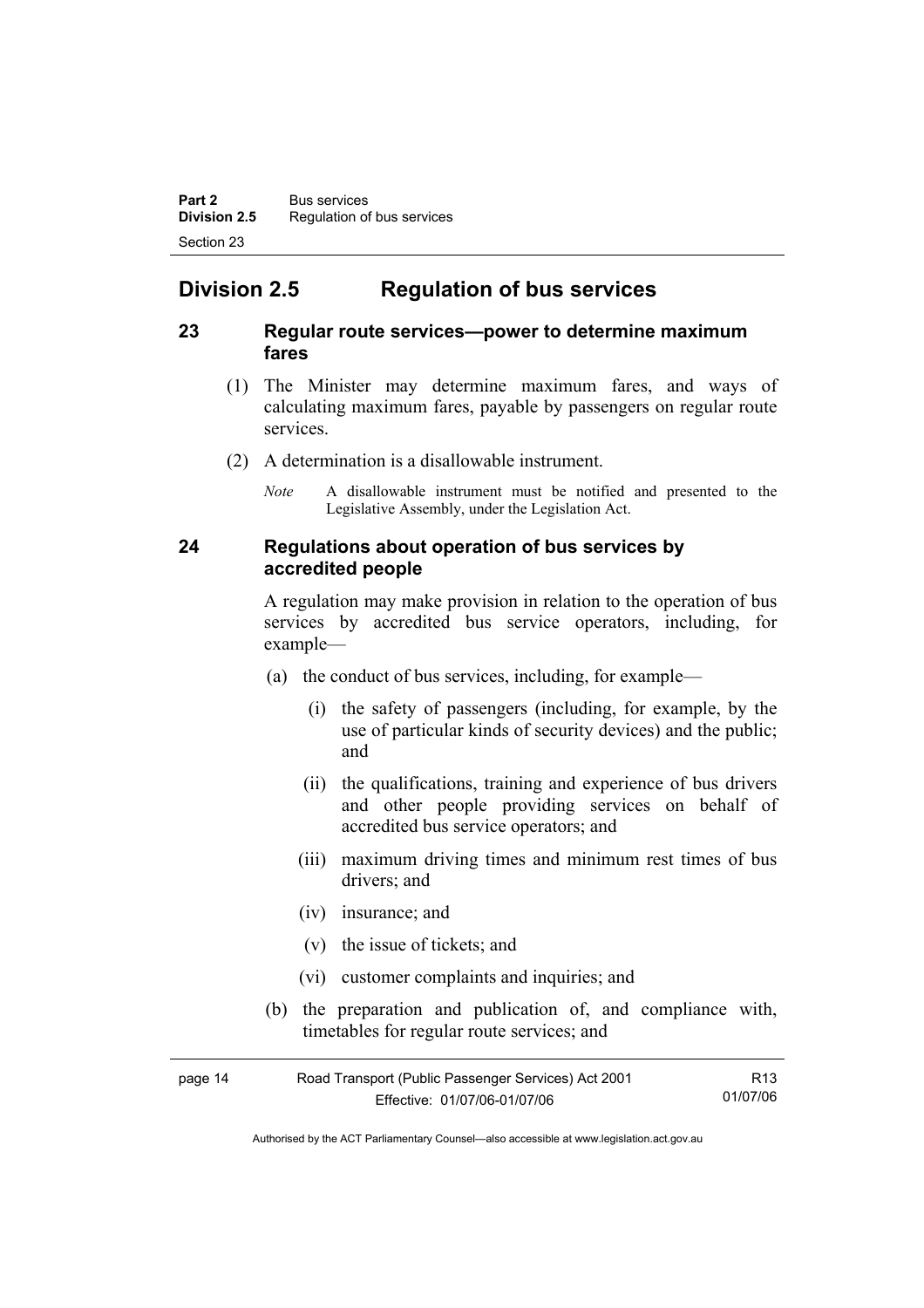- (c) the obligations of drivers of public buses and other people providing services on behalf of accredited bus service operators; and
- (d) the requirements that public buses, and their equipment and fittings (internal and external), must comply with; and
- (e) the maintenance and cleaning of public buses; and
- (f) maintenance, parking and other facilities for public buses; and
- (g) the making and keeping of records and their inspection; and
- (h) the auditing of records and systems; and
- (i) requirements for display of accreditation numbers on advertisements for the service; and
- (j) the provision of information and reports to the road transport authority.
- *Note* An example is part of the Act, is not exhaustive and may extend, but does not limit, the meaning of the provision in which it appears (see Legislation Act, s 126 and s 132).

#### **25 Regulations about operation of public buses**

A regulation may make provision in relation to the operation of public buses, including, for example—

- (a) the regulation or prohibition of the use of public buses on certain roads or road related areas; and
- (b) the picking-up and dropping-off of passengers and other matters relating to the transport of passengers; and
- (c) the records to be made and kept, how they are to be made and kept, and their inspection; and
- (d) the transport of passengers' luggage or other goods, and animals; and

page 15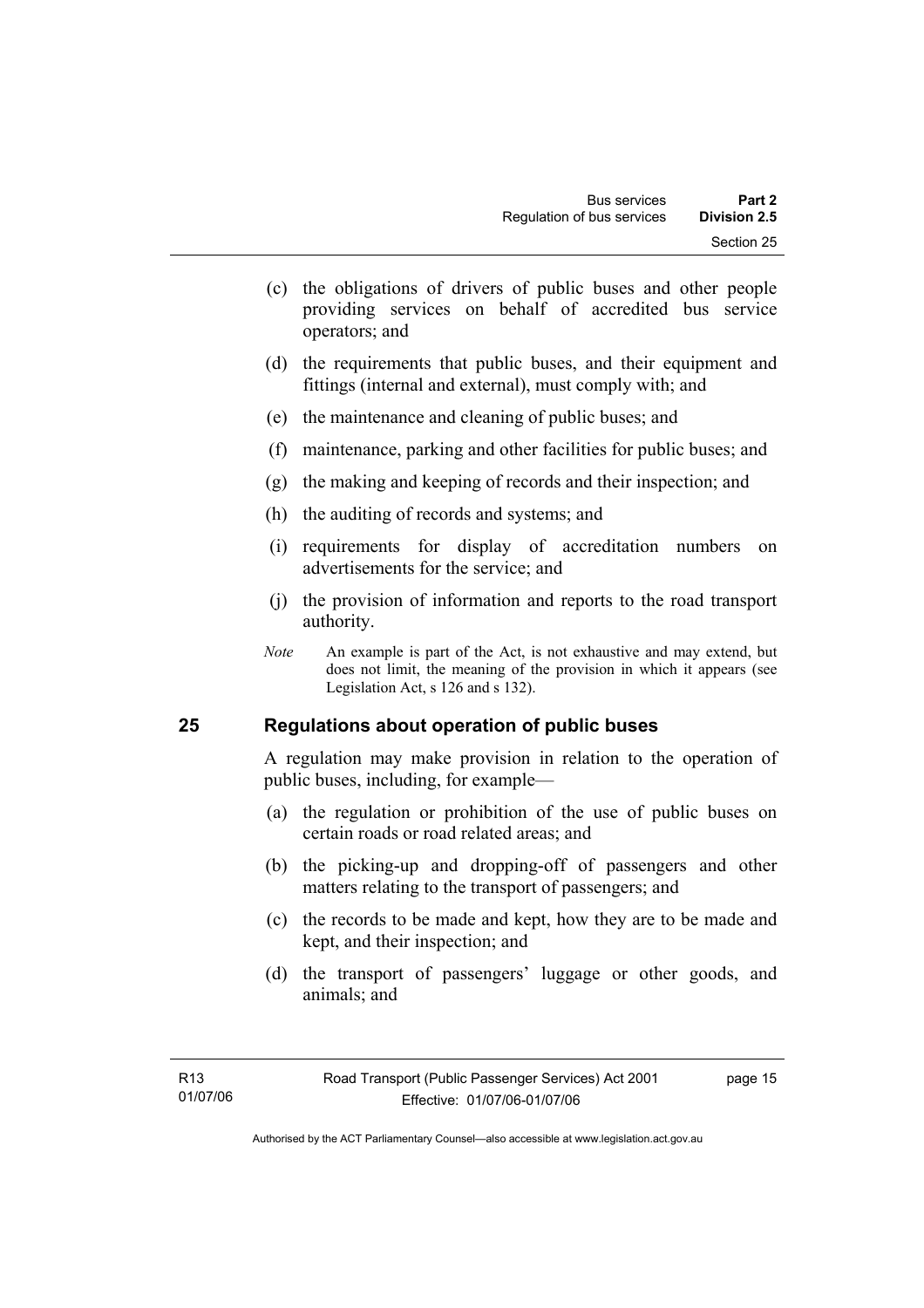- (e) the regulation or prohibition of the transport of passengers standing in or on any part of a public bus; and
- (f) the maximum speed of public buses; and
- (g) the prohibition of anyone from soliciting for passengers or for a hiring; and
- (h) the design, equipment and fittings (internal or external) of public buses; and
- (i) the sections, terminal points and bus stops on bus routes; and
- (j) the regulation or prohibition of notices, signs and advertisements inside or on the outside of public buses.
- *Note* An example is part of the Act, is not exhaustive and may extend, but does not limit, the meaning of the provision in which it appears (see Legislation Act, s 126 and s 132).

# **26 Regulations about bus drivers**

A regulation may make provision in relation to drivers of public buses, including, for example—

- (a) the powers, duties and conduct of drivers; and
- (b) how drivers must dress.
- *Note* An example is part of the Act, is not exhaustive and may extend, but does not limit, the meaning of the provision in which it appears (see Legislation Act, s 126 and s 132).

# **27 Regulations about conduct of passengers**

A regulation may make provision in relation to the conduct of passengers on public buses, including, for example—

(a) the regulation or prohibition of eating and drinking; and

R13 01/07/06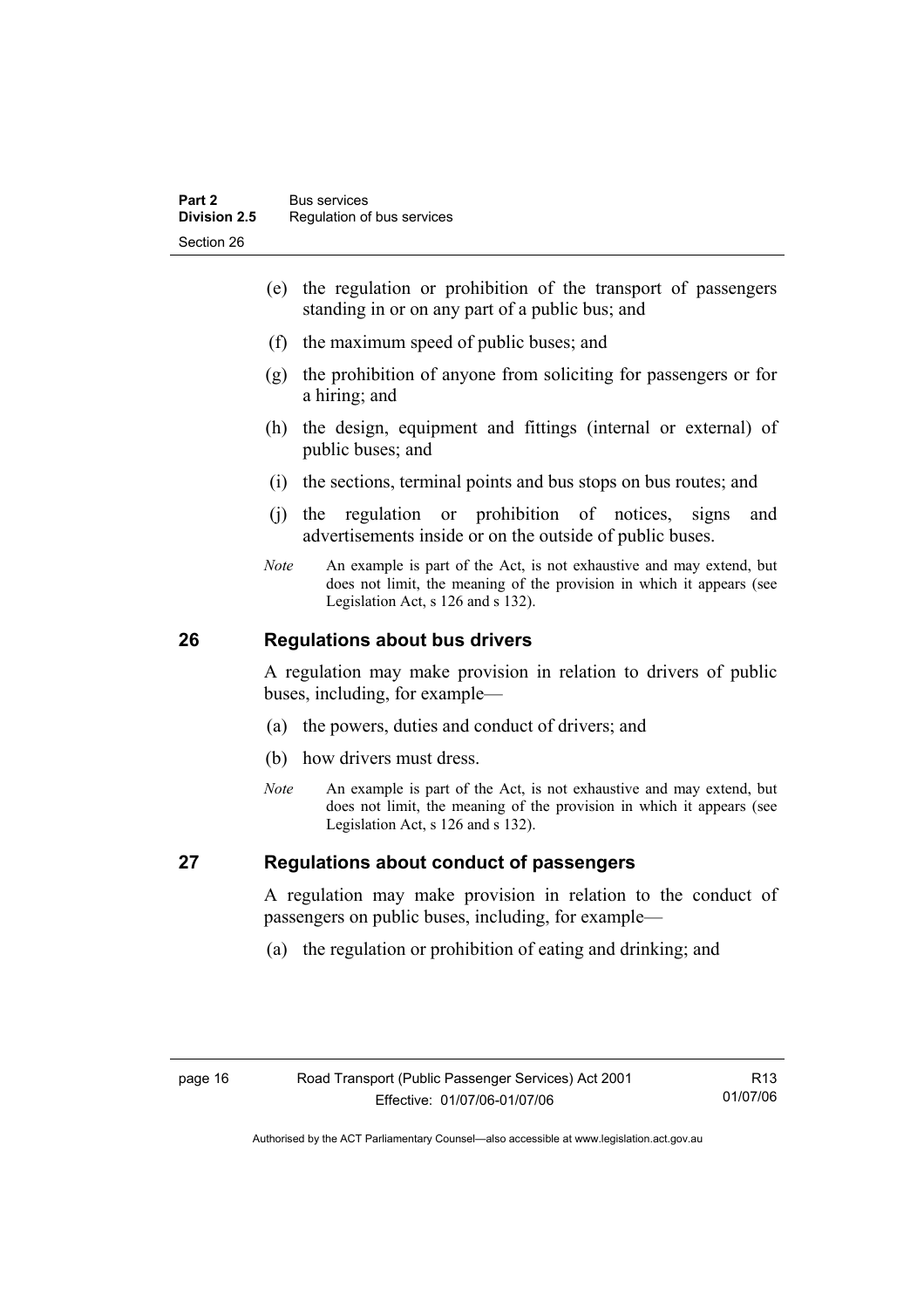- (b) the authority of public bus drivers, police officers and authorised people to direct people contravening a regulation to leave a bus and to remove them if they fail to leave.
- *Note* An example is part of the Act, is not exhaustive and may extend, but does not limit, the meaning of the provision in which it appears (see Legislation Act, s 126 and s 132).

R13 01/07/06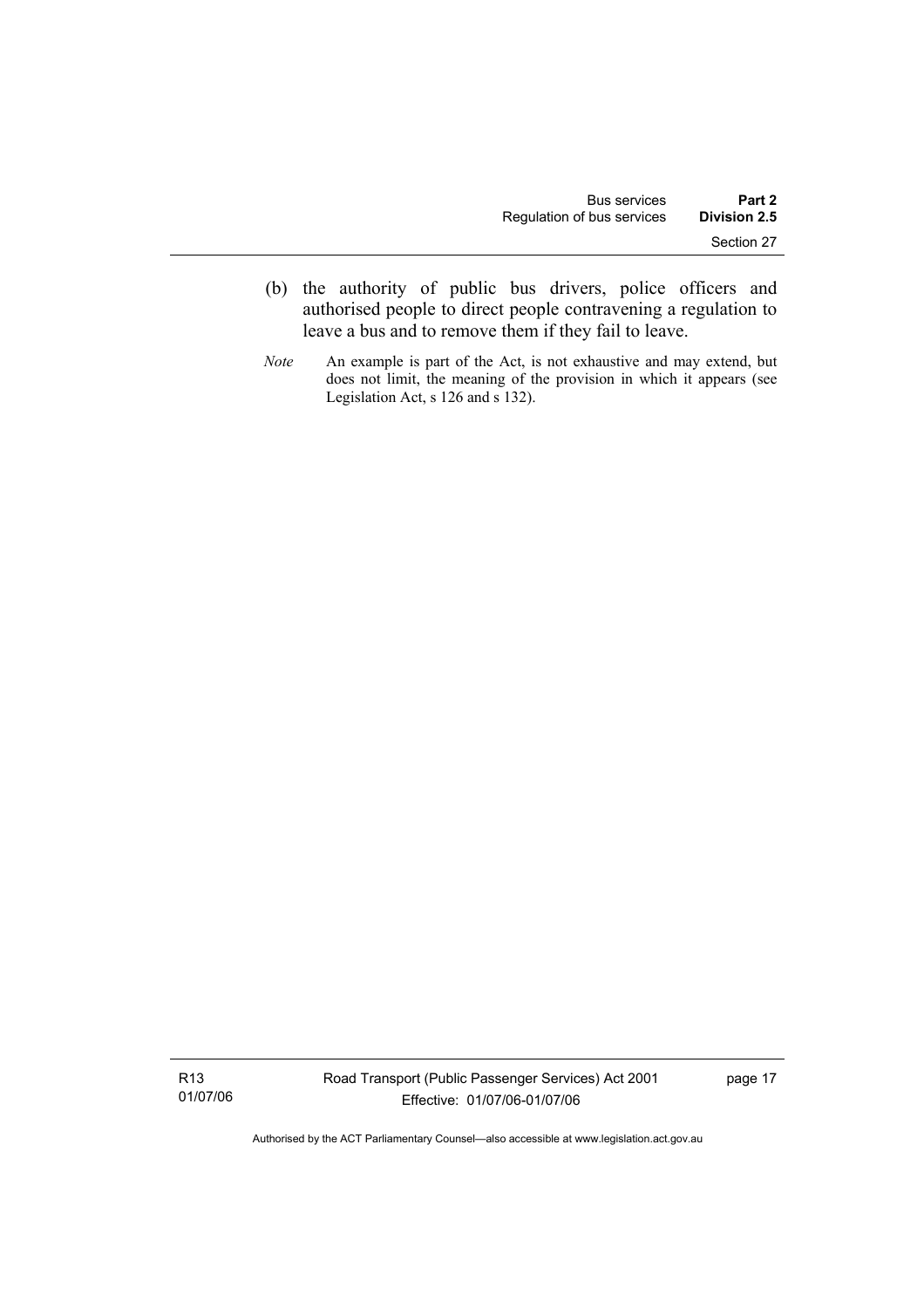**Part 3 Taxi networks**<br>**Division 3.1 Basic concept Basic concepts** Section 28

# **Part 3 Taxi networks**

# **Division 3.1** Basic concepts

## **28 Meaning of** *taxi network*

A *taxi network* is an entity that provides taxi related services to affiliated accredited taxi service operators, including providing (directly or through another entity) a taxi booking service for the network.

# **29 Meaning of** *taxi booking service*

A *taxi booking service* is a service provided by or for an accredited taxi network provider that—

- (a) accepts bookings for taxis from people; and
- (b) sends messages about bookings to taxi drivers by electromagnetic energy to equipment in taxis that can receive such messages.

# **Division 3.2 Accreditation of taxi network providers**

#### **30 Taxi network providers—purposes of accreditation**

The purpose of accreditation under the regulations to operate a taxi network is to ensure that—

- (a) the accredited person has the financial capacity to meet the service standards for the network; and
- (b) the accredited person, and each person who is concerned with, or takes part in, the management of the network, are suitable people to operate the network; and

| page 18 | Road Transport (Public Passenger Services) Act 2001 | R13      |
|---------|-----------------------------------------------------|----------|
|         | Effective: 01/07/06-01/07/06                        | 01/07/06 |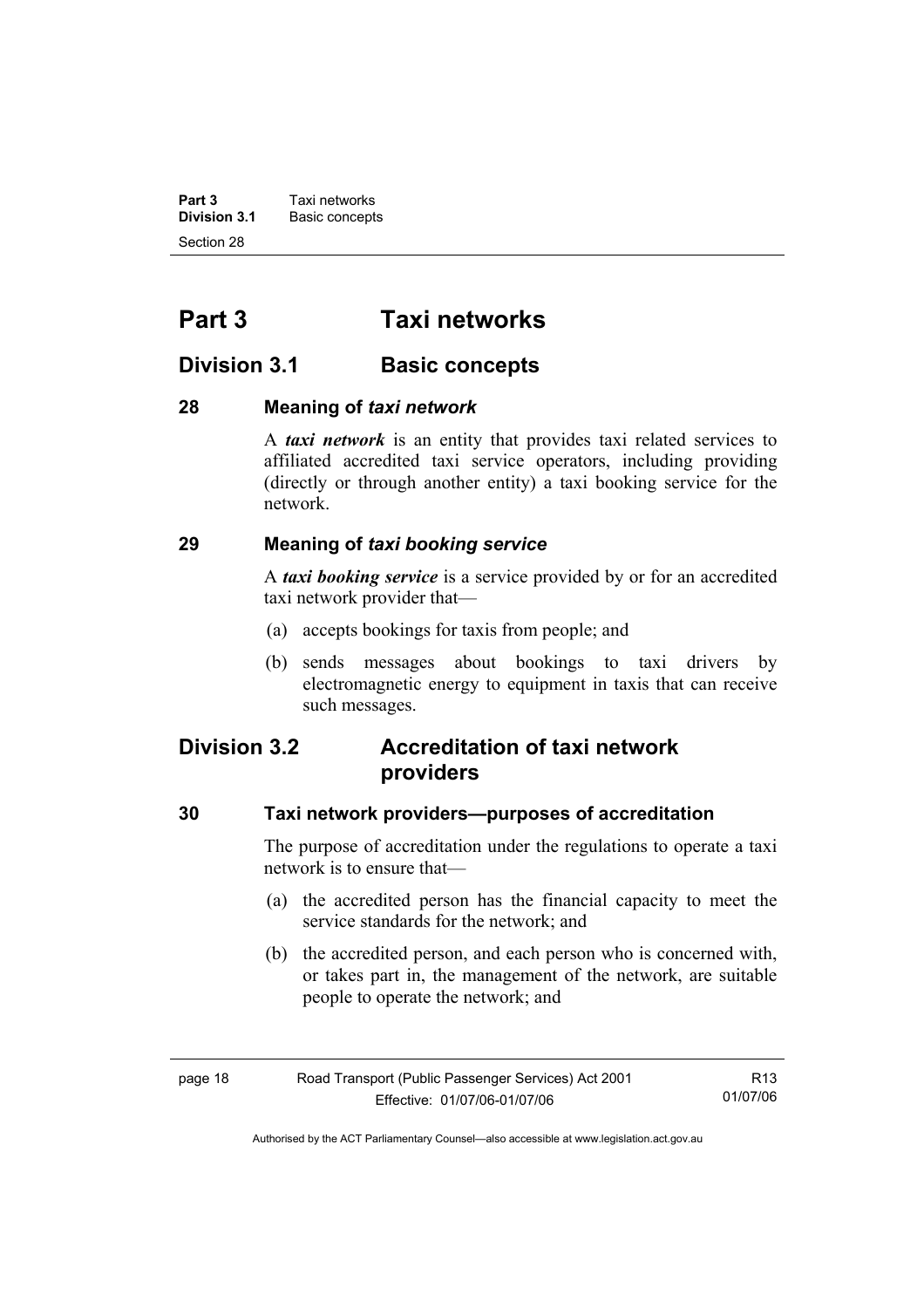- (c) the accredited person, and each person who is concerned with, or takes part in, the management of the network, have demonstrated the capacity to comply with the relevant regulations and, in particular, the regulations about—
	- (i) the operation of the network; and
	- (ii) the supervision and monitoring of affiliated accredited taxi service operators and drivers of taxis operated by affiliated accredited taxi service operators.

## **U 31 Taxi network providers—regulations about accreditation system**

- (1) A regulation may provide a system for the accreditation of people to operate taxi networks, including, for example—
	- (a) the kind or kinds of taxi services in relation to which an accredited person is entitled to provide taxi related services; and
		- *Note* For kinds of taxi services, see s 47 and s 48.
	- (b) the conditions of an accreditation; and
	- (c) matters relating to the giving, refusal or surrender of an accreditation; and
	- (d) the action that may be taken in relation to an accredited person in circumstances prescribed by regulation, including—
		- (i) the suspension or cancellation of an accreditation; and
		- (ii) the imposition of a condition on, or the amendment of a condition of, an accreditation; and
		- (iii) an order that an accredited person pay to the Territory an amount of not more than—
			- (A) for an individual—\$5 000; or
			- (B) for a corporation—\$25 000; and

| R <sub>13</sub> | Road Transport (Public Passenger Services) Act 2001 | page 19 |
|-----------------|-----------------------------------------------------|---------|
| 01/07/06        | Effective: 01/07/06-01/07/06                        |         |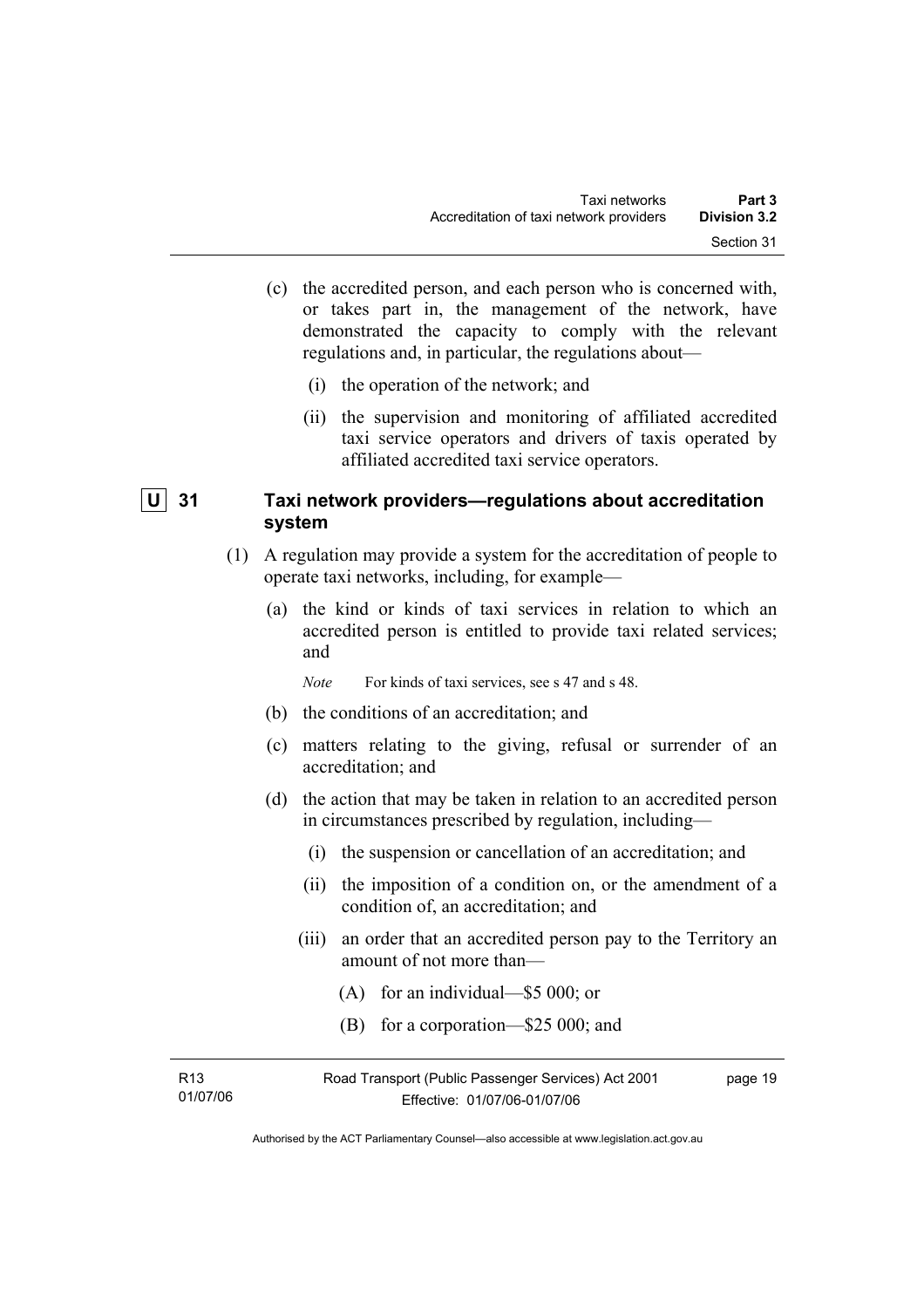(iv) the reprimanding of an accredited person.

- (2) A regulation may make provision in relation to the accreditation of people to operate taxi networks, including, for example—
	- (a) requirements about the suitability of the applicant and each person who will be concerned with, or take part in, the management of the network; and
	- (b) capacity to meet service standards; and
	- (c) financial viability.
	- *Note* An example is part of the Act, is not exhaustive and may extend, but does not limit, the meaning of the provision in which it appears (see Legislation Act, s 126 and s 132).

# **Division 3.3 Entitlement to operate taxi networks**

 **U 32 Entitlement to operate taxi networks** 

A person is entitled to operate a taxi network, in or partly in the ACT, for a particular kind of taxi service if the person is accredited under the regulations to operate a taxi network for that kind of taxi service.

# **U 33 Unaccredited persons not to operate taxi network**

A person must not operate, in or partly in the ACT, a taxi network for a particular kind of taxi service unless the person is accredited under the regulations to operate a taxi network for that kind of taxi service.

Maximum penalty: 50 penalty units.

### **U 34 Pretending to be an accredited taxi network provider**

 (1) A person must not pretend to be accredited under the regulations to operate a taxi network.

Maximum penalty: 30 penalty units.

page 20 Road Transport (Public Passenger Services) Act 2001 Effective: 01/07/06-01/07/06 R13 01/07/06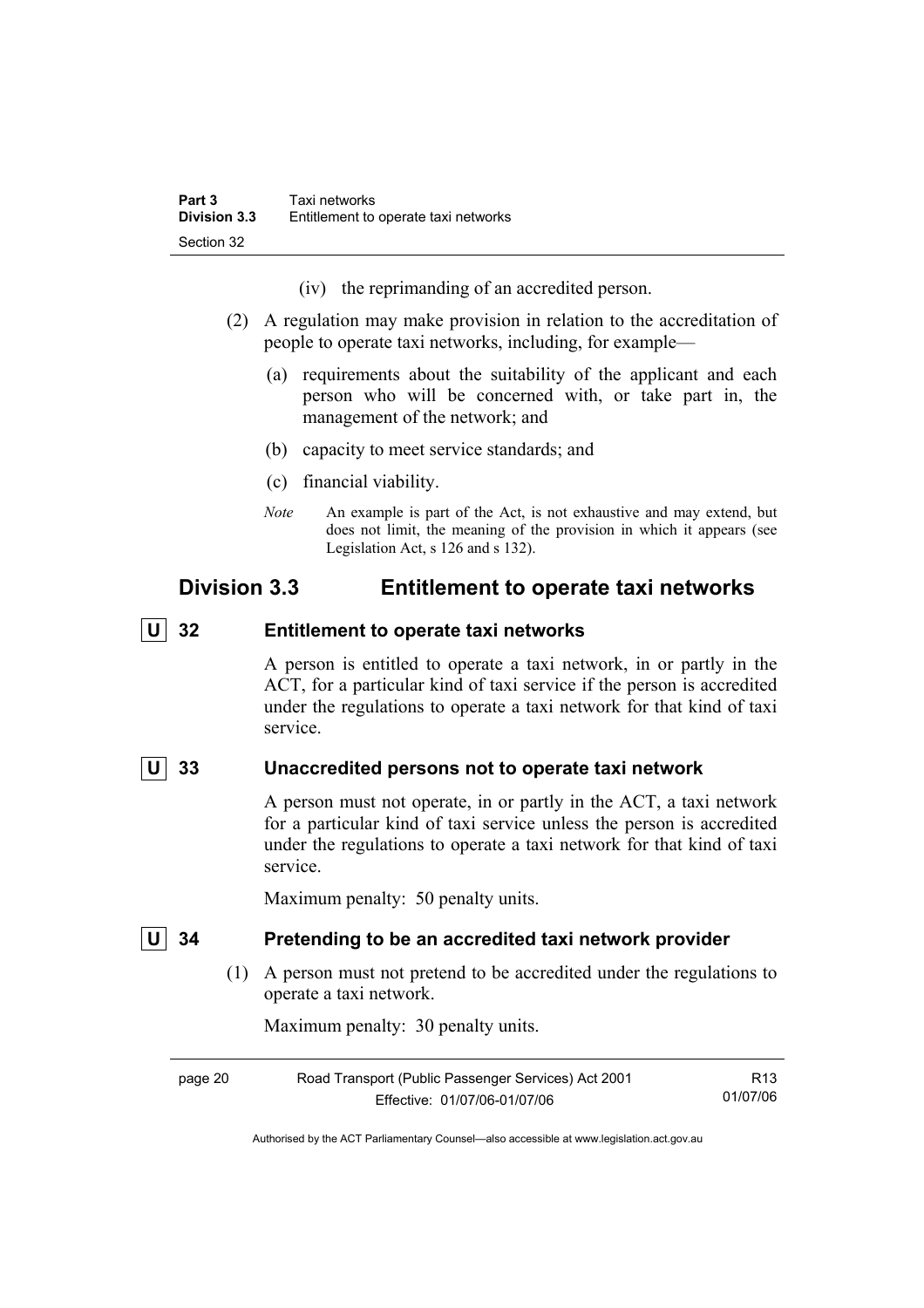(2) A person must not pretend to be accredited under the regulations to operate a taxi network for a particular kind of taxi service.

Maximum penalty: 30 penalty units.

# **Division 3.4 Regulation of taxi networks**

## **35 Regulations about operation of taxi networks by accredited people**

A regulation may make provision in relation to the operation of taxi networks by accredited people, including, for example—

- (a) the affiliation of accredited taxi service operators with networks; and
- (b) network rules for affiliated accredited taxi service operators and drivers of taxis operated by affiliated accredited taxi service operators; and
- (c) the specifications for equipment operated by or for networks for sending messages (including messages sent through a taxi booking service) to taxi drivers; and
- (d) the specifications for taximeters; and
- (e) the circumstances in which networks must accept applications for affiliation from, and maintain affiliation with, accredited taxi service operators; and
- (f) the operation of, and service standards for, taxi booking services operated by or for networks (including, for example, service standards about when a booking must be transferred to another taxi or a taxi booking service for another taxi network); and
- (g) the numbers and kinds of taxis, and the numbers of taxis with particular equipment (including, for example, baby capsules), operated by affiliated accredited taxi service operators that are to be available at particular times and places; and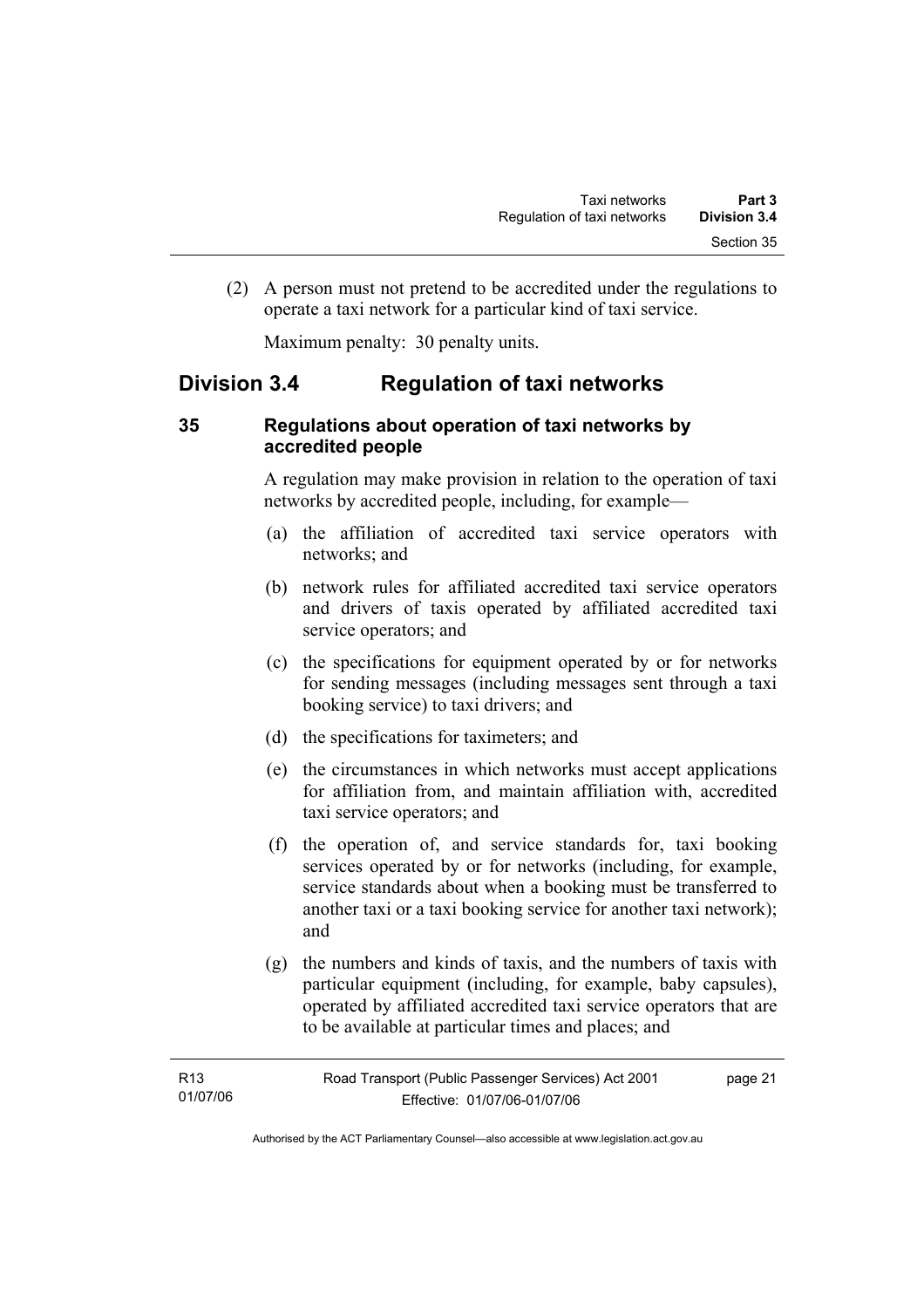- (h) directions that networks may give to affiliated accredited taxi service operators and drivers of taxis operated by affiliated accredited taxi service operators; and
- (i) the supervision and monitoring of affiliated accredited taxi service operators, and drivers of taxis operated by affiliated accredited taxi service operators, for compliance with network service standards and other requirements and the responsibilities of networks in relation to a failure to comply with the standards; and
- (j) the management of particular kinds of taxis (including, for example, taxis with wheelchair access) and taxi services; and
- (k) customer complaints and inquiries; and
- (l) the making and keeping of records and their inspection; and
- (m) the auditing of records and systems; and
- (n) the provision of information and reports to the road transport authority.
- *Note* An example is part of the Act, is not exhaustive and may extend, but does not limit, the meaning of the provision in which it appears (see Legislation Act, s 126 and s 132).

#### **36 Regulations about operation of taxi networks**

A regulation may make provision in relation to the obligations that an accredited taxi network provider must ensure that affiliated accredited taxi service operators, and drivers of taxis operated by affiliated accredited taxi service operators, must comply with, including, for example—

- (a) service standards for booked taxis; and
- (b) the safety of drivers and passengers (including, for example, particular kinds of security devices); and

| page 22 | Road Transport (Public Passenger Services) Act 2001 | R13      |
|---------|-----------------------------------------------------|----------|
|         | Effective: 01/07/06-01/07/06                        | 01/07/06 |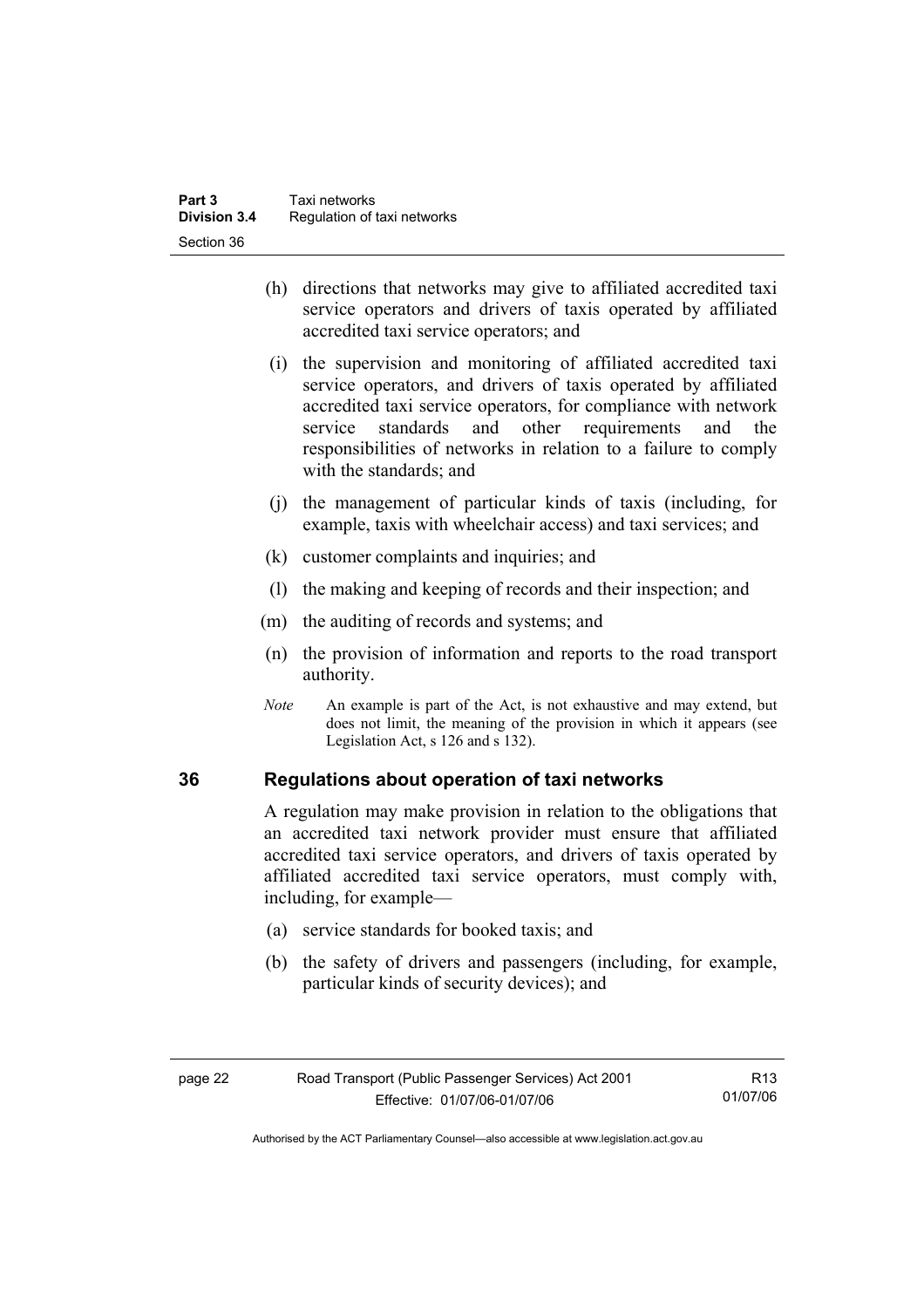- (c) the qualifications, training and experience of affiliated accredited taxi service operators, taxi drivers and other people providing services on behalf of networks; and
- (d) the operation of equipment for sending messages between a network (including messages sent through a taxi booking service) and taxi drivers; and
- (e) the maintenance and cleaning of taxis.
- *Note* An example is part of the Act, is not exhaustive and may extend, but does not limit, the meaning of the provision in which it appears (see Legislation Act, s 126 and s 132).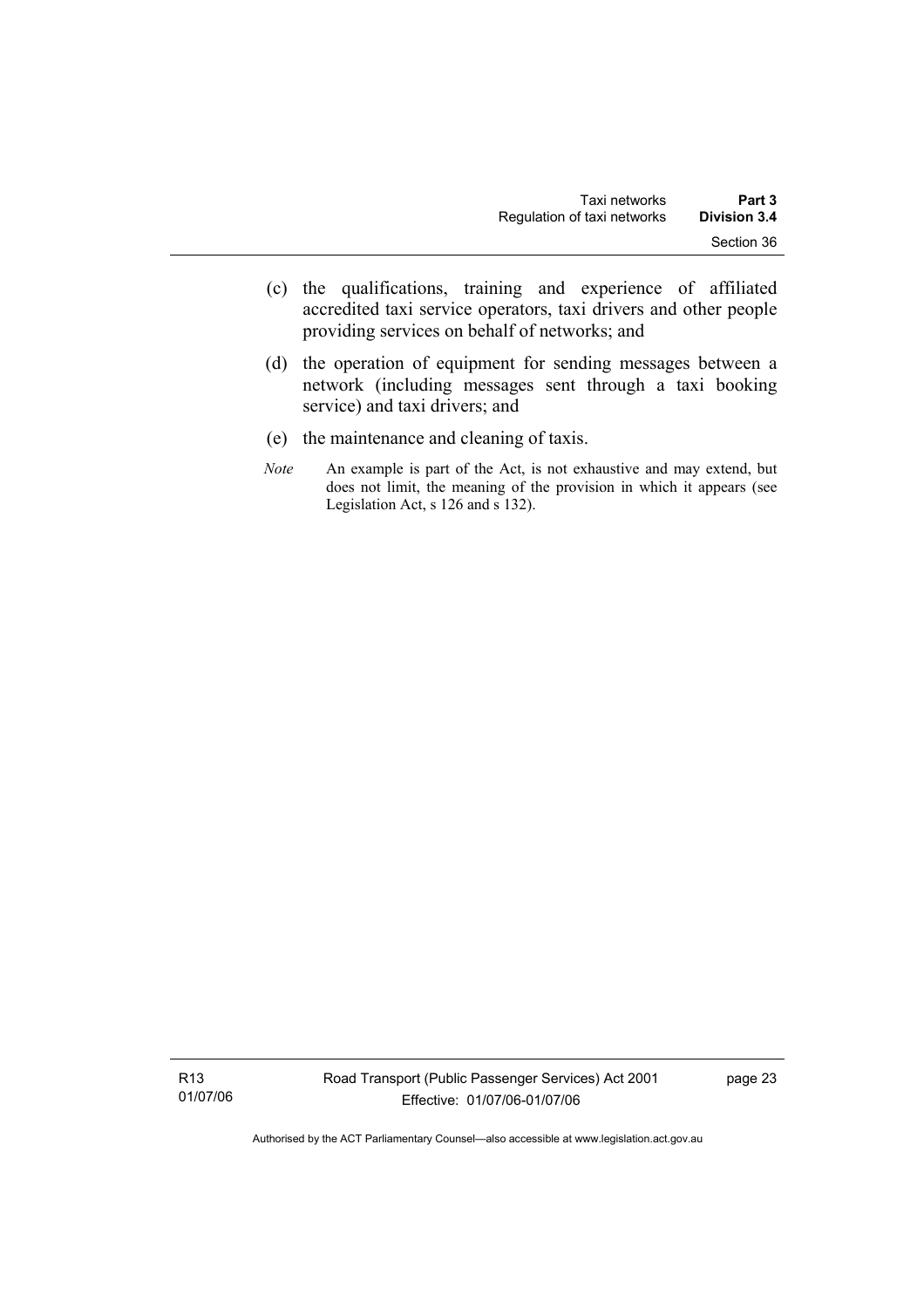**Part 4 Licensing of taxi vehicles**<br>**Division 4.1** Basic concepts **Division 4.1** Basic concepts Section 37

# **Part 4 Licensing of taxi vehicles**

# **Division 4.1 Basic concepts**

#### **37 Meaning of** *taxi licence*

A *taxi licence* is a licence issued under the regulations to use a vehicle as a taxi, and includes a restricted taxi licence.

*Note* References to *taxi licence* include a *restricted taxi licence* unless the contrary intention otherwise appears (see Legislation Act, s 155).

#### **38 Meaning of** *restricted taxi licence*

A *restricted taxi licence* is a licence issued under the regulations to use a vehicle as a restricted taxi.

# **Division 4.2 Taxi licences**

#### **39 Maximum numbers of taxi licences**

- (1) The Minister may, in writing, determine the number of taxi licences or restricted taxi licences.
- (2) A determination is a notifiable instrument.

*Note* A notifiable instrument must be notified under the Legislation Act.

#### **40 Issue of taxi licences**

The road transport authority must not issue a taxi licence or a restricted taxi licence if the number of taxi licences or restricted taxi licences (as appropriate) would exceed the relevant number determined by the Minister.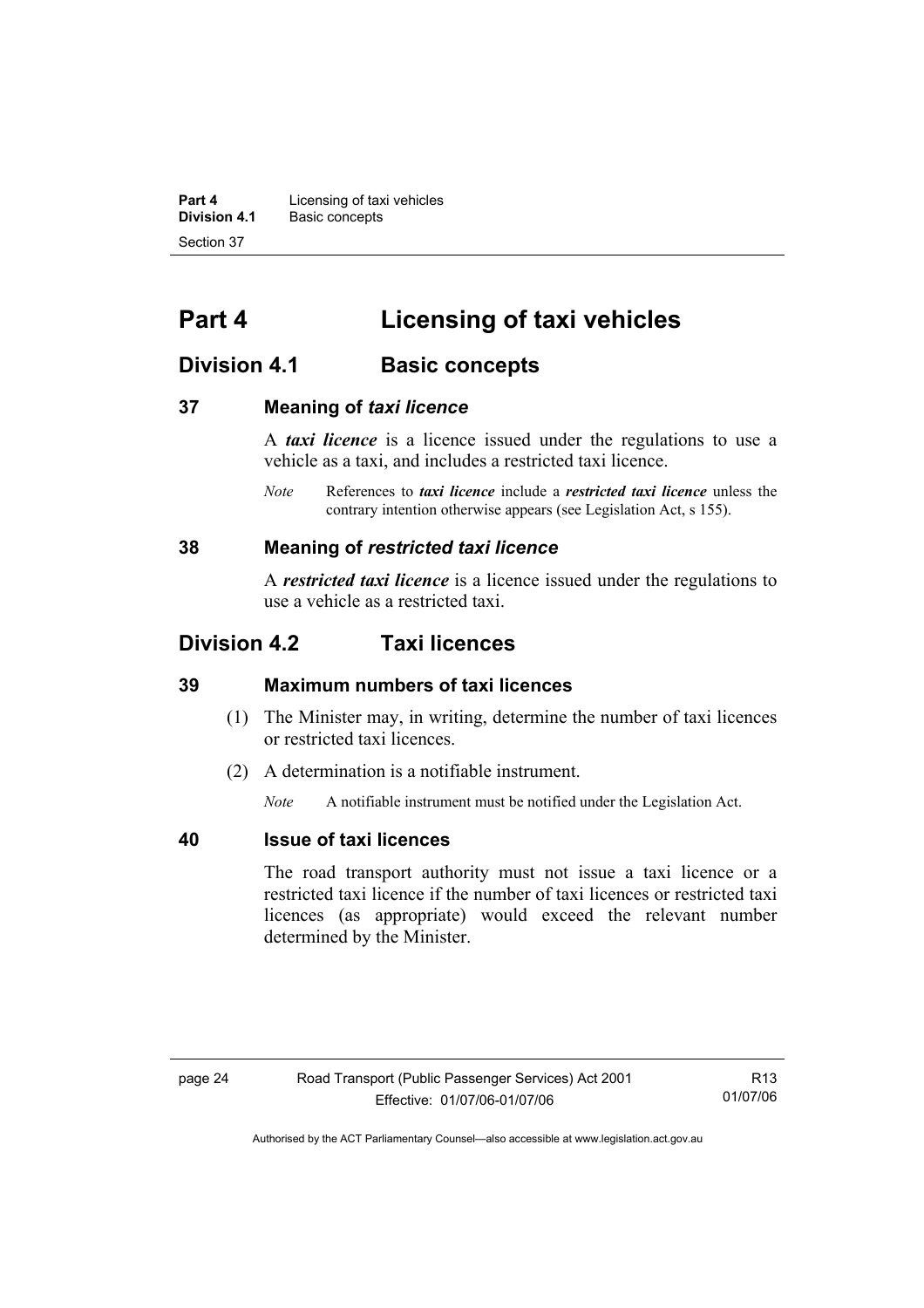## **U 41 Transferability of taxi licences**

- (1) If the holder of a taxi licence (other than a restricted taxi licence) asks the road transport authority to transfer the licence to someone else, the authority must transfer the licence to the person.
- (2) A restricted taxi licence is not transferable (including, for example, by hiring the licence to another person).
	- *Note* An example is part of the Act, is not exhaustive and may extend, but does not limit, the meaning of the provision in which it appears (see Legislation Act, s 126 and s 132).

## **42 Use of vehicles as taxis**

 (1) A person must not use a vehicle as a taxi (other than a restricted taxi) unless the vehicle is licensed under the regulations as a taxi.

Maximum penalty: 50 penalty units.

 (2) A person must not use a vehicle as a restricted taxi unless the vehicle is licensed under the regulations as a restricted taxi.

Maximum penalty: 50 penalty units.

- (3) This section does not apply to a person in relation to the hiring of a vehicle used by the person if—
	- (a) the vehicle is licensed as a taxi under the law of another jurisdiction; and
	- (b) the hiring begins in that jurisdiction and is completed in the ACT.
- (4) This section also does not apply to a person who is using a substitute vehicle as a licensed taxi in accordance with the regulations.

page 25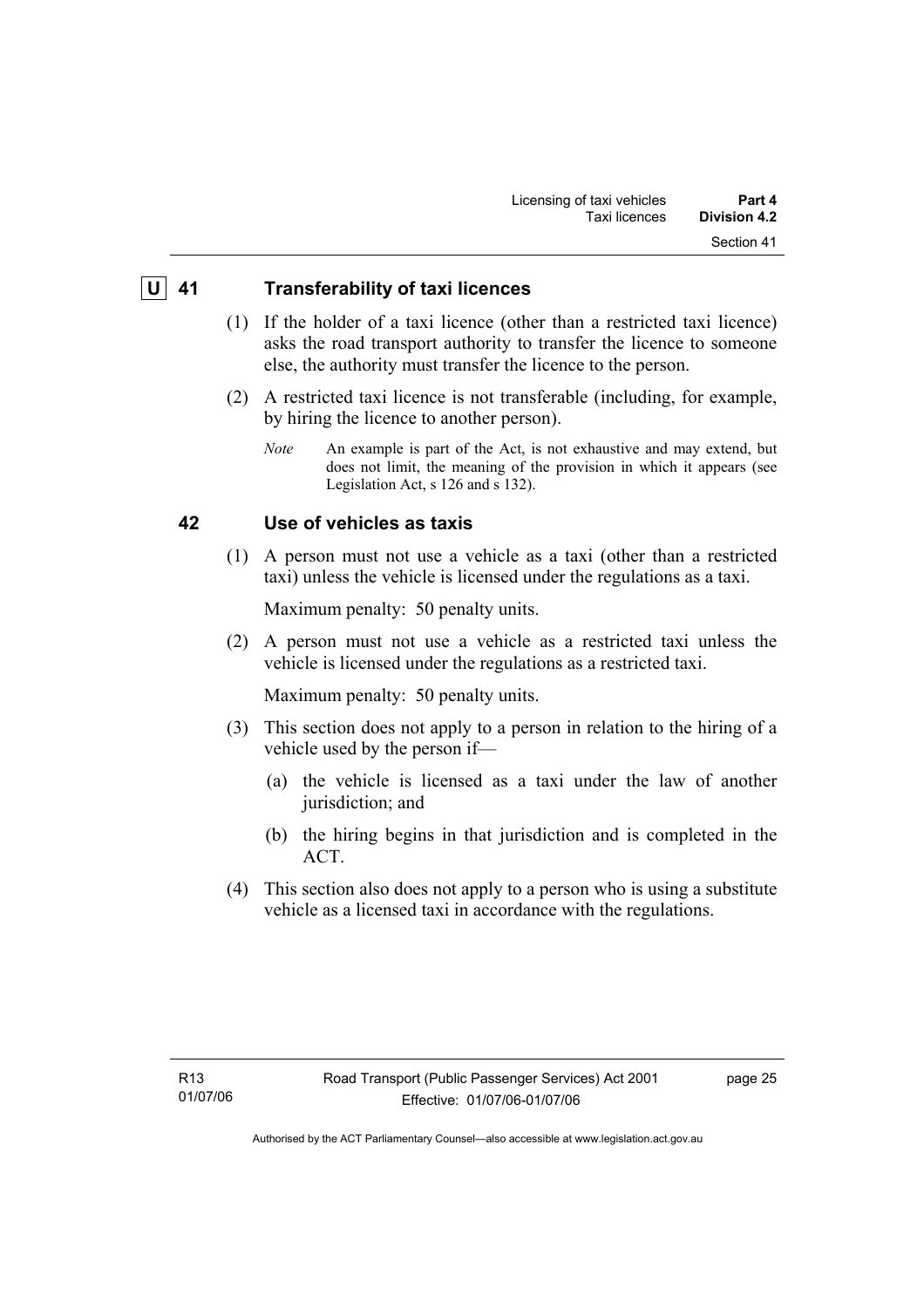**Part 4 Licensing of taxi vehicles Division 4.2** Taxi licences Section 43

#### **43 Pretending vehicles are licensed taxis**

 (1) A person must not pretend that a vehicle is licensed under the regulations as a taxi (other than a restricted taxi).

Maximum penalty: 30 penalty units.

 (2) A person must not pretend that a vehicle is licensed under the regulations as a restricted taxi.

Maximum penalty: 30 penalty units.

# **U 44 Regulations about taxi licences**

- (1) A regulation may provide a system for the licensing of taxis and restricted taxis, including, for example—
	- (a) matters relating to the giving, refusal or surrender of licences; and
	- (b) the term of restricted taxi licences; and
	- (c) the conditions of licences; and
	- (d) the circumstances in which a substitute vehicle may be used as a licensed taxi; and
	- (e) the action that may be taken in relation to licences in circumstances prescribed by regulation, including—
		- (i) the suspension or cancellation of a licence; and
		- (ii) the imposition of a condition on, or the amendment of a condition of, a licence; and
		- (iii) an order that the holder of a licence pay to the Territory an amount of not more than—
			- (A) for an individual—\$5 000; or
			- (B) for a corporation—\$25 000; and

| - 3<br>- |  |
|----------|--|
|----------|--|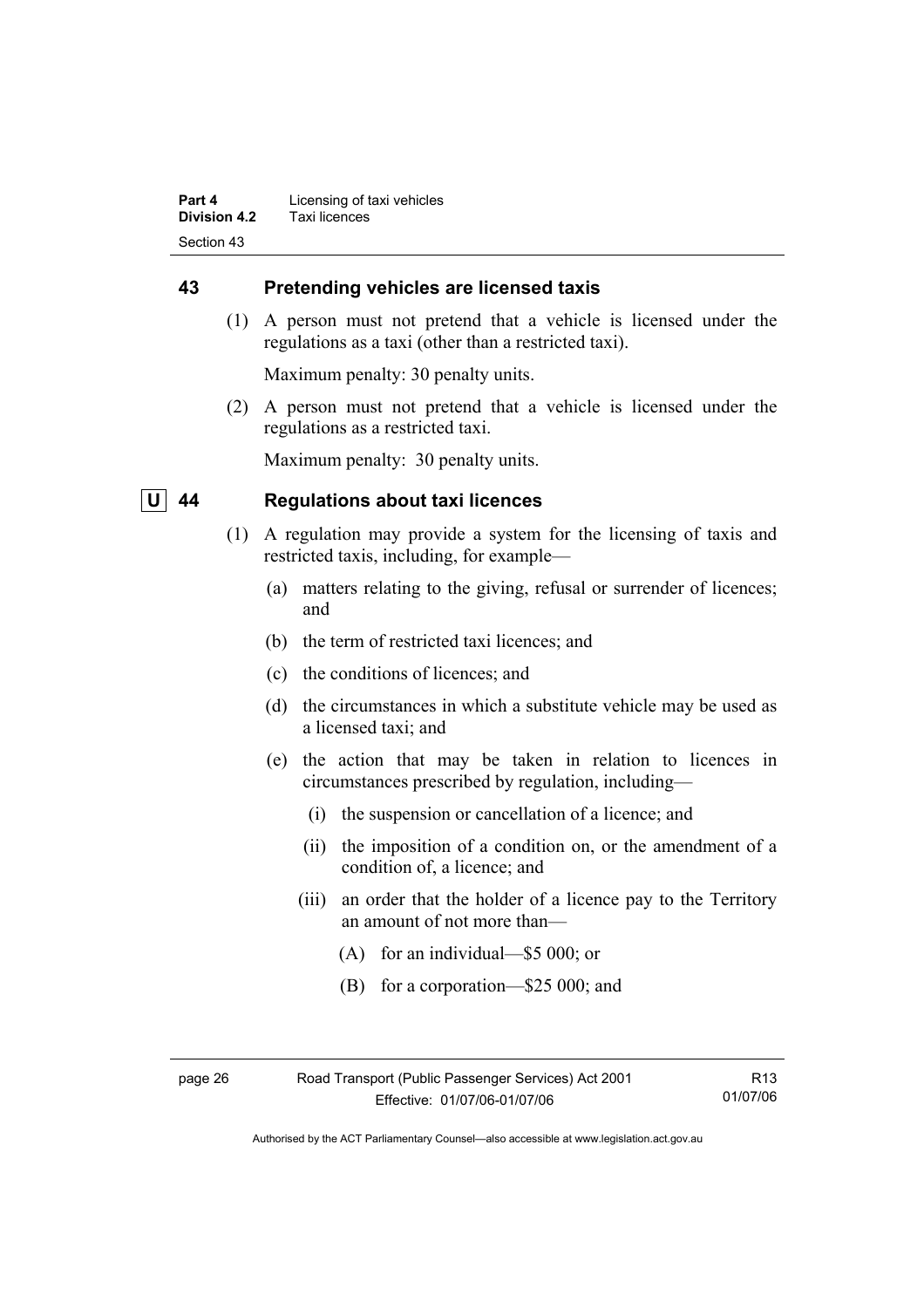(iv) the reprimanding of the holder of a licence.

#### **Examples of conditions for restricted taxi licences—s (1) (c)**

- 1 how the vehicle to which the restricted taxi licence relates must be equipped
- 2 the kinds of restricted taxi services that may be operated using the vehicle
- *Note* An example is part of the Act, is not exhaustive and may extend, but does not limit, the meaning of the provision in which it appears (see Legislation Act, s 126 and s 132).
- (2) The regulations may place different requirements on the person to whom a taxi licence (other than a restricted taxi licence) is issued and a person to whom the licence is hired.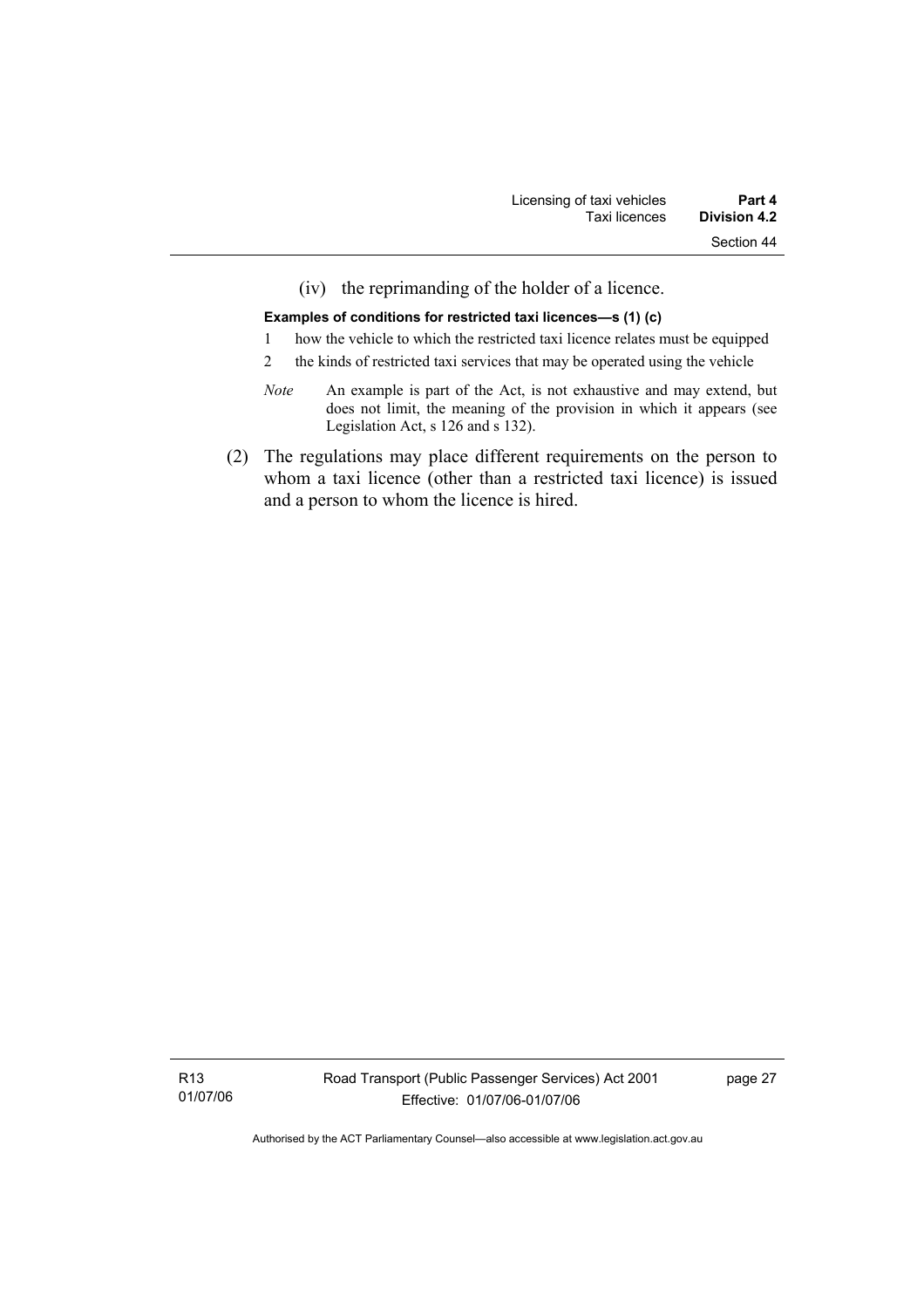**Part 5 Taxi services Division 5.1** Basic concepts Section 45

# **Part 5 Taxi services**

# **Division 5.1** Basic concepts

#### **45 Meaning of** *taxi*

A *taxi* is a vehicle (other than a bus or demand responsive service vehicle) that stands or plies for hire for the transport of passengers along a road or road related area, and includes a restricted taxi.

*Note* References to *taxi* include a *restricted taxi* unless the contrary intention otherwise appears (see Legislation Act, s 155).

#### **46 Meaning of** *restricted taxi*

A *restricted taxi* is a vehicle (other than a bus or demand responsive service vehicle) that stands or plies for hire for the transport of passengers along a road or road related area and that is licensed under the regulations as a restricted taxi.

#### **47 Meaning of** *taxi service*

A *taxi service* is a public passenger service operated using 1 or more taxis (including restricted taxis).

#### **48 Meaning of** *restricted taxi service*

A *restricted taxi service* is a public passenger service operated using only 1 or more restricted taxis.

#### **Examples of kinds of restricted taxi services**

- 1 a service that must give priority to the transport of people with disabilities
- 2 a service with no requirement to give priority to the transport of people with disabilities
- *Note* An example is part of the Act, is not exhaustive and may extend, but does not limit, the meaning of the provision in which it appears (see Legislation Act, s 126 and s 132).

| page 28 | Road Transport (Public Passenger Services) Act 2001 |
|---------|-----------------------------------------------------|
|         | Effective: 01/07/06-01/07/06                        |

R13 01/07/06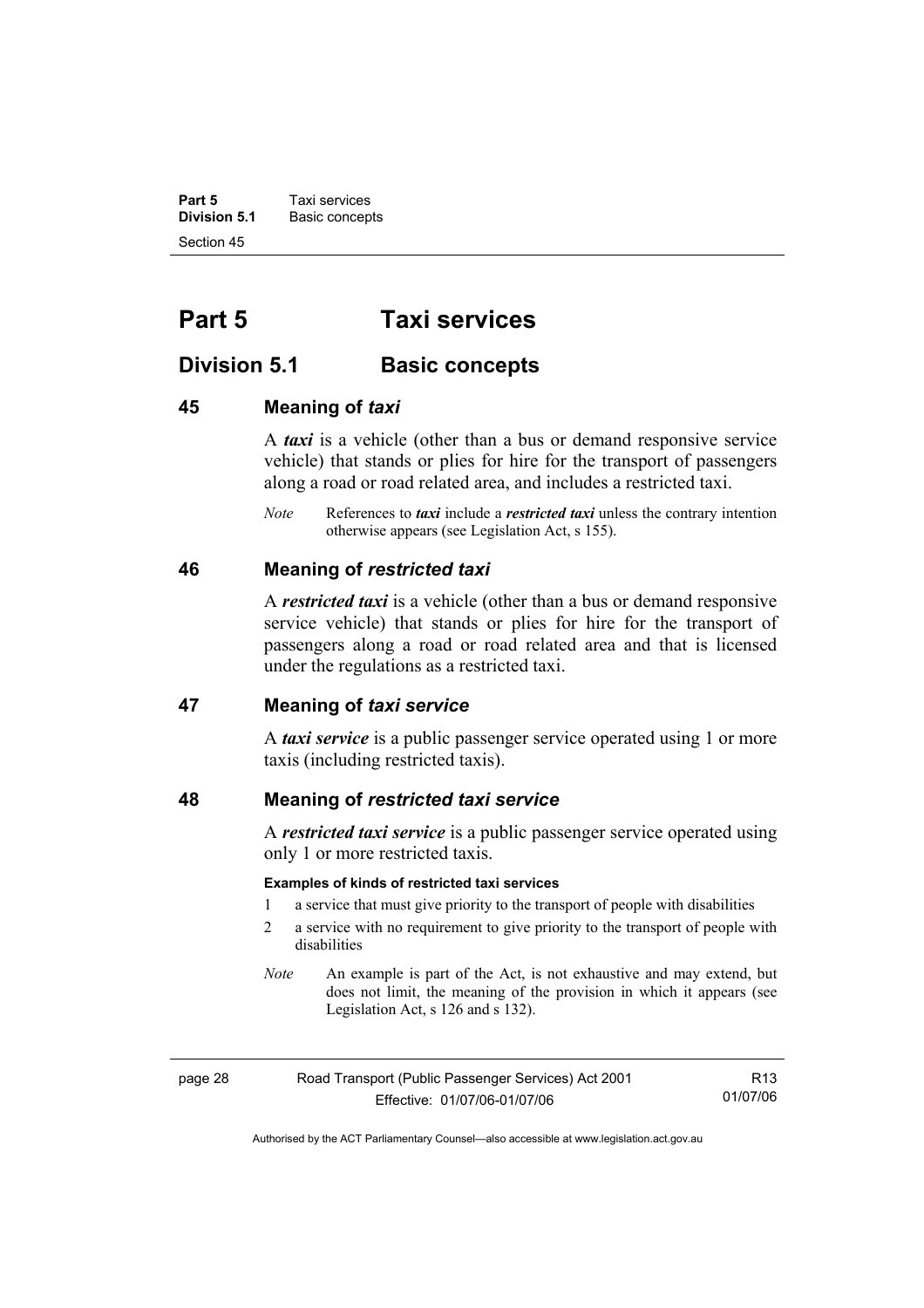# **Division 5.2 Accreditation of taxi service operators**

### **49 Taxi service operators—purposes of accreditation**

The purpose of accreditation under the regulations to operate a taxi service is to ensure that—

- (a) the accredited person has the financial capacity to meet the service standards for the service; and
- (b) the accredited person, and each person who is concerned with, or takes part in, the management of the service, are suitable people to operate the service; and
- (c) the accredited person, and each person who is concerned with, or takes part in, the management of the service, have demonstrated the capacity to comply with the relevant regulations and, in particular, the regulations about—
	- (i) the safety of passengers and the public; and
	- (ii) the maintenance of taxis.

## **50 Taxi service operators—regulations about accreditation system**

- (1) A regulation may provide a system for the accreditation of people to operate taxi services, including, for example—
	- (a) the kinds of accreditations; and
	- (b) the kinds of taxis and taxi services that a person who holds a particular kind of accreditation is entitled to operate; and
	- (c) the conditions of accreditations; and
	- (d) matters relating to the giving, refusal or surrender of accreditations; and
	- (e) the action that may be taken in relation to an accredited person in circumstances prescribed by regulation, including—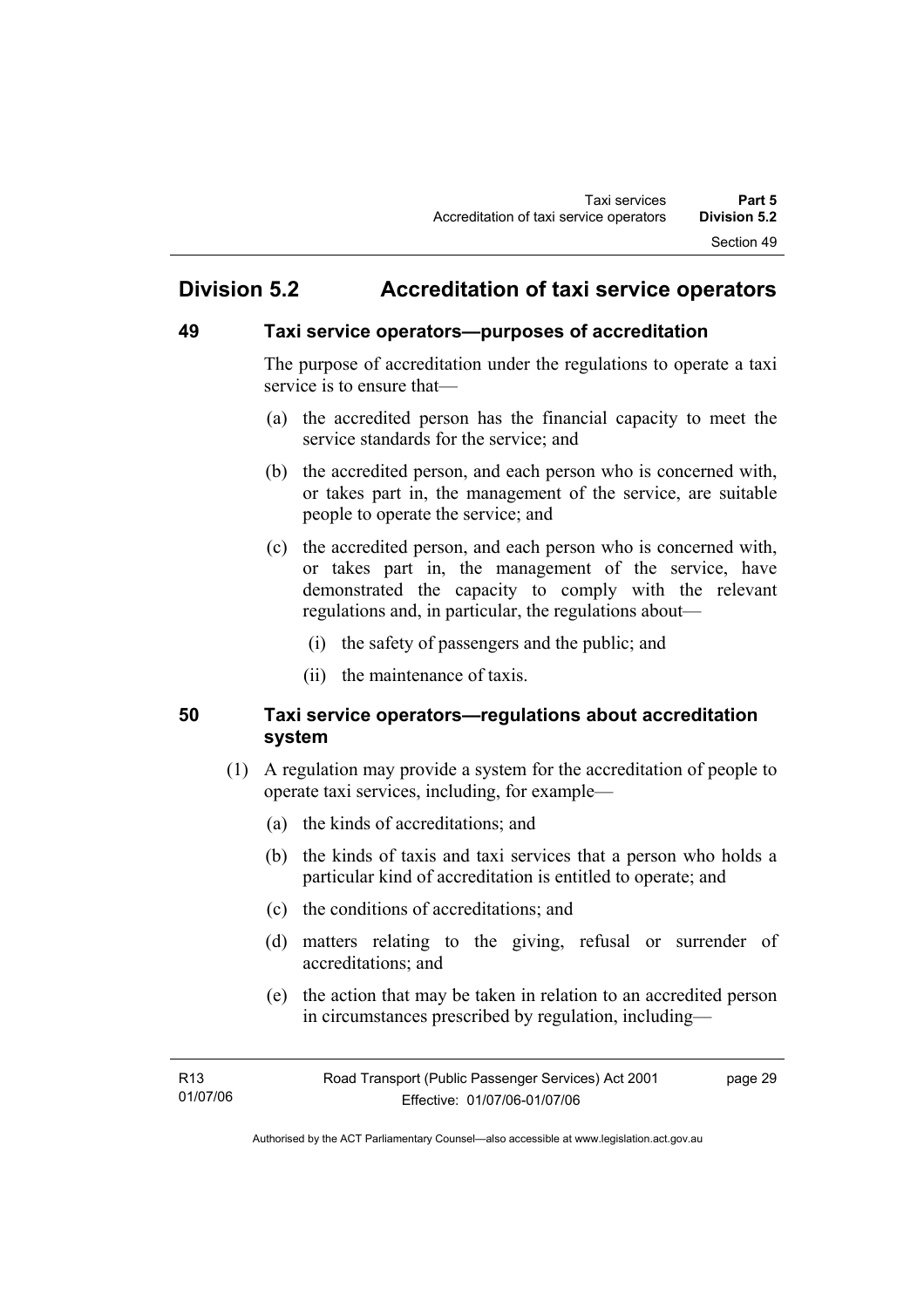- (i) the suspension or cancellation of an accreditation; and
- (ii) the imposition of a condition on, or the amendment of a condition of, an accreditation; and
- (iii) an order that an accredited person pay to the Territory an amount of not more than—
	- (A) for an individual—\$5 000; or
	- (B) for a corporation—\$25 000; and
- (iv) the reprimanding of an accredited person.
- *Note* An example is part of the Act, is not exhaustive and may extend, but does not limit, the meaning of the provision in which it appears (see Legislation Act, s 126 and s 132).
- (2) The regulations may make provision in relation to the accreditation of people to operate taxi services, including, for example—
	- (a) requirements about the suitability of the applicant and each person who will be concerned with, or take part in, the management of the service; and
	- (b) capacity to meet service standards; and
	- (c) financial viability.
- (3) For subsection (1) (a), the regulations must provide for the accreditation of people to operate—
	- (a) a taxi service (other than a restricted taxi service); and
	- (b) a restricted taxi service.
	- *Note* For examples of kinds of restricted taxi services, see s 48.

Authorised by the ACT Parliamentary Counsel—also accessible at www.legislation.act.gov.au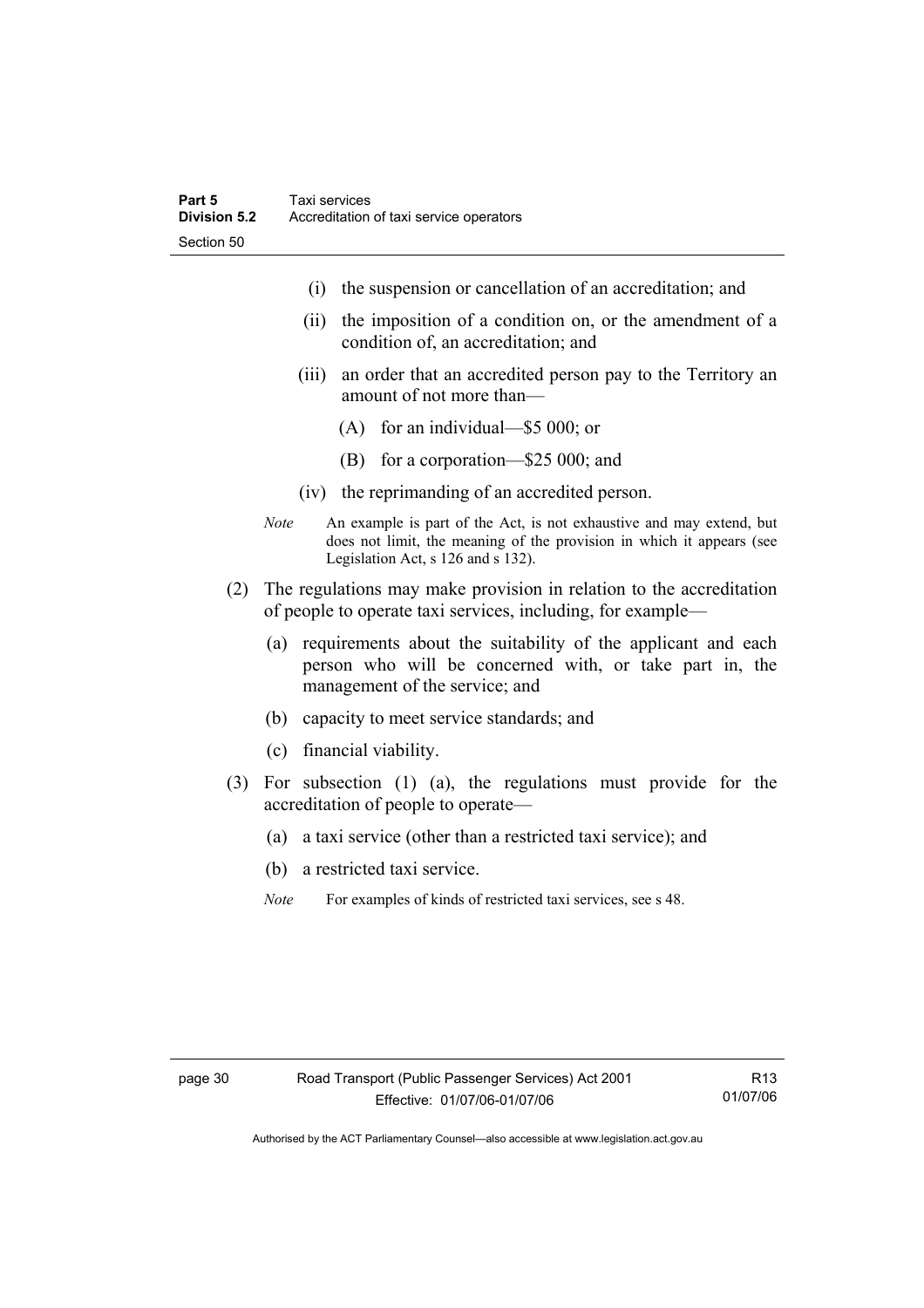# **Division 5.3 Entitlement to operate taxi services**

## **<u>U** 51 Entitlement to operate taxi services</u>

A person is entitled to operate a particular kind of taxi service, in or partly in the ACT, if—

- (a) the person is accredited under the regulations to operate a taxi service of that kind; and
- (b) the vehicles used to operate the service are licensed under the regulations as taxis for that kind of taxi service; and
- (c) the person is affiliated with an accredited taxi network provider who is entitled to provide taxi related services to that kind of taxi service.

### **52 Unaccredited operators not to operate taxi services**

 (1) A person must not operate, in or partly in the ACT, a taxi service of a particular kind unless the person is accredited under the regulations to operate the taxi service of that kind.

Maximum penalty: 50 penalty units.

- (2) This section does not apply to a person in relation to the hiring of a taxi operated by the person if—
	- (a) the person is authorised to operate a taxi service under the law of another jurisdiction; and
	- (b) the hiring begins in that jurisdiction and is completed in the ACT.

### **53 Pretending to be an accredited taxi service operator**

 (1) A person must not pretend to be accredited under the regulations to operate a taxi service.

Maximum penalty: 30 penalty units.

R13 01/07/06 page 31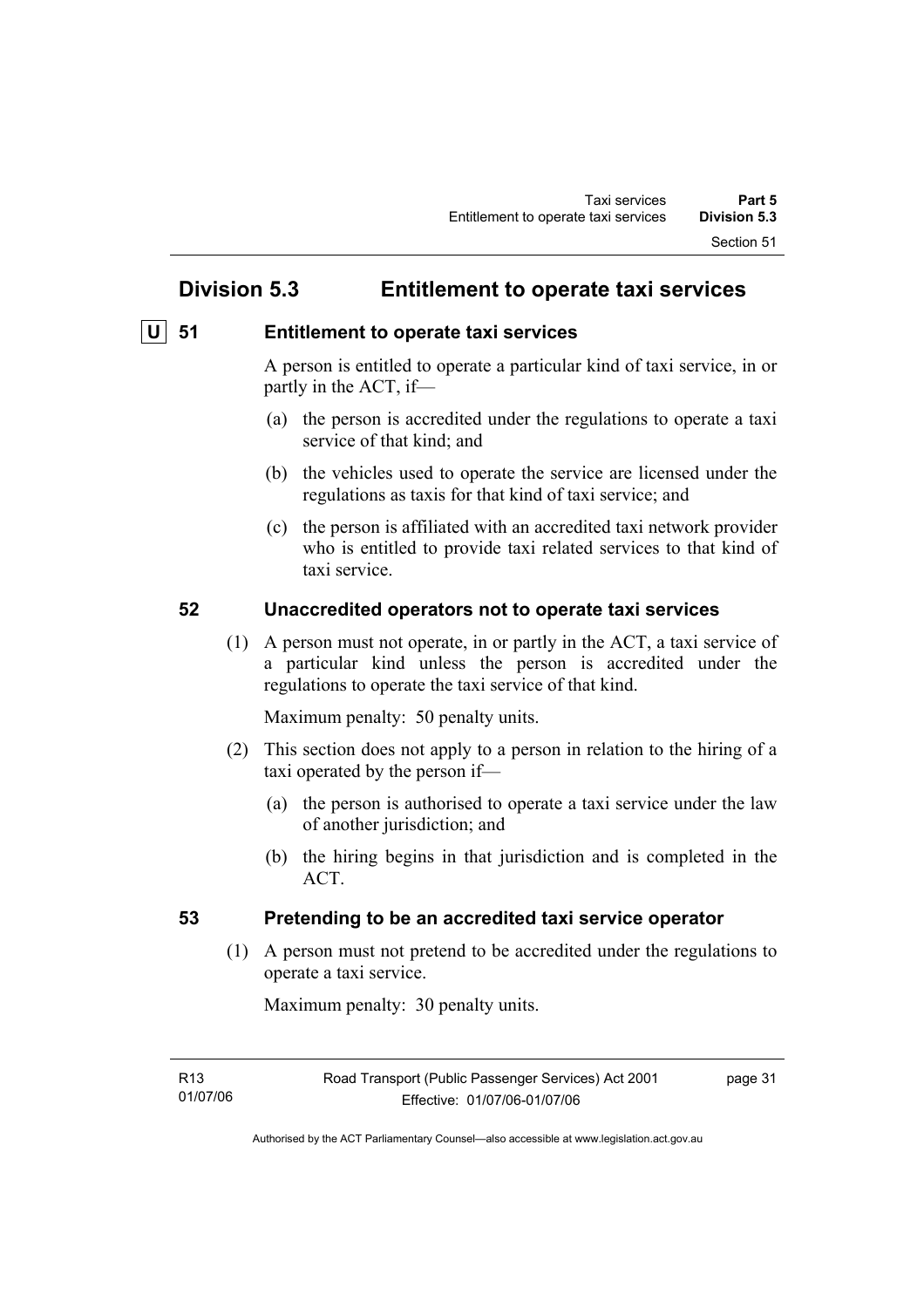| Part 5              | Taxi services               |
|---------------------|-----------------------------|
| <b>Division 5.4</b> | Regulation of taxi services |
| Section 54          |                             |

 (2) A person must not pretend to be accredited under the regulations to operate a particular kind of taxi service.

Maximum penalty: 30 penalty units.

### **U 54 Taxi service operators to be affiliated with taxi network**

An accredited taxi service operator must not operate a taxi service of a particular kind unless the person is affiliated with an accredited taxi network provider who is entitled to provide taxi related services to that kind of taxi service.

Maximum penalty: 50 penalty units.

### **55 Pretending to be affiliated with taxi network**

A person must not pretend to be affiliated with an accredited taxi network provider.

Maximum penalty: 30 penalty units.

# **Division 5.4 Regulation of taxi services**

## **56 Regulations about operation of taxi services by accredited people**

A regulation may make provision in relation to the operation of taxi services by accredited taxi service operators, including, for example—

- (a) the specifications for, and operation of, equipment in taxis operated by accredited taxi service operators to receive messages from the accredited taxi network provider with which the operator is affiliated and for taximeters; and
- (b) compliance with the requirements of the accredited taxi network provider with which an accredited taxi service operator is affiliated; and

| C<br>ю<br>÷<br>٠ |  |
|------------------|--|
|------------------|--|

R13 01/07/06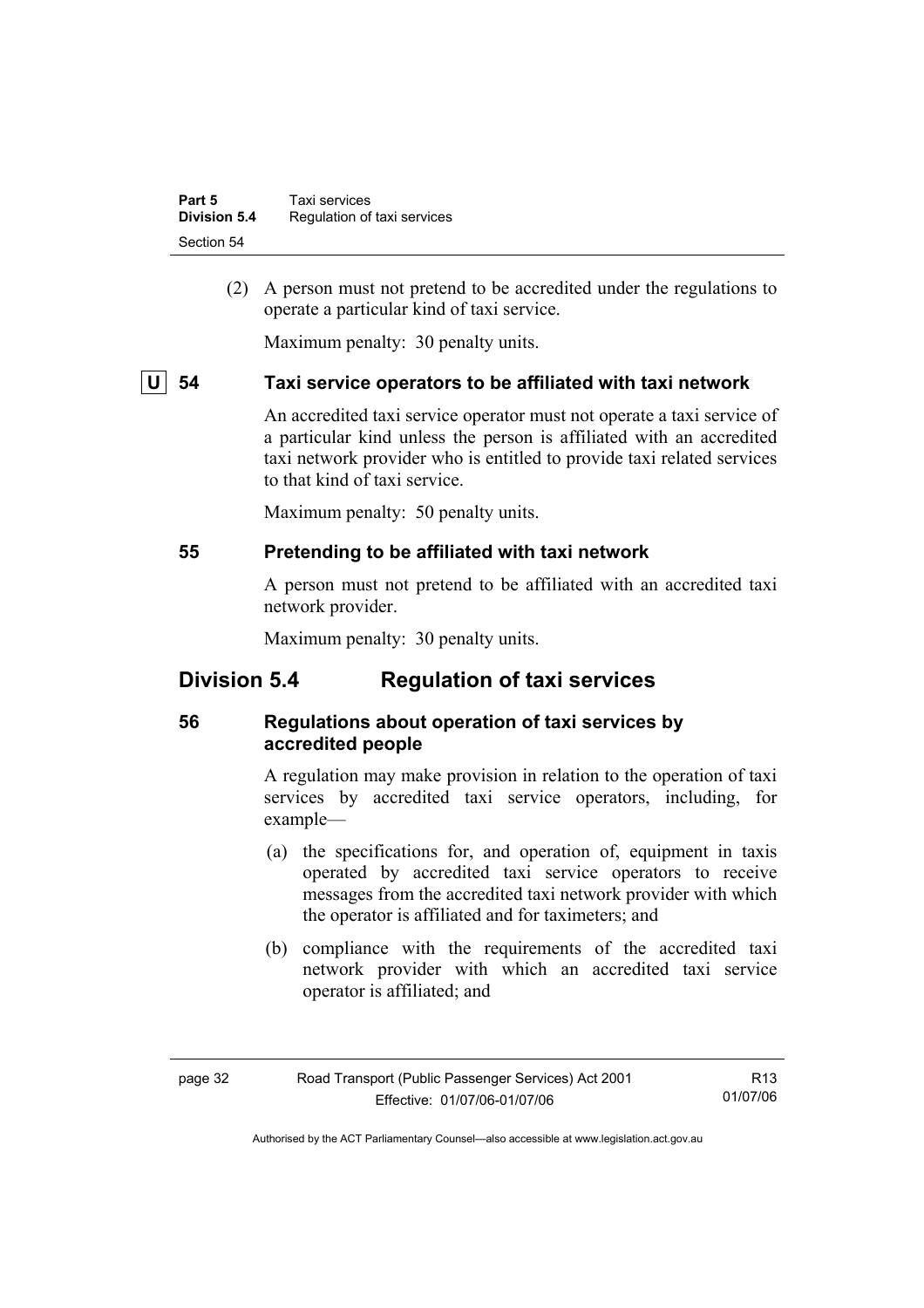- (c) the supervision and monitoring of drivers of taxis for compliance with the service standards and other requirements of the operator's affiliated taxi network provider and the responsibilities of the operator in relation to a failure to comply with the standards; and
- (d) the safety of passengers (including, for example, by the use of particular kinds of security devices) and the public; and
- (e) the qualifications, training and experience of accredited taxi service operators and taxi drivers (including, for example, in relation to particular kinds of taxi services); and
- (f) maximum driving times and minimum rest times of taxi drivers; and
- (g) insurance; and
- (h) customer complaints and inquiries; and
	- *Note* For the vehicle age limitations on the registration of a motor vehicle as a taxi, see the *Road Transport (Vehicle Registration) Regulation 2000*, s 32.
- (i) lost property; and
- (j) the obligations of accredited taxi network providers and taxi drivers and other people providing services to or on behalf of accredited taxi service operators; and
- (k) the operation of particular kinds of taxis (including, for example, taxis with wheelchair access) and taxi services; and
- (l) the requirements that taxis, and their equipment and fittings (internal and external) (including, for example, baby capsules), must comply with; and
- (m) the maintenance and cleaning of taxis; and
- (n) the making and keeping of records and their inspection; and
- (o) the auditing of records and systems; and

| R13      | Road Transport (Public Passenger Services) Act 2001 | page 33 |
|----------|-----------------------------------------------------|---------|
| 01/07/06 | Effective: 01/07/06-01/07/06                        |         |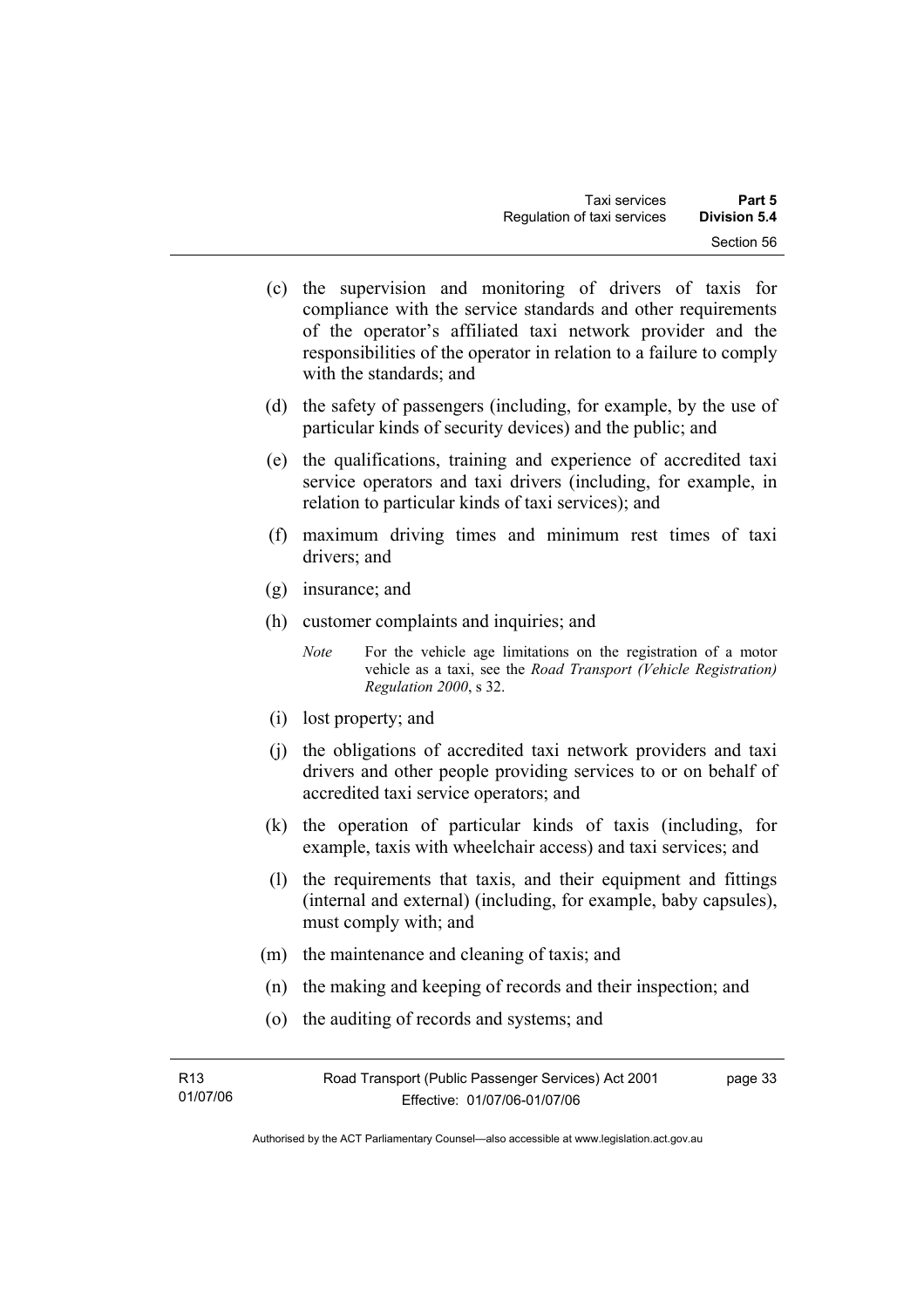- (p) the provision of information and reports to the road transport authority.
- *Note* An example is part of the Act, is not exhaustive and may extend, but does not limit, the meaning of the provision in which it appears (see Legislation Act, s 126 and s 132).

### **57 Regulations about operation of taxis**

A regulation may make provision in relation to the operation of taxis, including, for example—

- (a) the solicitation of passengers or hirings; and
- (b) the hiring of vehicles and the payment of fares; and
- (c) the picking-up and dropping-off of passengers and other matters relating to the transport of passengers; and
- (d) the transport of passengers' luggage or other goods, and animals; and
- (e) the regulation or prohibition of the use of vehicles on certain roads or road related areas; and
- (f) the maximum speed of a vehicle; and
- (g) the design, equipment and fittings (internal or external) of vehicles; and
- (h) the regulation or prohibition of notices, signs and advertisements inside or on the outside of vehicles; and
- (i) the records to be made and kept by drivers, how they are to be made and kept, and their inspection; and
- (j) the provision, use and operation of taxi zones.
- *Note* An example is part of the Act, is not exhaustive and may extend, but does not limit, the meaning of the provision in which it appears (see Legislation Act, s 126 and s 132).

Authorised by the ACT Parliamentary Counsel—also accessible at www.legislation.act.gov.au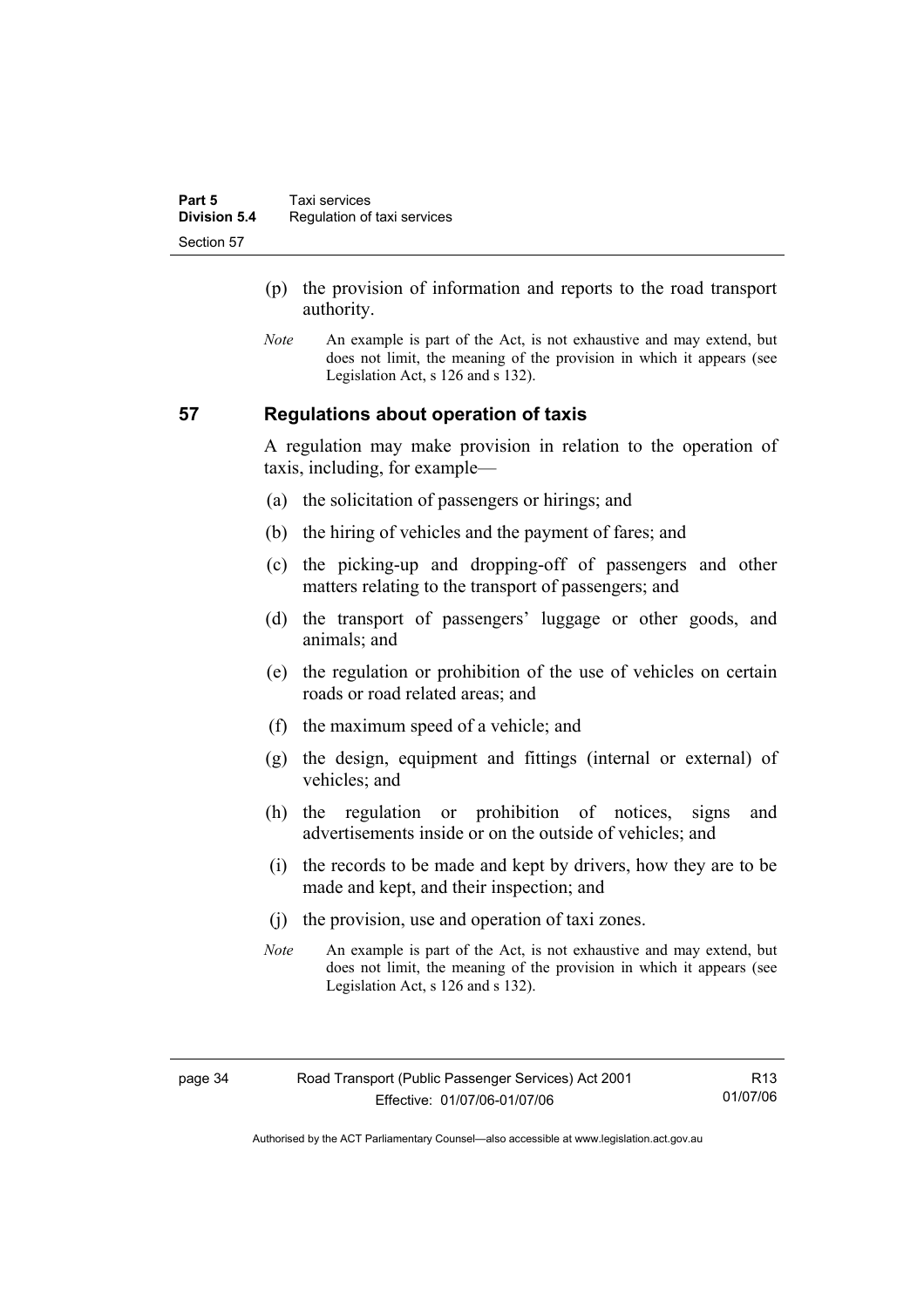### **58 Regulations about taxi drivers**

A regulation may make provision in relation to taxi drivers, including, for example—

- (a) the powers, duties and conduct of taxi drivers; and
- (b) the training of drivers; and
- (c) how taxi drivers must dress.
- *Note 1* For the licensing of people to drive taxis, see the *Road Transport (Driver Licensing) Regulation 2000*.
- *Note 2* An example is part of the Act, is not exhaustive and may extend, but does not limit, the meaning of the provision in which it appears (see Legislation Act, s 126 and s 132).

### **59 Regulations about conduct of taxi passengers**

A regulation may make provision in relation to the conduct of passengers being carried by taxis, including, for example—

- (a) the regulation or prohibition of eating and drinking; and
- (b) the authority of taxi drivers, police officers and authorised people to direct people contravening a regulation to leave a taxi and to remove them if they fail to leave.

### **60 Power to determine maximum taxi fares**

- (1) The Minister may, in writing, determine maximum fares, and ways of calculating maximum fares, relating to hiring or using a taxi.
- (2) A determination is a disallowable instrument.
	- *Note* A disallowable instrument must be notified, and presented to the Legislative Assembly, under the Legislation Act.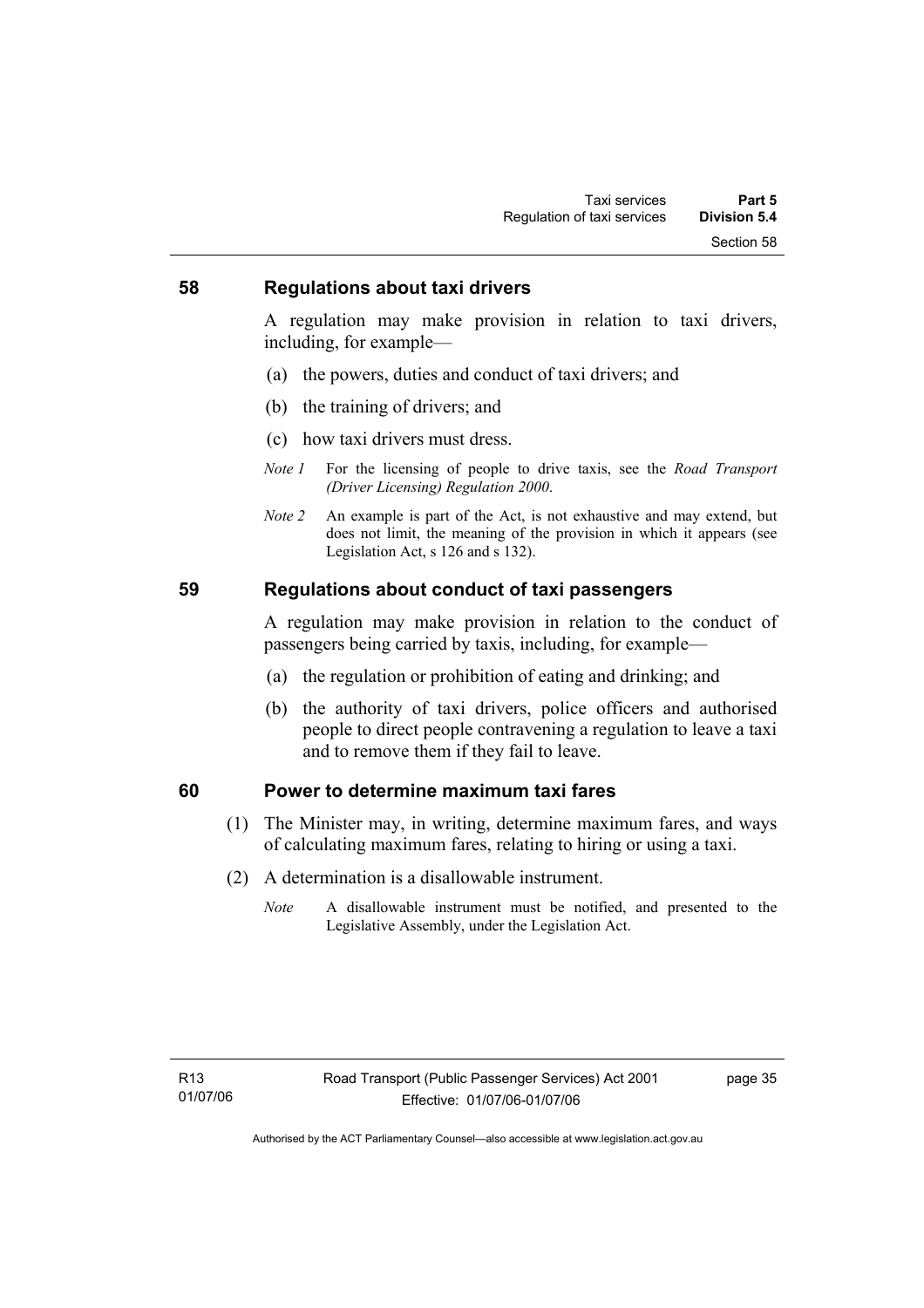- (3) This section does not require the Minister to determine maximum fares for hiring or using a taxi.
	- *Note* The Independent Competition and Regulatory Commission may give price directions for regulated industries, see the *Independent Competition and Regulatory Commission Act 1997*, s 20.
- (4) In this section:

*fare* includes a charge relating to hiring or using a taxi.

page 36 Road Transport (Public Passenger Services) Act 2001 Effective: 01/07/06-01/07/06

R13 01/07/06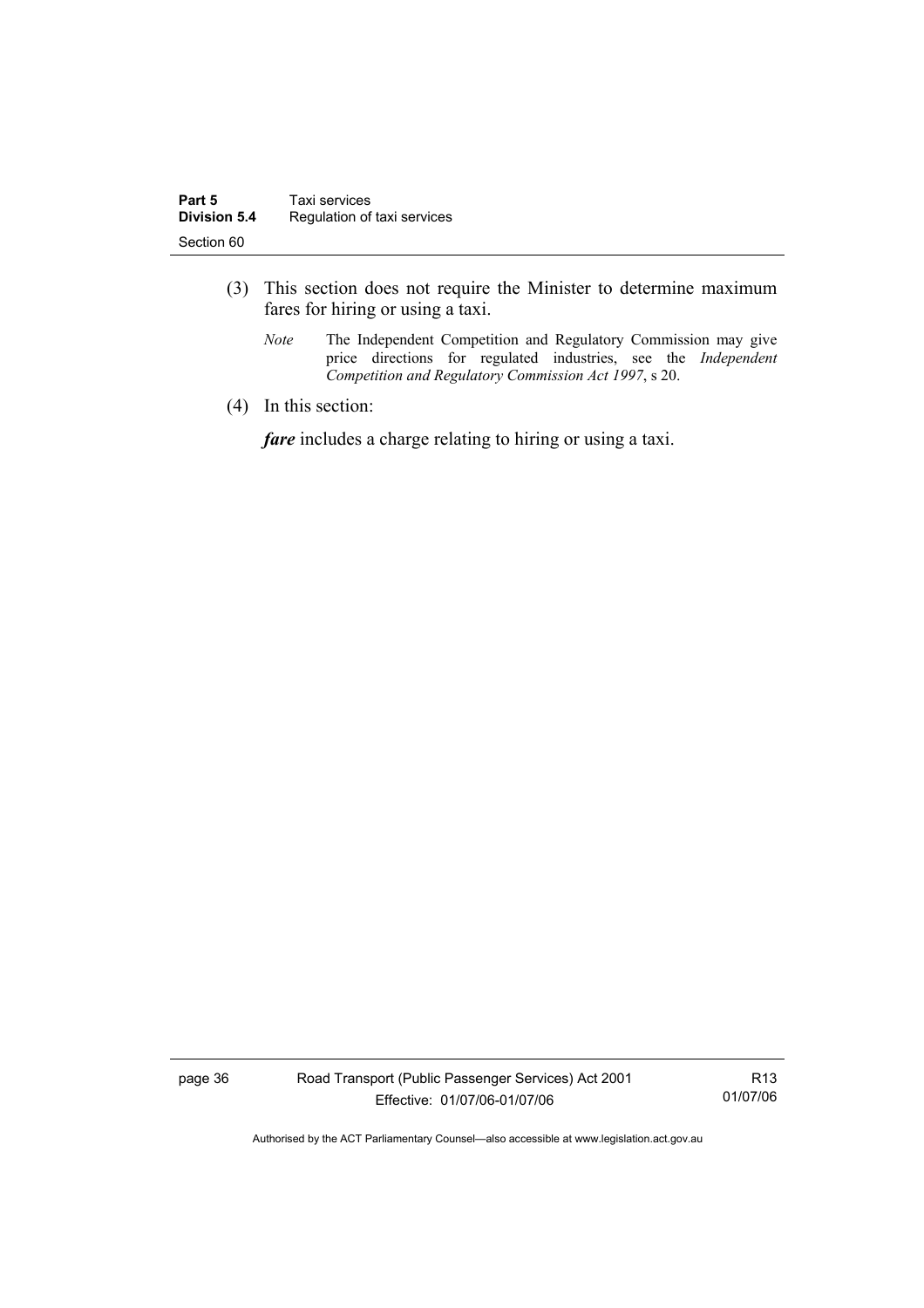Section 61

# **Division 6.1** Basic concepts

### **61 Meaning of** *hire car licence*

A *hire car licence* is a licence issued under the regulations to use a vehicle as a hire car, and includes a restricted hire car licence.

*Note* References to *hire car licence* include a *restricted hire car licence* unless the contrary intention otherwise appears (see Legislation Act, s 155).

### **62 Meaning of** *restricted hire car licence*

A *restricted hire car licence* is a licence issued under the regulations to use a vehicle as a restricted hire car.

# **Division 6.2 Hire car licences**

## **63 Transferability of hire car licences**

 (1) A hire car licence (other than a restricted hire car licence) issued before the commencement of this section is transferable.

### **Examples of how licence might be transferred**

- 1 hiring the licence to someone else
- 2 selling the licence to someone else
- *Note* An example is part of the Act, is not exhaustive and may extend, but does not limit, the meaning of the provision in which it appears (see Legislation Act, s 126 and s 132).
- (2) A hire car licence issued after the commencement of this section is not transferable.
- (3) A restricted hire car licence is not transferable.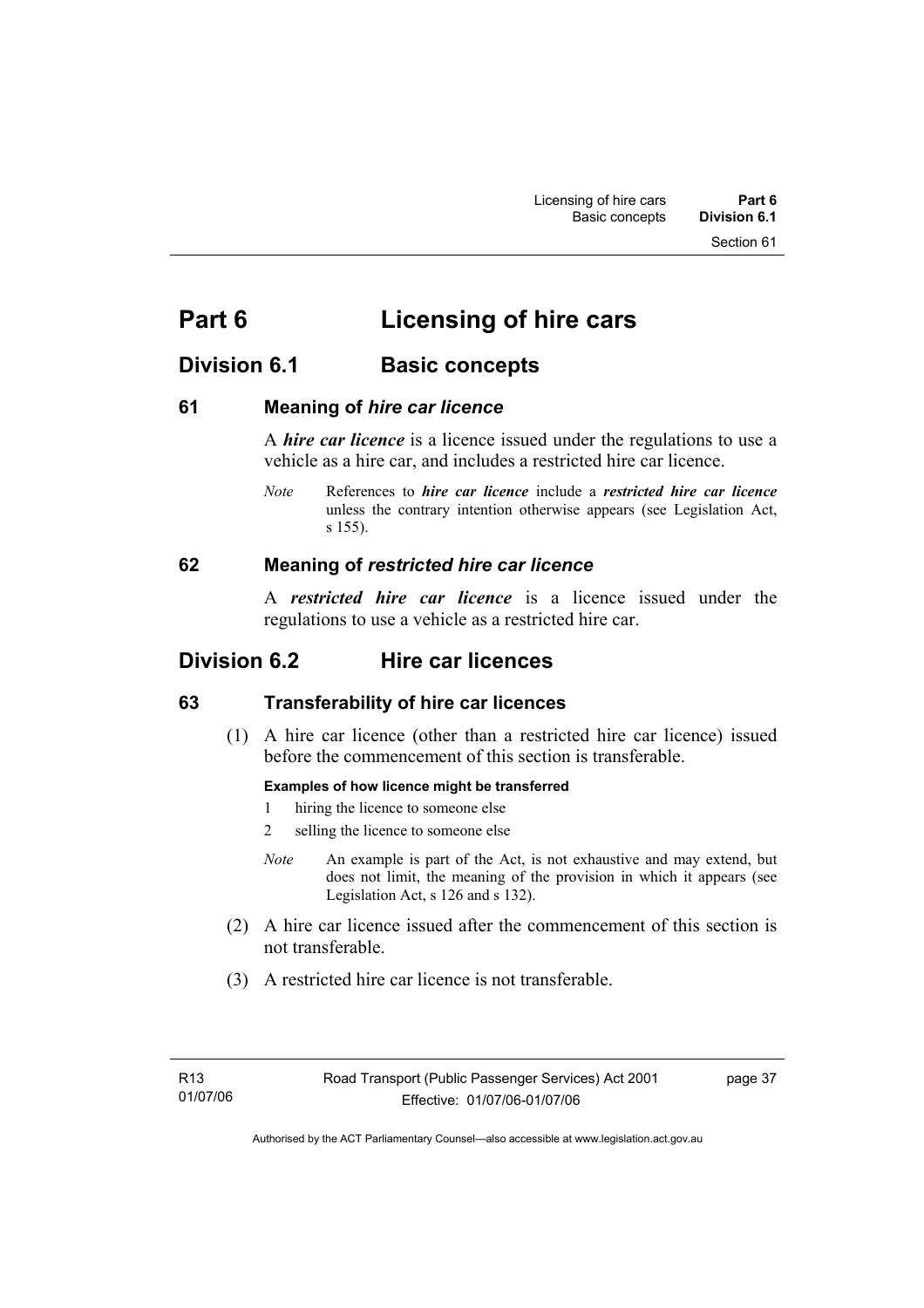| Part 6              | Licensing of hire cars |
|---------------------|------------------------|
| <b>Division 6.2</b> | Hire car licences      |
| Section 64          |                        |

 (4) If the holder of a transferable hire car licence asks the road transport authority to transfer the licence to someone else, the authority must transfer the licence to the person.

### **64 Use of vehicles as hire cars**

 (1) A person must not use a vehicle as a hire car (other than a restricted hire car) unless the vehicle is licensed under the regulations as a hire car.

Maximum penalty: 50 penalty units.

 (2) A person must not use a vehicle as a restricted hire car unless the vehicle is licensed under the regulations as a restricted hire car.

Maximum penalty: 50 penalty units.

- (3) This section does not apply to a person in relation to the hiring of a vehicle used by the person if—
	- (a) the vehicle is licensed as a hire car under the law of another jurisdiction; and
	- (b) the hiring begins in that jurisdiction and is completed in the ACT.
- (4) This section also does not apply to a person who is using a substitute vehicle as a licensed hire car in accordance with the regulations.
- (5) An offence against this section is a strict liability offence.

### **65 Pretending vehicles are licensed hire cars**

 (1) A person must not pretend that a vehicle is licensed under the regulations as a hire car (other than a restricted hire car).

Maximum penalty: 30 penalty units.

 (2) A person must not pretend that a vehicle is licensed under the regulations as a restricted hire car.

Maximum penalty: 30 penalty units.

| Road Transport (Public Passenger Services) Act 2001<br>page 38 |                              | R13      |
|----------------------------------------------------------------|------------------------------|----------|
|                                                                | Effective: 01/07/06-01/07/06 | 01/07/06 |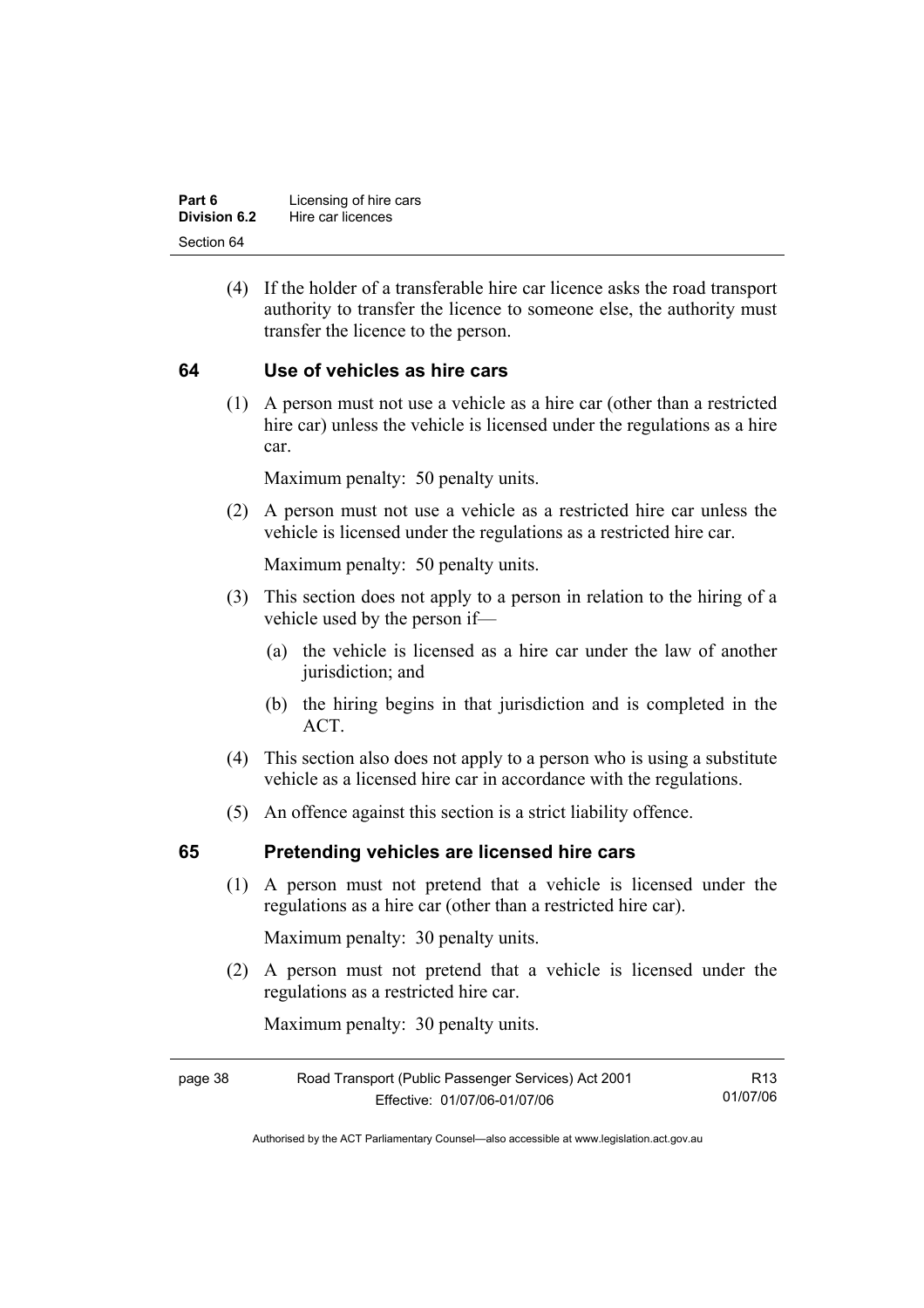(3) An offence against this section is a strict liability offence.

### **66 Regulations about hire car licences**

- (1) A regulation may provide a system for the licensing of hire cars and restricted hire cars, including, for example—
	- (a) matters in relation to the giving, refusal or surrender of licences: and
	- (b) the term of restricted hire car licences; and
	- (c) the conditions of licences; and
	- (d) the circumstances in which a substitute vehicle may be used as a licensed hire car; and
	- (e) the action that may be taken in relation to licences in circumstances prescribed by regulation, including, for example—
		- (i) the suspension or cancellation of a licence; and
		- (ii) the imposition of a condition on, or the amendment of a condition of, a licence; and
		- (iii) an order that the holder of a licence pay to the Territory an amount of not more than—
			- (A) for an individual—\$5 000; or
			- (B) for a corporation—\$25 000; and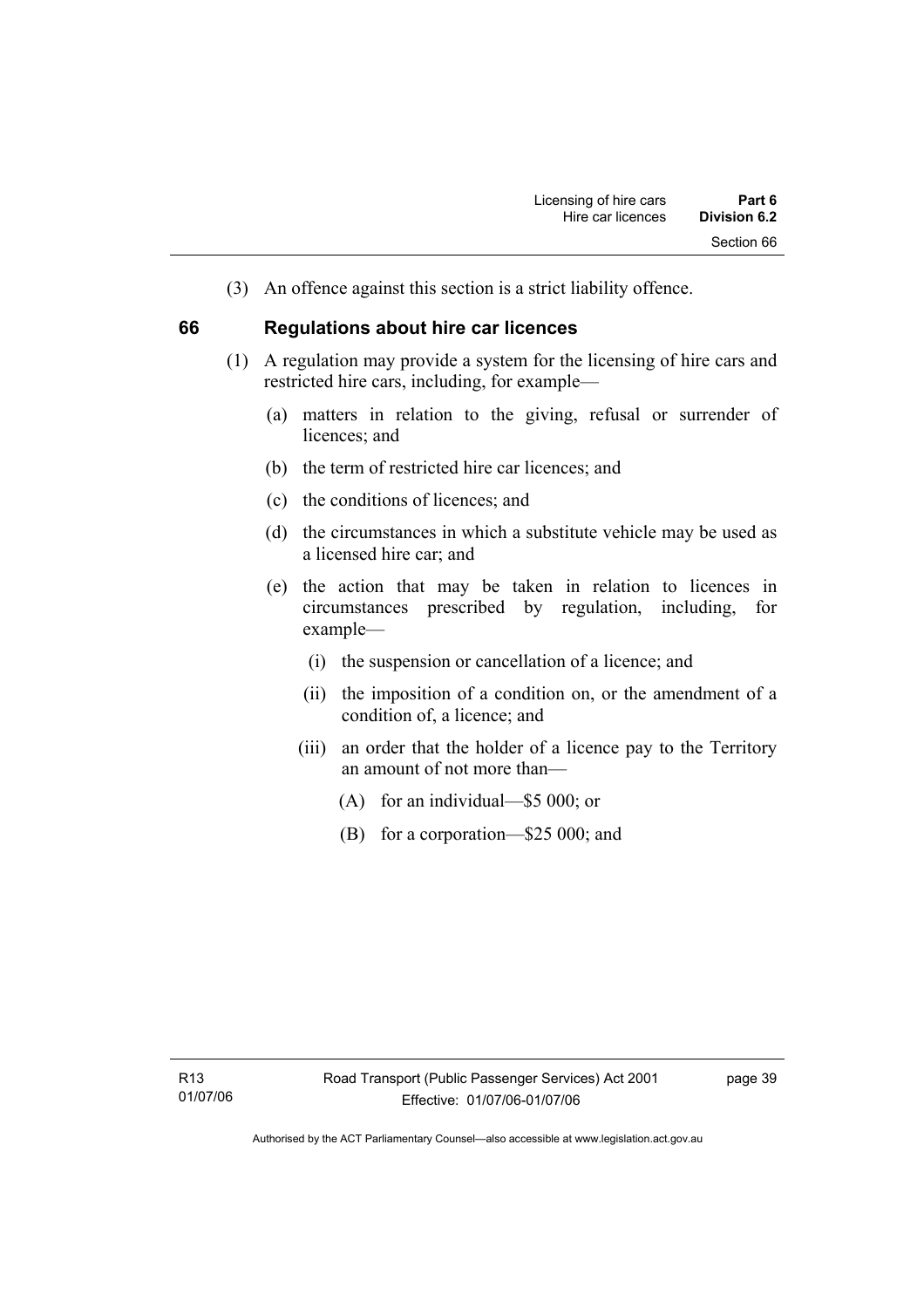(iv) the reprimanding of the holder of a licence.

**Examples of conditions for restricted hire car licences—s (1) (c)** 

- 1 how the vehicle to which the restricted hire car licence relates must be equipped
- 2 the kinds of restricted hire car services that may be operated using the vehicle
- *Note* An example is part of the Act, is not exhaustive and may extend, but does not limit, the meaning of the provision in which it appears (see Legislation Act, s 126 and s 132).
- (2) The regulations may place different requirements on the person to whom a hire car licence (other than a restricted hire car licence) is issued and a person to whom the licence is hired.

page 40 Road Transport (Public Passenger Services) Act 2001 Effective: 01/07/06-01/07/06

R13 01/07/06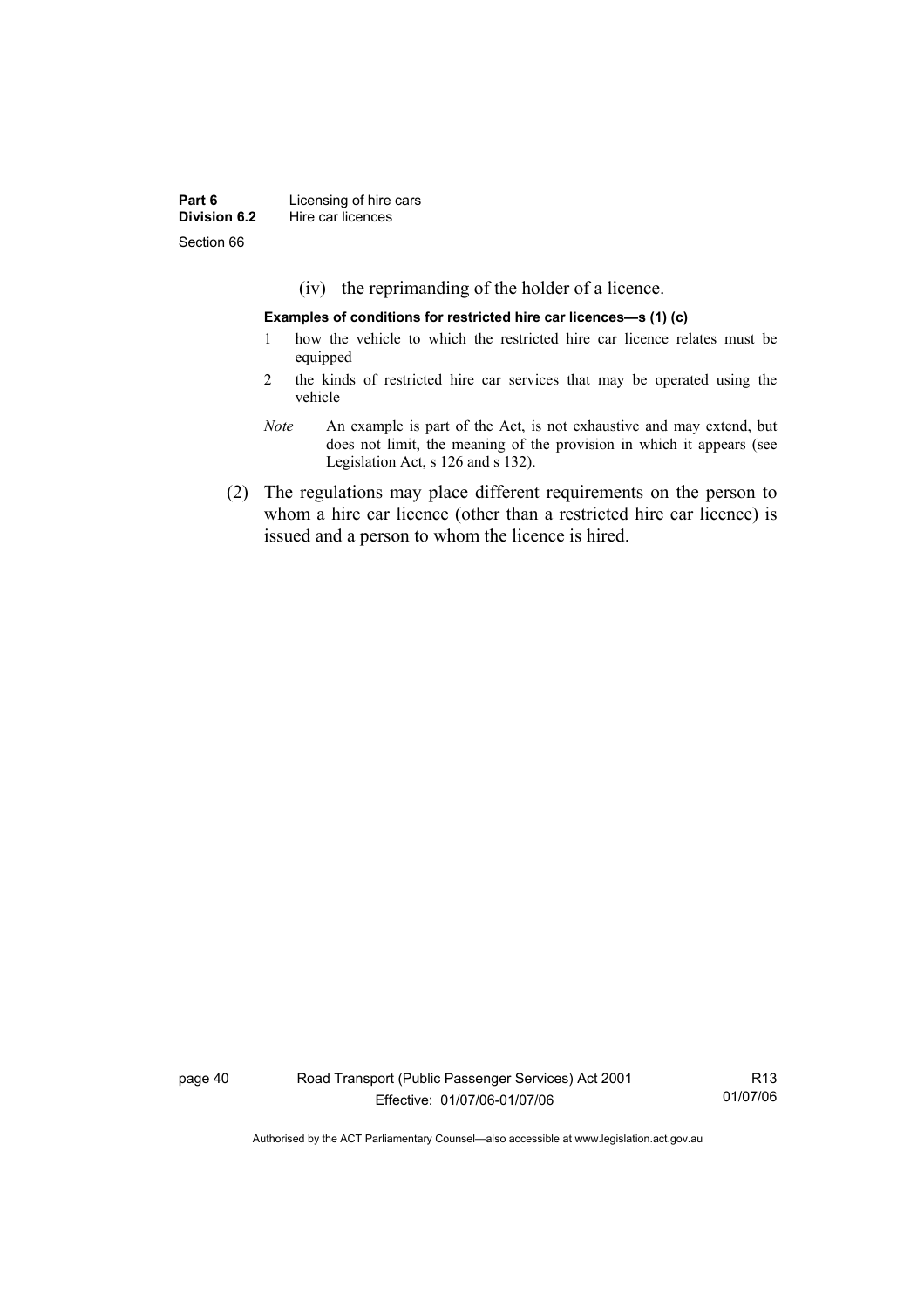Section 67

# **Part 7** Hire car services

# **Division 7.1 Basic concepts**

### **67 Meaning of** *hire car*

A *hire car* is a vehicle (other than a bus, taxi or demand responsive service vehicle) that—

- (a) is used, or is intended to be used, for the transport of passengers under a contract; and
- (b) does not stand or ply for hire for the transport of passengers along a road or road related area;

and includes a restricted hire car.

*Note* References to *hire car* include a *restricted hire car* unless the contrary intention otherwise appears (see Legislation Act, s 155).

## **68 Meaning of** *restricted hire car*

A *restricted hire car* is a vehicle (other than a bus, taxi or demand responsive service vehicle) that—

- (a) is used, or is intended to be used, for the transport of passengers under a contract; and
- (b) does not stand or ply for hire for the transport of passengers along a road or road related area; and
- (c) is licensed under the regulations as a restricted hire car.

## **69 Meaning of** *hire car service*

A *hire car service* is a public passenger service operated using 1 or more hire cars (including restricted hire cars).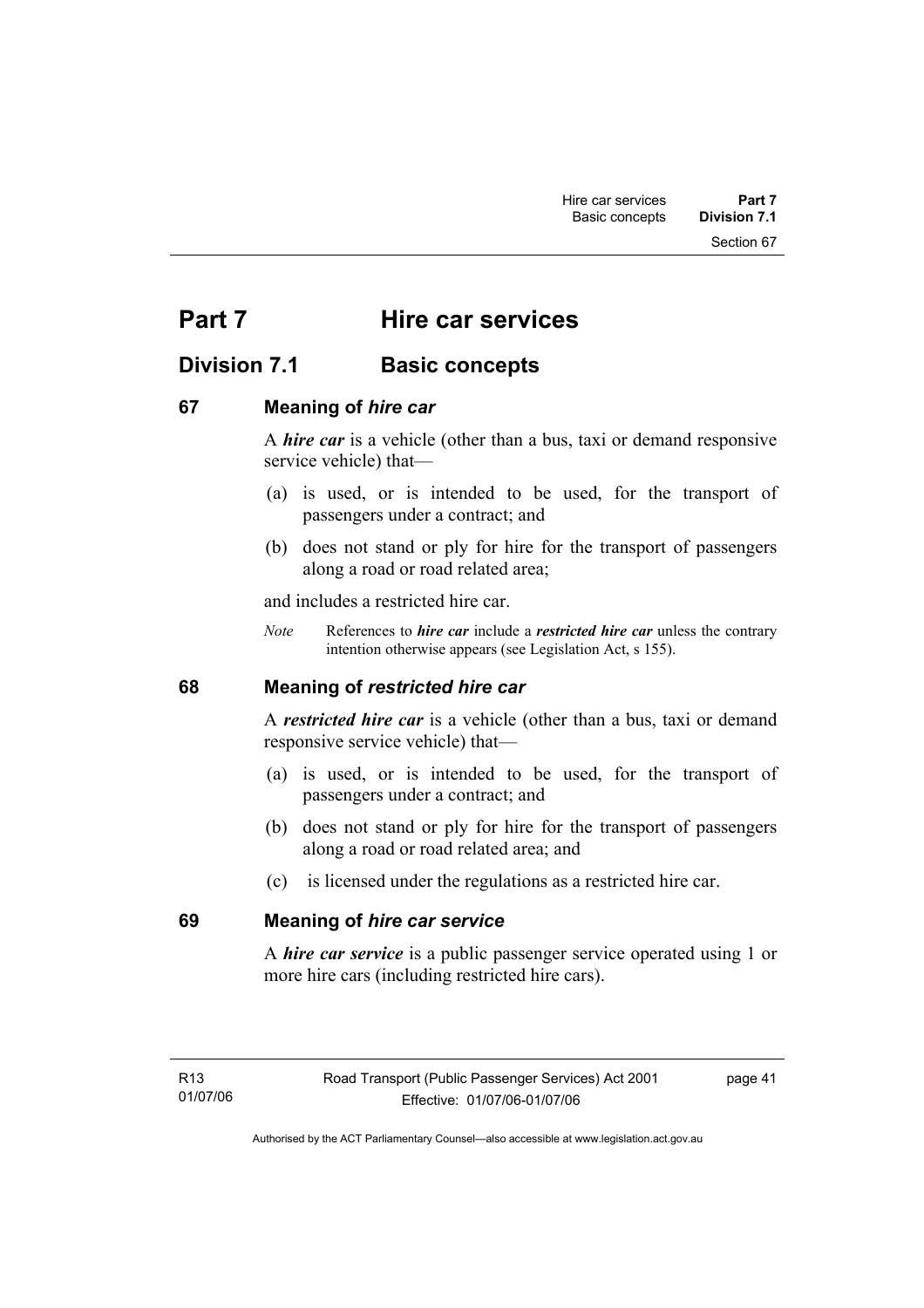### **70 Meaning of** *restricted hire car service*

A *restricted hire car service* is a public passenger service operated using only 1 or more restricted hire cars.

### **Example of a restricted hire car service**

a pre-booked public passenger service that provides transport to weddings and school formals

*Note* An example is part of the Act, is not exhaustive and may extend, but does not limit, the meaning of the provision in which it appears (see Legislation Act, s 126 and s 132).

# **Division 7.2 Accreditation of hire car service operators**

### **71 Hire car service operators—purposes of accreditation**

The purpose of accreditation under the regulations to operate a hire car service is to ensure that—

- (a) each person, including the accredited person, who is concerned with, or takes part in, the management of the service, is a suitable person to operate the service; and
- (b) each person, including the accredited person, who is concerned with, or takes part in, the management of the service, has demonstrated the capacity to comply with the relevant regulations and, in particular, the regulations about—
	- (i) the safety of passengers and the public; and
	- (ii) the maintenance of hire cars.

### **72 Hire car service operators—regulations about accreditation system**

 (1) A regulation may provide a system for the accreditation of people to operate hire car services, including, for example—

| page 42 | Road Transport (Public Passenger Services) Act 2001 | R <sub>13</sub> |
|---------|-----------------------------------------------------|-----------------|
|         | Effective: 01/07/06-01/07/06                        | 01/07/06        |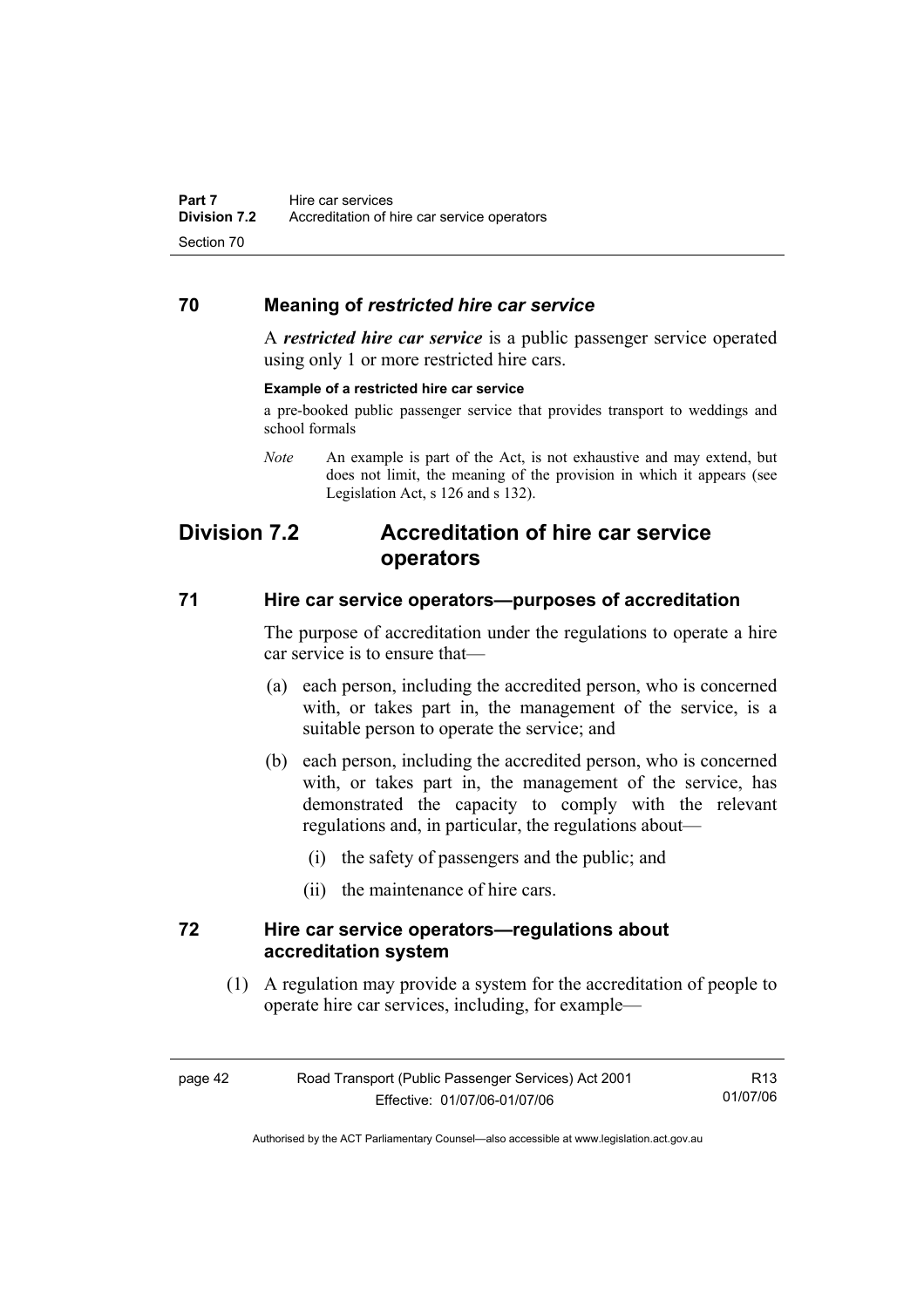- (a) the kinds of accreditations; and
- (b) the kinds of hire cars and hire car services that a person who holds a particular kind of accreditation is entitled to operate; and
- (c) the conditions of accreditations; and
- (d) matters in relation to the giving, refusal or surrender of accreditations; and
- (e) the action that may be taken in relation to an accredited person in circumstances prescribed by regulation, including, for example—
	- (i) the suspension or cancellation of an accreditation; and
	- (ii) the imposition of a condition on, or the amendment of a condition of, an accreditation; and
	- (iii) an order that an accredited person pay to the Territory an amount of not more than—
		- (A) for an individual—\$5 000; or
		- (B) for a corporation—\$25 000; and
	- (iv) the reprimanding of an accredited person.
- *Note* An example is part of the Act, is not exhaustive and may extend, but does not limit, the meaning of the provision in which it appears (see Legislation Act, s 126 and s 132).
- (2) The regulations may make provision in relation to the accreditation of people to operate hire car services, including, for example—
	- (a) requirements about the suitability of the applicant and each person who will be concerned with, or take part in, the management of the service; and
	- (b) capacity to meet service standards.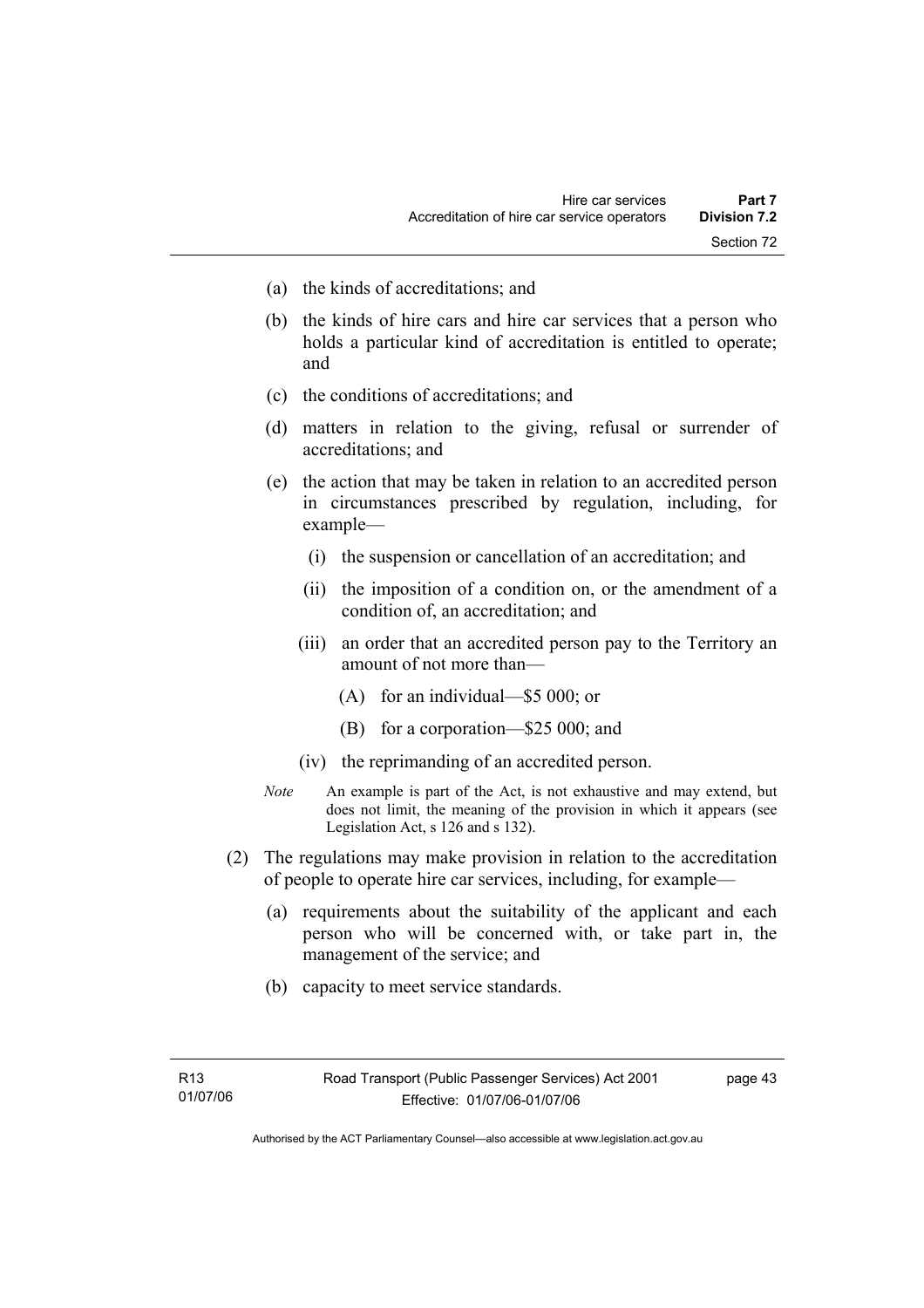- (3) For subsection (1) (a), the regulations must provide for the accreditation of people to operate—
	- (a) a hire car service (other than a restricted hire car service); and
	- (b) a restricted hire car service.
	- *Note* For examples of kinds of restricted hire car services, see s 70.

# **Division 7.3 Entitlement to operate hire car services**

### **73 Entitlement to operate hire car services**

A person is entitled to operate a particular kind of hire car service, in or partly in the ACT, if—

- (a) the person is accredited under the regulations to operate a hire car service of that kind; and
- (b) the vehicles used to operate the service are licensed under the regulations as hire cars for that kind of hire car service.

## **74 Unaccredited operators not to operate hire car services**

 (1) A person must not operate, in or partly in the ACT, a hire car service of a particular kind unless the person is accredited under the regulations to operate a hire car service of that kind.

Maximum penalty: 50 penalty units.

- (2) This section does not apply to a person in relation to the hiring of a hire car operated by the person if—
	- (a) the person is authorised to operate a hire car service under the law of another jurisdiction; and
	- (b) the hiring begins in that jurisdiction and is completed in the ACT; and

R13 01/07/06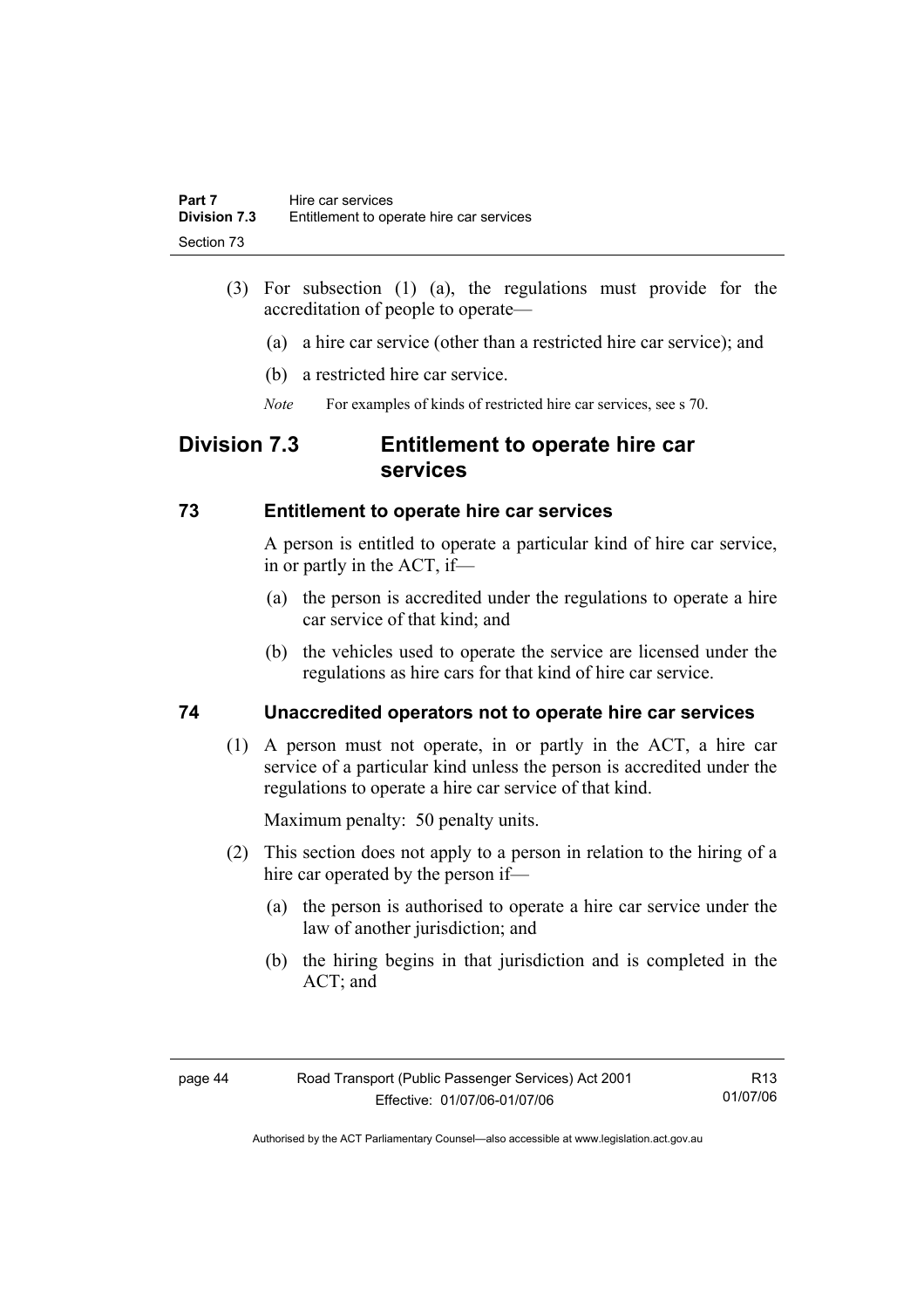- (c) the hiring is of a kind that the person is authorised to operate under the law of that jurisdiction.
- (3) An offence against this section is a strict liability offence.

### **75 Pretending to be an accredited hire car service operator**

 (1) A person must not pretend to be accredited under the regulations to operate a hire car service.

Maximum penalty: 30 penalty units.

 (2) A person must not pretend to be accredited under the regulations to operate a particular kind of hire car service.

Maximum penalty: 30 penalty units.

(3) An offence against this section is a strict liability offence.

# **Division 7.4 Regulation of hire car services**

## **76 Regulations about operation of hire car services by accredited people**

A regulation may make provision in relation to the operation of hire car services by accredited hire car service operators, including, for example—

- (a) the supervision and monitoring of drivers of hire cars for compliance with the service standards and the responsibilities of the operator in relation to a failure to comply with the standards; and
- (b) the safety of passengers (including, for example, by the use of particular kinds of security devices) and the public; and
- (c) the qualifications, training and experience of accredited hire car service operators and hire car drivers (including, for example, in relation to particular kinds of hire car services); and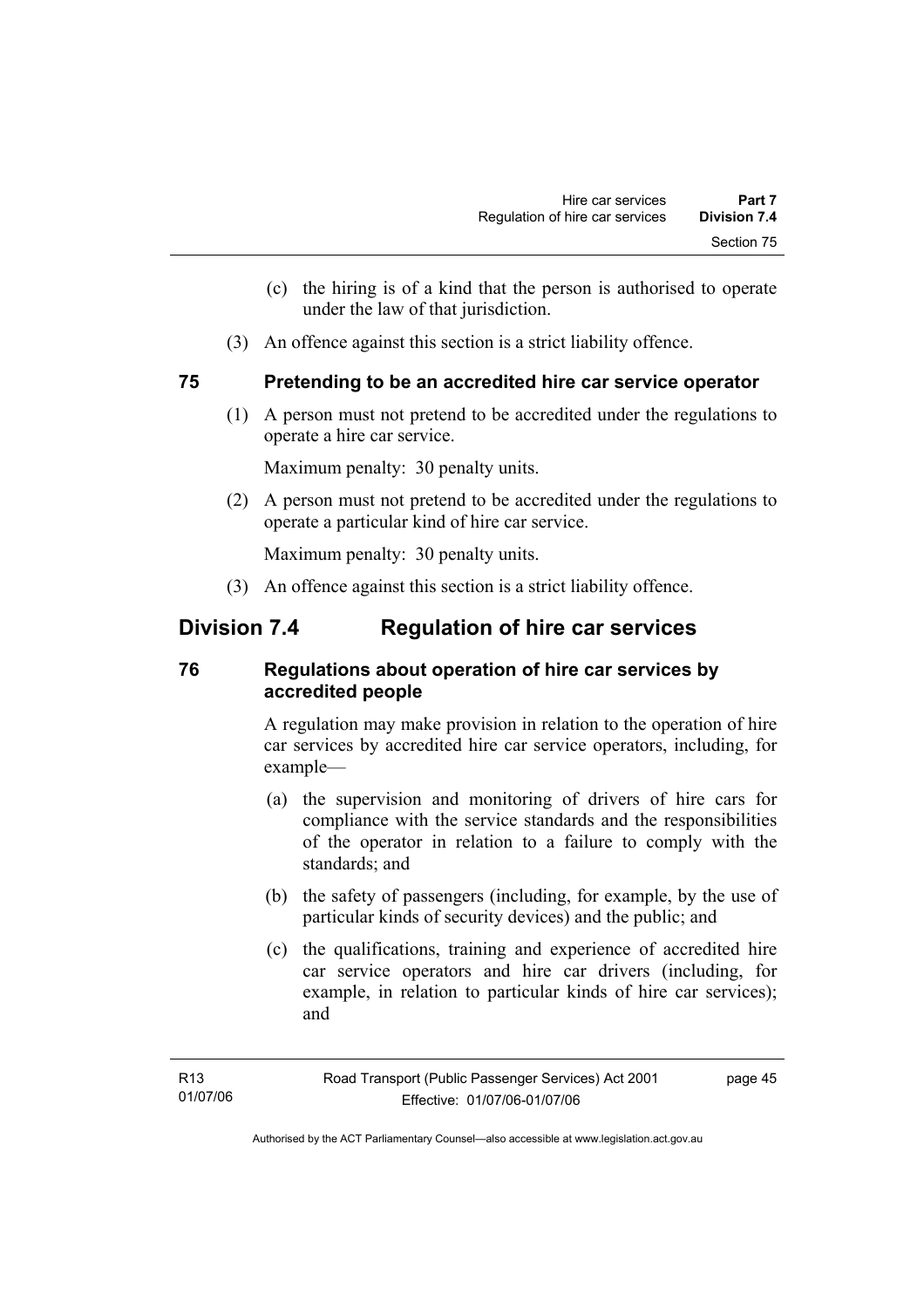- (d) maximum driving times and minimum rest times of hire car drivers; and
- (e) insurance; and
- (f) customer complaints and inquiries; and
- (g) lost property; and
- (h) the operation of particular kinds of hire cars and hire car services; and
- (i) the requirements that hire cars, and their equipment and fittings (internal and external) (including, for example, baby capsules), must comply with; and
- (j) the maintenance and cleaning of hire cars; and
- (k) the making and keeping of records and their inspection; and
- (l) the auditing of records and systems; and
- (m) the display of licences; and
- (n) requirements for display of accreditation numbers on advertisements for the service; and
- (o) the provision of information and reports to the road transport authority.
- *Note* An example is part of the Act, is not exhaustive and may extend, but does not limit, the meaning of the provision in which it appears (see Legislation Act, s 126 and s 132).

### **77 Regulations about operation of hire cars**

A regulation may make provision in relation to the operation of hire cars, including, for example—

- (a) the solicitation of passengers or hirings; and
- (b) the hiring of vehicles; and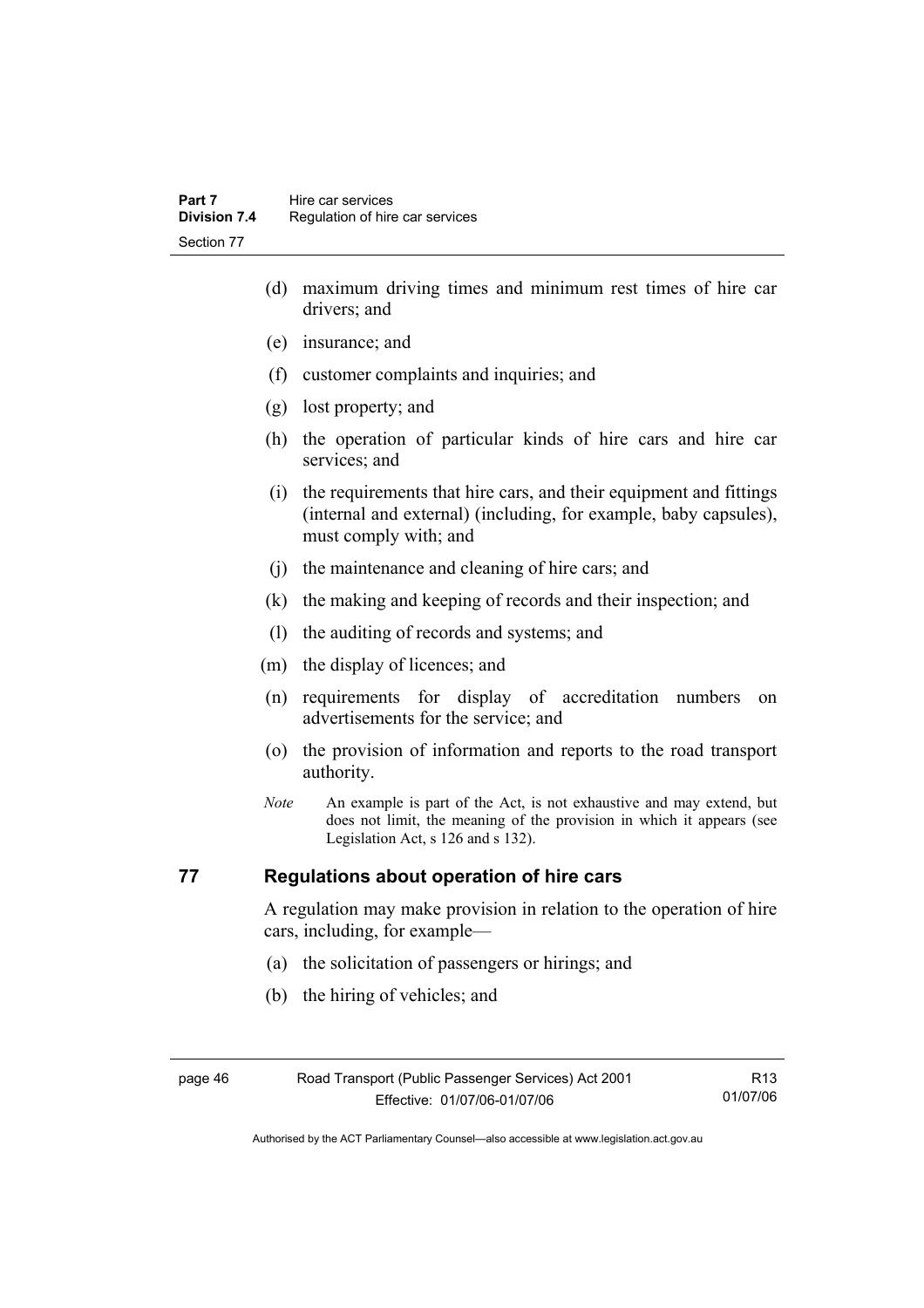- (c) the picking-up and dropping-off of passengers and other matters relating to the transport of passengers; and
- (d) the transport of passengers' luggage or other goods, and animals; and
- (e) the regulation or prohibition of the use of vehicles on certain roads or road related areas; and
- (f) the maximum speed of a vehicle; and
- (g) the design, equipment and fittings (internal or external) of vehicles; and
- (h) the regulation or prohibition of notices, signs and advertisements inside or on the outside of vehicles; and
- (i) the records to be made and kept, how they are to be made and kept, and their inspection; and
- (j) approval of uniforms or industry codes of practice for dress standards.
- *Note* An example is part of the Act, is not exhaustive and may extend, but does not limit, the meaning of the provision in which it appears (see Legislation Act, s 126 and s 132).

### **78 Regulations about hire car drivers**

A regulation may make provision in relation to hire car drivers, including, for example—

- (a) the powers, duties and conduct of hire car drivers; and
- (b) the training of drivers; and
- (c) how hire car drivers must dress.
- *Note 1* For the licensing of people to drive hire cars, see the *Road Transport (Driver Licensing) Regulation 2000*.
- *Note 2* An example is part of the Act, is not exhaustive and may extend, but does not limit, the meaning of the provision in which it appears (see Legislation Act, s 126 and s 132).

| R13      | Road Transport (Public Passenger Services) Act 2001 | page 47 |
|----------|-----------------------------------------------------|---------|
| 01/07/06 | Effective: 01/07/06-01/07/06                        |         |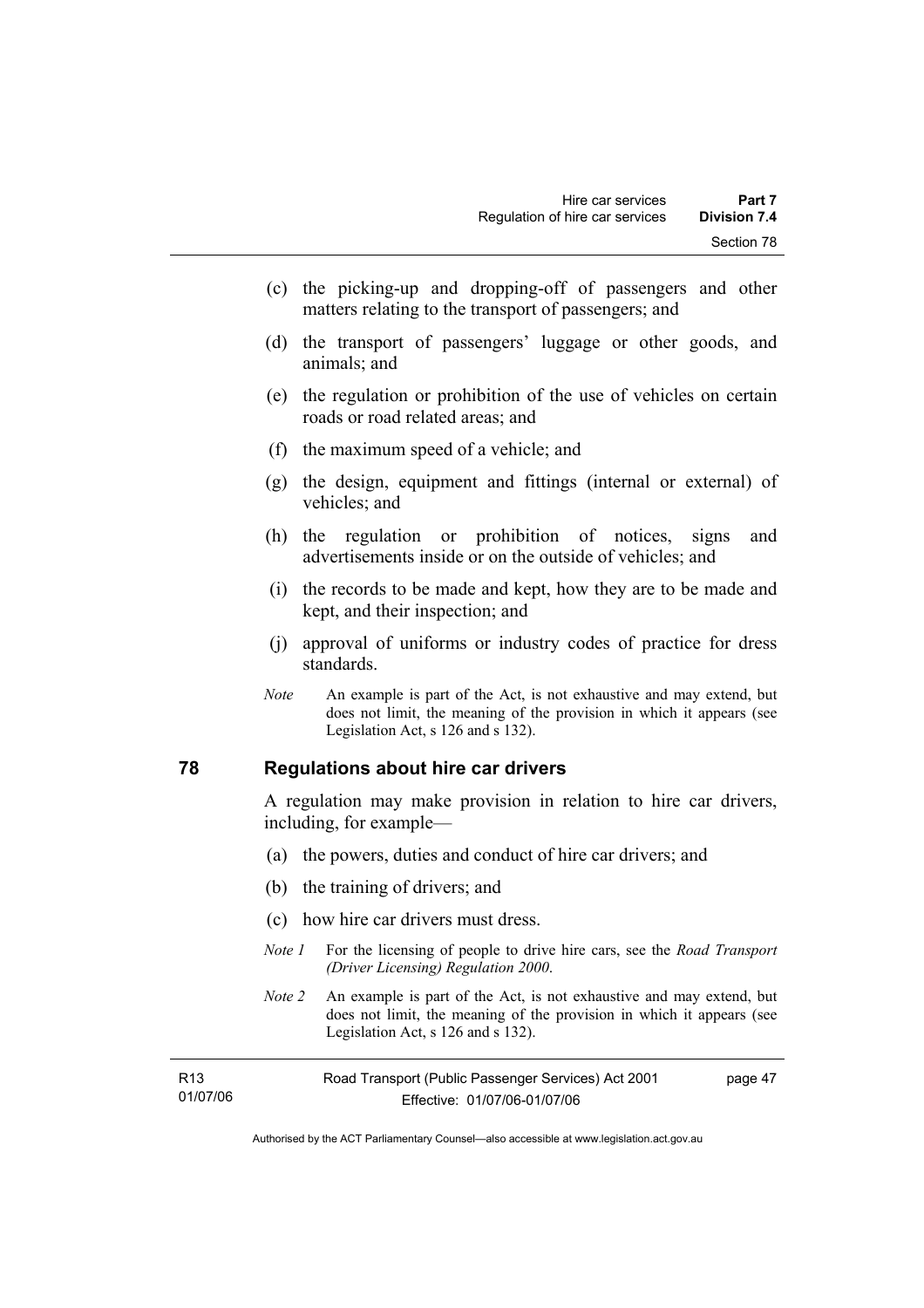### **79 Regulations about conduct of hire car passengers**

A regulation may make provision in relation to the conduct of passengers being carried by hire cars, including, for example the authority of hire car drivers, police officers and authorised people to direct people contravening a regulation to leave a hire car and to remove them if they fail to leave.

page 48 Road Transport (Public Passenger Services) Act 2001 Effective: 01/07/06-01/07/06

R13 01/07/06

*Note* An example is part of the Act, is not exhaustive and may extend, but does not limit, the meaning of the provision in which it appears (see Legislation Act, s 126 and s 132).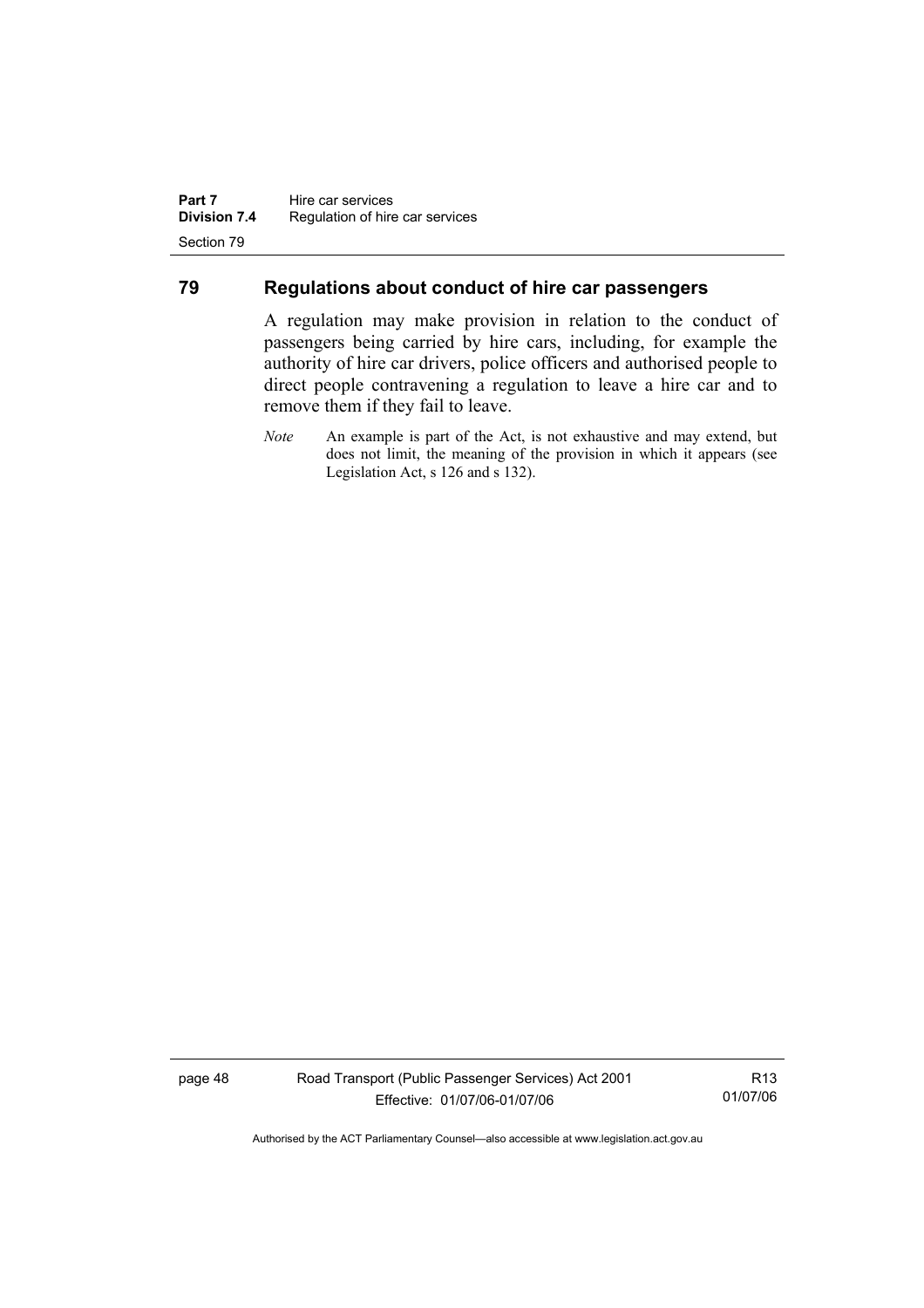# **Part 8 Demand responsive services**

# **Division 8.1** Basic concepts

### **80 Meaning of** *demand responsive service*

A *demand responsive service* is a public passenger service that a person may operate under an authorisation given for this part.

### **81 Meaning of** *demand responsive service vehicle*

A *demand responsive service vehicle* is a motor vehicle used, in accordance with a demand responsive service authorisation, to operate the demand responsive service.

# **Division 8.2 Authorisations to operate demand responsive services**

### **82 Demand responsive service authorisations**

- (1) The Minister must have regard to the guidelines approved under section 83 in deciding whether to give a person an authorisation to operate a demand responsive service.
- (2) A demand responsive service authorisation may exempt a person or vehicle from this Act (or a stated provision of this Act).
	- *Note* A reference to an Act includes a reference to the statutory instruments made or in force under the Act, including any regulation (see Legislation Act, s 104).
- (3) An authorisation is a disallowable instrument.
	- *Note* A disallowable instrument must be notified, and presented to the Legislative Assembly, under the Legislation Act.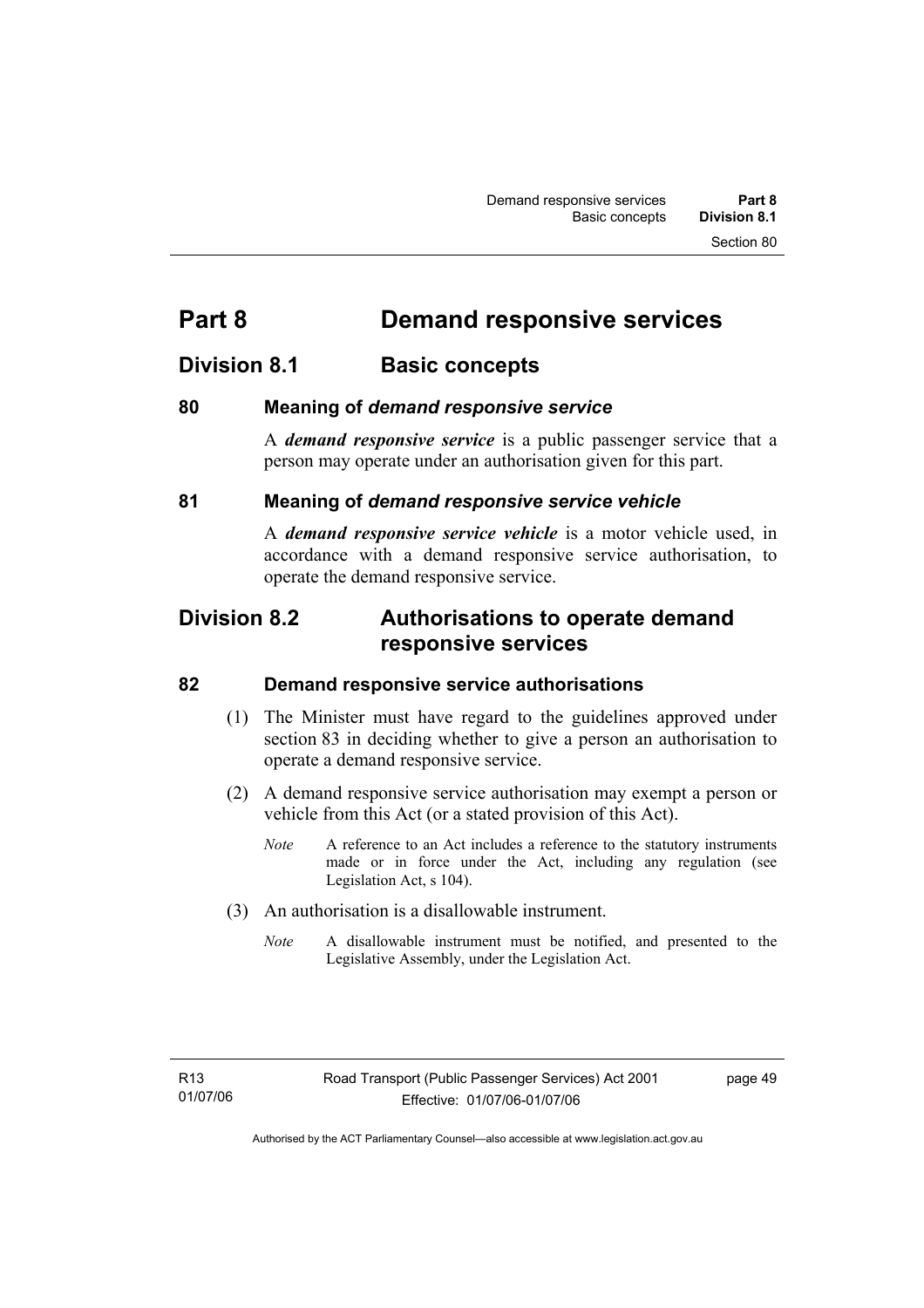### **82A Territory's entitlement to operate demand responsive service**

If the Territory operates a demand responsive service, the Territory may operate the service under a name prescribed by regulation.

### **83 Demand responsive services—guidelines for giving authorisations**

- (1) The Minister may approve guidelines for the giving of authorisations to operate demand responsive services.
- (2) The guidelines may make provision in relation to—
	- (a) the kinds of public passenger services that may be operated under demand responsive service authorisations, including, for example, matters in relation to—
		- (i) hours of operation; and
		- (ii) routes and areas of operation; and
		- (iii) kinds of passengers that may be transported; and
		- (iv) accessing of services by passengers; and
	- (b) the kinds of vehicles that may be used to operate demand responsive services.
	- *Note* An example is part of the Act, is not exhaustive and may extend, but does not limit, the meaning of the provision in which it appears (see Legislation Act, s 126 and s 132).
- (3) The guidelines must provide that the Minister must not give a person an authorisation for a demand responsive service if the operation of the service will have an adverse impact on the viability of an existing regular route service.
- (4) Approved guidelines are a disallowable instrument.
	- *Note* A disallowable instrument must be notified, and presented to the Legislative Assembly, under the Legislation Act.

| page 50 | Road Transport (Public Passenger Services) Act 2001 | R <sub>13</sub> |
|---------|-----------------------------------------------------|-----------------|
|         | Effective: 01/07/06-01/07/06                        | 01/07/06        |

Authorised by the ACT Parliamentary Counsel—also accessible at www.legislation.act.gov.au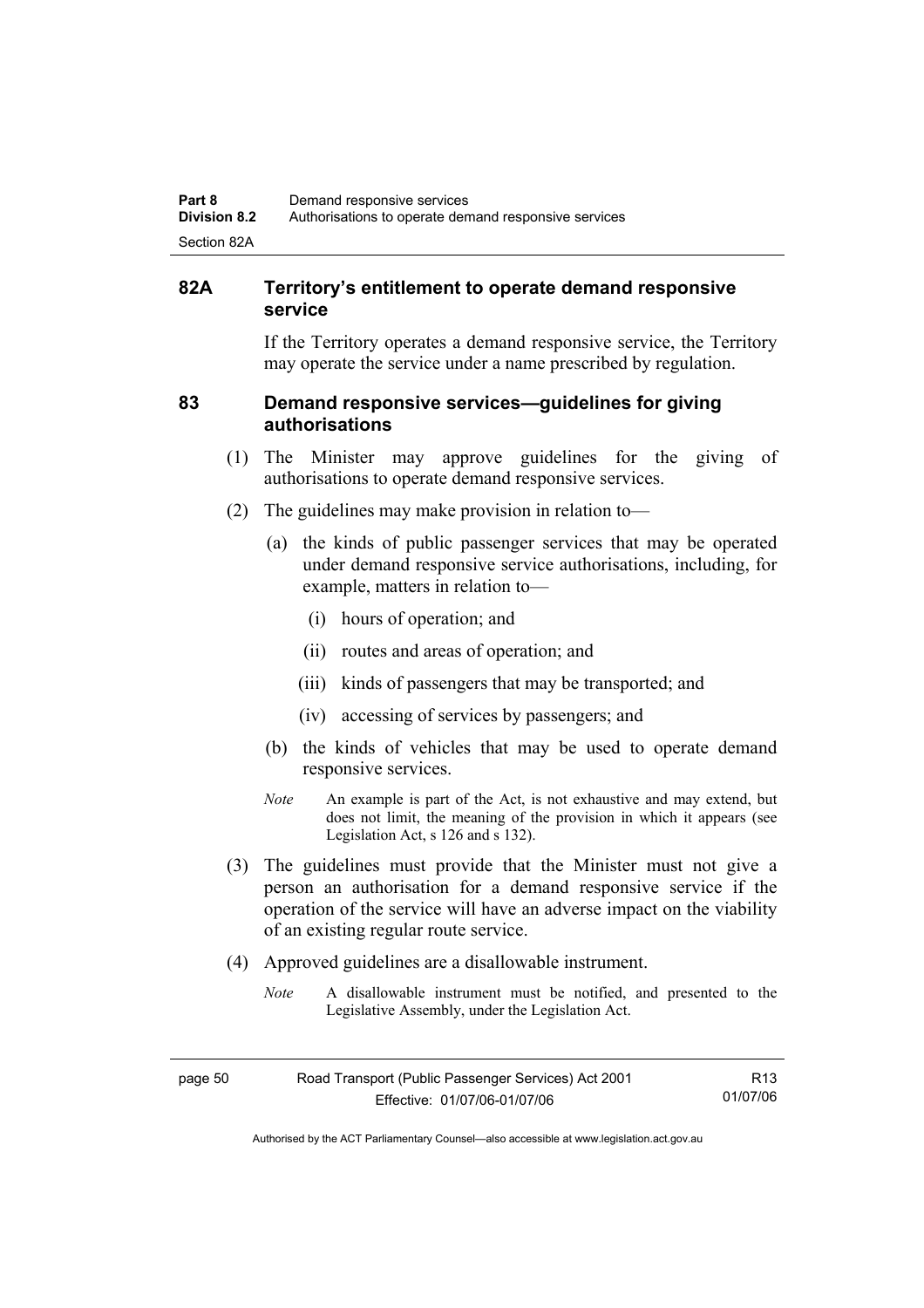### **84 Demand responsive services—regulations about authorisations**

A regulation may make provision in relation to authorisations to operate demand responsive services, including, for example—

- (a) the term of authorisations; and
- (b) the conditions of authorisations; and
- (c) matters relating to the giving, refusal or surrender of an authorisation; and
- (d) the action that may be taken in relation to an authorised demand responsive service operator in circumstances prescribed by regulation, including—
	- (i) the suspension or cancellation of an authorisation; and
	- (ii) the imposition of a condition on, or the amendment of a condition of, an authorisation; and
	- (iii) an order that an authorised demand responsive service operator pay to the Territory an amount of not more than—
		- (A) for an individual—\$5 000; or
		- (B) for a corporation—\$25 000; and
	- (iv) the reprimanding of an authorised demand responsive service operator.
- *Note* An example is part of the Act, is not exhaustive and may extend, but does not limit, the meaning of the provision in which it appears (see Legislation Act, s 126 and s 132).

### **85 Use of vehicles for demand responsive services**

 (1) An authorised demand responsive service operator commits an offence if—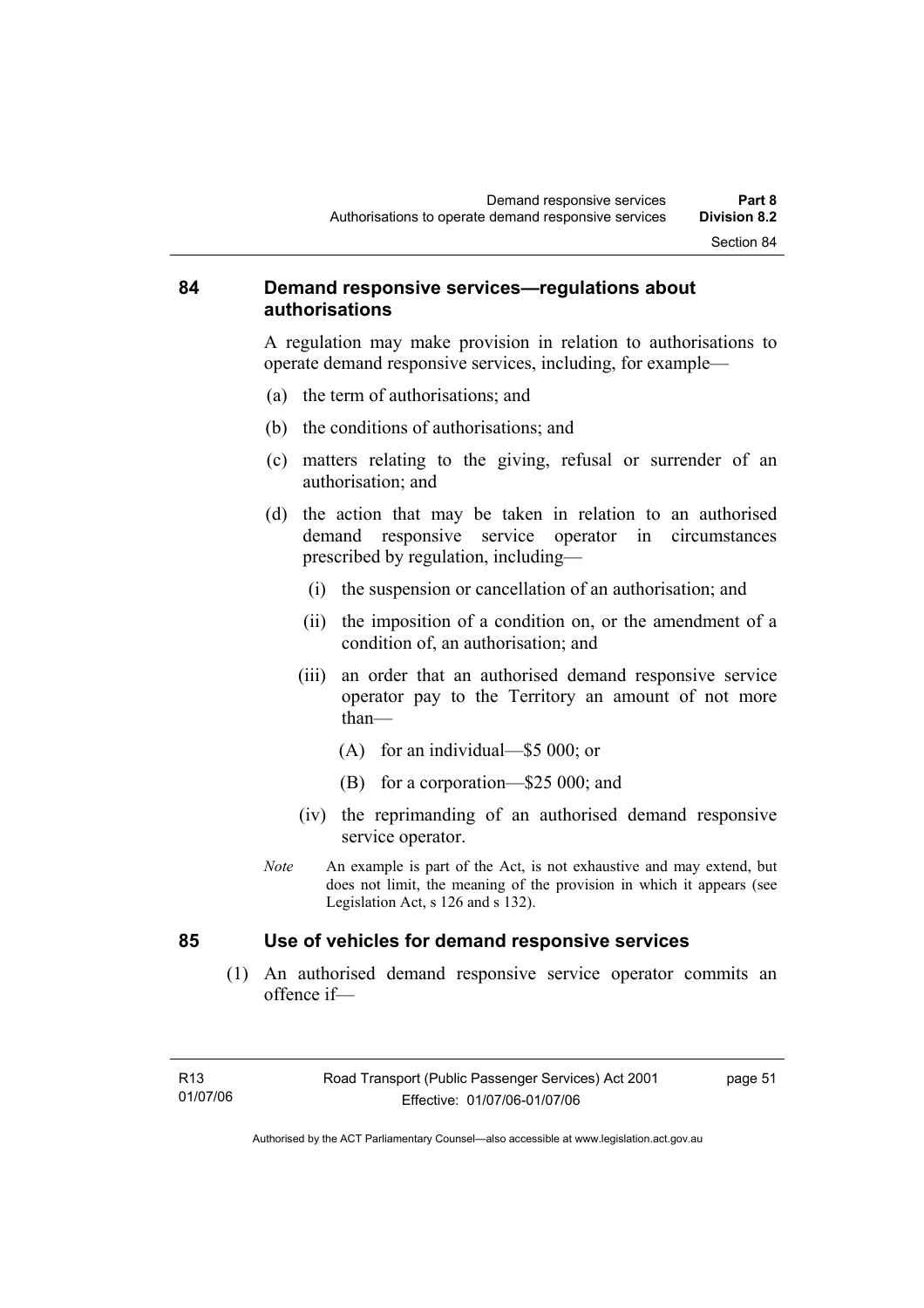- (a) the operator uses a vehicle to operate a demand responsive service; and
- (b) the operator is not authorised by the demand responsive service authorisation for the service to use the vehicle to operate the service.

Maximum penalty: 50 penalty units.

(2) An offence against this section is a strict liability offence.

### **86 Representing vehicle as demand responsive service vehicle**

- (1) A person commits an offence if—
	- (a) the person represents a vehicle to be a demand responsive service vehicle; and
	- (b) the person is reckless about whether the person's conduct represents the vehicle to be a demand responsive service vehicle; and
	- (c) the vehicle is not a demand responsive service vehicle.

Maximum penalty: 30 penalty units.

(2) Strict liability applies to subsection (1) (c).

# **Division 8.3 Accreditation of demand responsive service operators**

### **87 Demand responsive service operators—purposes of accreditation**

The purpose of accreditation under the regulations to operate a demand responsive service is to ensure that—

 (a) the accredited person has the financial capacity to meet the service standards for the service; and

| page 52 | Road Transport (Public Passenger Services) Act 2001 | R13      |
|---------|-----------------------------------------------------|----------|
|         | Effective: 01/07/06-01/07/06                        | 01/07/06 |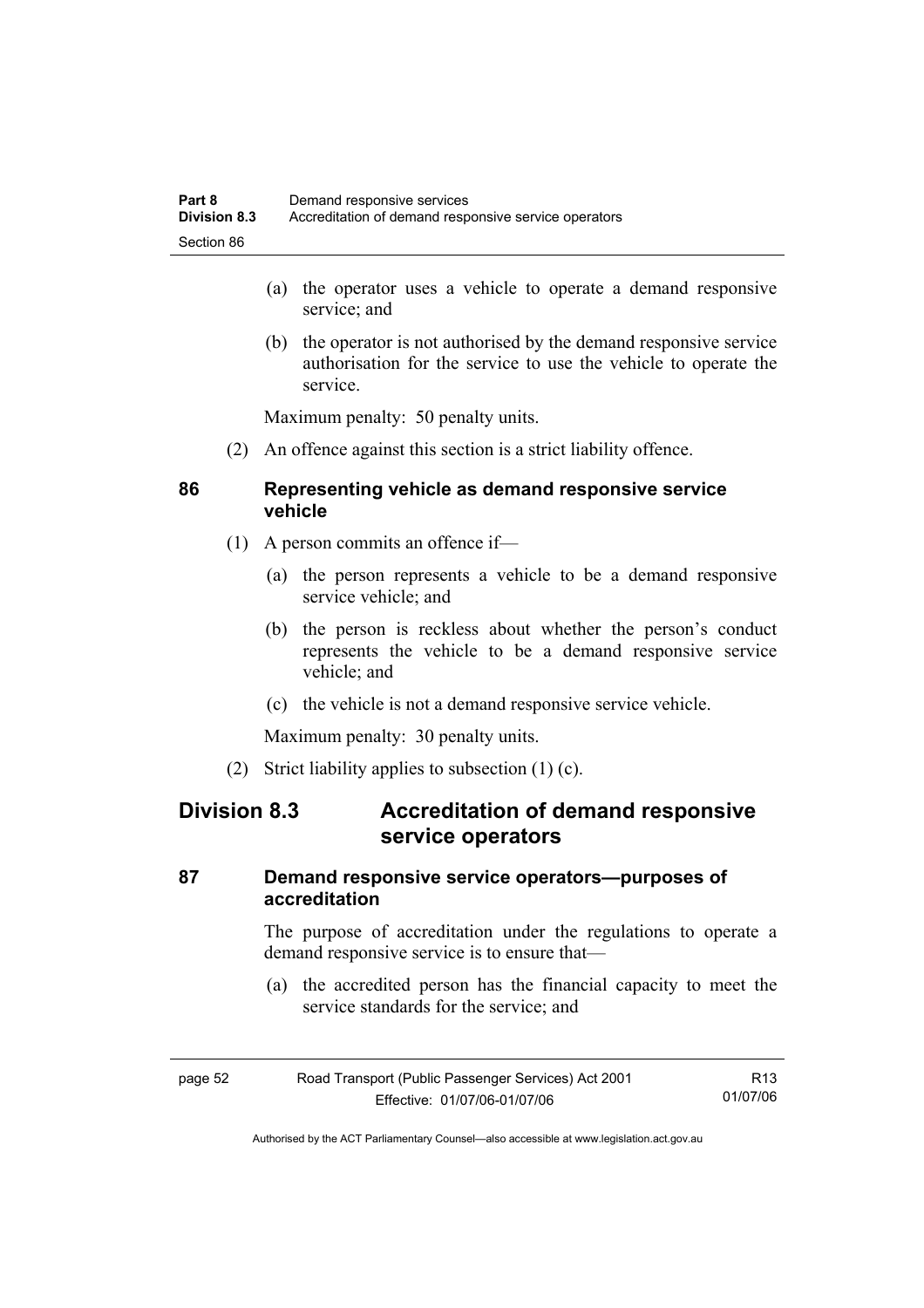- (b) the accredited person, and each person who is concerned with, or takes part in, the management of the service, are suitable people to operate the service; and
- (c) the accredited person, and each person who is concerned with, or takes part in, the management of the service, have demonstrated the capacity to comply with the relevant regulations and, in particular, regulations about—
	- (i) the safety of passengers and the public; and
	- (ii) the maintenance of demand responsive service vehicles.

### **88 Demand responsive service operators—regulations about accreditation system**

- (1) The regulations may provide a system for the accreditation of people to operate demand responsive services, including, for example—
	- (a) the kinds of accreditations; and
	- (b) the conditions of accreditations; and
	- (c) matters relating to the giving, refusal or surrender of accreditations; and
	- (d) the action that may be taken in relation to an accredited person in circumstances prescribed by regulation, including—
		- (i) the suspension or cancellation of an accreditation; and
		- (ii) the imposition of a condition on, or the amendment of a condition of, an accreditation; and
		- (iii) an order that an accredited person pay to the Territory an amount of not more than—
			- (A) for an individual—\$5 000; or
			- (B) for a corporation—\$25 000; and

R13 01/07/06 page 53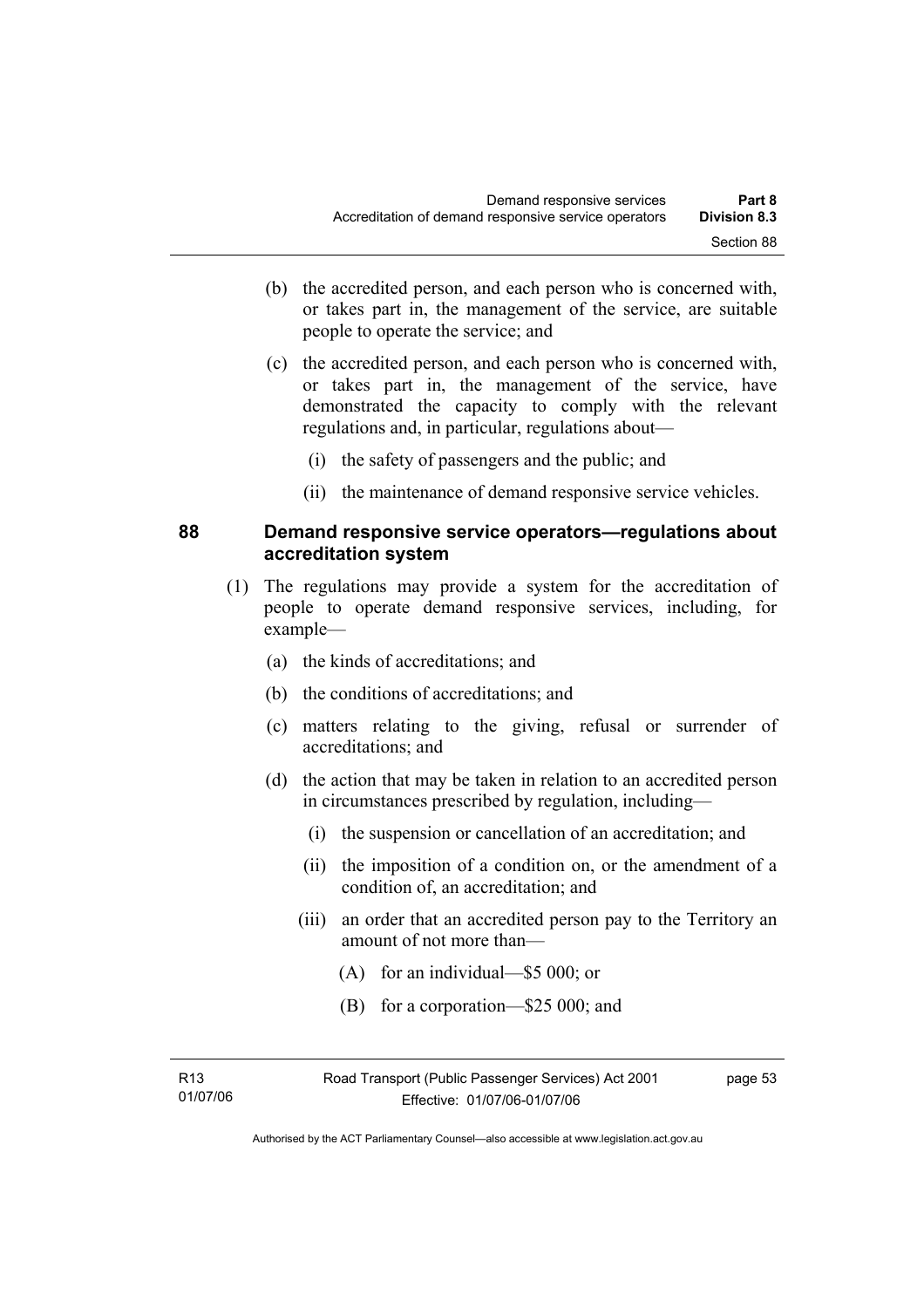- (iv) the reprimanding of an accredited person.
- *Note* An example is part of the Act, is not exhaustive and may extend, but does not limit, the meaning of the provision in which it appears (see Legislation Act, s 126 and s 132).
- (2) The regulations may make provision in relation to the accreditation of people to operate demand responsive services, including, for example—
	- (a) requirements about the suitability of the applicant and each person who will be concerned with, or take part in, the management of the service; and
	- (b) capacity to meet service standards; and
	- (c) financial viability.

# **Division 8.4 Service contracts for demand responsive services**

### **89 Service contracts—demand responsive services**

- (1) The road transport authority may, on behalf of the Territory, enter into a contract (a *service contract*) for the operation of a demand responsive service with an authorised demand responsive service operator.
- (2) A service contract must state whether the right given under the contract to operate a demand responsive service is an exclusive right to operate a demand responsive service, or a demand responsive service operated in a particular way, along a particular route or in a particular area.
- (3) A service contract may make provision in relation to the operation of a demand responsive service and the administration of the contract, including, for example—
	- (a) service requirements under the contract; and
	- (b) the availability and use of booking services for the service; and

| page 54 | Road Transport (Public Passenger Services) Act 2001 |          |
|---------|-----------------------------------------------------|----------|
|         | Effective: 01/07/06-01/07/06                        | 01/07/06 |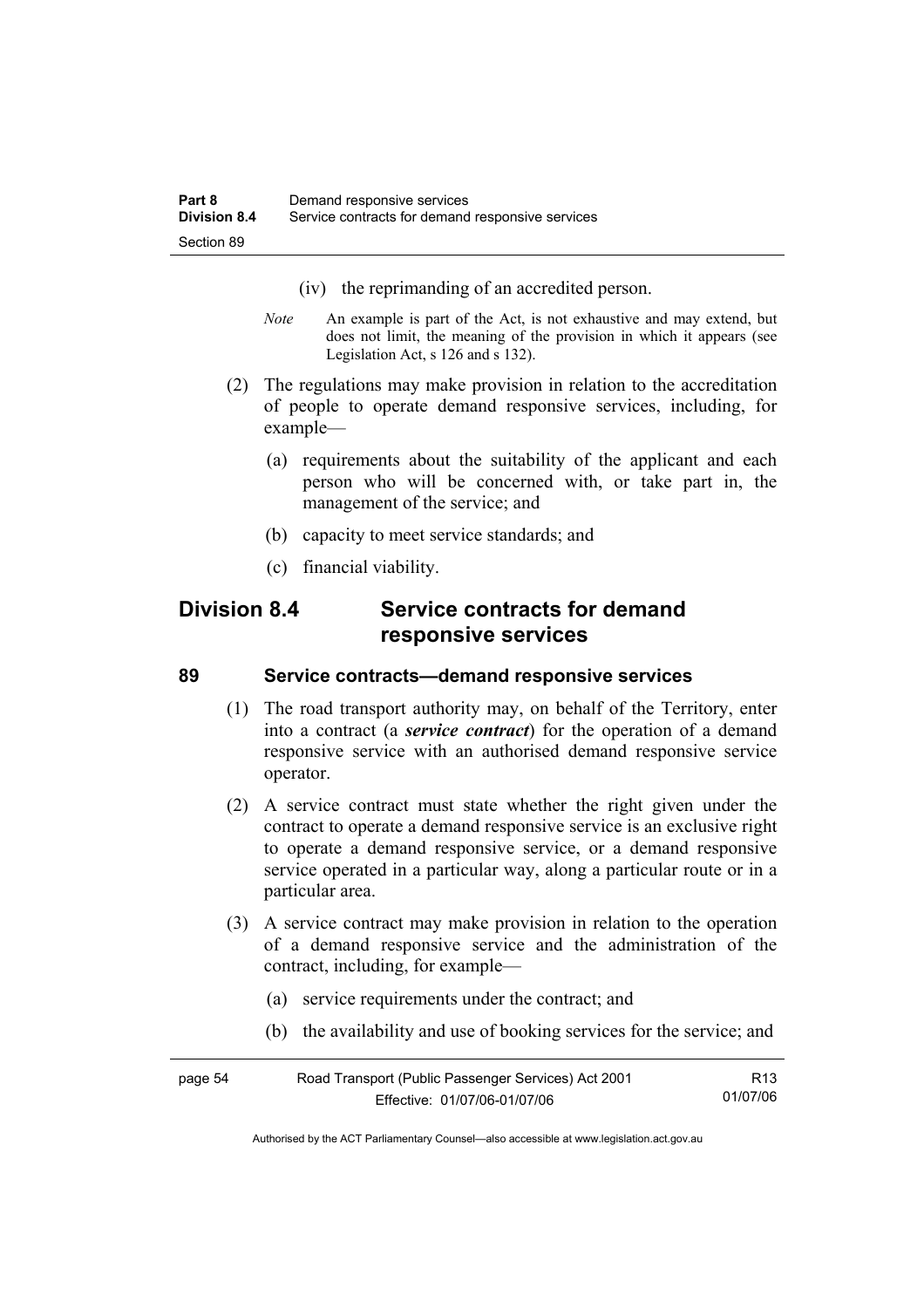- (c) the transfer, suspension, cancellation and surrender of the contract; and
- (d) the fees (if any) payable under the contract; and
- (e) the adjustment of payments and refunds in relation to any contract fees; and
- (f) financial or other penalties for breaches of the contract; and
- (g) the records (including accounts) to be made and kept, how they are to be made and kept, and their inspection; and
- (h) the provision of information and reports to the road transport authority about the demand responsive service and the verification of the information and reports; and
- (i) the publication and the collection of fares payable by passengers; and
- (j) the sale of tickets and the conditions under which tickets must be sold.
- (k) free or reduced fares for travel; and
- (l) the issue and acceptance of free or concession passes.
- *Note* An example is part of the Act, is not exhaustive and may extend, but does not limit, the meaning of the provision in which it appears (see Legislation Act, s 126 and s 132).
- (4) Subsection (3) does not limit the matters about which a service contract may make provision.

# **Division 8.5 Entitlement to operate demand responsive services**

### **U 90 Entitlement to operate demand responsive services**

A person is entitled to operate a demand responsive service, in or partly in the ACT, if the person—

| R13      | Road Transport (Public Passenger Services) Act 2001 | page 55 |
|----------|-----------------------------------------------------|---------|
| 01/07/06 | Effective: 01/07/06-01/07/06                        |         |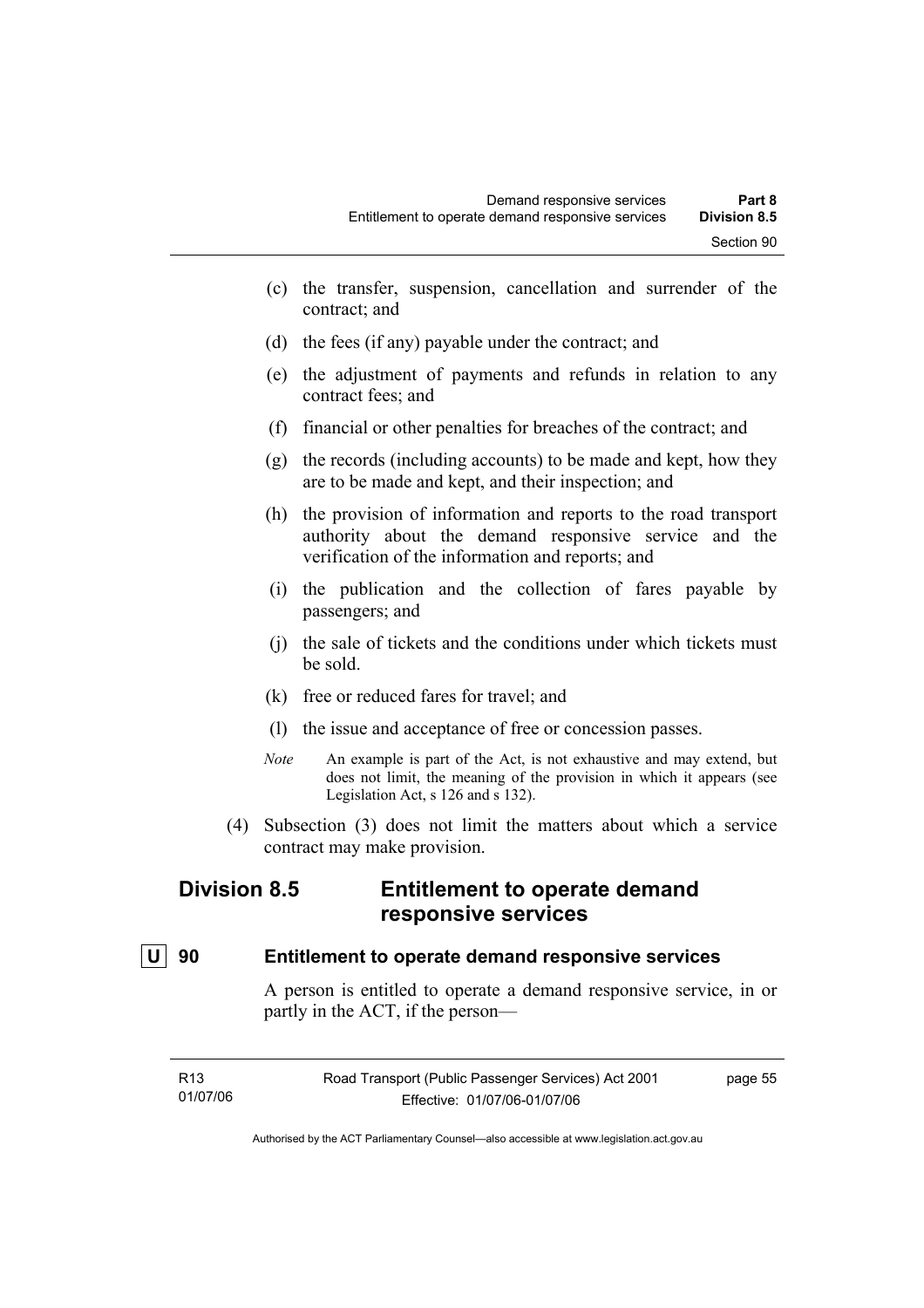- (a) holds an authorisation to operate the service; and
- (b) holds a service contract for the service; and
- (c) is an accredited demand responsive service operator.

### **91 Operating demand responsive service without entitlement**

- (1) A person commits an offence if—
	- (a) the person operates, in or partly in the ACT, a demand responsive service; and
	- (b) the person is not entitled under section 90 to operate the service.

Maximum penalty: 50 penalty units.

- (2) An offence against this section is a strict liability offence.
- (3) However, section 90 (b) does not apply in relation to the person if—
	- (a) a demand responsive service is discontinued because of a variation or termination of a service contract; and
	- (b) the road transport authority has made arrangements with the person, to operate a temporary demand responsive service without a service contract, to replace the discontinued service.
- (4) Also, this section does not apply to the operation of a demand responsive service by the Territory.

### **92 Representing entitlement to operate demand responsive service**

- (1) A person commits an offence if—
	- (a) the person represents that the person is entitled to operate a demand responsive service; and

R13 01/07/06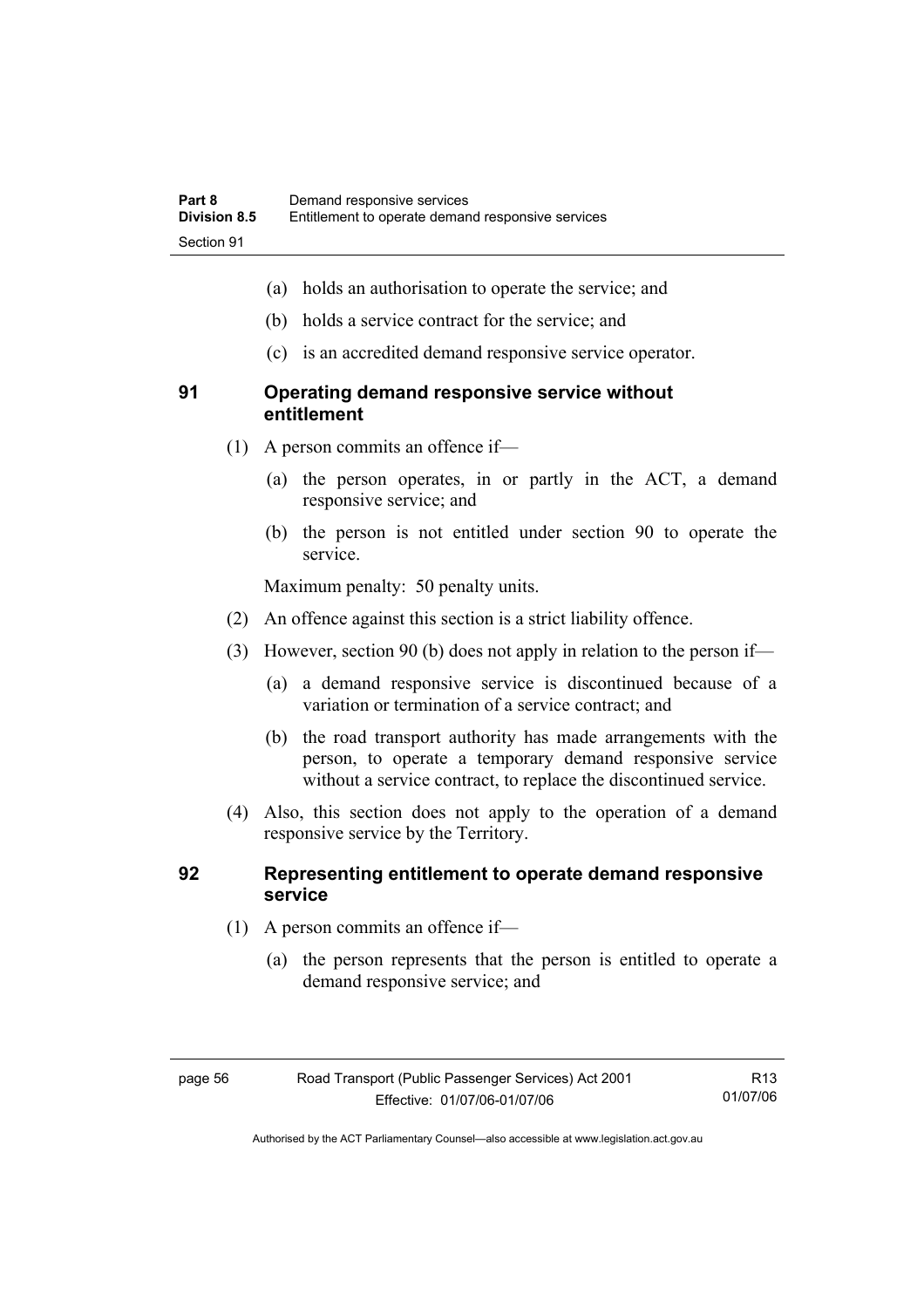- (b) the person is reckless about whether the person's conduct represents that the person is entitled to operate a demand responsive service; and
- (c) the person is not entitled to operate a demand responsive service.

Maximum penalty: 30 penalty units.

- (2) Strict liability applies to subsection (1) (c).
	- *Note* For the entitlement of a person to operate a demand responsive service, see s 90.

# **Division 8.6 Regulation of demand responsive services**

### **93 Demand responsive services—minimum fares**

- (1) The Minister must determine minimum fares, or ways of calculating minimum fares, payable by passengers for a demand responsive service.
- (2) A determination is a disallowable instrument.
	- *Note* A disallowable instrument must be notified, and presented to the Legislative Assembly, under the Legislation Act.

### **94 Regulations about operation of demand responsive services**

A regulation may make provision in relation to the operation of demand responsive services by authorised demand responsive service operators, including, for example—

- (a) the conduct of demand responsive services, including, for example—
	- (i) the supervision and monitoring of drivers of demand responsive service vehicles for compliance with the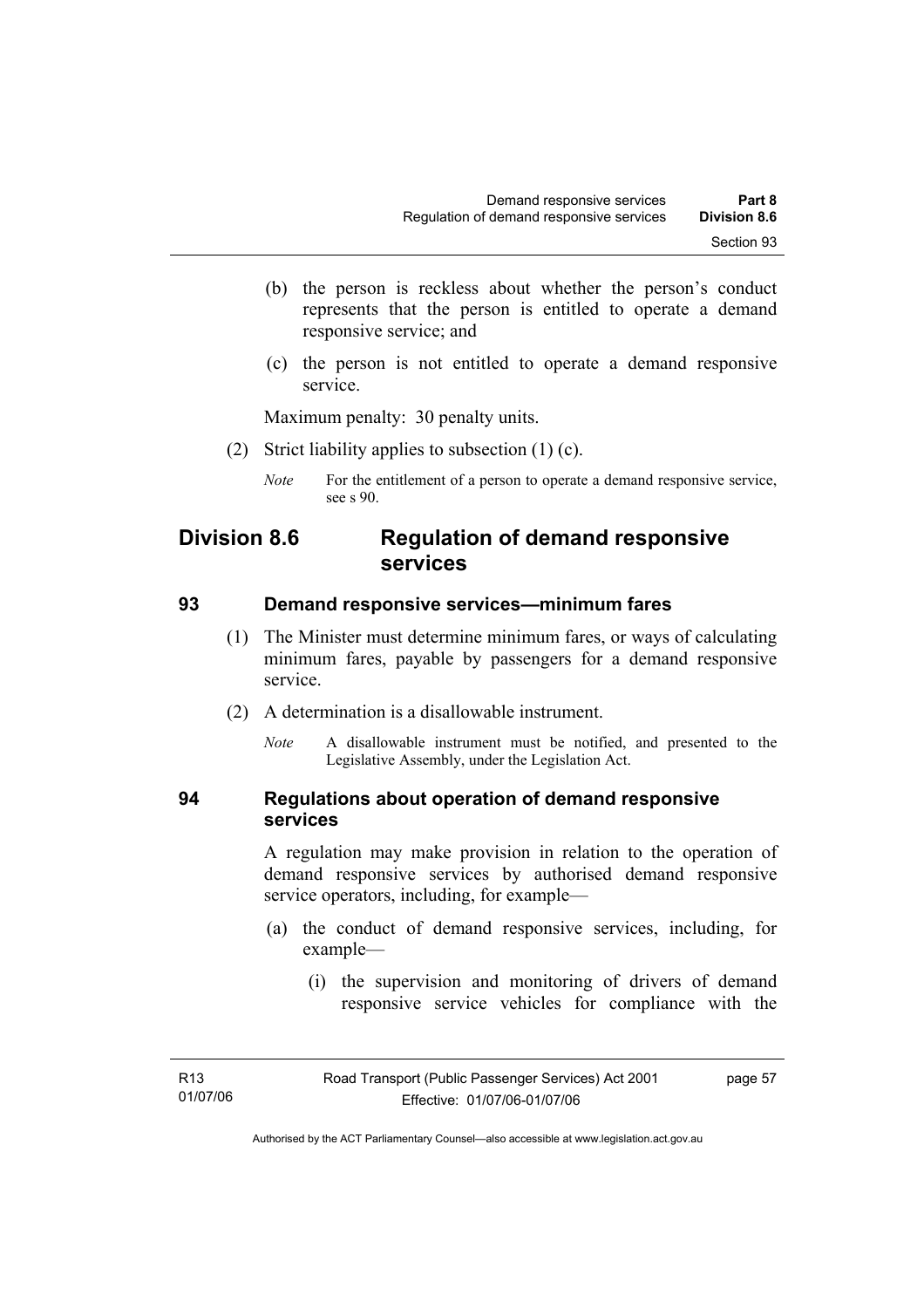service standards and the responsibilities of the operator in relation to a failure to comply with the standards; and

- (ii) the safety of passengers (including, for example, by the use of particular kinds of security devices) and the public; and
- (iii) the qualifications, training and experience of demand responsive service vehicle drivers and other people providing services on behalf of authorised demand responsive service operators; and
- (iv) maximum driving times and minimum rest times of demand responsive service vehicle drivers; and
- (v) insurance; and
- (vi) if appropriate, the issue of tickets; and
- (vii) customer complaints and inquiries; and
- (viii) lost property; and
- (b) the preparation and publication of service information for demand responsive services, including timetables (if any) and compliance with any timetables; and
- (c) the obligations of drivers of demand responsive service vehicles and other people providing services on behalf of authorised demand responsive service operators; and
- (d) the requirements that demand responsive service vehicles, and their equipment and fittings (internal and external), must comply with; and
- (e) the maintenance and cleaning of demand responsive service vehicles; and
- (f) maintenance, parking and other facilities for demand responsive service vehicles; and
- (g) the making and keeping of records and their inspection; and

| page 58 | Road Transport (Public Passenger Services) Act 2001 |          |
|---------|-----------------------------------------------------|----------|
|         | Effective: 01/07/06-01/07/06                        | 01/07/06 |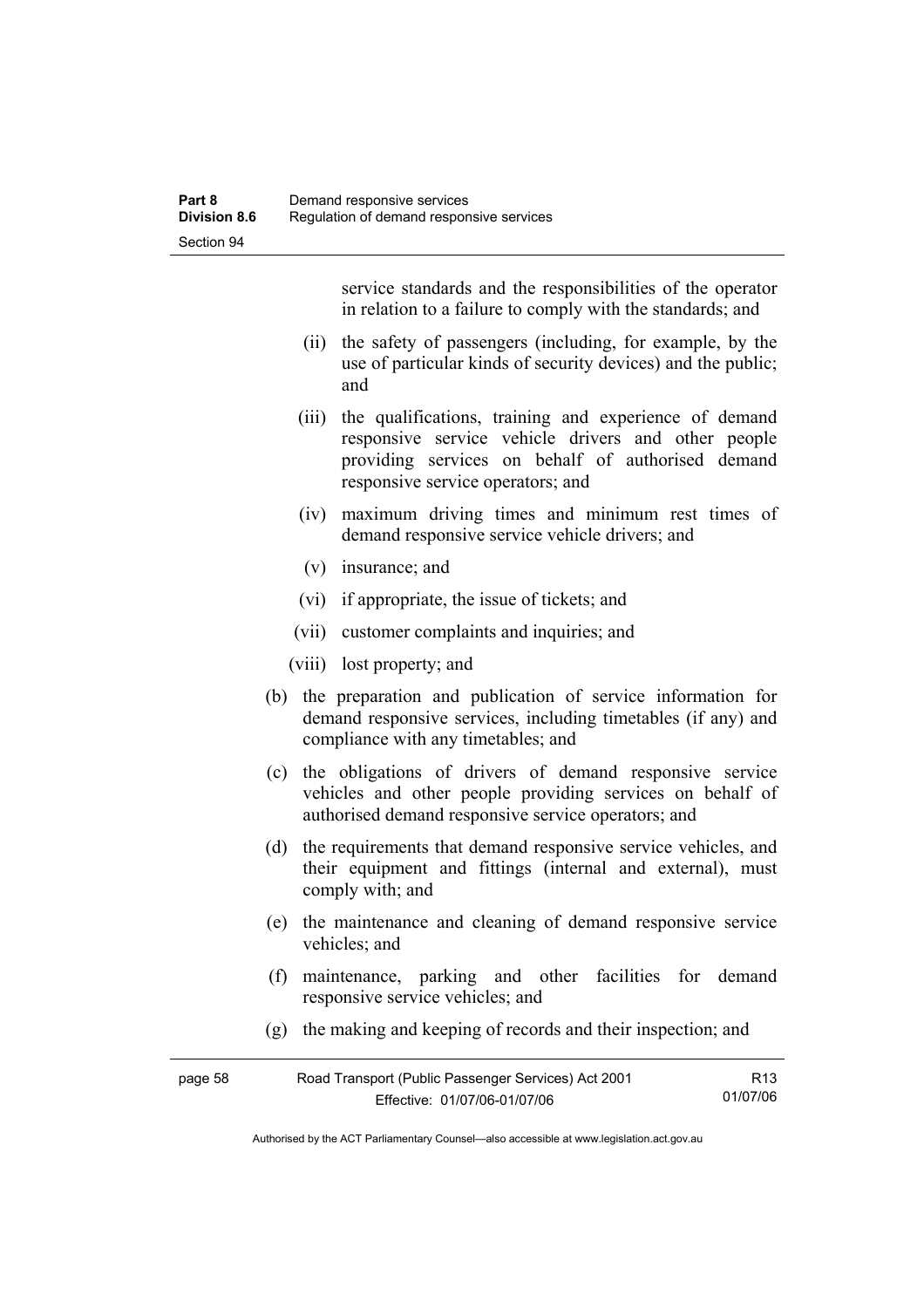- (h) the auditing of records and systems; and
- (i) requirements for display of authorisation numbers on advertisements for the service; and
- (j) the provision of information and reports to the road transport authority.
- *Note* An example is part of the Act, is not exhaustive and may extend, but does not limit, the meaning of the provision in which it appears (see Legislation Act, s 126 and s 132).

### **95 Regulations about operation of demand responsive service vehicles**

A regulation may make provision in relation to the operation of demand responsive service vehicles, including, for example—

- (a) the use of demand responsive services by people, including the payment of fares; and
- (b) the regulation or prohibition of the use of demand responsive service vehicles on certain roads or road related areas; and
- (c) the picking-up and dropping-off of passengers and other matters relating to the transport of passengers; and
- (d) the records to be made and kept, how they are to be made and kept, and their inspection; and
- (e) the transport of passengers' luggage or other goods, and animals; and
- (f) if the demand responsive service vehicle is a bus—the regulation or prohibition of the transport of passengers standing in or on any part of the vehicle; and
- (g) the maximum speed of demand responsive service vehicles; and
- (h) the solicitation of passengers; and

Authorised by the ACT Parliamentary Counsel—also accessible at www.legislation.act.gov.au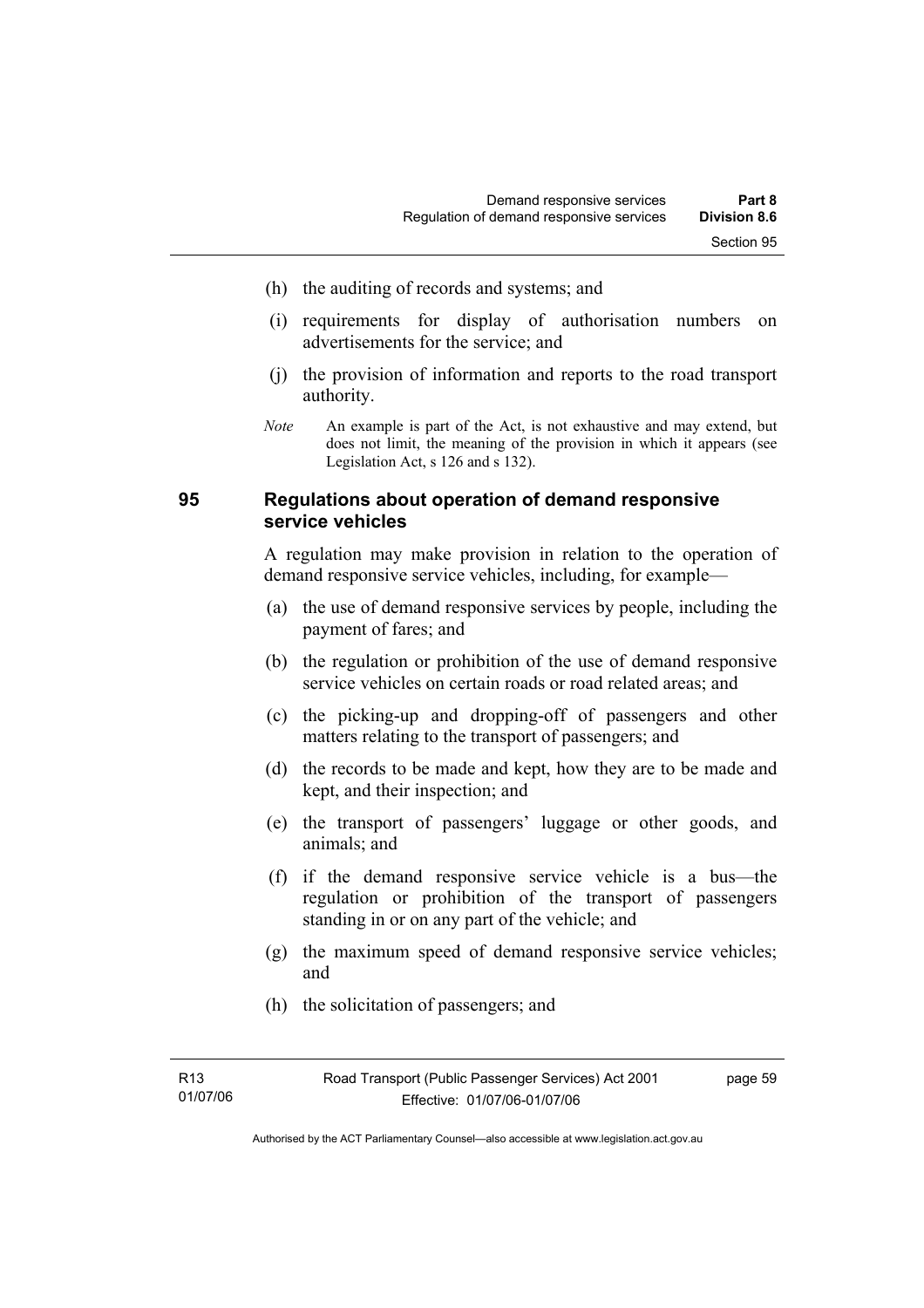- (i) the payment of fares; and
- (j) the design, equipment and fittings (internal or external) of demand responsive service vehicles; and
- (k) the use of bus, minibus, loading and taxi zones; and
- (l) the regulation or prohibition of notices, signs, and advertisements inside or on the outside of demand responsive service vehicles; and
- (m) the use of decal signs and livery for demand responsive service vehicles; and
- (n) approval of uniforms or industry codes of practice for dress standards.
- *Note* An example is part of the Act, is not exhaustive and may extend, but does not limit, the meaning of the provision in which it appears (see Legislation Act, s 126 and s 132).

### **96 Regulations about demand responsive service vehicle drivers**

A regulation may make provision in relation to drivers of demand responsive service vehicles, including, for example—

- (a) the powers, duties and conduct of drivers; and
- (b) the training of drivers; and
- (c) how drivers must dress.
- *Note* An example is part of the Act, is not exhaustive and may extend, but does not limit, the meaning of the provision in which it appears (see Legislation Act, s 126 and s 132).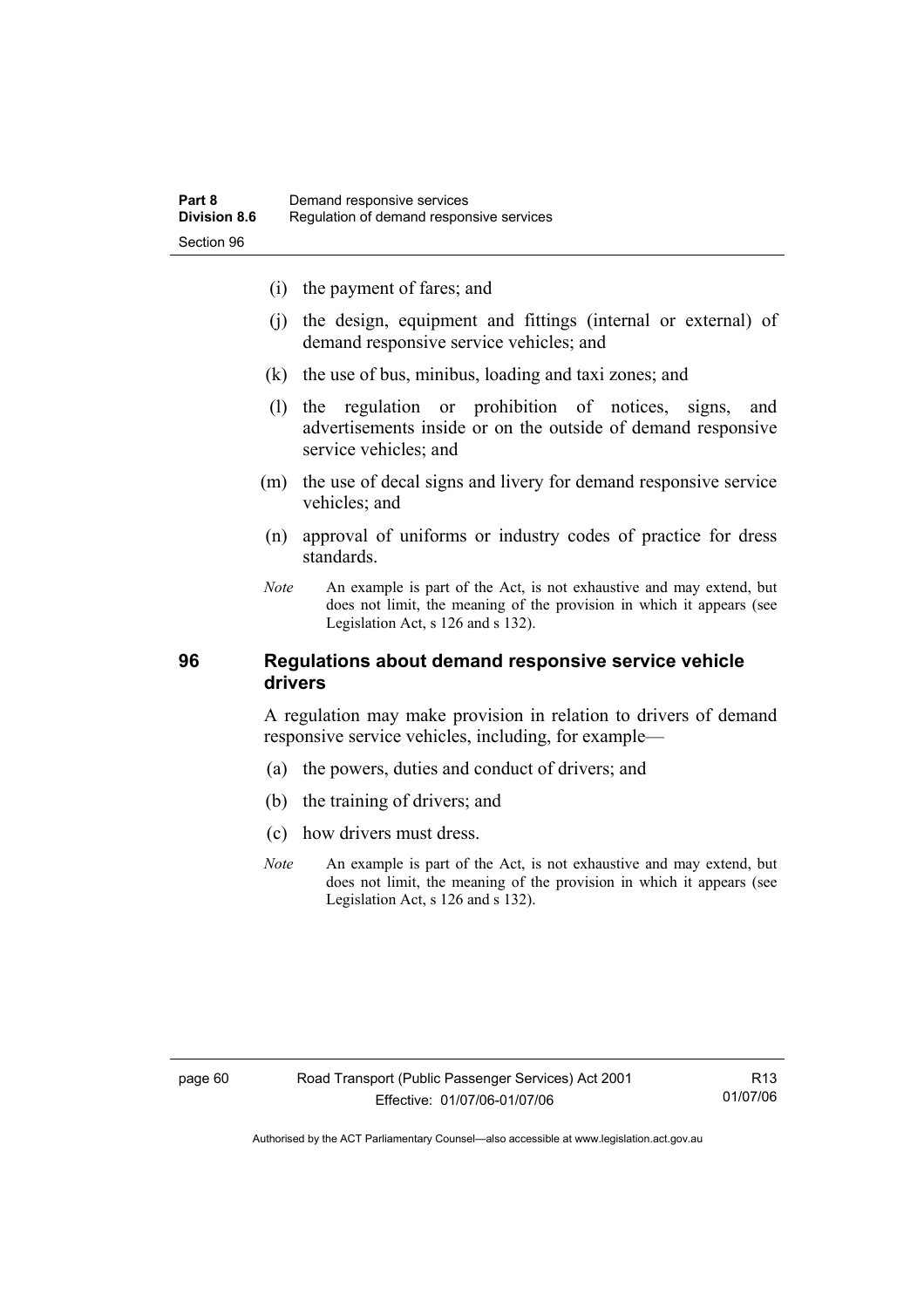### **97 Regulations about conduct of demand responsive vehicle passengers**

A regulation may make provision in relation to the conduct of passengers being carried by demand responsive service vehicles, including, for example—

- (a) the regulation or prohibition of eating and drinking; and
- (b) the authority of demand responsive service vehicle drivers, police officers and authorised people to direct people contravening a regulation to leave a demand responsive service vehicle and to remove them if they fail to leave.
- *Note* An example is part of the Act, is not exhaustive and may extend, but does not limit, the meaning of the provision in which it appears (see Legislation Act, s 126 and s 132).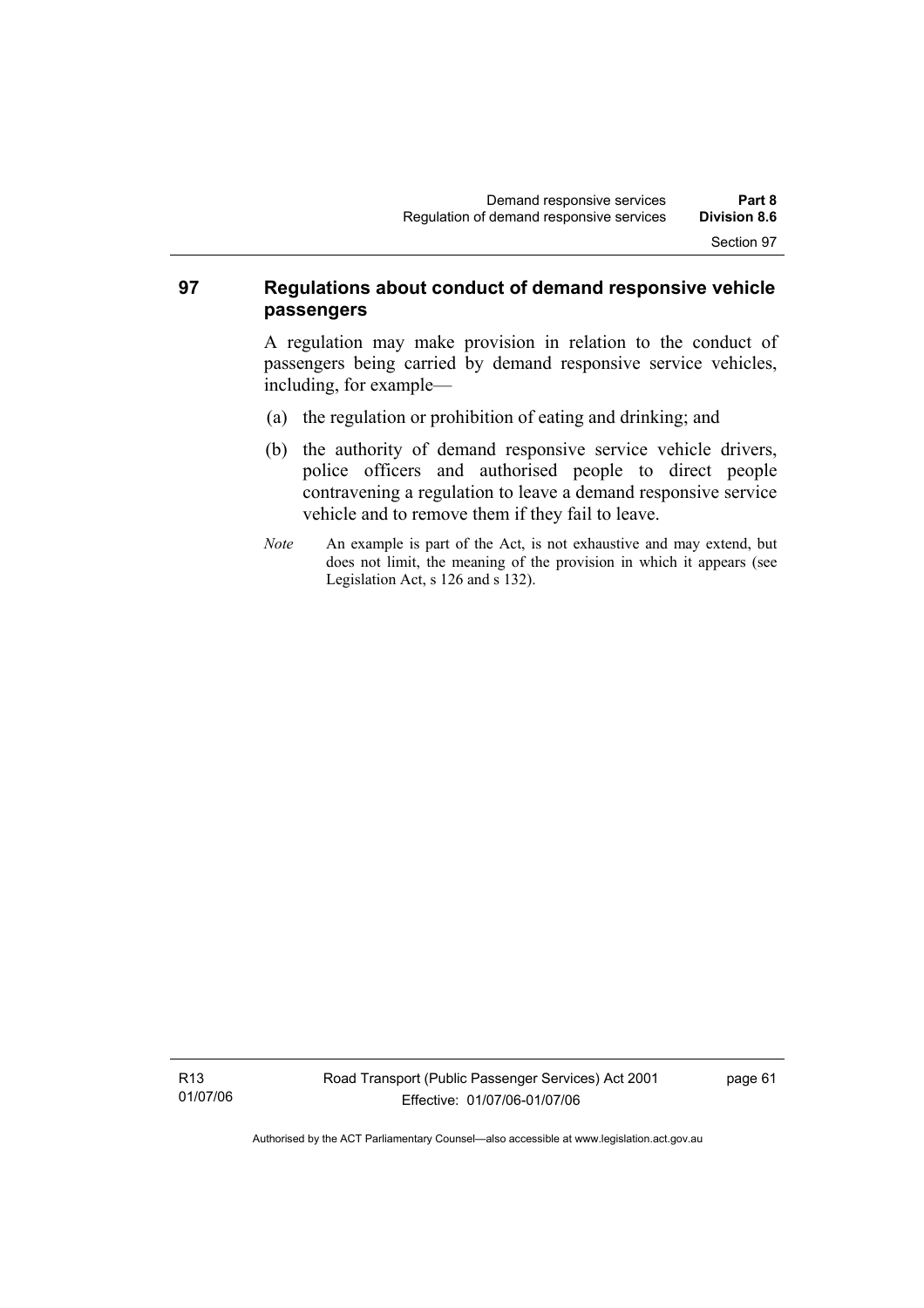#### **Part 9** Miscellaneous

Section 125

# **U Part 9 Miscellaneous**

### **125 Unauthorised public passenger services**

 (1) A person must not use a vehicle for the transport of passengers for a fare or other consideration along a road or road related area.

Maximum penalty: 50 penalty units.

- (2) This section does not apply to the person if—
	- (a) the monetary or other consideration receivable by the person is not more than the cost of operating the vehicle to transport the passengers; or
	- (b) the person is entitled under this Act to operate the public passenger service being operated by the person.

#### **Examples for par (a)**

- 1 A car pool in which participants share the costs of operating the vehicle for the car pool.
- 2 Helen is a member of Bush Hikers Anonymous. She carries 2 other members in her car to a club walk. The 2 other members pay Helen part of the costs of operating her car for the club walk.
- *Note 1* For the entitlement of a person to operate a public passenger service, see the following provisions:
	- s 18 and s 19 (bus services)
	- s 51 (taxi services)
	- s 73 (hire car services)
	- s 90 (demand responsive services).
- *Note 2* This section also does not apply if the person is exempted from the operation of this section under s 127 or s 128.
- *Note 3* An example is part of the Act, is not exhaustive and may extend, but does not limit, the meaning of the provision in which it appears (see Legislation Act, s 126 and s 132).
- (3) An offence against this section is a strict liability offence.

| page 62 | Road Transport (Public Passenger Services) Act 2001 | R13      |
|---------|-----------------------------------------------------|----------|
|         | Effective: 01/07/06-01/07/06                        | 01/07/06 |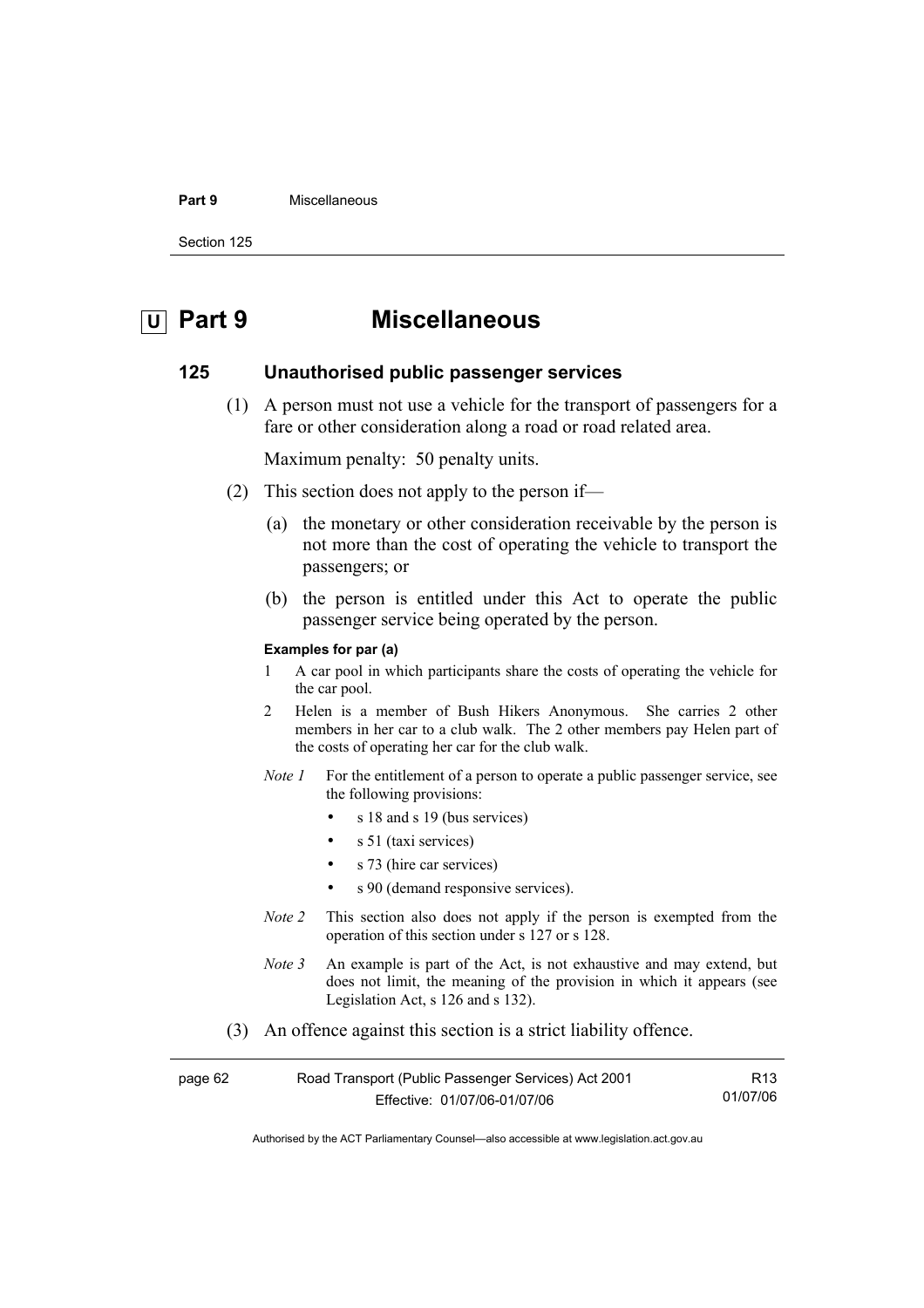### **126 Regulation-making power**

- (1) The Executive may make regulations for this Act.
	- *Note* Regulations must be notified and presented to the Legislative Assembly, under the Legislation Act.
- (2) A regulation may apply, adopt or incorporate a law of another jurisdiction or an instrument, or a provision of a law of another jurisdiction or instrument, as in force from time to time.
	- *Note 1* The text of an applied, adopted or incorporated law or instrument, whether applied as in force from time to time or as at a particular time, is taken to be a notifiable instrument if the operation of the Legislation Act, s 47 (5) or (6) is not disapplied (see s 47 (7)).
	- *Note 2* A notifiable instrument must be notified under the Legislation Act.
- (3) A regulation may make provision in relation to the powers and duties of police officers and authorised officers in relation to public passenger services, including, for example, in relation to public passenger vehicles, drivers of public passenger vehicles and passengers.
	- *Note* An example is part of the Act, is not exhaustive and may extend, but does not limit, the meaning of the provision in which it appears (see Legislation Act, s 126 and s 132).
- (4) A regulation may create offences and fix maximum penalties of not more than 20 penalty units for the offences.
- (5) In this section:

*law of another jurisdiction*—see the Legislation Act, section 47 (10).

### **127 Minister may exempt vehicles and people from Act**

 (1) The Minister may exempt a vehicle or person from this Act (or a stated provision of this Act).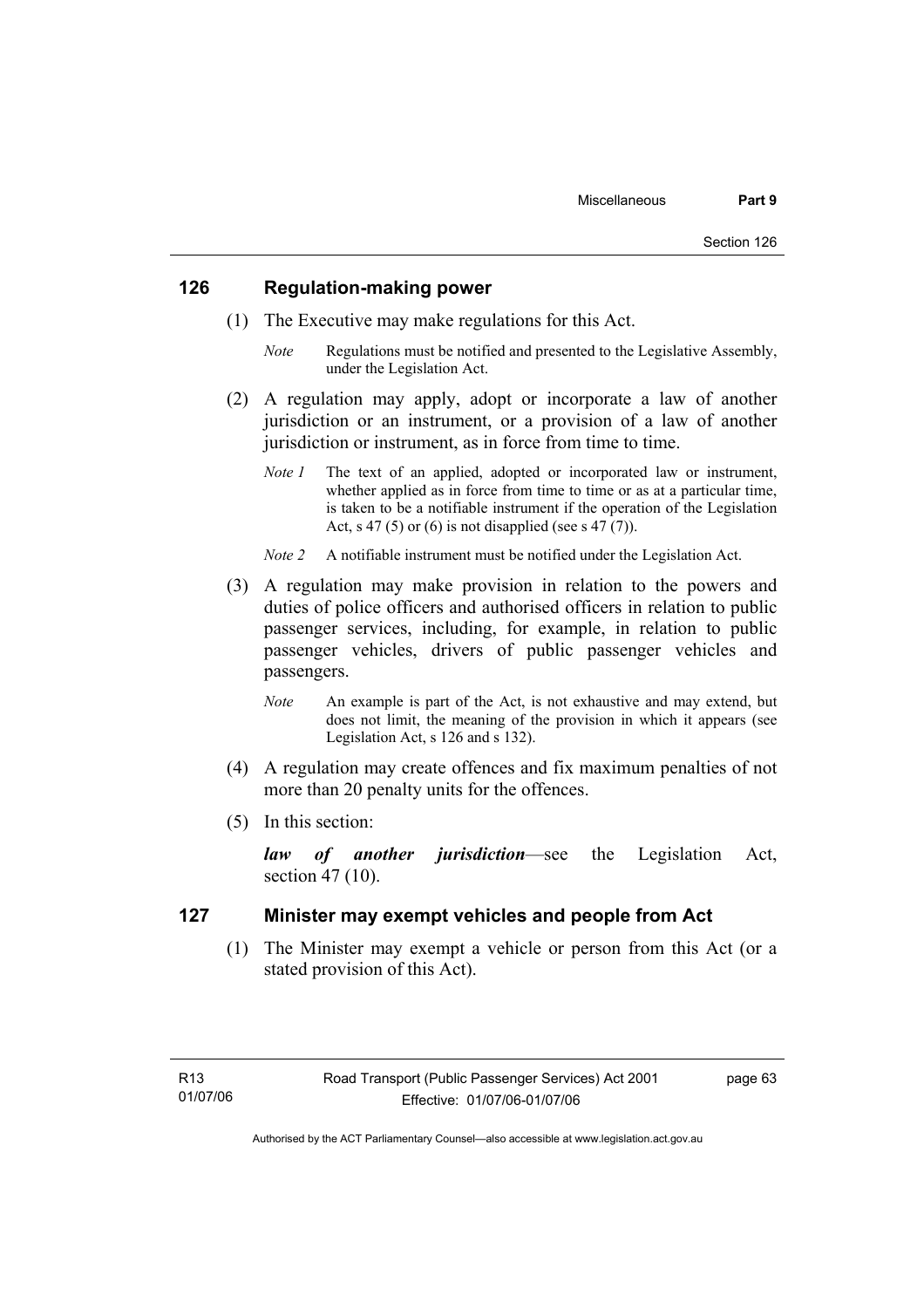#### **Part 9** Miscellaneous

Section 128

- (2) An exemption is a disallowable instrument.
	- *Note* A disallowable instrument must be notified, and presented to the Legislative Assembly, under the Legislation Act.

### **128 Regulations may exempt vehicles and people from Act**

- (1) A regulation may—
	- (a) exempt a vehicle or person, or a kind of vehicle or person, prescribed by regulation from this Act (or a stated provision of this Act); or
	- (b) authorise the road transport authority to exempt a vehicle or person, or a kind of vehicle or person, by regulation from this Act (or a stated provision of this Act).
- (2) An exemption given under a regulation mentioned in subsection (1) may be conditional.
- (3) A regulation may provide for the road transport authority to—
	- (a) suspend the operation of a regulation mentioned in subsection (1) (a) in the way and circumstances prescribed by regulation; or
	- (b) suspend the operation of an exemption given by the authority to a vehicle or person in the way and circumstances prescribed by regulation.

### **129 References to Motor Traffic Act, Traffic Act etc**

 (1) In any Act, instrument made under an Act or document, a reference to an earlier law is, in relation to anything to which this Act applies, a reference to this Act.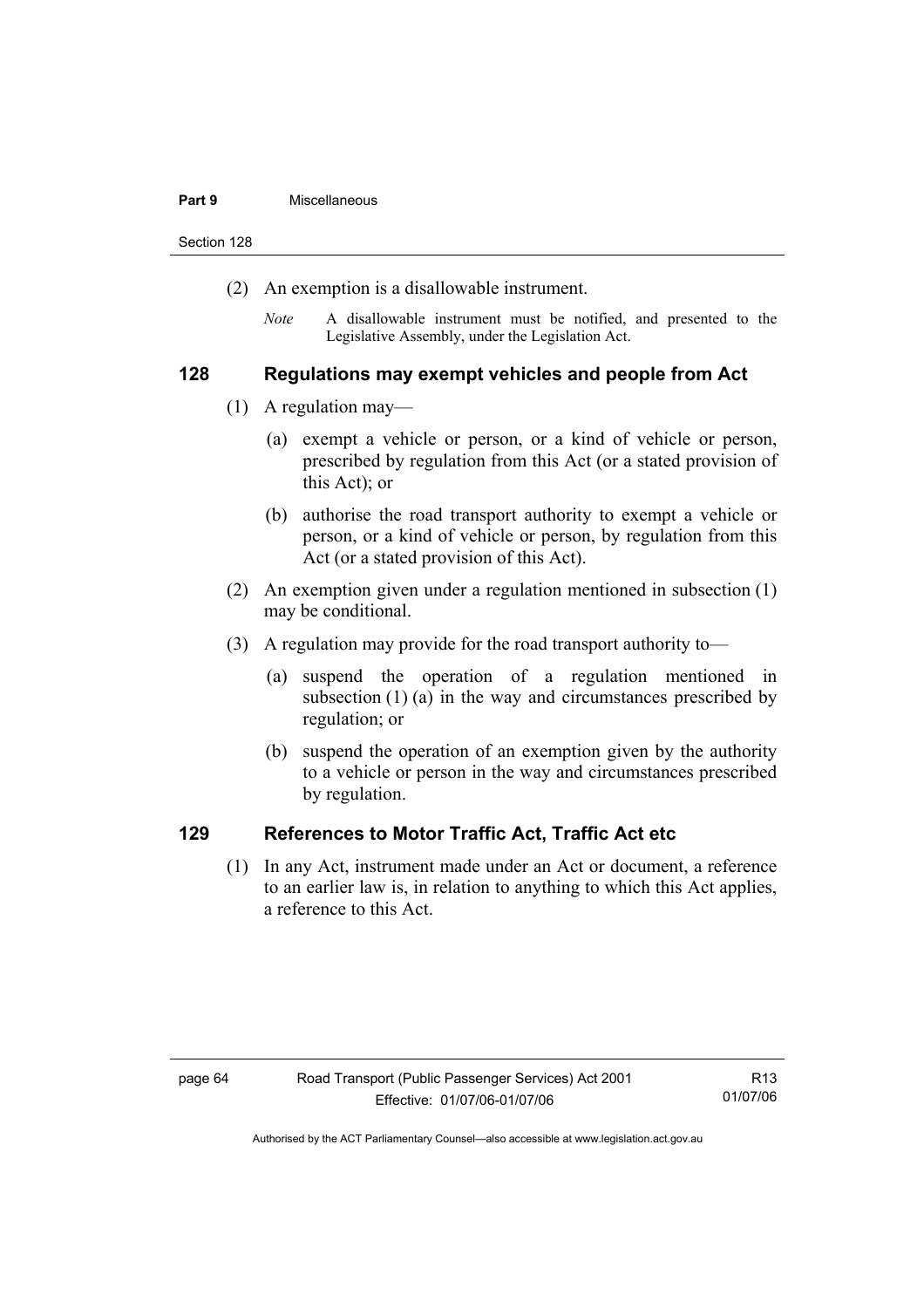(2) In this section:

*earlier law* means any of the following:

- (a) *Motor Traffic Act 1936*;
- (b) *Motor Traffic Regulations 1934*;
- (c) *Road Transport (Bus Services) Regulations 2000*;
- (d) *Road Transport (General) Act 1999*;
- (e) *Road Transport (Hire Vehicle Services) Regulations 2000*;
- (f) *Road Transport (Taxi Services) Regulations 2000*.

R13 01/07/06 page 65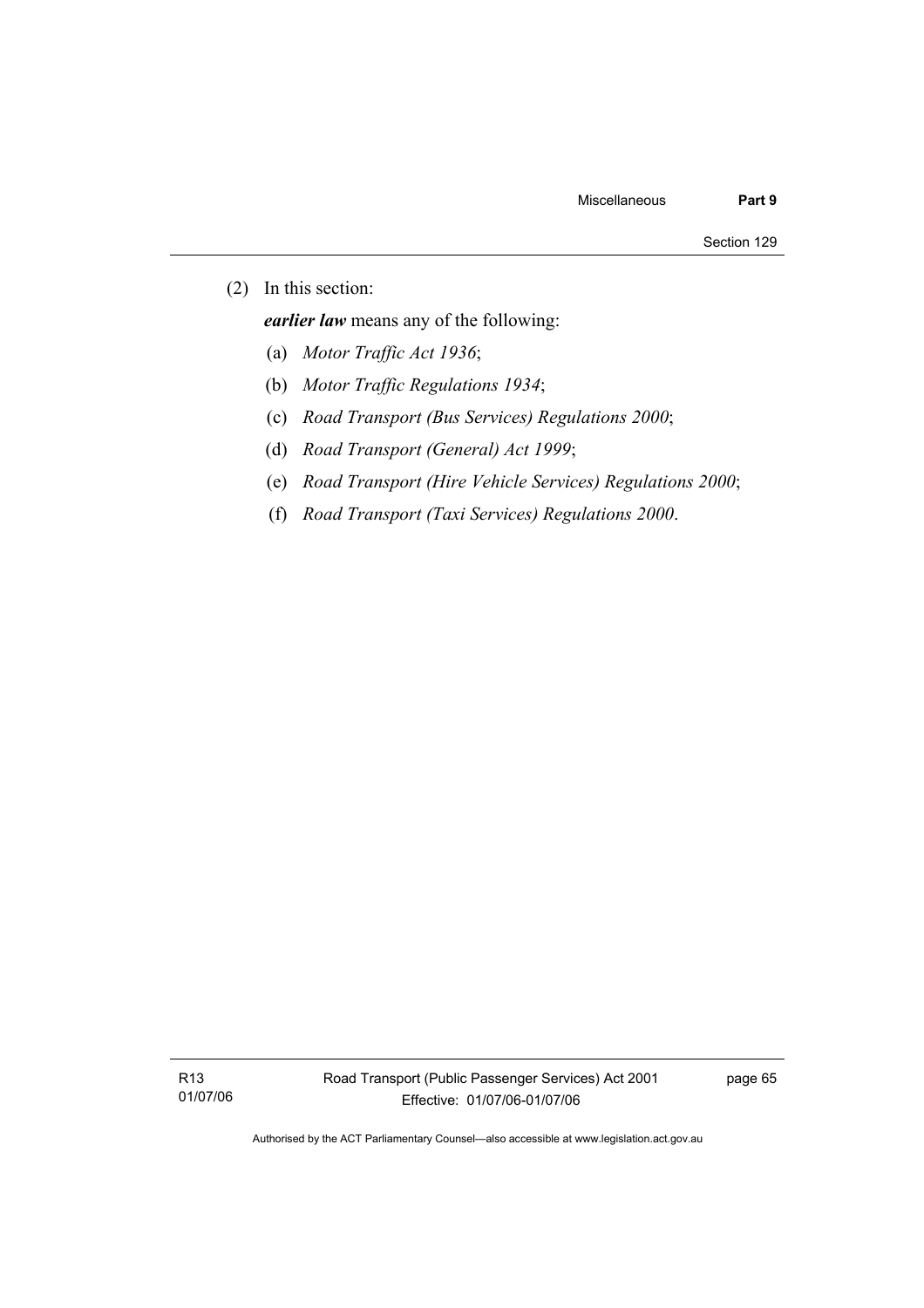# *<u>U* Dictionary</u>

(see  $s$  4)

Note 1 The Legislation Act contains definitions and other provisions relevant to this Act.

*Note 2* In particular, the Legislation Act, dict, pt 1, defines the following terms:

- ACT
- exercise
- function
- the Territory.

*accredited*, in relation to a kind of public passenger service, means accredited under the regulations to operate that kind of public passenger service.

*accredited demand responsive service operator* means accredited under a regulation to operate a demand responsive service.

*accredited hire car service operator* means accredited under the regulations to operate a hire car service.

*accredited taxi network provider* means accredited under the regulations to operate a taxi network.

*accredited taxi service operator* means accredited under the regulations to operate a taxi service.

*affiliated*, in relation to an accredited taxi service operator, means affiliated with an accredited taxi network provider.

*another jurisdiction* means a jurisdiction other than the ACT.

*authorisation*, in relation to a demand responsive service, means an authorisation under this Act to operate a demand responsive service.

*authorised demand responsive service operator* means a person who is authorised under this Act to operate a demand responsive service.

page 66 Road Transport (Public Passenger Services) Act 2001 Effective: 01/07/06-01/07/06 R13 01/07/06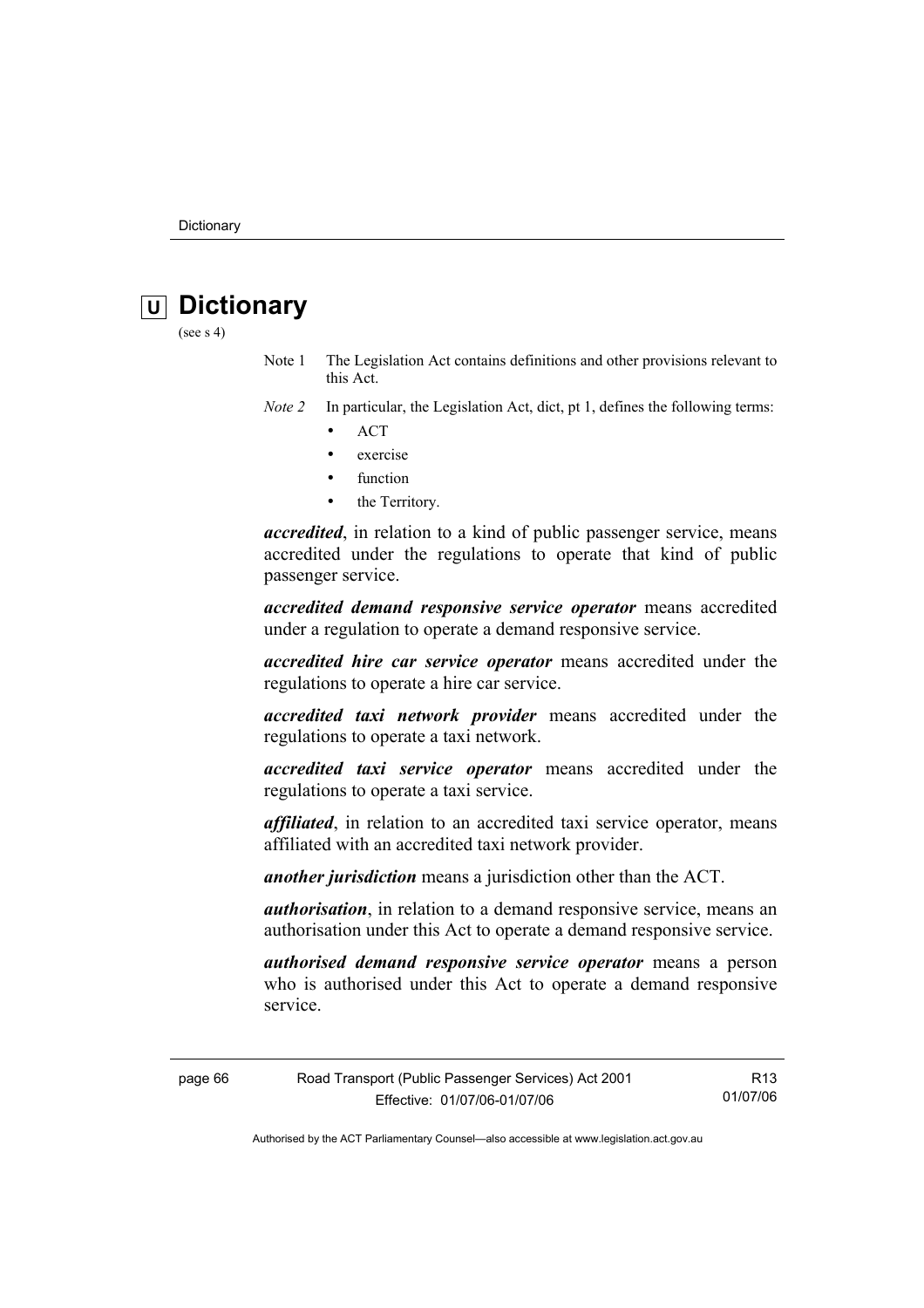*authority*—see *road transport authority*.

*bus*—see section 10A.

*bus service*—see section 11.

*demand responsive service—*see section 80.

*demand responsive service vehicle—*see section 81.

*fare* means the amount payable by passengers for transport, or for the transport of passengers' luggage or other goods, on public passenger vehicles.

*hire car*—see section 67.

*hire car licence*—see section 61.

*hire car service*—see section 69.

*jurisdiction* means a State, the Commonwealth or an internal territory, including the ACT.

*long-distance service*—see section 14.

*motor vehicle* means a vehicle built to be propelled by a motor that forms part of the vehicle.

*public bus*—see section 10A.

*public passenger service*—see section 10.

*public passenger vehicle* means a public bus, taxi, hire car or demand responsive service vehicle.

*public vehicle licence*—see the *Road Transport (Driver Licensing) Act 1999*, dictionary.

*regular route service*—see section 12.

*restricted hire car*—see section 68.

*restricted hire car licence*—see section 62.

*restricted hire car service*—see section 70.

R13 01/07/06 Road Transport (Public Passenger Services) Act 2001 Effective: 01/07/06-01/07/06

page 67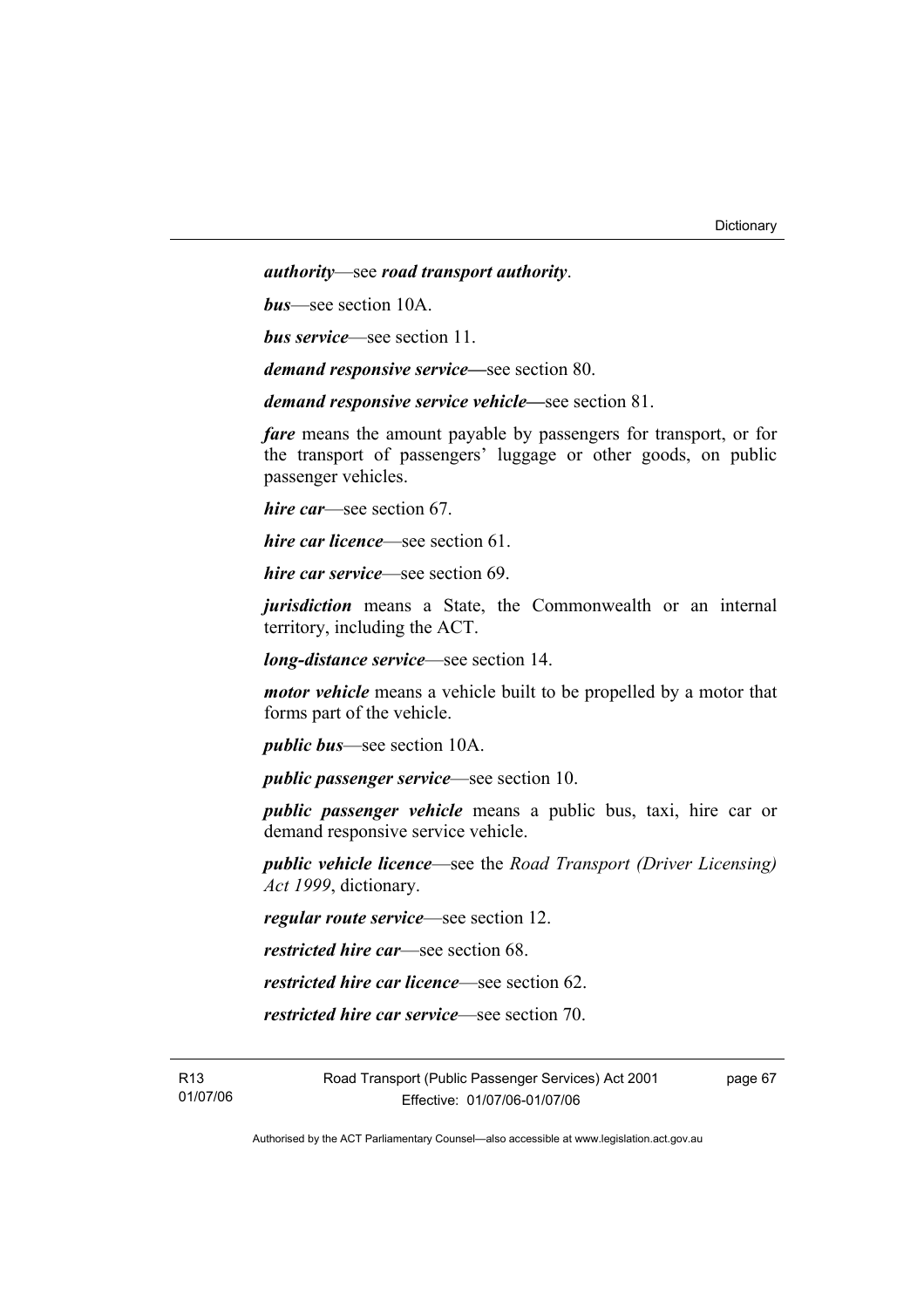*restricted taxi*—see section 46.

*restricted taxi licence*—see section 38.

*restricted taxi service*—see section 48.

*road* means an area that is open to or used by the public and is developed for, or has as 1 of its main uses, the driving or riding of motor vehicles, but does not include an area that would otherwise be a road so far as a declaration under the *Road Transport (General) Act 1999*, section 12 (Power to include or exclude areas in road transport legislation) declares that this Act does not apply to the area.

## *road related area* means—

- (a) an area that divides a road; or
- (b) a footpath or nature strip adjacent to a road; or
- (c) an area that is open to the public and is designated for use by cyclists or animals; or
- (d) an area that is not a road and that is open to or used by the public for driving, riding or parking vehicles; or
- (e) a shoulder of a road; or
- (f) any other area that is open to or used by the public so far as a declaration under the *Road Transport (General) Act 1999*, section 12 (Power to include or exclude areas in road transport legislation) declares that this Act applies to the area;

but does not include an area that would otherwise be a road related area so far as a declaration under that section declares that this Act does not apply to the area.

*road transport authority* (or *authority*) means the Australian Capital Territory Road Transport Authority.

*Note* The chief executive of the department responsible for the *Road Transport (General) Act 1999* is the road transport authority (see *Road Transport (General) Act 1999*, s 16).

| page 68 | Road Transport (Public Passenger Services) Act 2001 | R13      |
|---------|-----------------------------------------------------|----------|
|         | Effective: 01/07/06-01/07/06                        | 01/07/06 |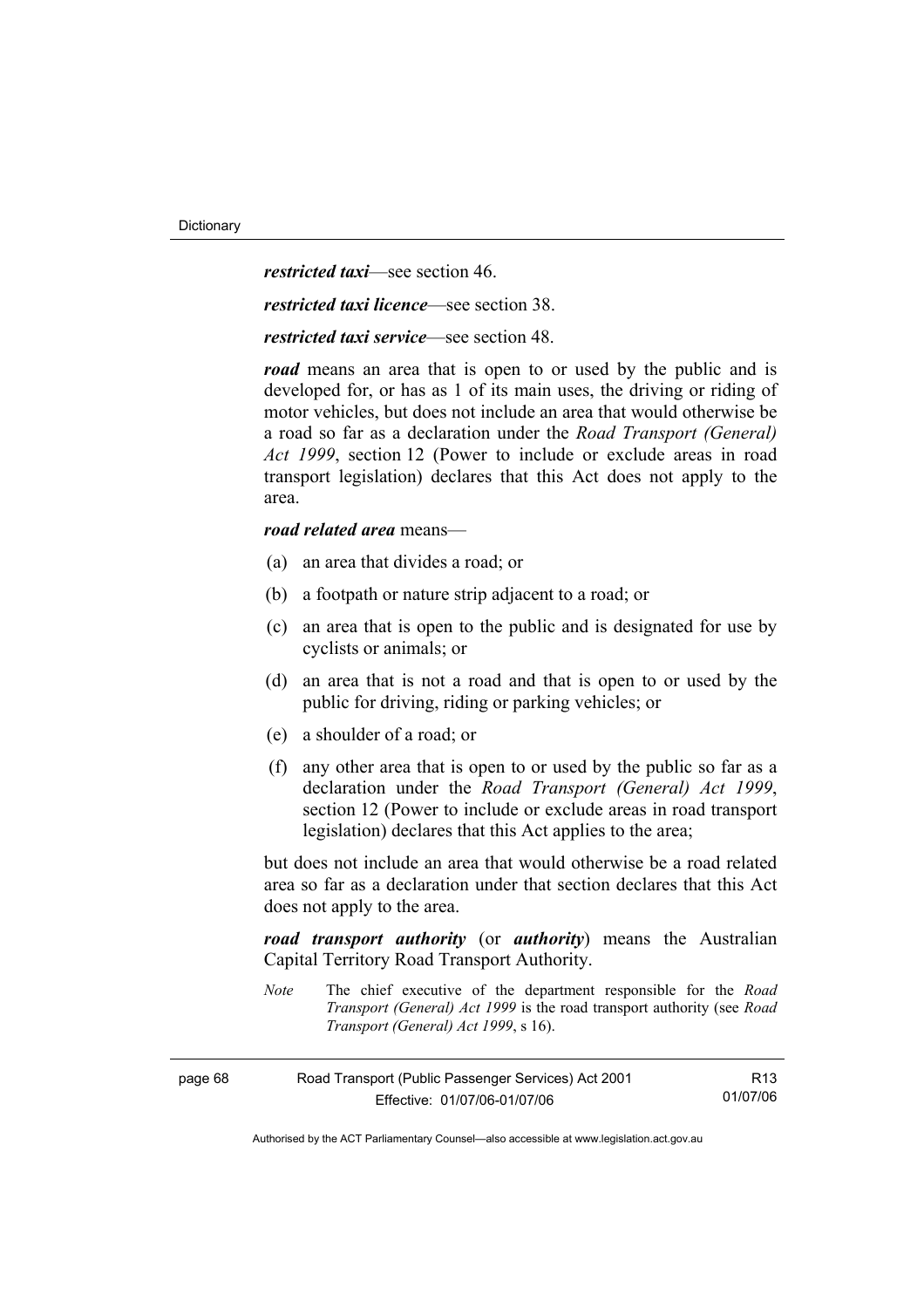*service contract—*

- (a) for part 2 (Bus services)—see section 17; and
- (b) for part 8 (Demand responsive services)—see section 89.

*taxi*—see section 45.

*taxi booking service*—see section 29.

*taxi driver* means the person driving a taxi if the person holds a public vehicle licence authorising the person to drive the taxi for hire or reward.

*taxi licence*—see section 37.

*taxi network*—see section 28.

*taxi service*—see section 47.

*taxi zone*—see the Australian Road Rules, rule 182.

*tour and charter service*—see section 13.

*vehicle* means—

- (a) any description of vehicle on wheels, other than a vehicle used on railways or tramways; or
- (b) any other vehicle prescribed by regulation;

and includes anything else that, under the regulations, is to be treated as a vehicle.

page 69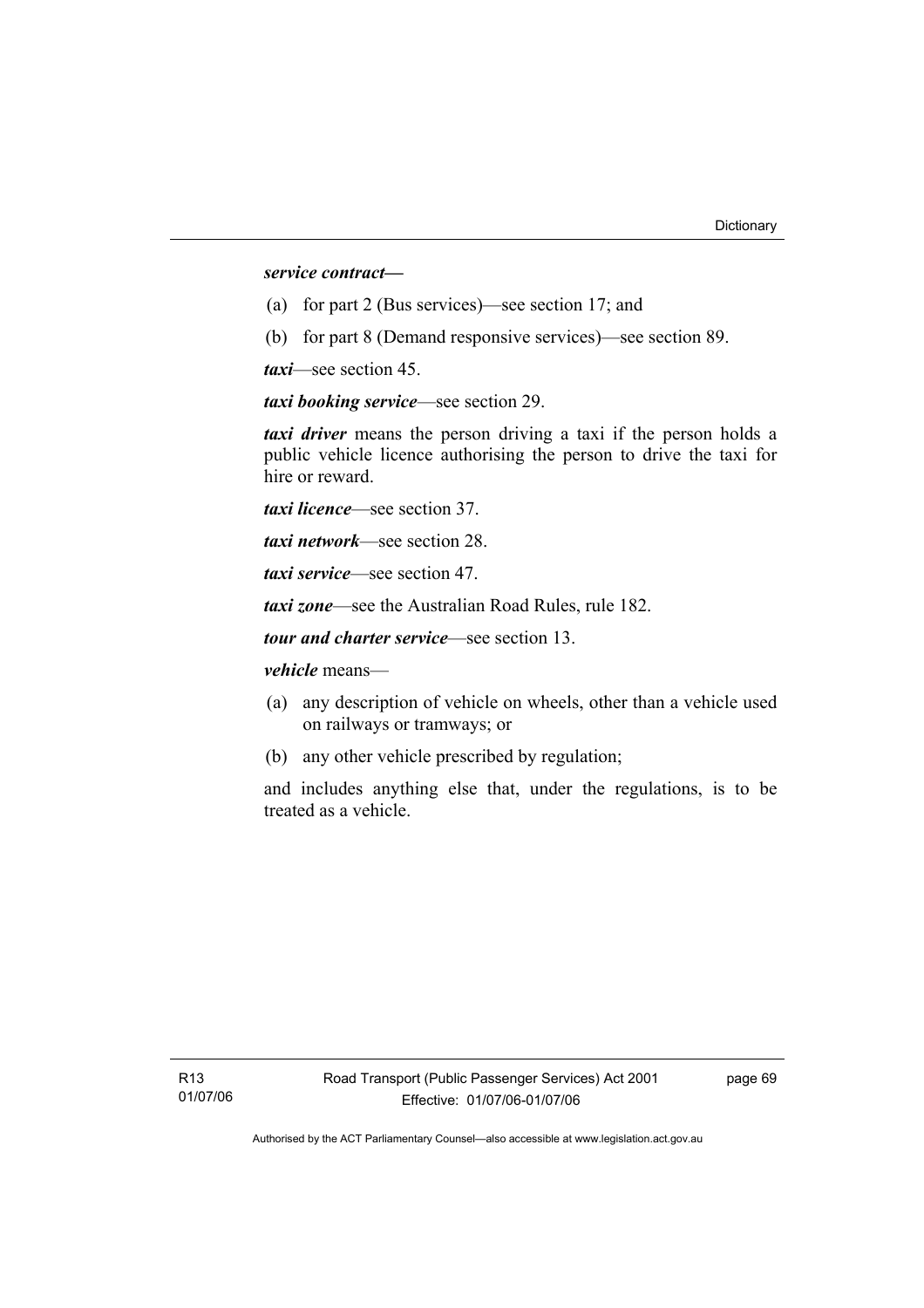1 About the endnotes

# **Endnotes**

# **1 About the endnotes**

Amending and modifying laws are annotated in the legislation history and the amendment history. Current modifications are not included in the republished law but are set out in the endnotes.

Not all editorial amendments made under the *Legislation Act 2001*, part 11.3 are annotated in the amendment history. Full details of any amendments can be obtained from the Parliamentary Counsel's Office.

Uncommenced amending laws and expiries are listed in the legislation history and the amendment history. These details are underlined. Uncommenced provisions and amendments are not included in the republished law but are set out in the last endnote.

If all the provisions of the law have been renumbered, a table of renumbered provisions gives details of previous and current numbering.

The endnotes also include a table of earlier republications.

| $am = amended$                             | $ord = ordinance$                         |
|--------------------------------------------|-------------------------------------------|
| $amdt = amendment$                         | $orig = original$                         |
| $ch = chapter$                             | par = paragraph/subparagraph              |
| $def = definition$                         | $pres = present$                          |
| $dict = dictionary$                        | $prev = previous$                         |
| disallowed = disallowed by the Legislative | $(\text{prev}) = \text{previously}$       |
| Assembly                                   | $pt = part$                               |
| $div = division$                           | $r = rule/subrule$                        |
| $exp = expires/expired$                    | $renum = renumbered$                      |
| $Gaz = gazette$                            | $reloc = relocated$                       |
| $hdg = heading$                            | $R[X]$ = Republication No                 |
| IA = Interpretation Act 1967               | $RI =$ reissue                            |
| ins = inserted/added                       | s = section/subsection                    |
| $LA =$ Legislation Act 2001                | $sch = schedule$                          |
| $LR =$ legislation register                | $sdiv = subdivision$                      |
| LRA = Legislation (Republication) Act 1996 | $sub =$ substituted                       |
| $mod = modified/modification$              | SL = Subordinate Law                      |
| $o = order$                                | underlining = whole or part not commenced |
| om = omitted/repealed                      | or to be expired                          |
|                                            |                                           |

# **2 Abbreviation key**

page 70 Road Transport (Public Passenger Services) Act 2001 Effective: 01/07/06-01/07/06

R13 01/07/06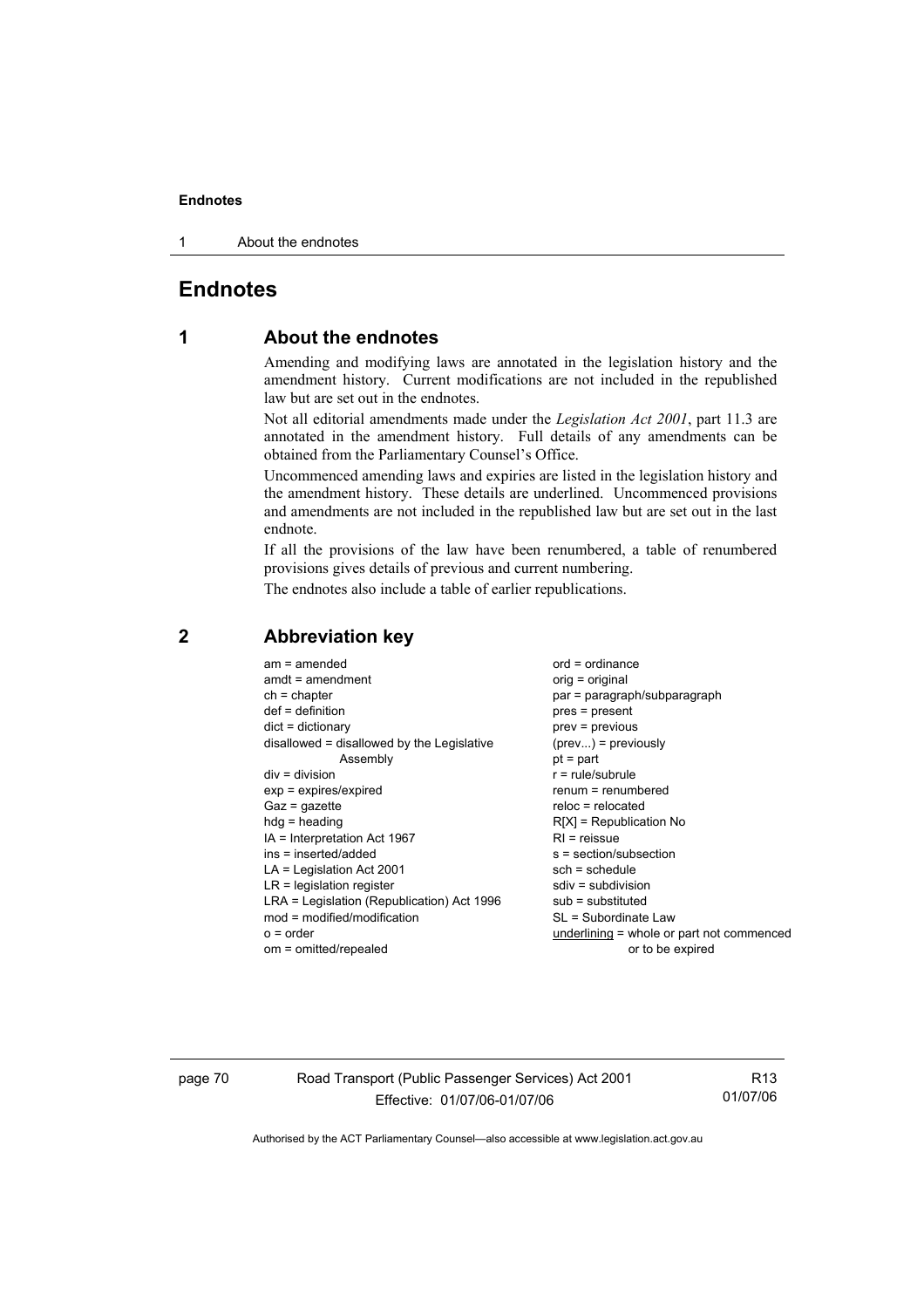# **3 Legislation history**

### **Road Transport (Public Passenger Services) Act 2001 No 62**

notified 10 September 2001 (Gaz 2001 No S66)

s 1, s 2 commenced 10 September 2001 (IA s 10B)

remainder commenced 1 December 2001 (s 2 and CN 2001 No 2)

as amended by

## **Road Transport (Public Passenger Services) Amendment Act 2001 No 94**

notified LR 27 September 2001

s 1, s 2 commenced 27 September 2001 (LA s 75) remainder commenced 1 March 2002 (s 2 and CN 2002 No 2)

### **Statute Law Amendment Act 2002 No 30 pt 3.70**

notified LR 16 September 2002 s 1, s 2 taken to have commenced 19 May 1997 (LA s 75 (2)) pt 3.70 commenced 17 September 2002 (s 2 (1))

## **Statute Law Amendment Act 2002 (No 2) No 49 pt 3.23**

notified LR 20 December 2002

s 1, s 2 taken to have commenced 7 October 1994 (LA s 75 (2)) pt 3.23 commenced 17 January 2003 (s 2 (1))

## **Road Transport (Public Passenger Services) (Hire Cars) Amendment Act 2004 A2004-69 pt 2**

notified LR 9 September 2004

s 1, s 2 commenced 9 September 2004 (LA s 75 (1))

pt 2 commenced 9 March 2005 (s 2 and LA s 79)

as modified by

# **Road Transport (Public Passenger Services) Regulation 2002 SL2002-3 (as am by SL2005-4 s 12)**

notified LR 27 February 2002

s 1, s 2 commenced 27 February 2002 (LA s 75 (1)) s 132 (4) commenced 1 March 2003 (s 2 (2))

remainder commenced 1 March 2002 (s 2 (1) and see CN2002-2)

R13 01/07/06 page 71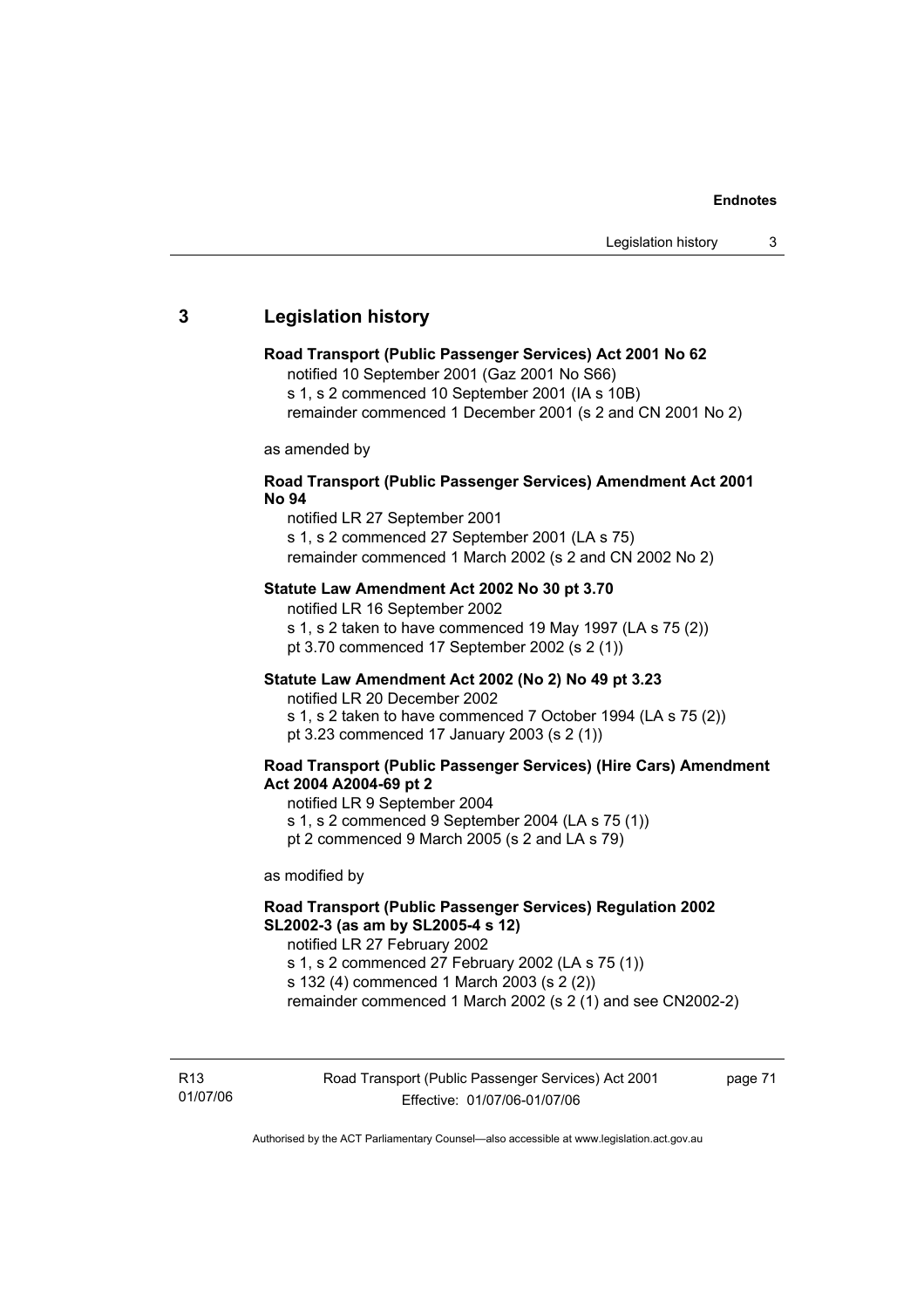4 Amendment history

## **Road Transport Legislation (Hire Cars) Amendment Regulation 2005 (No 1) SL2005-4 s 12**

notified LR 7 March 2005

s 1, s 2 commenced 7 March 2005 (LA s 75 (1))

s 12 commenced 9 March 2005 (s 2 and see Road Transport (Public Passenger Services) (Hire Cars) Amendment Act 2004 A2004-69, s 2 and LA s 79)

*Note* This regulation only amends the Road Transport (Public Passenger Services) Regulation 2002 SL2002-3.

as amended by

### **Statute Law Amendment Act 2005 A2005-20 sch 3 pt 3.57**  notified LR 12 May 2005

s 1, s 2 taken to have commenced 8 March 2005 (LA s 75 (2)) amdt 3.372, amdt 3.374 commenced 2 June 2005 (s 2 (2)) sch 3 pt 3.57 remainder commenced 2 June 2005 (s 2 (1))

## **Road Transport (Public Passenger Services) Amendment Act 2006 A2006-9**

notified LR 15 March 2006 s 1, s 2 commenced 15 March 2006 (LA s 75 (1)) remainder commenced 1 July 2006 (s 2 and CN2006-13)

## **Road Transport Legislation Amendment Act 2006 A2006-26 pt 2**

notified LR 14 June 2006 s 1, s 2 commenced 14 June 2006 (LA s 75 (1)) pt 2 commences 2 July 2006 (s 2 and CN2006-12)

## **Administrative (Miscellaneous Amendments) Act 2006 A2006-30 sch 1 pt 1.10**

notified LR 16 June 2006 s 1, s 2 commenced 16 June 2006 (LA s 75 (1)) amdt 1.84 commences 3 July 2006 (s 2 (2)) sch 1 pt 1.10 remainder commenced 1 July 2006 (s 2 (1))

# **4 Amendment history**

### **Preliminary**

pt 1 hdg note om A2005-20 amdt 3.369

page 72 Road Transport (Public Passenger Services) Act 2001 Effective: 01/07/06-01/07/06

R13 01/07/06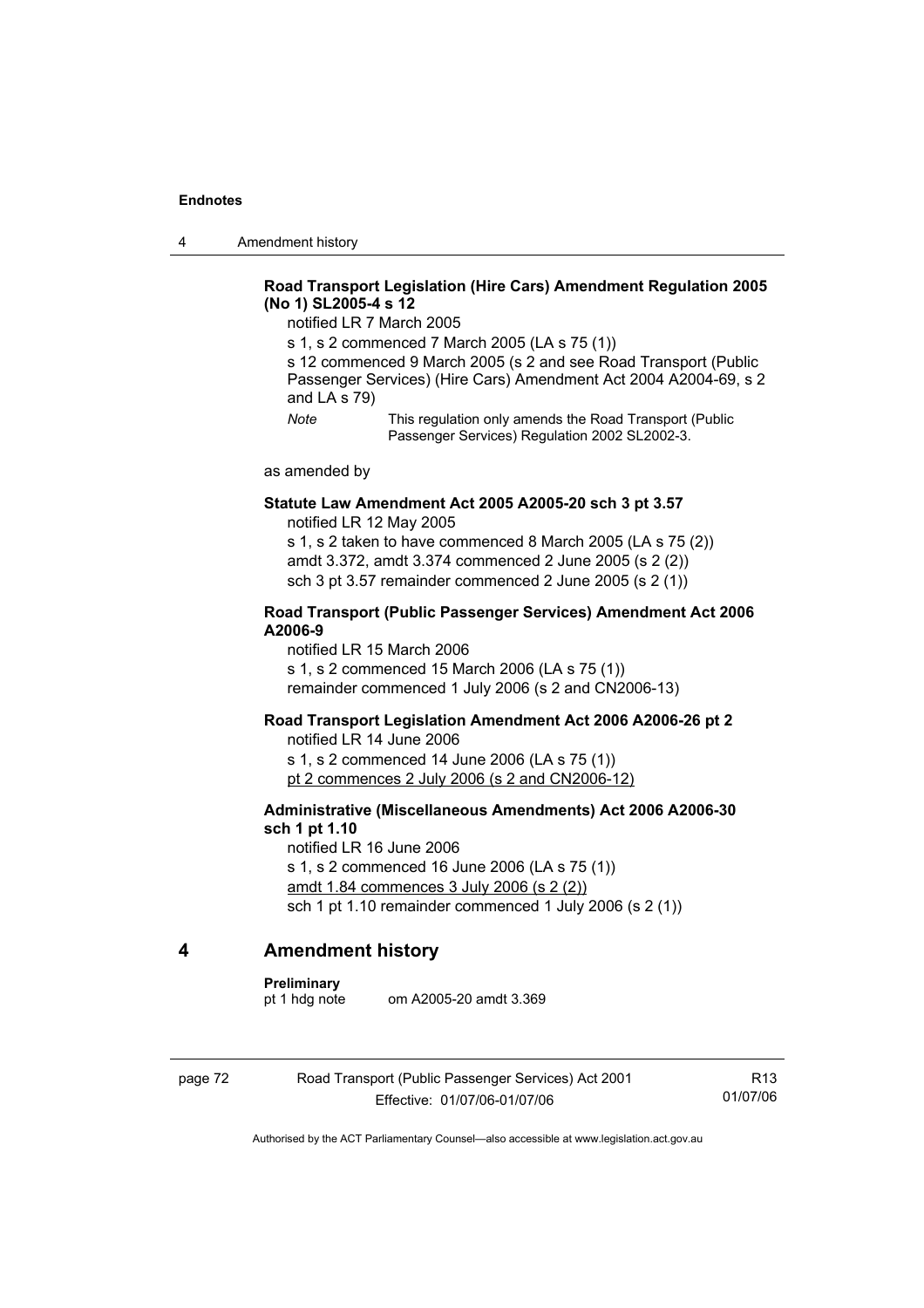|                 | Name of Act               |                                                                                                                                                               |         |
|-----------------|---------------------------|---------------------------------------------------------------------------------------------------------------------------------------------------------------|---------|
|                 | s 1                       | am A2005-20 amdt 3.370                                                                                                                                        |         |
|                 | <b>Objects</b>            |                                                                                                                                                               |         |
|                 | s 2 hdg<br>s <sub>2</sub> | bracketed note $exp 30$ June 2002 $(s 4 (3))$<br>orig s 2 om R1 LA (s 89 (4))                                                                                 |         |
|                 |                           | (prev s 3) sub 2001 No 94 s 4<br>renum as s 2 R1 LA (see 2001 No 94 s 17)<br>am A2004-69 s 4                                                                  |         |
|                 | <b>Dictionary</b>         |                                                                                                                                                               |         |
|                 | s 3                       | (prev s 4) renum as s 3 R1 LA (see 2001 No 94 s 17)                                                                                                           |         |
|                 | <b>Notes</b>              |                                                                                                                                                               |         |
|                 | s 4                       | (prev s 5) sub 2001 No 94 s 5<br>renum as s 4 R1 LA (see 2001 No 94 s 17)<br>ss (2), (3) exp 30 June 2002 (s 4 (3))                                           |         |
|                 | s 4A                      | Offences against Act-application of Criminal Code etc<br>ins A2004-69 s 5<br>am A2006-9 s 4; A2006-26 s 4                                                     |         |
|                 |                           | <b>Functions of road transport authority</b>                                                                                                                  |         |
|                 | s <sub>5</sub>            | (prev s 6) sub 2001 No 94 s 5<br>renum as s 5 R1 LA (see 2001 No 94 s 17)<br>am A2004-69 s 6; A2006-9 ss 5-7; ss renum R13 LA                                 |         |
|                 | and licences              | Registers of accredited people, demand responsive service authorisations                                                                                      |         |
|                 | s 6 hdg<br>s 6            | sub A2006-9 s 8<br>(prev s 7) sub 2001 No 94 s 5<br>renum as s 6 R1 LA (see 2001 No 94 s 17)<br>am A2004-69 s 7; A2006-9 s 9                                  |         |
|                 |                           | Security and disclosure of information in registers                                                                                                           |         |
|                 | s 7                       | (prev s 8) sub 2001 No 94 s 5<br>renum as s 7 R1 LA (see 2001 No 94 s 17)<br>sub 2002 No 49 amdt 3.229<br>am A2006-9 s 10                                     |         |
|                 |                           | <b>Trade Practices Act authorisation</b>                                                                                                                      |         |
|                 | s 8                       | (prev s 9) renum as s 8 R1 LA (see 2001 No 94 s 17)                                                                                                           |         |
|                 | s 9                       | Combinations of accreditations, authorisations and licences<br>(prev s 9A) ins 2001 No 94 s 6<br>renum as s 9 R1 LA (see 2001 No 94 s 17)<br>sub A2006-9 s 11 |         |
|                 | s 9A                      | <b>Combinations of accreditations and licences</b><br>renum as s 9                                                                                            |         |
| R <sub>13</sub> |                           | Road Transport (Public Passenger Services) Act 2001                                                                                                           | page 73 |

01/07/06

Effective: 01/07/06-01/07/06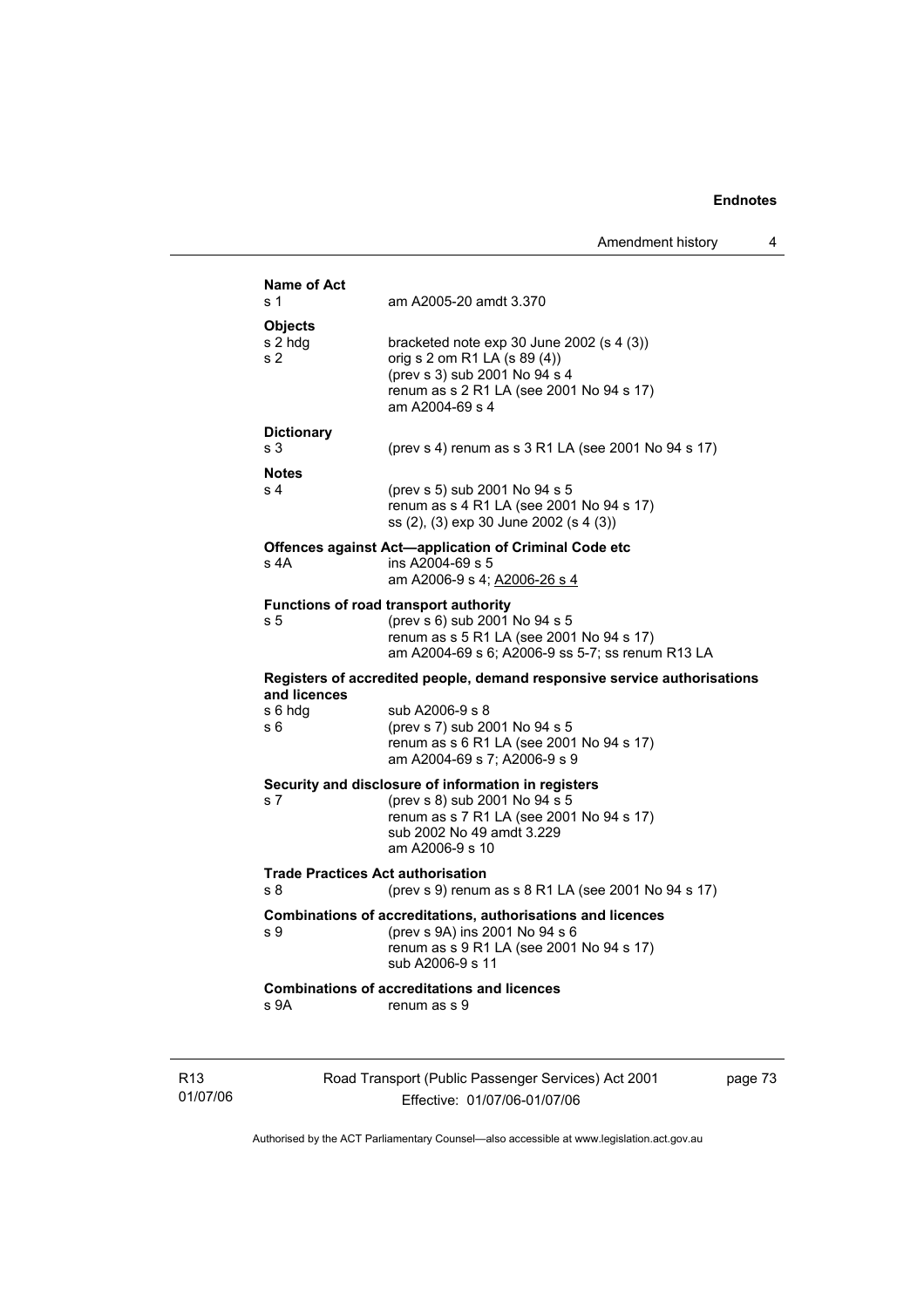| Amendment history |
|-------------------|

```
Meaning of bus and public bus
s 10A ins A2005-20 amdt 3.371 
Meaning of bus service
s 11 hdg bracketed note exp 30 June 2002 (s 4 (3)) 
s 11 sub A2006-9 s 12
What is a regular route service? 
s 12 hdg bracketed note exp 30 June 2002 (s 4 (3)) 
What is a long-distance service? 
s 14 hdg bracketed note exp 30 June 2002 (s 4 (3))
Bus operators—purposes of accreditation 
s 15 hdg bracketed note exp 30 June 2002 (s 4 (3))
Regulations about accreditation system 
s 16 am 2002 No 30 amdt 3.748; A2006-9 amdt 1.9 
Service contracts—regular route services 
s 17 hdg bracketed note exp 30 June 2002 (s 4 (3))
                 sub A2006-9 s 13 
s 17 am 2002 No 49 amdt 3.230; A2005-20 amdt 3.372 
Entitlement to operate regular route services 
s 18 am A2006-30 amdt 1.78 
Entitlement to operate tour and charter services 
s 19 am A2006-30 amdt 1.79 
Territory's entitlement to operate bus service 
s 19A ins A2006-30 amdt 1.80 
Unaccredited operators not to operate certain bus services 
s 20 hdg bracketed note exp 30 June 2002 (s 4 (3))
s 20 am A2006-30 amdt 1.81 
Pretending to be an accredited bus service operator 
s 21 sub 2002 No 30 amdt 3.749
Operators of regular route services to hold service contracts 
s 22 hdg bracketed note exp 30 June 2002 (s 4 (3))<br>s 22 am A2006-30 amdt 1.82
                s 22 am A2006-30 amdt 1.82 
Regulations about operation of bus services by accredited people 
s 24 am A2004-69 s 8; A2006-9 amdt 1.1 
Regulations about operation of public buses 
s 25 am A2006-9 amdt 1.2, amdt 1.3 
Regulations about bus drivers 
s 26 am 2002 No 49 amdt 3.230
```

| page 74 | Road Transport (Public Passenger Services) Act 2001 | R <sub>13</sub> |
|---------|-----------------------------------------------------|-----------------|
|         | Effective: 01/07/06-01/07/06                        | 01/07/06        |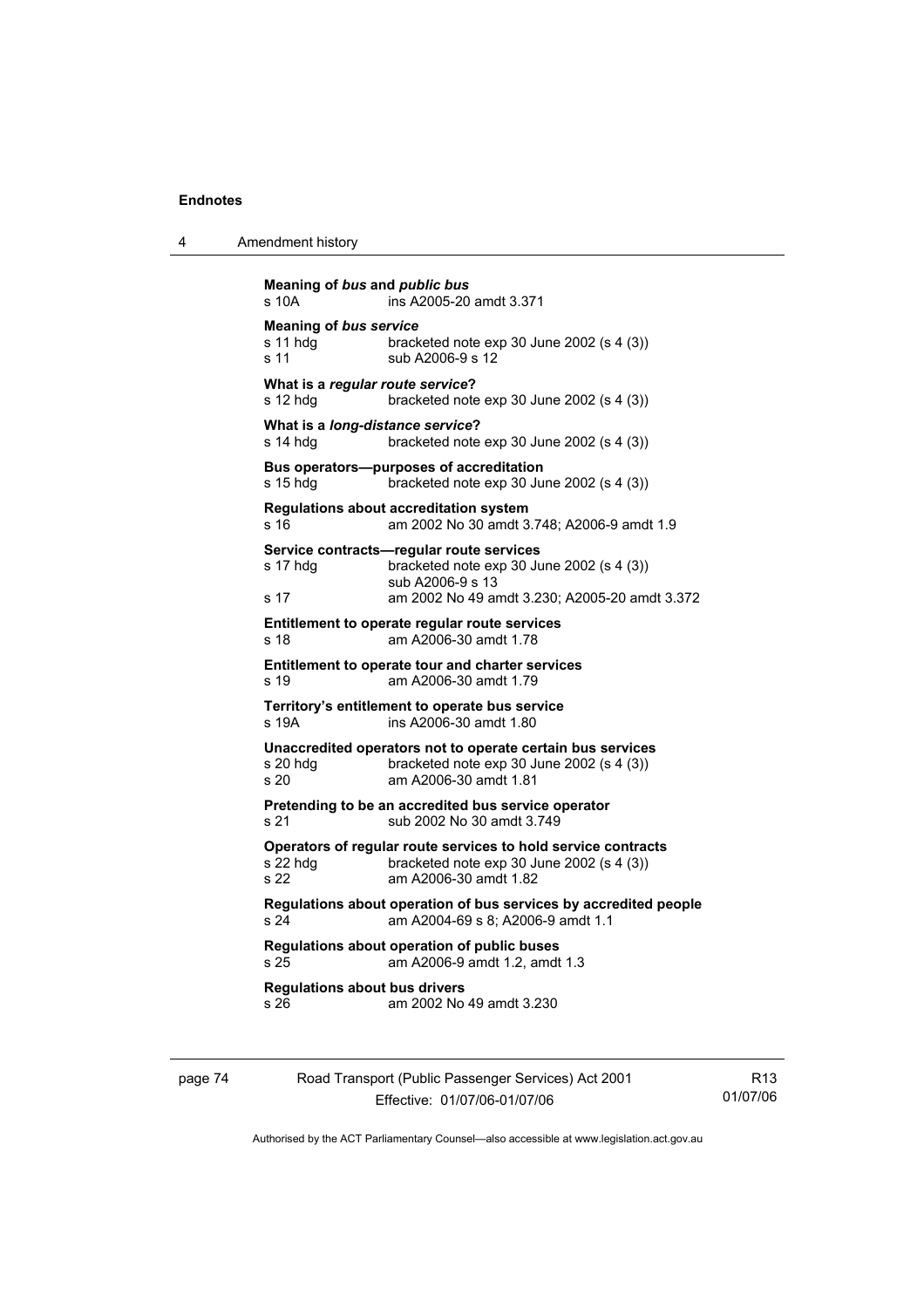|                             | s <sub>27</sub>                                              | Regulations about conduct of passengers<br>am 2002 No 49 amdt 3.230                                                                                                           |         |
|-----------------------------|--------------------------------------------------------------|-------------------------------------------------------------------------------------------------------------------------------------------------------------------------------|---------|
|                             | Taxi networks<br>pt 3 hdg                                    | sub 2001 No 94 s 8                                                                                                                                                            |         |
|                             | <b>Basic concepts</b><br>$div$ 3.1 hdg                       | ins 2001 No 94 s 8                                                                                                                                                            |         |
|                             | <b>Meaning of taxi network</b><br>s 28 hdg<br>s 28           | bracketed note $exp 30$ June 2002 (s 4 (3))<br>orig s 28 om 2001 No 94 s 7<br>(prev s 29) sub 2001 No 94 s 8<br>renum as s 28 R1 LA (see 2001 No 94 s 17)                     |         |
|                             | <b>Meaning of taxi booking service</b><br>$s$ 29 hdg<br>s 29 | bracketed note $exp 30$ June 2002 (s 4 (3))<br>(prev s 29A) ins 2001 No 94 s 8<br>renum as s 29 R1 LA (see 2001 No 94 s 17)                                                   |         |
|                             | <b>Meaning of taxi booking service</b><br>s 29A              | renum as s 29                                                                                                                                                                 |         |
|                             | s 29B                                                        | Taxi network providers--purposes of accreditation<br>renum as s 30                                                                                                            |         |
|                             | s 29C                                                        | Taxi network providers-regulations about accreditation system<br>renum as s 31                                                                                                |         |
|                             | s 29D                                                        | <b>Entitlement to operate taxi networks</b><br>renum as s 32                                                                                                                  |         |
|                             | s 29E                                                        | Unaccredited persons not to operate taxi network<br>renum as s 33                                                                                                             |         |
|                             | s 29F                                                        | Pretending to be an accredited taxi network provider<br>renum as s 34                                                                                                         |         |
|                             | s 29G                                                        | Regulations about operation of taxi networks by accredited people<br>renum as s 35                                                                                            |         |
|                             | s 29H                                                        | Regulations about operation of taxi networks<br>renum as s 36                                                                                                                 |         |
|                             | div 3.2 hdg                                                  | Accreditation of taxi network providers<br>ins 2001 No 94 s 8                                                                                                                 |         |
|                             | s 30 hdg<br>s 30                                             | Taxi network providers—purposes of accreditation<br>bracketed note exp 30 June 2002 (s 4 (3))<br>(prev s 29B) ins 2001 No 94 s 8<br>renum as s 30 R1 LA (see 2001 No 94 s 17) |         |
|                             | Meaning of restricted taxi licence<br>s 30A                  | renum as s 38                                                                                                                                                                 |         |
| R <sub>13</sub><br>01/07/06 |                                                              | Road Transport (Public Passenger Services) Act 2001<br>Effective: 01/07/06-01/07/06                                                                                           | page 75 |

Authorised by the ACT Parliamentary Counsel—also accessible at www.legislation.act.gov.au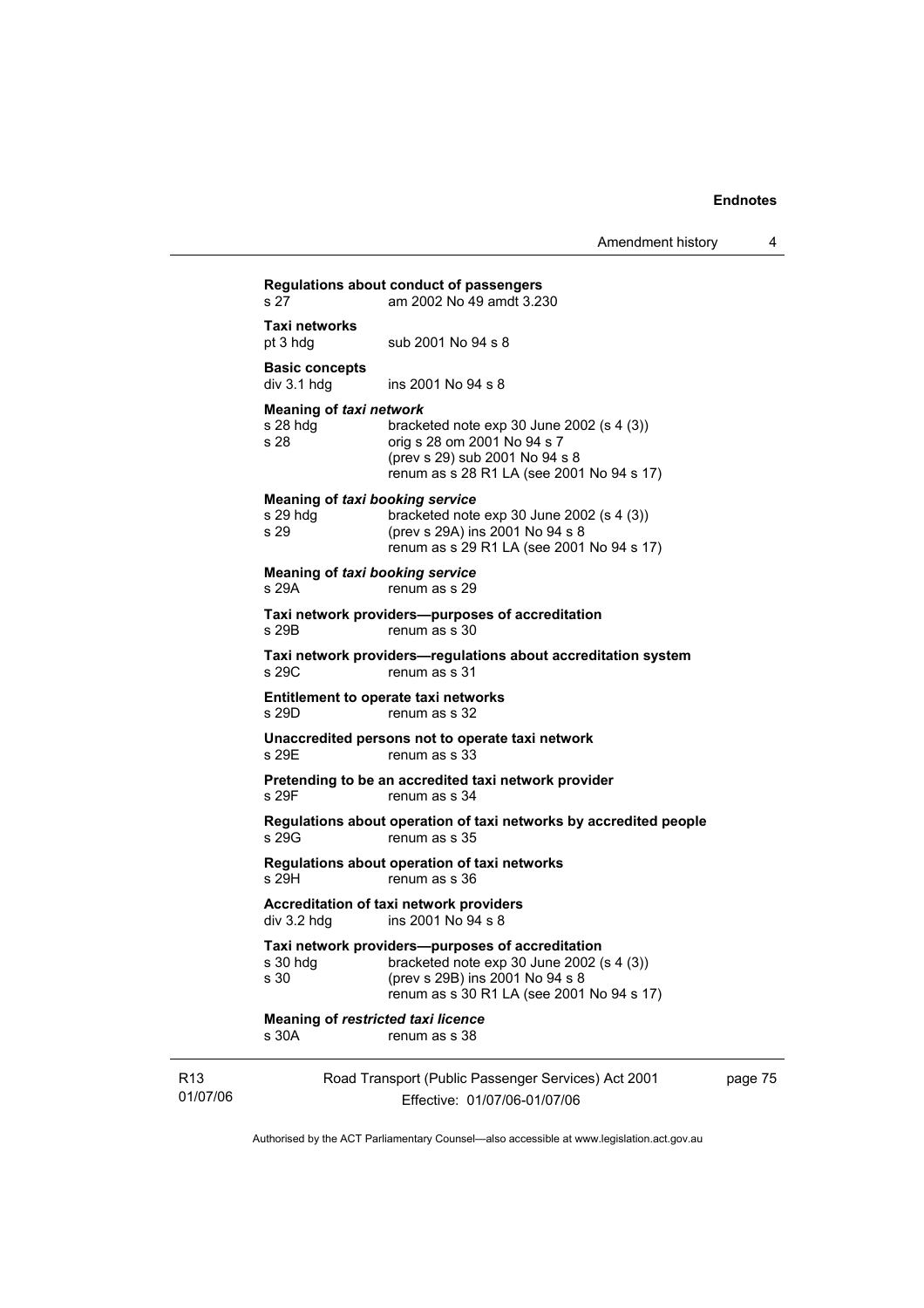| 4 | Amendment history |
|---|-------------------|
|---|-------------------|

**Maximum numbers of taxi licences**<br>s 30B renum as s 39 renum as s 39 **Issue of taxi licences**  renum as s 40 **Transferability of taxi licences**  renum as s 41 **Use of vehicles as taxis**  s 30E renum as s 42 **Pretending vehicles are licensed taxis**  s 30F renum as s 43 **Regulations about taxi licences**  s 30G renum as s 44 **Taxi network providers—regulations about accreditation system**  s 31 hdg bracketed note exp 30 June 2002 (s 4 (3)) s 31 (prev s 29C) ins 2001 No 94 s 8 renum as s 31 R1 LA (see 2001 No 94 s 17) am A2006-9 amdt 1.9; A2006-26 s 5, s 6 **Meaning of** *restricted taxi*  s 31A renum as s 46 **Meaning of** *taxi service*  s 31B renum as s 47 **Meaning of** *restricted taxi service*  s 31C renum as s 48 **Taxi service operators—purposes of accreditation**  s 31D renum as s 49 **Taxi service operators—regulations about accreditation system**  s 31E renum as s 50 **Entitlement to operate taxi services**  s 31F renum as s 51 **Unaccredited operators not to operate taxi services**  s 31G renum as s 52 **Pretending to be an accredited taxi service operator**<br>s 31H renum as s 53 renum as s 53 **Taxi service operators to be affiliated with taxi network**  s 31I renum as s 54 **Pretending to be affiliated with taxi network**  renum as s 55

| page 76 | Road Transport (Public Passenger Services) Act 2001 | R <sub>13</sub> |
|---------|-----------------------------------------------------|-----------------|
|         | Effective: 01/07/06-01/07/06                        | 01/07/06        |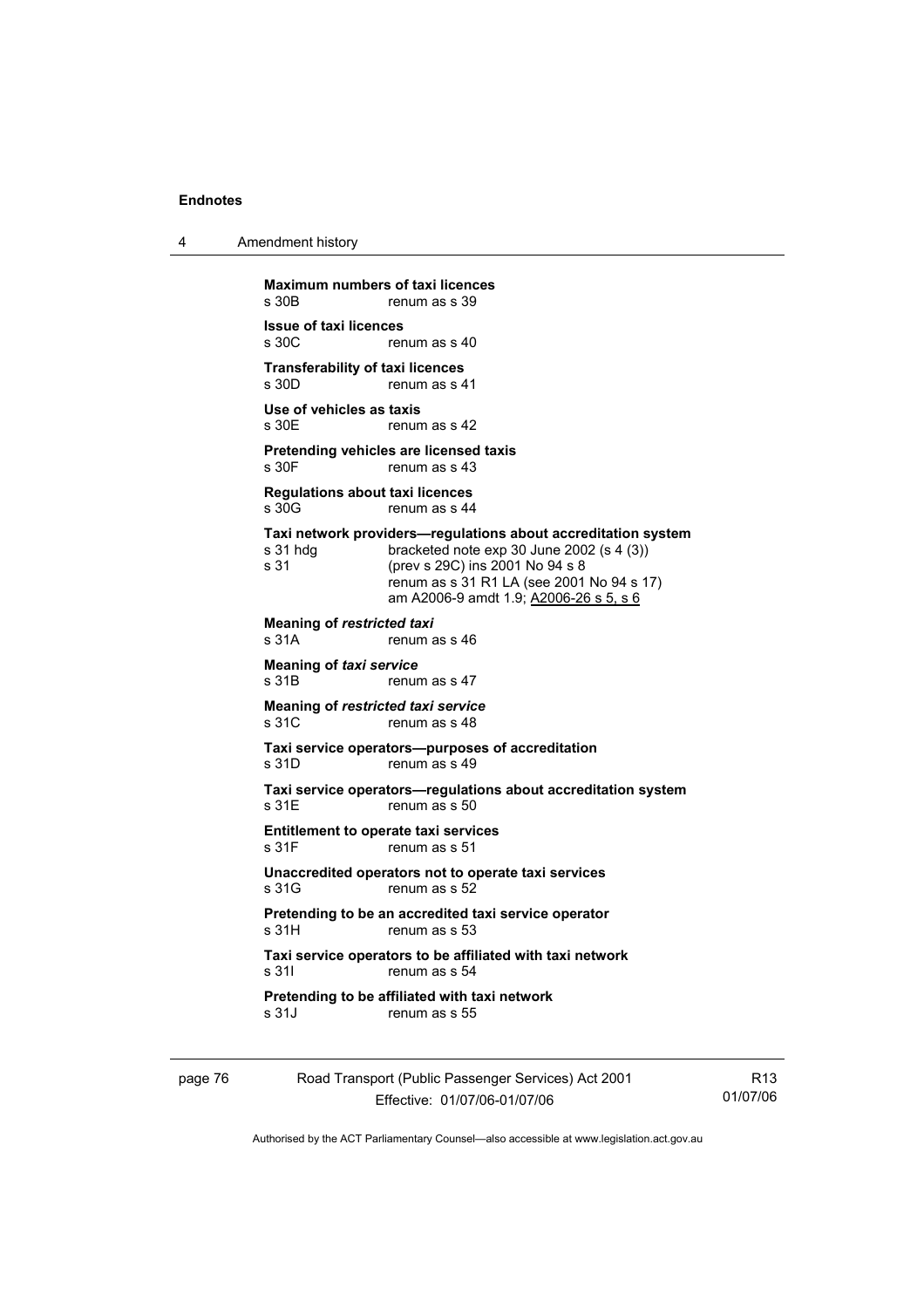**Regulations about operation of taxi services by accredited people**  s 31K renum as s 56 **Regulations about operation of taxis**  s 31L renum as s 57 **Regulations about taxi drivers**  s 31M renum as s 58 **Regulations about conduct of taxi passengers**  s 31N renum as s 59 **Power to determine maximum taxi fares**  s 310 renum as s 60 **Entitlement to operate taxi networks**  div 3.3 hdg ins 2001 No 94 s 8 **Entitlement to operate taxi networks**  s 32 (prev s 29D) ins 2001 No 94 s 8 renum as s 32 R1 LA (see 2001 No 94 s 17) sub A2006-26 s 7 **Regulations may apply certain laws and instruments**  s 32A renum as s 62 and then s 82 **Regulations about enforcement**  s 32B renum as s 63 and then s 83 **Minister may exempt vehicles and people from Act**  s 32C renum as s 64 and then s 84 **Regulations may exempt vehicles and people from Act**  s 32D renum as s 65 and then s 85 **Operating taxi network without entitlement**<br>s 33 hdg<br>bracketed note exp 30 Jun bracketed note  $\exp 30$  June 2002 (s 4 (3)) s 33 orig s 33 renum as s 66 and then s 87 (prev s 29E) ins 2001 No 94 s 8 renum as s 33 R1 LA (see 2001 No 94 s 17) sub A2006-26 s 7 **Pretending to be an accredited taxi network provider**<br>s 34 corig s 34 renum as s 67 and then s 8 orig s 34 renum as  $\frac{1}{5}$  67 and then s 88 (prev s 29F) ins 2001 No 94 s 8 renum as s 34 R1 LA (see 2001 No 94 s 17) am A2006-26 s 8 **Regulation of taxi networks**  div 3.4 hdg ins 2001 No 94 s 8

R13 01/07/06 Road Transport (Public Passenger Services) Act 2001 Effective: 01/07/06-01/07/06

page 77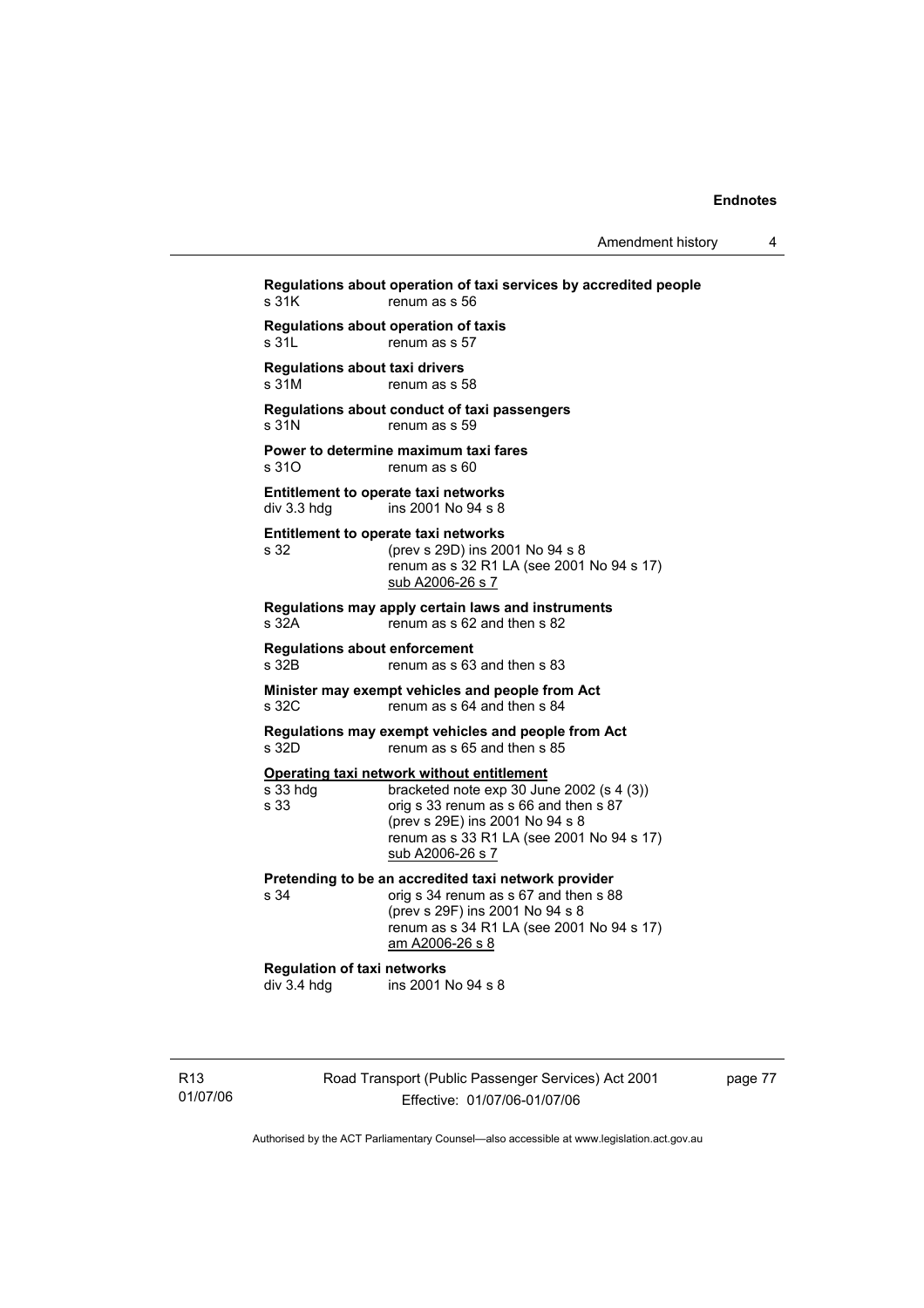| 4 | Amendment history                                      |                                                                                                                                                                                                                                         |
|---|--------------------------------------------------------|-----------------------------------------------------------------------------------------------------------------------------------------------------------------------------------------------------------------------------------------|
|   | s 35 hdg<br>s 35                                       | Regulations about operation of taxi networks by accredited people<br>bracketed note exp 30 June 2002 (s 4 (3))<br>orig s 35 renum as s 68 and then s 89<br>(prev s 29G) ins 2001 No 94 s 8<br>renum as s 35 R1 LA (see 2001 No 94 s 17) |
|   | s 36                                                   | Regulations about operation of taxi networks<br>orig s 36 renum as s 69 and then s 90<br>(prev s 29H) ins 2001 No 94 s 8<br>renum as s 36 R1 LA (see 2001 No 94 s 17)                                                                   |
|   | <b>Licensing of taxi vehicles</b><br>pt 4 hdg          | orig pt 4 hdg renum as pt 7 hdg (see 2001 No 94 s 9)<br>ins 2001 No 94 s 8                                                                                                                                                              |
|   | <b>Basic concepts</b><br>div 4.1 hdg                   | orig div 4.1 hdg renum as div 7.1 hdg<br>ins 2001 No 94 s 8                                                                                                                                                                             |
|   | <b>Meaning of taxi licence</b><br>s 37 hdg<br>s 37     | bracketed note exp 30 June 2002 (s 4 (3))<br>orig s 37 renum as s 70 and then s 91<br>(prev s 30) sub 2001 No 94 s 8<br>renum as s 37 R1 LA (see 2001 No 94 s 17)<br>sub A2004-69 s 37                                                  |
|   | Meaning of restricted taxi licence<br>s 38 hda<br>s 38 | bracketed note exp 30 June 2002 (s 4 (3))<br>orig s 38 renum as s 71 and then s 92<br>(prev s 30A) ins 2001 No 94 s 8<br>renum as s 38 R1 LA (see 2001 No 94 s 17)                                                                      |
|   | <b>Taxi licences</b><br>div 4.2 hdg                    | orig div 4.2 hdg renum as div 7.2 hdg<br>ins 2001 No 94 s 8                                                                                                                                                                             |
|   |                                                        | <b>Maximum numbers of taxi licences</b>                                                                                                                                                                                                 |
|   | s 39 hdg<br>s 39                                       | bracketed note exp 30 June 2002 (s 4 (3))<br>orig s 39 renum as s 72 and then s 93<br>(prev s 30B) ins 2001 No 94 s 8<br>renum as s 39 R1 LA (see 2001 No 94 s 17)                                                                      |
|   | <b>Issue of taxi licences</b><br>s 40 hdg<br>s 40      | bracketed note $exp 30$ June 2002 (s 4 (3))<br>orig s 40 renum as s 73<br>(prev s 30C) ins 2001 No 94 s 8<br>renum as s 40 R1 LA (see 2001 No 94 s 17)                                                                                  |
|   |                                                        |                                                                                                                                                                                                                                         |

page 78 Road Transport (Public Passenger Services) Act 2001 Effective: 01/07/06-01/07/06

R13 01/07/06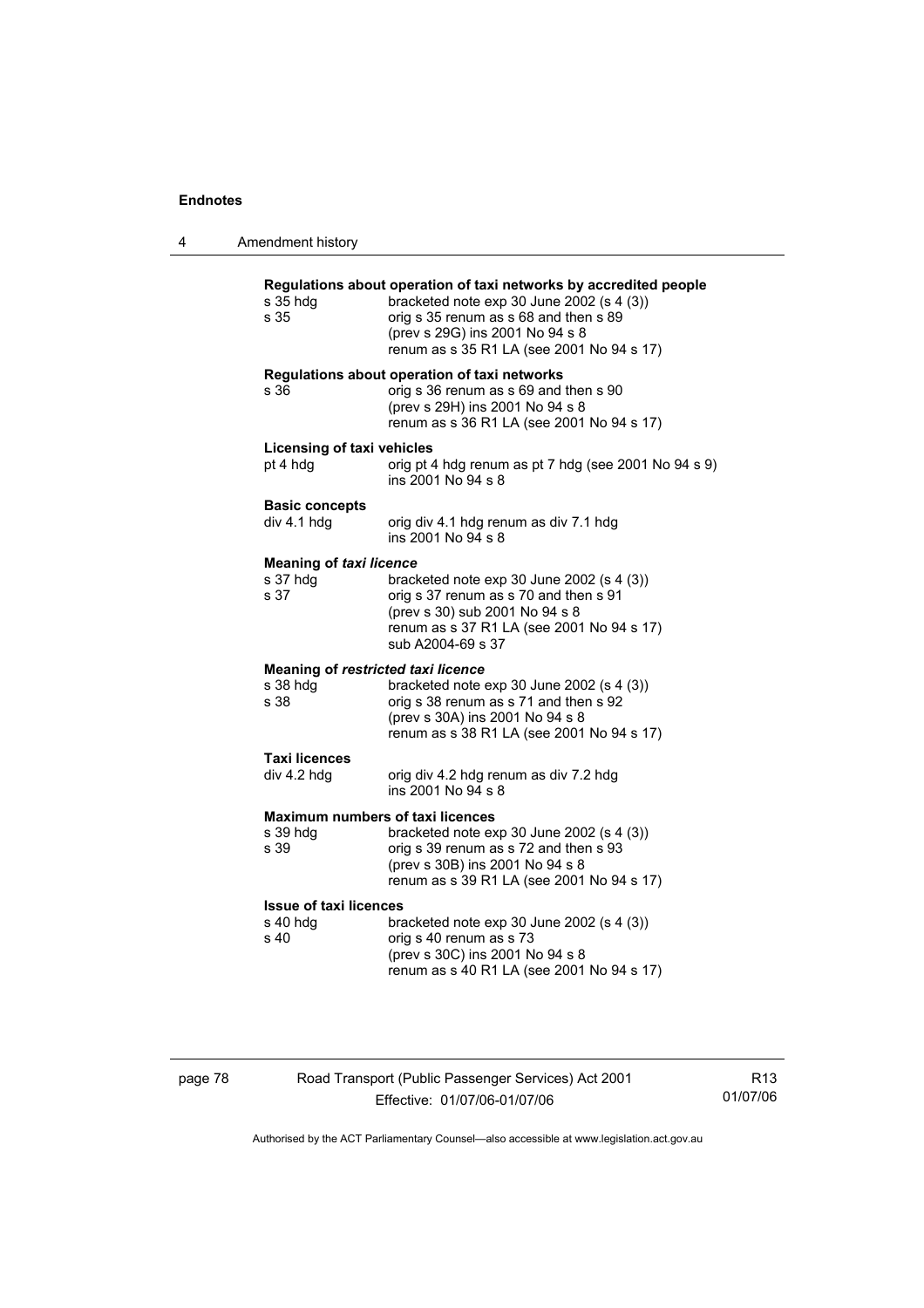| <b>Transferability of taxi licences</b><br>s 41 hdg<br>s 41 | bracketed note exp 30 June 2002 (s 4 (3))<br>orig s 41 renum as s 74<br>(prev s 30D) ins 2001 No 94 s 8<br>renum as s 41 R1 LA (see 2001 No 94 s 17)<br>sub A2006-26 s 9                      |
|-------------------------------------------------------------|-----------------------------------------------------------------------------------------------------------------------------------------------------------------------------------------------|
| Use of vehicles as taxis<br>s 42 hdg<br>s 42                | bracketed note $exp 30$ June 2002 (s 4 (3))<br>orig s 42 renum as s 75<br>(prev s 30E) ins 2001 No 94 s 8<br>renum as s 42 R1 LA (see 2001 No 94 s 17)<br>am A2004-69 s 10                    |
| s 43                                                        | Pretending vehicles are licensed taxis<br>orig s 43 renum as s 76<br>(prev s 30F) ins 2001 No 94 s 8<br>renum as s 43 R1 LA (see 2001 No 94 s 17)                                             |
| <b>Regulations about taxi licences</b><br>s 44 hdg<br>s 44  | bracketed note exp 30 June 2002 (s 4 (3))<br>orig s 44 renum as s 77<br>(prev s 30G) ins 2001 No 94 s 8<br>renum as s 44 R1 LA (see 2001 No 94 s 17)<br>am A2006-9 amdt 1.9; A2006-26 s 10    |
| <b>Taxi services</b><br>pt 5 hdg                            | orig pt 5 hdg om R1 LA (s 89 (3)) but see s 54)<br>prev pt 5 hdg exp 31 December 2001 (s 54)<br>ins 2001 No 94 s 8                                                                            |
| <b>Basic concepts</b><br>div 5.1 hdg                        | ins 2001 No 94 s 8                                                                                                                                                                            |
| <b>Meaning of taxi</b><br>s 45 hdg<br>s 45                  | bracketed note $exp 30$ June 2002 (s 4 (3))<br>orig s 45 renum as s 78<br>(prev s 31) sub 2001 No 94 s 8<br>renum as s 45 R1 LA (see 2001 No 94 s 17)<br>sub A2004-69 s 11<br>am A2006-9 s 14 |
| <b>Meaning of restricted taxi</b><br>s 46 hdg<br>s 46       | bracketed note exp 30 June 2002 (s 4 (3))<br>orig s 46 renum as s 79<br>(prev s 31A) ins 2001 No 94 s 8<br>renum as s 46 R1 LA (see 2001 No 94 s 17)<br>am A2006-9 s 15                       |

R13 01/07/06 Road Transport (Public Passenger Services) Act 2001 Effective: 01/07/06-01/07/06

page 79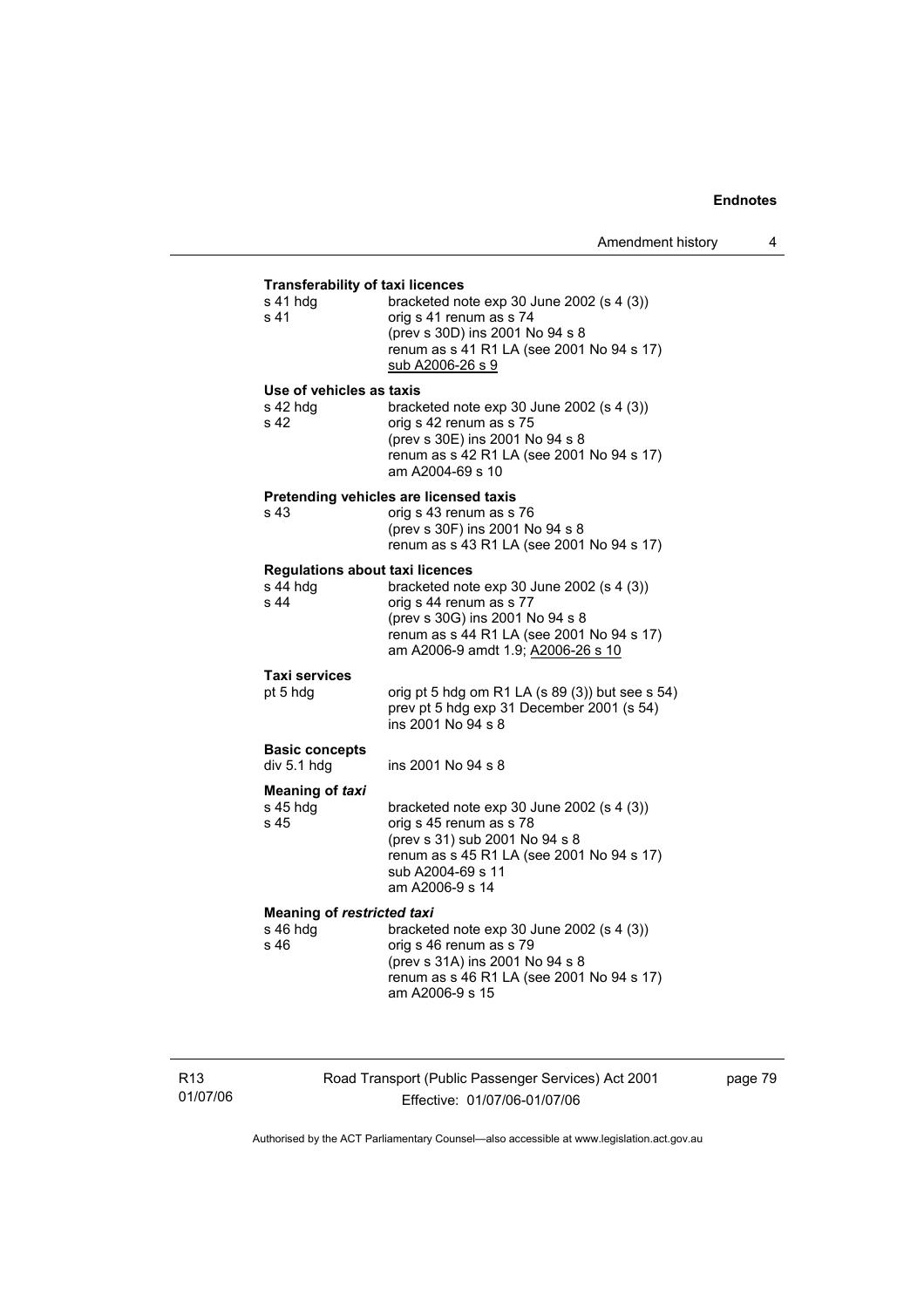4 Amendment history

| s 47 hdg<br>s 47  | bracketed note $exp 30$ June 2002 (s 4 (3))<br>orig s 47 renum as s 80<br>(prev s 31B) ins 2001 No 94 s 8<br>renum as s 47 R1 LA (see 2001 No 94 s 17)                                                                                       |
|-------------------|----------------------------------------------------------------------------------------------------------------------------------------------------------------------------------------------------------------------------------------------|
| s 48              | Meaning of restricted taxi service<br>orig s 48 renum as s 81<br>(prev s 31C) ins 2001 No 94 s 8<br>renum as s 48 R1 LA (see 2001 No 94 s 17)                                                                                                |
| div 5.2 hdg       | <b>Accreditation of taxi service operators</b><br>ins 2001 No 94 s 8                                                                                                                                                                         |
| s 49 hdg<br>s 49  | Taxi service operators—purposes of accreditation<br>bracketed note exp 30 June 2002 (s 4 (3))<br>orig s 49 renum as s 82<br>(prev s 31D) ins 2001 No 94 s 8<br>renum as s 49 R1 LA (see 2001 No 94 s 17)                                     |
| $s50$ hdg<br>s 50 | Taxi service operators-regulations about accreditation system<br>bracketed note exp 30 June 2002 (s 4 (3))<br>orig s 50 renum as s 83<br>(prev s 31E) ins 2001 No 94 s 8<br>renum as s 50 R1 LA (see 2001 No 94 s 17)<br>am A2006-9 amdt 1.9 |
| div 5.3 hdg       | <b>Entitlement to operate taxi services</b><br>ins 2001 No 94 s 8                                                                                                                                                                            |
| s 51 hdq<br>s 51  | <b>Entitlement to operate taxi services</b><br>bracketed note exp 30 June 2002 (s 4 (3))<br>orig s 51 renum as s 84<br>(prev s 31F) ins 2001 No 94 s 8<br>renum as s 51 R1 LA (see 2001 No 94 s 17)<br>am A2006-26 s 11                      |
| s 51A             | <b>Existing approved taxi networks</b><br>renum as s 85                                                                                                                                                                                      |
| s 51B             | <b>Existing taxi licences and restricted taxi licences</b><br>renum as s 86                                                                                                                                                                  |
| s 51C             | Interim accreditation of existing taxi operators<br>renum as s 87                                                                                                                                                                            |
| s 51D             | Determination about maximum number of taxi licences<br>renum as s 88                                                                                                                                                                         |
| s 51E             | Determination about maximum number of restricted taxi licences<br>renum as s 89                                                                                                                                                              |

Authorised by the ACT Parliamentary Counsel—also accessible at www.legislation.act.gov.au

R13 01/07/06

Effective: 01/07/06-01/07/06

page 80 Road Transport (Public Passenger Services) Act 2001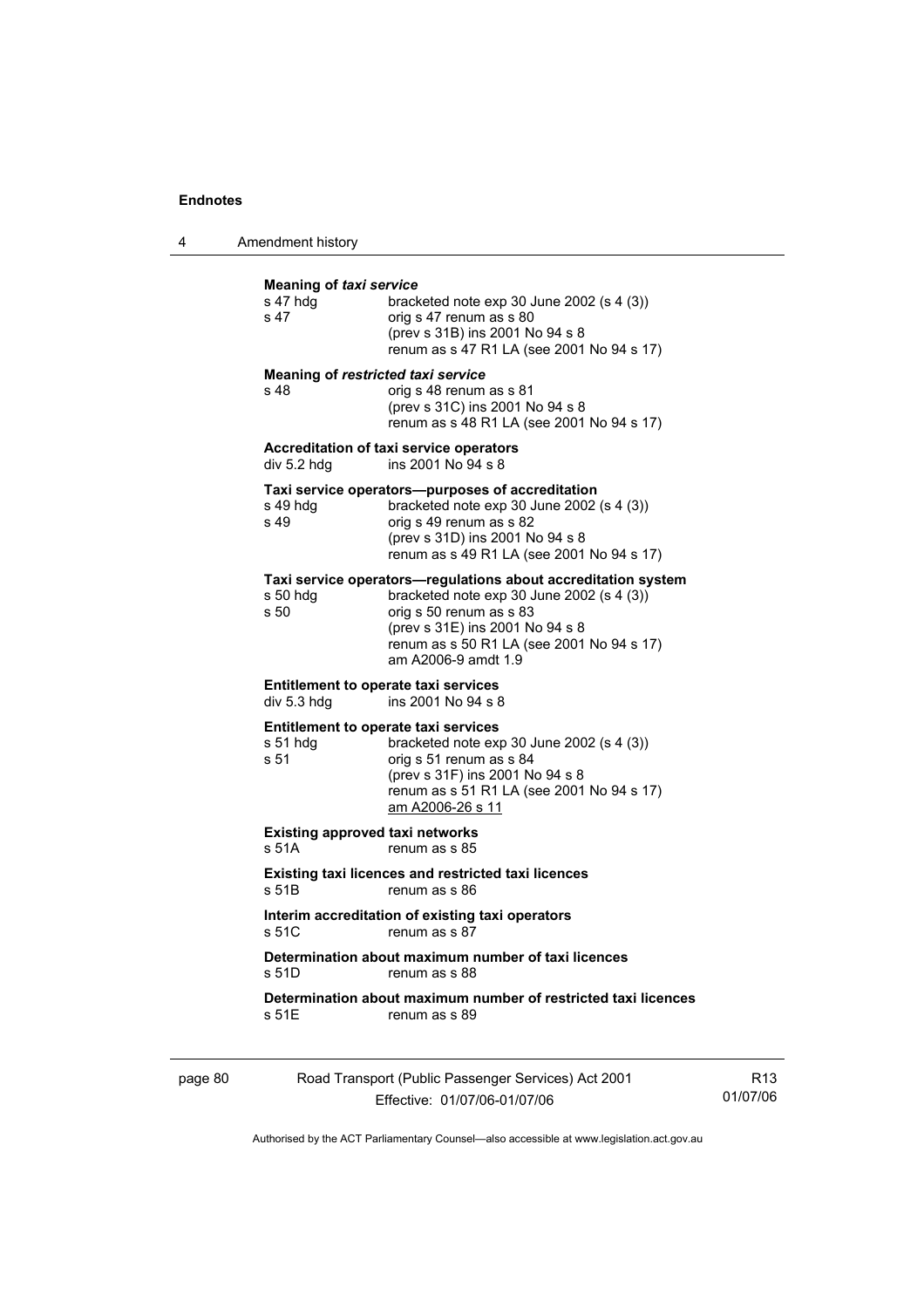| s 51G                                             | Determination about maximum taxi fares<br>renum as s 91                                                                                                                                                                                         |
|---------------------------------------------------|-------------------------------------------------------------------------------------------------------------------------------------------------------------------------------------------------------------------------------------------------|
| Expiry of div 7.7<br>s 51H                        | renum as s 92                                                                                                                                                                                                                                   |
| s 52 hdg<br>s 52                                  | Unaccredited operators not to operate taxi services<br>bracketed note $exp 30$ June 2002 (s 4 (3))<br>orig s 52 exp 31 December 2001 (s 54)<br>(prev s 31G) ins 2001 No 94 s 8<br>renum as s 52 R1 LA (see 2001 No 94 s 17)<br>am A2004-69 s 12 |
| s 53                                              | Pretending to be an accredited taxi service operator<br>orig s 53 exp 31 December 2001 (s 54)<br>(prev s 31H) ins 2001 No 94 s 8<br>renum as s 53 R1 LA (see 2001 No 94 s 17)                                                                   |
| s 54                                              | Taxi service operators to be affiliated with taxi network<br>orig s 54 exp 31 December 2001 (s 54)<br>(prev s 31l) ins 2001 No 94 s 8<br>renum as s 54 R1 LA (see 2001 No 94 s 17)<br><u>sub A2006-26 s 12</u>                                  |
| s 55                                              | Pretending to be affiliated with taxi network<br>(prev s 31J) ins 2001 No 94 s 8<br>renum as s 55 R1 LA (see 2001 No 94 s 17)                                                                                                                   |
| <b>Regulation of taxi services</b><br>div 5.4 hdg | ins 2001 No 94 s 8                                                                                                                                                                                                                              |
| $s$ 56 hdg<br>s 56                                | Regulations about operation of taxi services by accredited people<br>bracketed note $exp 30$ June 2002 (s 4 (3))<br>(prev s 31K) ins 2001 No 94 s 8<br>renum as s 56 R1 LA (see 2001 No 94 s 17)<br>am A2006-9 amdt 1.4, amdt 1.5               |
| s 57                                              | Regulations about operation of taxis<br>(prev s 31L) ins 2001 No 94 s 8<br>renum as s 57 R1 LA (see 2001 No 94 s 17)                                                                                                                            |
| s 58                                              | <b>Regulations about taxi drivers</b><br>(prev s 31M) ins 2001 No 94 s 8<br>renum as s 58 R1 LA (see 2001 No 94 s 17)                                                                                                                           |
| s 59                                              | Regulations about conduct of taxi passengers<br>(prev s 31N) ins 2001 No 94 s 8<br>renum as s 59 R1 LA (see 2001 No 94 s 17)                                                                                                                    |

R13 01/07/06

Effective: 01/07/06-01/07/06

page 81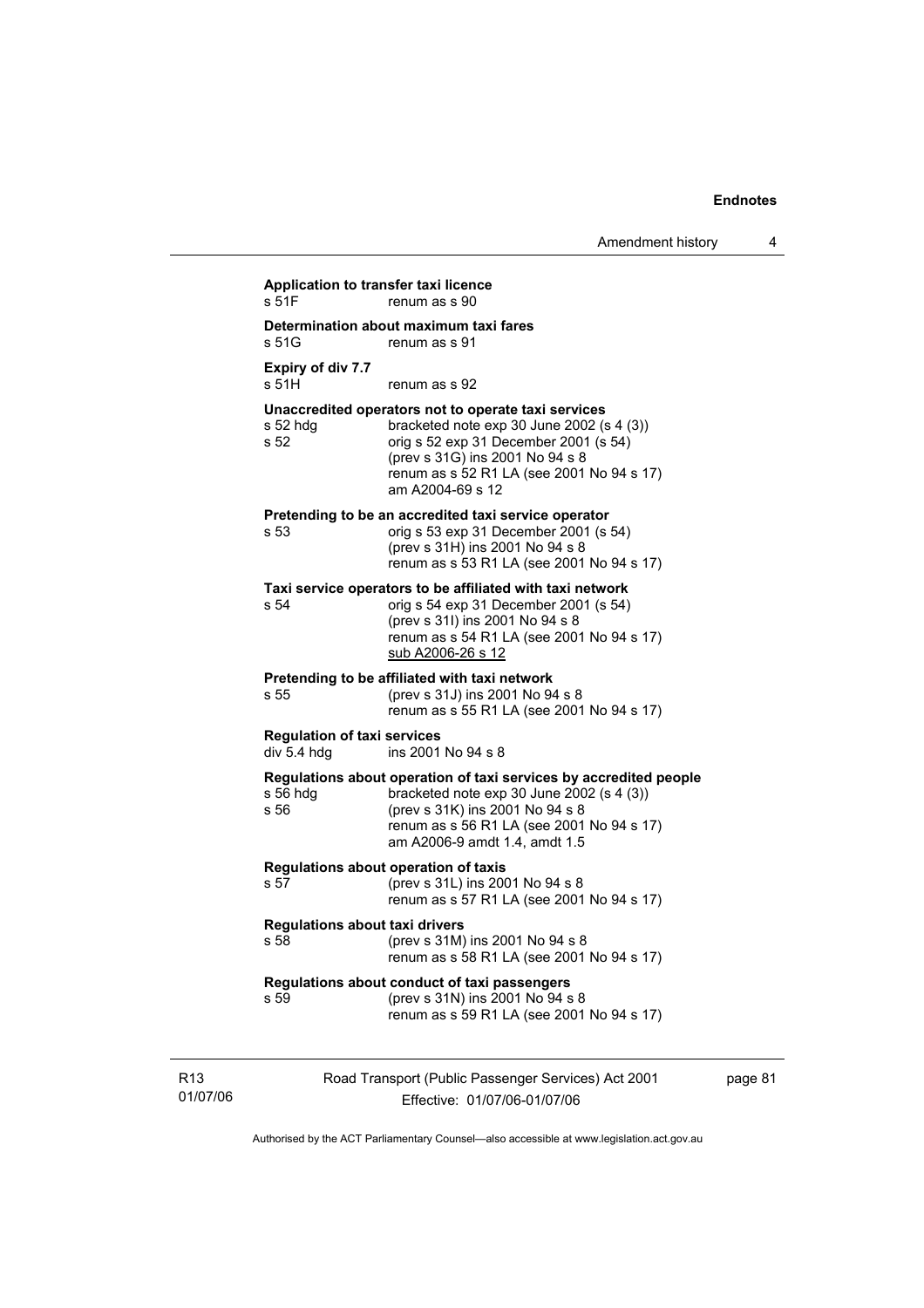4 Amendment history

| s 60 hdg<br>s 60                                       | Power to determine maximum taxi fares<br>bracketed note $exp 30$ June 2002 (s 4 (3))<br>(prev s 310) ins 2001 No 94 s 8<br>renum as s 60 R1 LA (see 2001 No 94 s 17) |
|--------------------------------------------------------|----------------------------------------------------------------------------------------------------------------------------------------------------------------------|
| <b>Licensing of hire cars</b><br>pt 5A hdg             | renum as pt 6 hdg                                                                                                                                                    |
| <b>Basic concepts</b><br>div 5A.1 hdg                  | renum as div 6.1 hdg                                                                                                                                                 |
| <b>Hire car licences</b><br>div 5A.2 hdg               | renum as div 6.2 hdg                                                                                                                                                 |
| <b>Hire car services</b><br>pt 5B hdg                  | renum as pt 7 hdg                                                                                                                                                    |
| <b>Basic concepts</b><br>div 5B.1 hdg                  | renum as div 7.1 hdg                                                                                                                                                 |
| div 5B.2 hdg                                           | Accreditation of hire car service operators<br>renum as div 7.2 hdg                                                                                                  |
| div 5B.3 hdg                                           | Entitlement to operate hire car services<br>renum as div 7.3 hdg                                                                                                     |
| <b>Regulation of hire car services</b><br>div 5B.4 hdg | renum as div 7.4 hdg                                                                                                                                                 |
| <b>Licensing of hire cars</b><br>pt 6 hdg              | orig pt 6 hdg renum as pt 8 hdg<br>(prev pt 5A hdg) ins A2004-69 s 13<br>renum as pt 6 hdg R10 LA (see A2004-69 s 17)                                                |
| <b>Basic concepts</b><br>div 6.1 hdg                   | (prev div 5A.1 hdg) ins A2004-69 s 13<br>renum as div 6.1 hdg R10 LA (see A2004-69 s 17)                                                                             |
| <b>Meaning of hire car licence</b><br>s 60A            | renum as s 61                                                                                                                                                        |
| s 60B                                                  | Meaning of restricted hire car licence<br>renum as s 62                                                                                                              |
| <b>Transferability of hire car licences</b><br>s 60C   | renum as s 63                                                                                                                                                        |
| Use of vehicles as hire cars<br>s 60D                  | renum as s 64                                                                                                                                                        |
| s 60E                                                  | Pretending vehicles are licensed hire cars<br>renum as s 65                                                                                                          |
|                                                        |                                                                                                                                                                      |

page 82 Road Transport (Public Passenger Services) Act 2001 Effective: 01/07/06-01/07/06

R13 01/07/06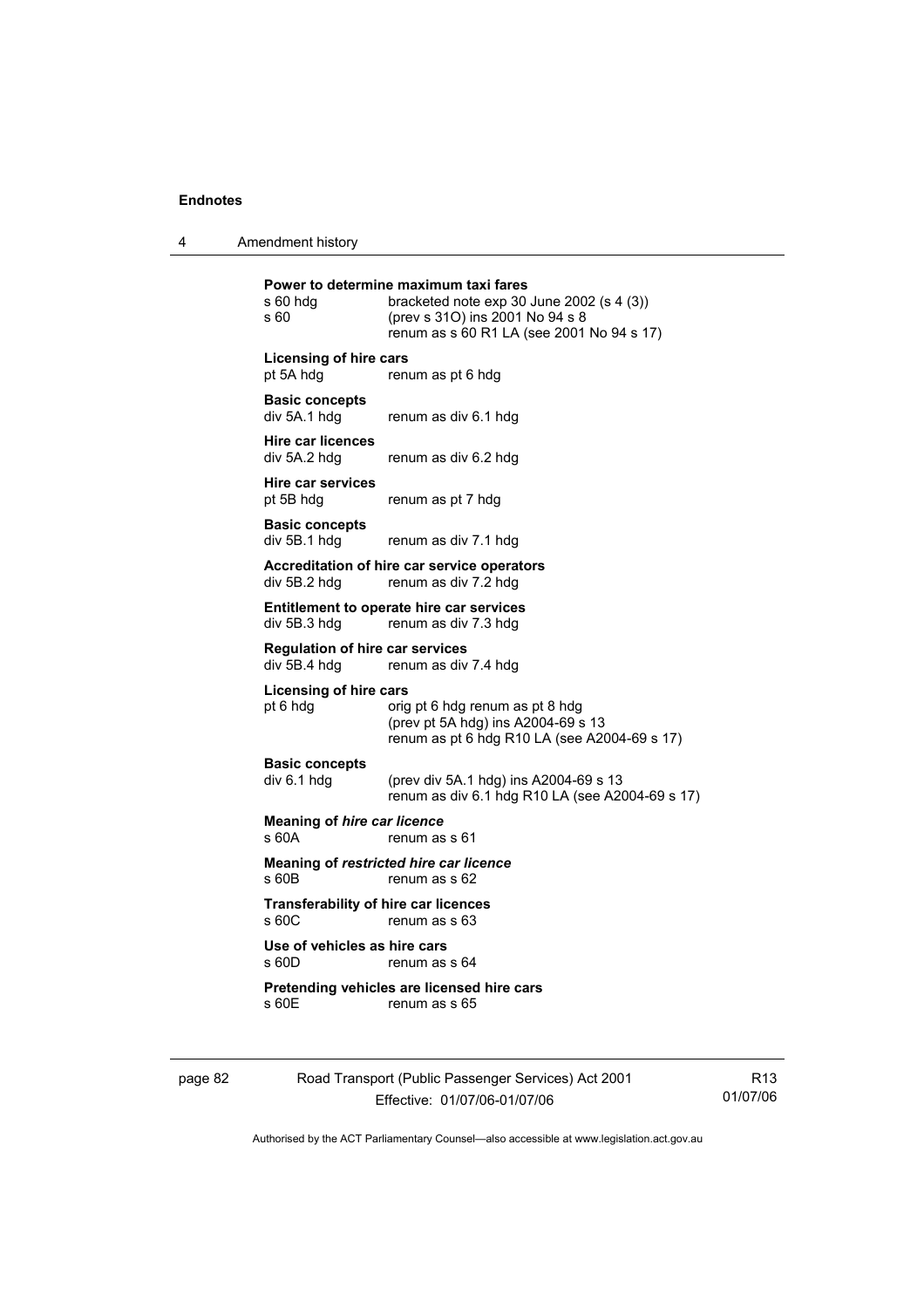Amendment history 4

01/07/06 Road Transport (Public Passenger Services) Act 2001 **Regulations about hire car licences**  renum as s 66 **Meaning of** *hire car*<br>**s** 60G renum as s 67 **Meaning of** *restricted hire car* **s** 60H **renum as s** renum as s 68 **Meaning of** *hire car service*  s 60I renum as s 69 **Meaning of** *restricted hire car service*  s 60J renum as s 70 **Hire car service operators—purposes of accreditation**  s 60K renum as s 71 **Hire car service operators—regulations about accreditation system**  s 60L renum as s 72 **Entitlement to operate hire car services**  s 60M renum as s 73 **Unaccredited operators not to operate hire car services**  s 60N renum as s 74 **Pretending to be an accredited hire car service operator**  s 60O renum as s 75 **Regulations about operation of hire car services by accredited people**  s 60P renum as s 76 **Regulations about operation of hire cars**  s 60Q renum as s 77 **Regulations about hire car drivers**  s 60R renum as s 78 **Regulations about conduct of hire car passengers**  s 60S renum as s 79 **Unauthorised public passenger services**  s 60T renum as s 80 **Meaning of** *hire car licence*  s 61 (prev s 32) renum as s 61 and then s 81 (prev s 60A) ins A2004-69 s 13 renum as s 61 R10 LA (see A2004-69 s 17) **Meaning of** *restricted hire car licence*  s 62 (prev s 32A) renum as s 62 and then s 82 (prev s 60B) ins A2004-69 s 13 renum as s 62 R10 LA (see A2004-69 s 17)

page 83

Authorised by the ACT Parliamentary Counsel—also accessible at www.legislation.act.gov.au

Effective: 01/07/06-01/07/06

R13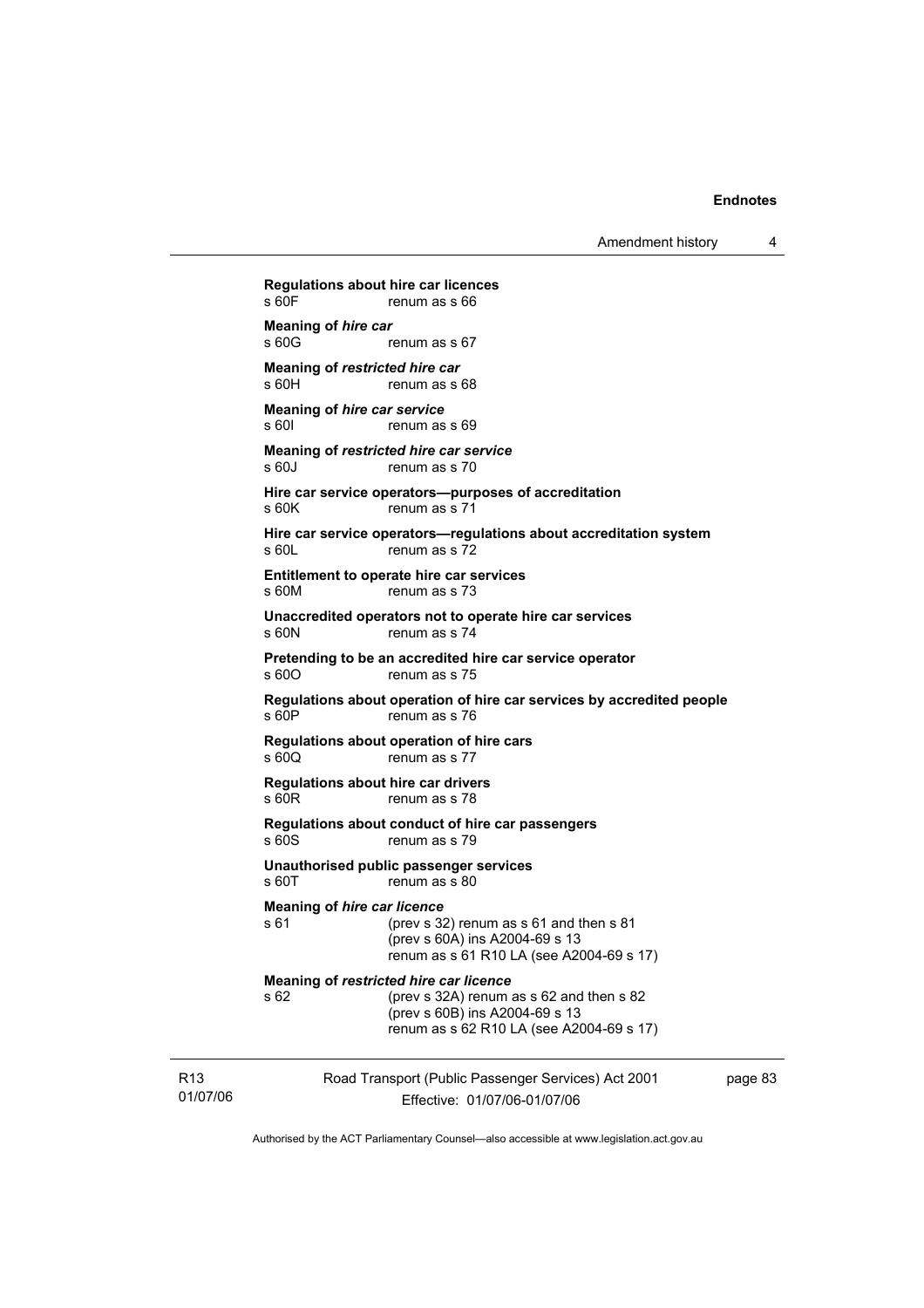4 Amendment history

| <b>Hire car licences</b><br>div 6.2 hdg             | (prev div 5A.2 hdg) ins A2004-69 s 13<br>renum as div 6.2 hdg R10 LA (see A2004-69 s 17)                                                                                                                                                                                                                                                                                                       |
|-----------------------------------------------------|------------------------------------------------------------------------------------------------------------------------------------------------------------------------------------------------------------------------------------------------------------------------------------------------------------------------------------------------------------------------------------------------|
| <b>Transferability of hire car licences</b><br>s 63 | (prev s 32B) renum as s 63 and then s 83<br>(prev s 60C) ins A2004-69 s 13<br>renum as s 63 R10 LA (see A2004-69 s 17)                                                                                                                                                                                                                                                                         |
| Use of vehicles as hire cars<br>s 64                | (prev s 32C) renum as s 64 and then s 84<br>(prev s 60D) ins A2004-69 s 13<br>renum as s 64 R10 LA (see A2004-69 s 17)                                                                                                                                                                                                                                                                         |
| s 65                                                | Pretending vehicles are licensed hire cars<br>(prev s 32D) renum as s 65 and then s 85<br>(prev s 60E) ins A2004-69 s 13<br>renum as s 65 R10 LA (see A2004-69 s 17)                                                                                                                                                                                                                           |
| s 65A                                               | References to Motor Traffic Act, Traffic Act etc<br>renum as s 86                                                                                                                                                                                                                                                                                                                              |
| s 66                                                | Regulations about hire car licences<br>orig s 66 (prev s 33) def restricted taxi operator's licence ins<br>2001 No 94 s 10<br>def taxi operator's licence ins 2001 No 94 s 10<br>renum as s 66 R1 LA (see 2001 No 94 s 17)<br>exp 1 June 2003 (s 69)<br>prev s 66 renum as s 87<br>pres s 66 (prev s 60F) ins A2004-69 s 13<br>renum as s 66 R10 LA (see A2004-69 s 17)<br>am A2006-9 amdt 1.9 |
| <b>Hire car services</b><br>pt 7 hdg                | orig pt 7 hdg renum as pt 9 hdg<br>(prev pt 5B hdg) ins A2004-69 s 13<br>renum as pt 7 hdg R10 LA (see A2004-69 s 17)                                                                                                                                                                                                                                                                          |
| <b>Basic concepts</b><br>div 7.1 hdg                | (prev div 4.1 hdg) renum 2001 No 94 s 9<br>exp 1 June 2003 (s 69)<br>(prev div 5B.1 hdg) ins A2004-69 s 13<br>renum as div 7.1 hdg R10 LA (see A2004-69 s 17)                                                                                                                                                                                                                                  |

# page 84 Road Transport (Public Passenger Services) Act 2001 Effective: 01/07/06-01/07/06

R13 01/07/06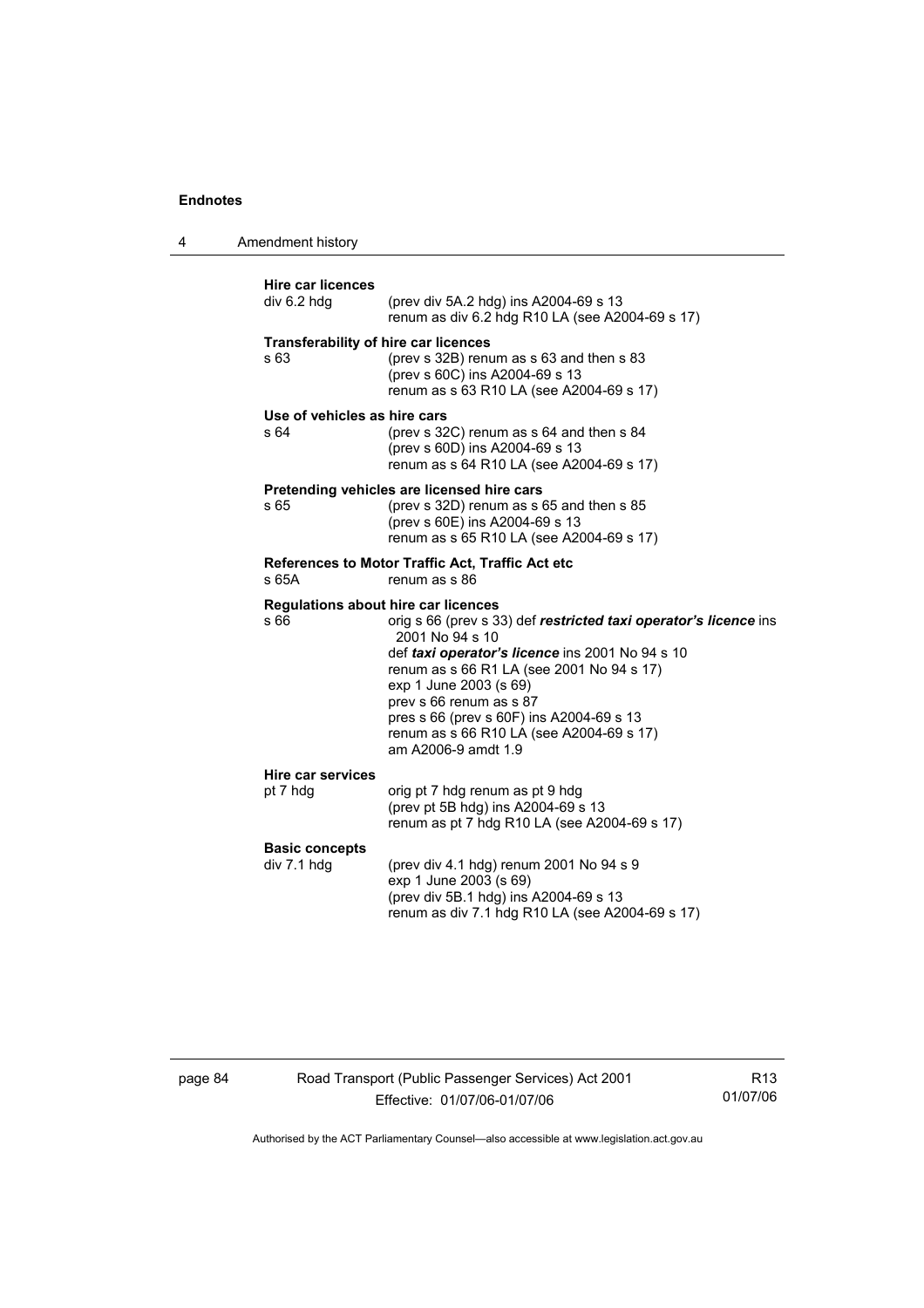### **Meaning of** *hire car*

s 67 orig s 67 (prev s 34) renum as s 67 R1 LA (see 2001 No 94 s 17) exp 1 June 2003 (s 69) prev s 67 renum as s 88 pres s 67 (prev s 60G) ins A2004-69 s 13 renum as s 67 R10 LA (see A2004-69 s 17) am A2006-9 s 16

### **Meaning of** *restricted hire car*

s 68 orig s 68 (prev s 35) renum as s 68 R1 LA (see 2001 No 94 s 17) am 2002 No 49 amdt 3.231 exp 1 June 2003 (s 69) prev s 68 renum as s 89 pres s 68 (prev s 60H) ins A2004-69 s 13 renum as s 68 R10 LA (see A2004-69 s 17) am A2006-9 s 17

### **Meaning of** *hire car service*

s 69 orig s 69 (prev s 36) renum as s 69 R1 LA (see 2001 No 94 s 17) sub 2002 No 30 amdt 3.751 exp 1 June 2003 (s 69) prev s 69 renum as s 90 pres s 69 (prev s 60I) ins A2004-69 s 13 renum as s 69 R10 LA (see A2004-69 s 17)

## **Meaning of** *restricted hire car service*

s 70 orig s 70 (prev s 37) renum as s 70 R1 LA (see 2001 No 94 s 17) exp 1 December 2002 (s 72) prev s 70 renum as s 91 pres s 70 (prev s 60J) ins A2004-69 s 13 renum as s 70 R10 LA (see A2004-69 s 17)

#### **Accreditation of hire car service operators**

div 7.2 hdg (prev div 4.2 hdg) renum 2001 No 94 s 9 exp 1 December 2002 (s 72) (prev div 5B.2 hdg) ins A2004-69 s 13 renum as div 7.2 hdg R10 LA (see A2004-69 s 17)

### **Hire car service operators—purposes of accreditation**

s 71 orig s 71 (prev s 38) renum as s 71 R1 LA (see 2001 No 94 s 17) exp 1 December 2002 (s 72) prev s 71 renum as s 92

 pres s 71 (prev s 60K) ins A2004-69 s 13 renum as s 71 R10 LA (see A2004-69 s 17)

R13 01/07/06 Road Transport (Public Passenger Services) Act 2001 Effective: 01/07/06-01/07/06 page 85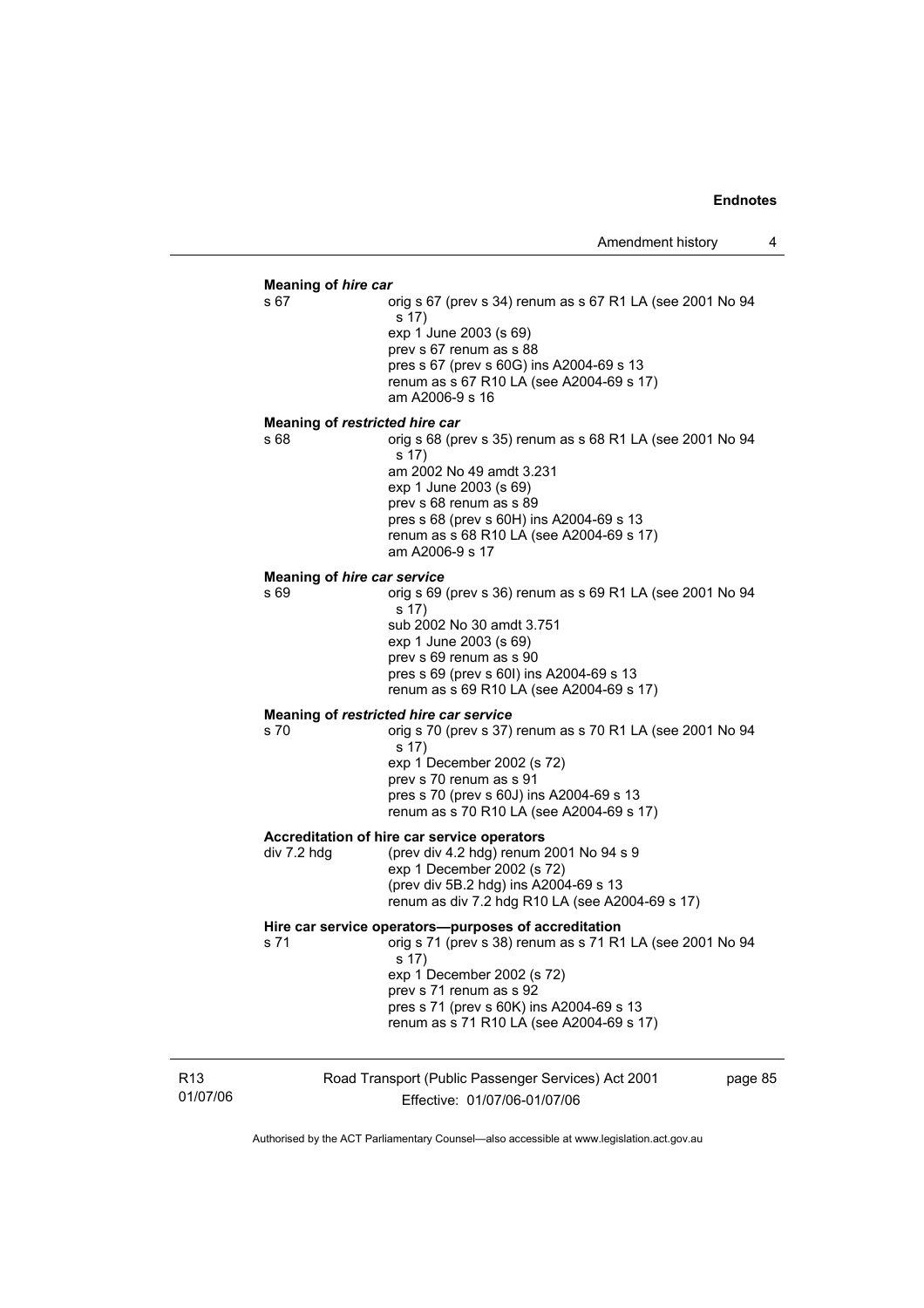4 Amendment history

| s 72                                                  | Hire car service operators-regulations about accreditation system<br>orig s 72 (prev s 39) renum as s 72 R1 LA (see 2001 No 94<br>s 17)<br>exp 1 December 2002 (s 72)<br>prev s 72 renum as s 93<br>pres s 72 (prev s 60L) ins A2004-69 s 13<br>renum as s 72 R10 LA (see A2004-69 s 17)<br>am A2006-9 amdt 1.9 |
|-------------------------------------------------------|-----------------------------------------------------------------------------------------------------------------------------------------------------------------------------------------------------------------------------------------------------------------------------------------------------------------|
| div 7.3 hdg                                           | Entitlement to operate hire car services<br>(prev div 4.3 hdg) renum 2001 No 94 s 9<br>exp 1 June 2002 (s 78)<br>(prev div 5B.3 hdg) ins A2004-69 s 13<br>renum as div 7.3 hdg R10 LA (see A2004-69 s 17)                                                                                                       |
| s 73                                                  | Entitlement to operate hire car services<br>(prev s 40) renum R1 LA (see 2001 No 94 s 17)<br>exp 1 June 2002 (s 78)<br>(prev s 60M) ins A2004-69 s 13<br>renum as s 73 R10 LA (see A2004-69 s 17)                                                                                                               |
| s 74                                                  | Unaccredited operators not to operate hire car services<br>(prev s 41) renum R1 LA (see 2001 No 94 s 17)<br>exp 1 June 2002 (s 78)<br>(prev s 60N) ins A2004-69 s 13<br>renum as s 74 R10 LA (see A2004-69 s 17)                                                                                                |
| s 75                                                  | Pretending to be an accredited hire car service operator<br>(prev s 42) renum R1 LA (see 2001 No 94 s 17)<br>exp 1 June 2002 (s 78)<br>(prev s 600) ins A2004-69 s 13<br>renum as s 75 R10 LA (see A2004-69 s 17)                                                                                               |
| <b>Regulation of hire car services</b><br>div 7.4 hdg | (prev div 4.4 hdg) renum 2001 No 94 s 9<br>exp 1 December 2002 (s 80)<br>(prev div 5B.4 hdg) ins A2004-69 s 13<br>renum as div 7.4 hdg R10 LA (see A2004-69 s 17)                                                                                                                                               |
| s 76                                                  | Regulations about operation of hire car services by accredited people<br>(prev s 43) renum R1 LA (see 2001 No 94 s 17)<br>exp 1 June 2002 (s 78)<br>(prev s 60P) ins A2004-69 s 13<br>renum as s 76 R10 LA (see A2004-69 s 17)<br>am A2006-9 amdt 1.6, amdt 1.7                                                 |

# page 86 Road Transport (Public Passenger Services) Act 2001 Effective: 01/07/06-01/07/06

R13 01/07/06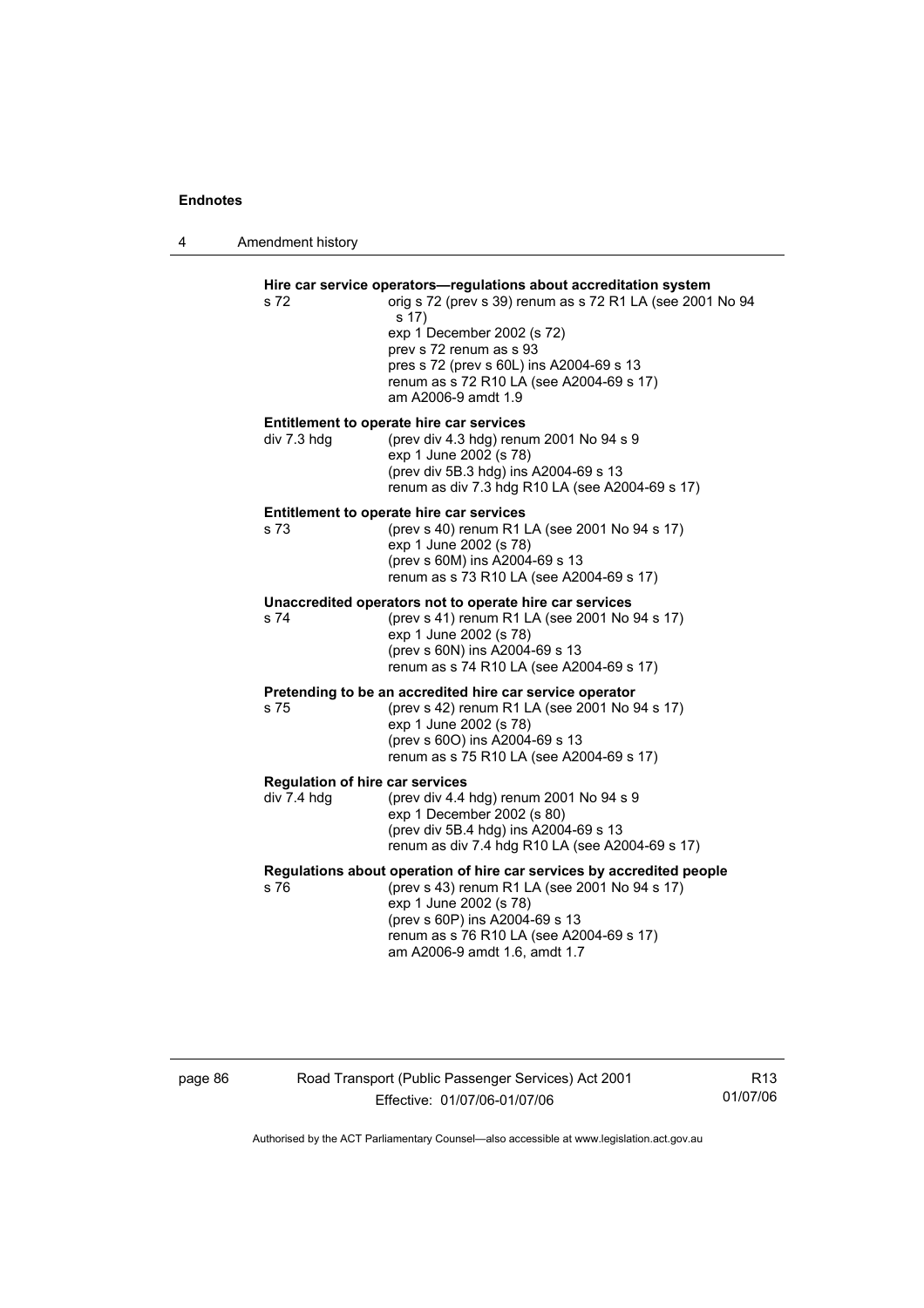|                                               | Regulations about operation of hire cars                                                                                                                                                                                                           |
|-----------------------------------------------|----------------------------------------------------------------------------------------------------------------------------------------------------------------------------------------------------------------------------------------------------|
| s 77                                          | (prev s 44) renum R1 LA (see 2001 No 94 s 17)<br>exp 1 June 2002 (s 78)<br>(prev s 60Q) ins A2004-69 s 13<br>renum as s 77 R10 LA (see A2004-69 s 17)<br>am A2006-9 amdt 1.8                                                                       |
| Regulations about hire car drivers<br>s 78    | (prev s 45) renum R1 LA (see 2001 No 94 s 17)<br>exp 1 June 2002 (s 78)<br>(prev s 60R) ins A2004-69 s 13<br>renum as s 78 R10 LA (see A2004-69 s 17)                                                                                              |
| s 79                                          | Regulations about conduct of hire car passengers<br>(prev s 46) renum R1 LA (see 2001 No 94 s 17)<br>exp 1 December 2002 (s 80)<br>(prev s 60S) ins A2004-69 s 13<br>renum as s 79 R10 LA (see A2004-69 s 17)                                      |
| <b>Bus service licences</b><br>div 7.5 hdg    | (prev div 4.5 hdg) renum R1 LA (see 2001 No 94 s 17)<br>exp 1 December 2002 (s 82)                                                                                                                                                                 |
| <b>Small buses</b><br>div 7.6 hdg             | (prev div 4.6 hdg) renum R1 LA (see 2001 No 94 s 17)<br>exp 1 June 2003 (s 84)                                                                                                                                                                     |
| Taxis<br>div 7.7 hdg                          | ins 2001 No 94 s 11<br>exp 2 March 2003 (s 92)                                                                                                                                                                                                     |
| <b>Demand responsive services</b><br>pt 8 hdg | (prev pt 6 hdg) ins 2001 No 94 s 8<br>renum as pt 8 hdg R10 LA (see A2004-69 s 17)<br>sub A2006-9 s 18                                                                                                                                             |
| <b>Basic concepts</b><br>div 8.1 hdg          | ins A2006-9 s 18                                                                                                                                                                                                                                   |
| s 80                                          | Meaning of demand responsive service<br>(prev s 47) renum R1 LA (see 2001 No 94 s 17)<br>sub 2002 No 30 amdt 3.753<br>exp 1 December 2002 (s 80)<br>(prev s 60T) ins A2004-69 s 14<br>renum as s 80 R10 LA (see A2004-69 s 17)<br>sub A2006-9 s 18 |

R13 01/07/06 Road Transport (Public Passenger Services) Act 2001 Effective: 01/07/06-01/07/06

page 87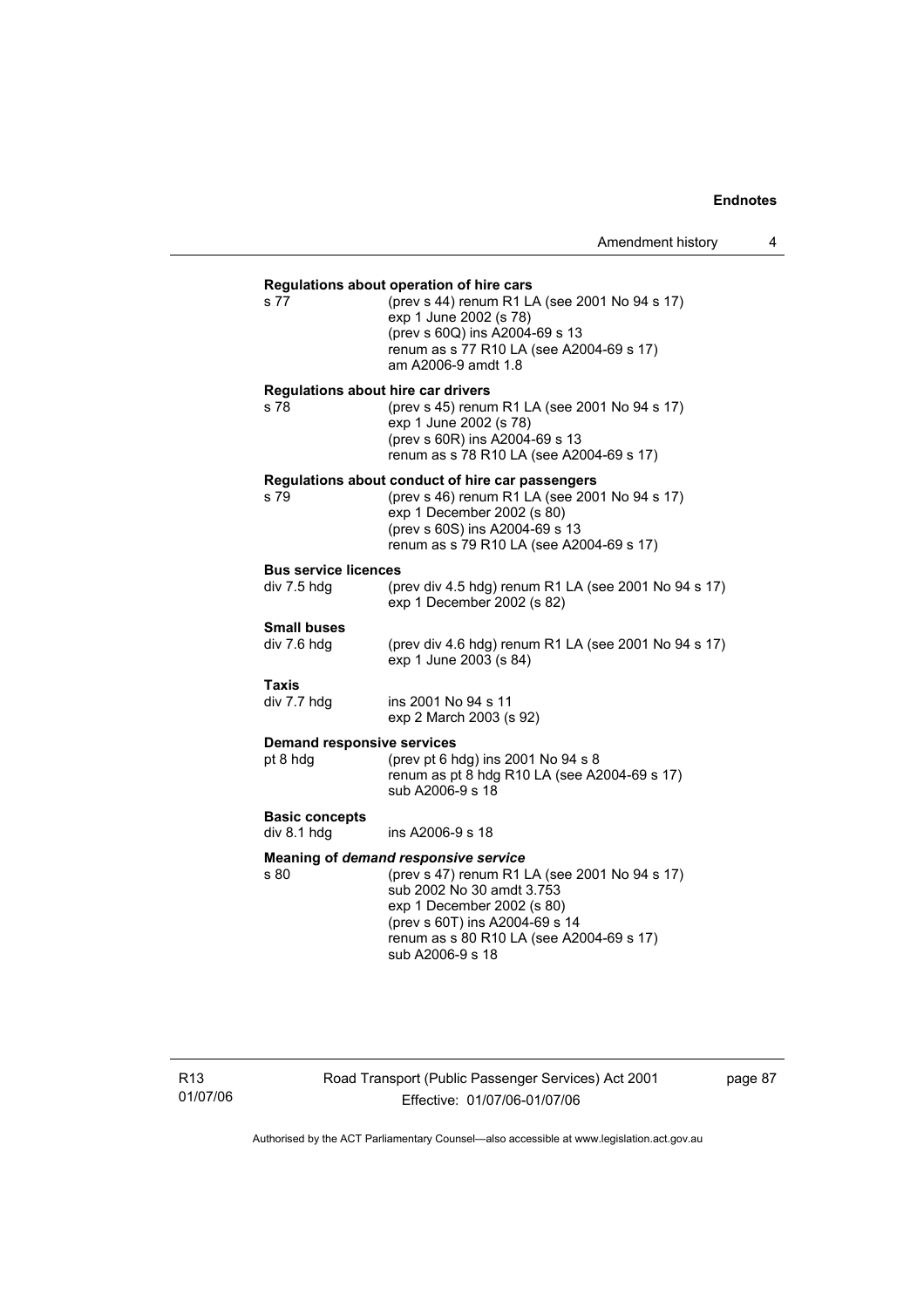4 Amendment history

| s 81 hda<br>s 81 | Meaning of demand responsive service vehicle<br>bracketed note $exp 30$ June 2002 (s 4 (3))<br>(prev s 48) renum R1 LA (see 2001 No 94 s 17)<br>exp 1 December 2002 (s 82)<br>(prev s 32) sub 2001 No 94 s 8<br>renum as s 61 R1 LA (see 2001 No 94 s 17)<br>renum as s 81 R10 LA (see A2004-69 s 17)<br>sub A2006-9 s 18                       |
|------------------|-------------------------------------------------------------------------------------------------------------------------------------------------------------------------------------------------------------------------------------------------------------------------------------------------------------------------------------------------|
| div 8.2 hdg      | Authorisations to operate demand responsive services<br>ins A2006-9 s 18                                                                                                                                                                                                                                                                        |
| s 82             | Demand responsive service authorisations<br>(prev s 32A) ins 2001 No 94 s 8<br>renum as s 62 R1 LA (see 2001 No 94 s 17)<br>sub 2002 No 30 amdt 3.750<br>renum as s 82 R10 LA (see A2004-69 s 17)<br>sub A2006-9 s 18                                                                                                                           |
| s 82A            | Territory's entitlement to operate demand responsive service<br>ins A2006-30 amdt 1.83                                                                                                                                                                                                                                                          |
| s 83             | Demand responsive services-guidelines for giving authorisations<br>(prev s 50) renum R1 LA (see 2001 No 94 s 17)<br>exp 1 June 2003 (s 84)<br>(prev s 32B) ins 2001 No 94 s 8<br>renum as s 63 R1 LA (see 2001 No 94 s 17)<br>renum as s 83 R10 LA (see A2004-69 s 17)<br>sub A2006-9 s 18                                                      |
| s 84             | Demand responsive services-regulations about authorisations<br>(prev s 51) renum R1 LA (see 2001 No 94 s 17)<br>sub 2002 No 30 amdt 3.755<br>exp 1 June 2003 (s 84)<br>(prev s 32C) ins 2001 No 94 s 8<br>renum as s 64 R1 LA (see 2001 No 94 s 17)<br>renum as s 84 R10 LA (see A2004-69 s 17)<br>sub A2006-9 s 18                             |
| s 85 hdg<br>s 85 | Use of vehicles for demand responsive services<br>bracketed note exp 30 June 2002 (s 4 (3))<br>(prev s 51A) ins 2001 No 94 s 11<br>renum R1 LA (see 2001 No 94 s 17)<br>exp 2 March 2003 (s 92)<br>(prev s 32D) ins 2001 No 94 s 8<br>renum as s 65 R1 LA (see 2001 No 94 s 17)<br>renum as s 85 R10 LA (see A2004-69 s 17)<br>sub A2006-9 s 18 |

page 88 Road Transport (Public Passenger Services) Act 2001 Effective: 01/07/06-01/07/06

R13 01/07/06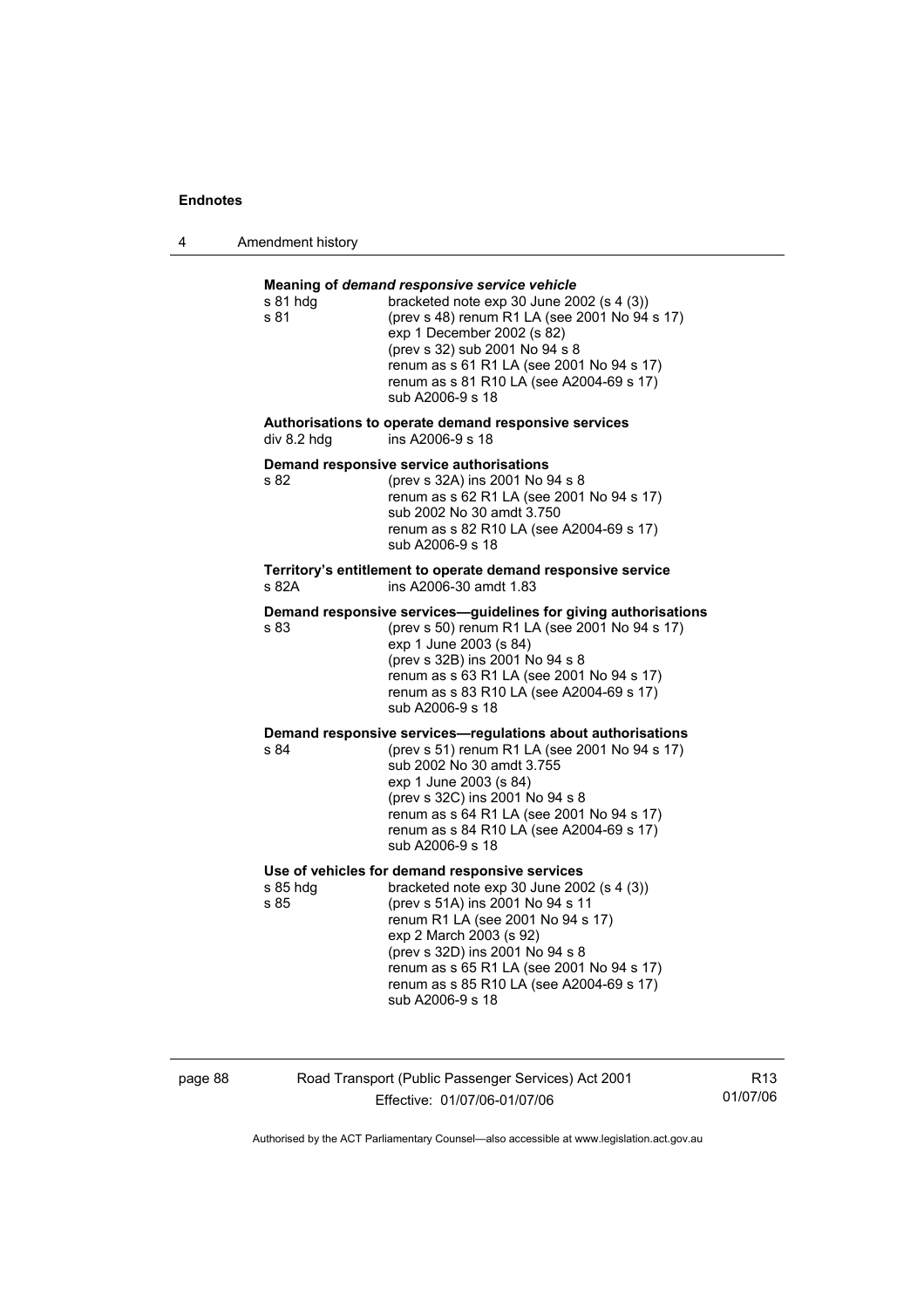# **Representing vehicle as demand responsive service vehicle**

(prev s 51B) ins 2001 No 94 s 11 renum R1 LA (see 2001 No 94 s 17) exp 2 March 2003 (s 92) (prev s 65A) ins A2004-69 s 15 renum as s 86 R10 LA (see A2004-69 s 17) sub A2006-9 s 18

**Accreditation of demand responsive service operators**  div 8.3 hdg ins A2006-9 s 18

**Demand responsive service operators—purposes of accreditation** 

s 87 (prev s 51C) ins 2001 No 94 s 11 renum R1 LA (see 2001 No 94 s 17) exp 2 March 2003 (s 92) (prev s 66) ins A2004-69 s 16 def *annual weddings and school formals licence* ins A2004-69 s 16 def *commencement* ins A2004-69 s 16 def *General Act* ins A2004-69 s 16 renum as s 87 R10 LA (see A2004-69 s 17) exp 9 March 2006 (s 93) ins A2006-9 s 18

#### **Demand responsive service operators—regulations about accreditation system**

s 88 (prev s 51D) ins 2001 No 94 s 11 renum R1 LA (see 2001 No 94 s 17) exp 2 March 2003 (s 92) (prev s 67) ins A2004-69 s 16 renum as s 88 R10 LA (see A2004-69 s 17) exp 9 March 2006 (s 93) ins A2006-9 s 18

#### **Service contracts for demand responsive services**   $div 8.4$  hdg ins A2006-9 s  $18$

**Service contracts—demand responsive services** 

s 89 (prev s 51E) ins 2001 No 94 s 11 renum R1 LA (see 2001 No 94 s 17) exp 2 March 2003 (s 92) (prev s 68) ins A2004-69 s 16 renum as s 89 R10 LA (see A2004-69 s 17) exp 9 March 2006 (s 93) ins A2006-9 s 18

# **Entitlement to operate demand responsive services**

ins A2006-9 s  $18^{1}$ 

R13 01/07/06 Road Transport (Public Passenger Services) Act 2001 Effective: 01/07/06-01/07/06

page 89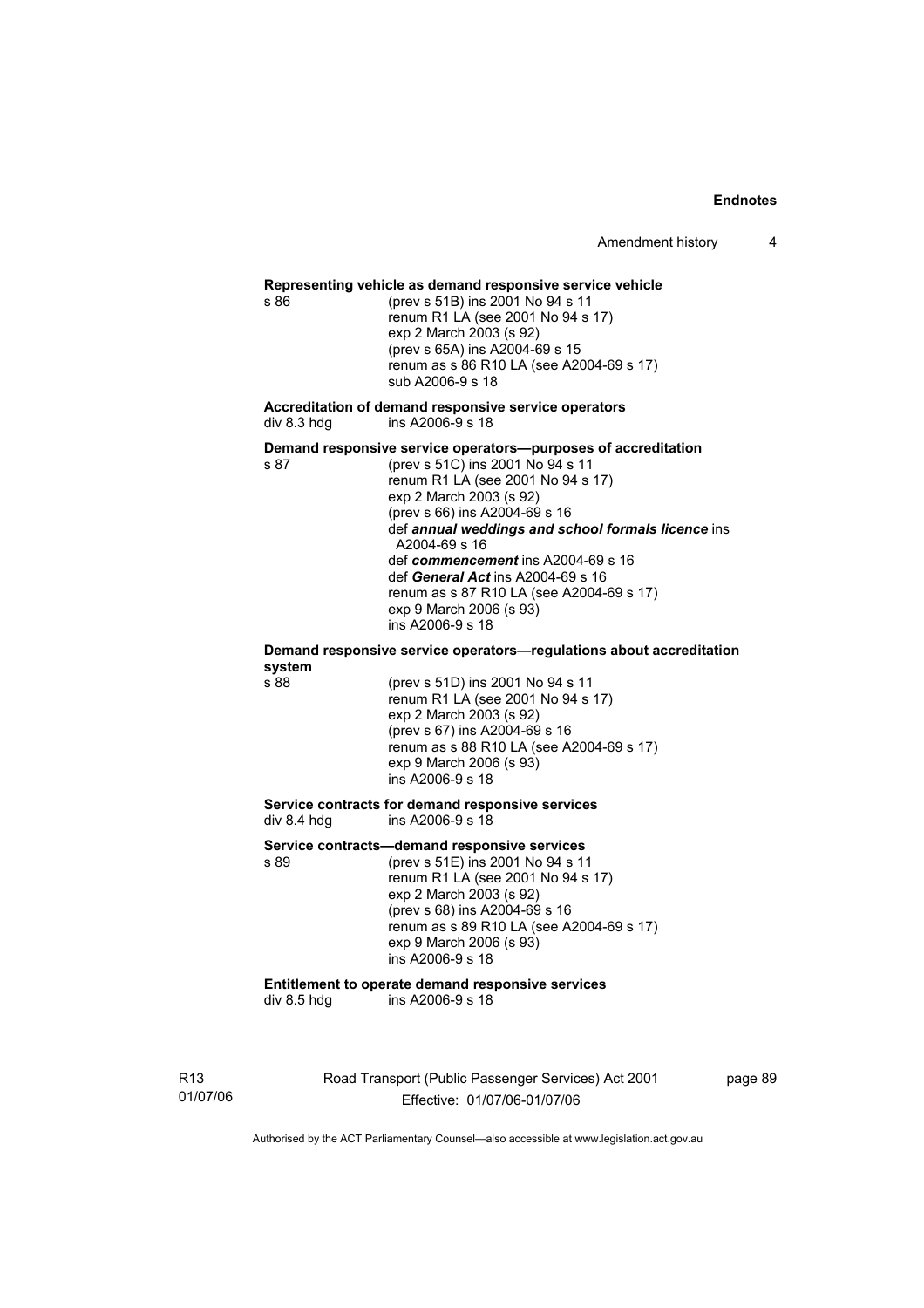4 Amendment history

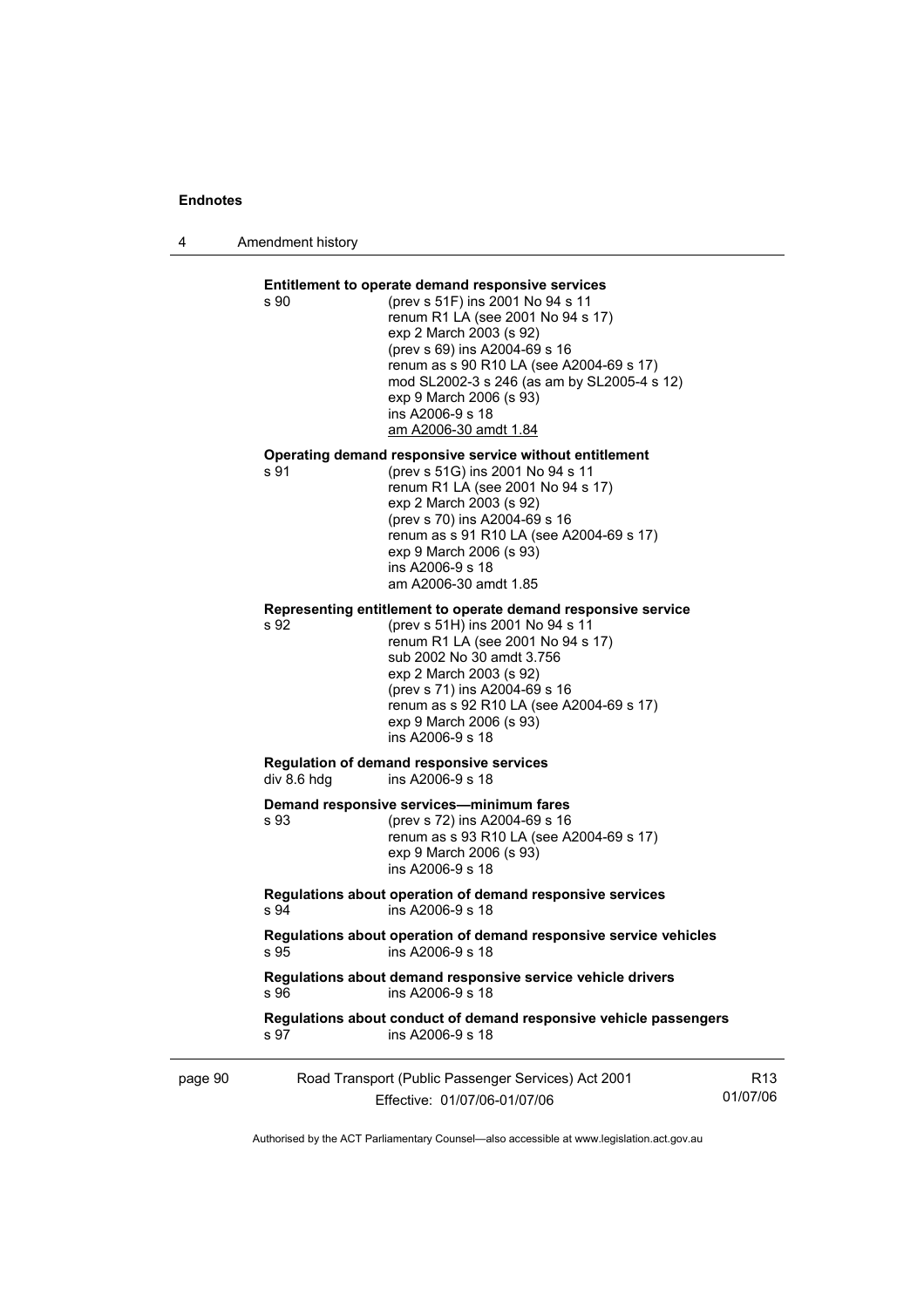## **Enforcement**<br>pt 9 hdg (prev pt 4 hdg) renum 2001 No  $94 s 9$  om R9 LA (prev pt 7 hdg) ins A2004-69 s 16 renum as pt  $\frac{9}{9}$  hdg R10 LA (see A2004-69 s 17) exp 9 March 2006 (s 93) ins A2006-9 s 18 renum as pt 10 hdg A2006-26 s 13 ins A2006-26 s 14 **Unauthorised public passenger services**   $ins$  A2006-9 s 18 **Regulation-making power**  s 126 ins A2006-9 s 18 **Minister may exempt vehicles and people from Act**  s 127 ins A2006-9 s 18 **Regulations may exempt vehicles and people from Act**  s 128 ins A2006-9 s 18 **References to Motor Traffic Act, Traffic Act etc**<br>s 129 **ins A2006-9 s** 18  $ins A2006-9 s 18$ **Dictionary**  dict am 2002 No 30 amdt 3.757 def *accredited* sub 2001 No 94 s 12 def *accredited bus operators register* om 2001 No 94 s 14 def *accredited demand responsive service operator* ins A2006-9 s 19 def *accredited hire car service operator* ins A2004-69 s 18 def *accredited taxi network provider* ins 2001 No 94 s 13 def *accredited taxi service operator* ins 2001 No 94 s 13 def *affiliated* ins 2001 No 94 s 13 def *authorisation* ins A2006-9 s 19 def *authorised demand responsive service operator* ins A2006-9 s 19 def *bus* sub A2005-20 amdt 3.373 def *demand responsive service* ins A2006-9 s 19 def *demand responsive service vehicle* ins A2006-9 s 19 def *fittings* ins A2006-26 s 15 def *function* om 2002 No 30 amdt 3.758 def *hire car* ins A2004-69 s 18 def *hire car licence* ins A2004-69 s 18 def *hire car service* ins A2004-69 s 18 def *holder* sub 2001 No 94 s 12; A2004-69 s 19 om A2005-20 amdt 3.374

R13 01/07/06 Road Transport (Public Passenger Services) Act 2001 Effective: 01/07/06-01/07/06

page 91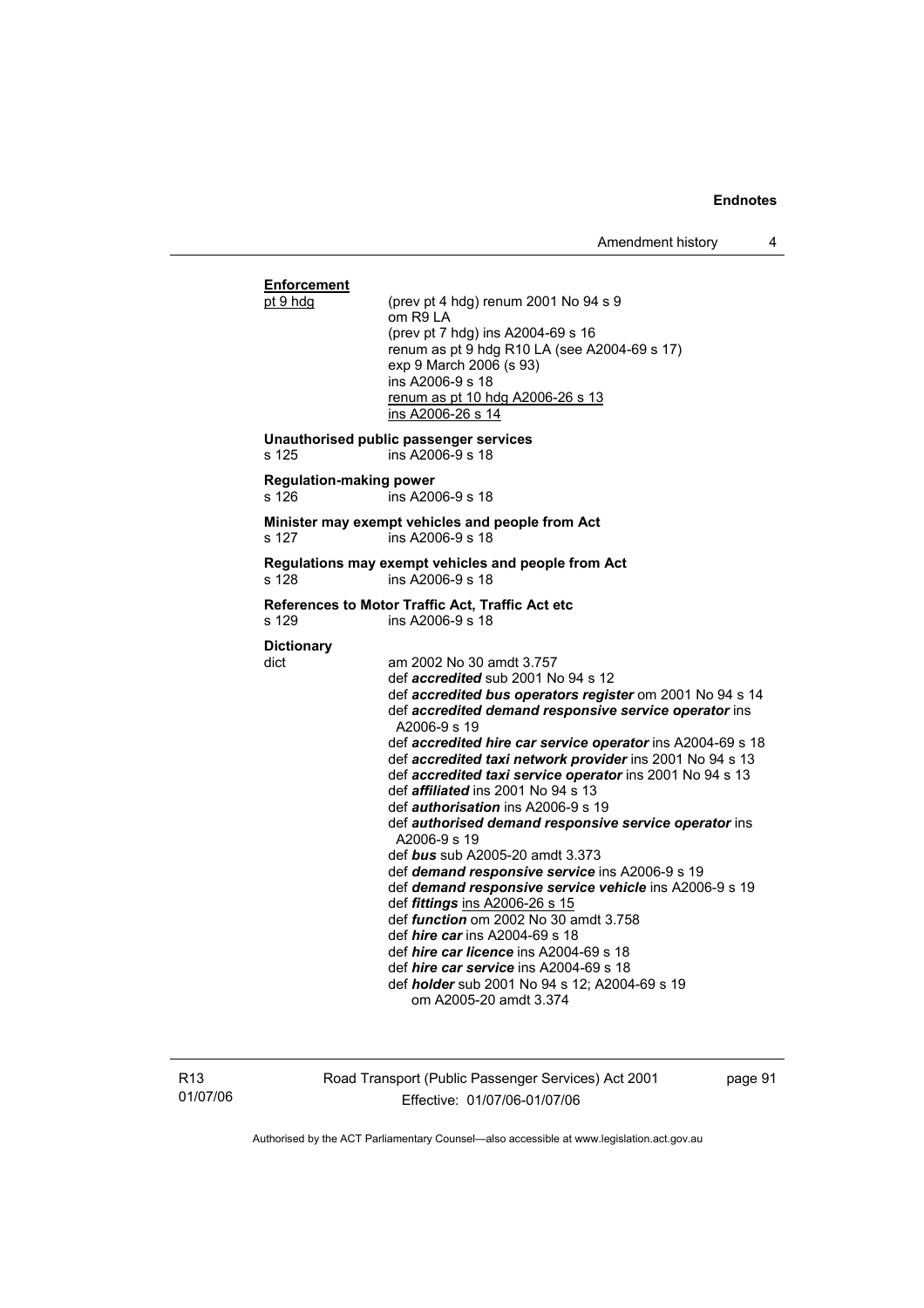5 Earlier republications

 def *inspect* ins A2006-26 s 15 def *licence* ins 2001 No 94 s 13 om A2004-69 s 20 def *noncompliance notice* ins A2006-26 s 15 def *public bus* sub A2005-20 amdt 3.375 def *public passenger vehicle* sub 2001 No 94 s 12; A2004-69 s 21 am A2006-9 s 20 def *public vehicle licence* ins 2001 No 94 s 13 def *restricted hire car* ins A2004-69 s 22 def *restricted hire car licence* ins A2004-69 s 22 def *restricted hire car service* ins A2004-69 s 22 def *restricted taxi* ins 2001 No 94 s 13 def *restricted taxi licence* ins 2001 No 94 s 13 def *restricted taxi service* ins 2001 No 94 s 13 def *road* am 2002 No 30 amdt 3.759, amdt 3.760 def *road related area* am 2002 No 30 amdt 3.759, amdt 3.760 def *service contract* sub A2006-9 s 21 def *taxi* ins 2001 No 94 s 13 def *taxi booking service* ins 2001 No 94 s 13 def *taxi driver* ins 2001 No 94 s 13 def *taxi licence* ins 2001 No 94 s 13 def *taxi network* ins 2001 No 94 s 13 def *taxi service* ins 2001 No 94 s 13 def *taxi zone* ins 2001 No 94 s 13 def *time of effect* ins A2006-26 s 15

#### **Consequential amendments**

sch 1 om R1 LA (s 89 (3)) but see s 54

## **5 Earlier republications**

Some earlier republications were not numbered. The number in column 1 refers to the publication order.

Since 12 September 2001 every authorised republication has been published in electronic pdf format on the ACT legislation register. A selection of authorised republications have also been published in printed format. These republications are marked with an asterisk (\*) in column 1. Electronic and printed versions of an authorised republication are identical.

|         | <b>Republication No</b> | Amendments to                                       | <b>Republication date</b> |                 |
|---------|-------------------------|-----------------------------------------------------|---------------------------|-----------------|
|         |                         | Act 2001 No 94                                      | 1 December 2001           |                 |
|         | 2                       | Act 2001 No 94                                      | 1 March 2002              |                 |
| page 92 |                         | Road Transport (Public Passenger Services) Act 2001 |                           | R <sub>13</sub> |

Effective: 01/07/06-01/07/06

01/07/06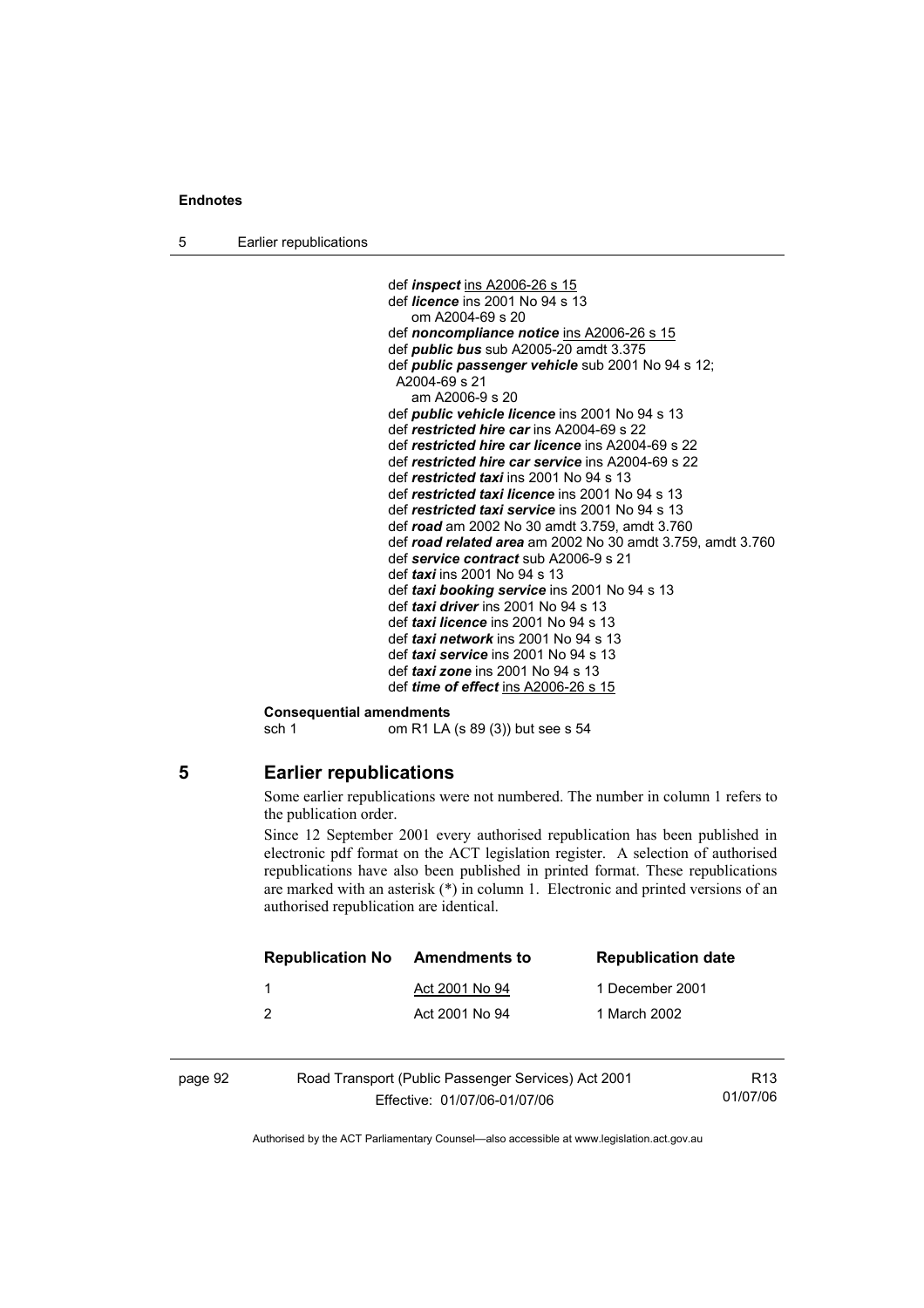| <b>Republication No Amendments to</b> |                | <b>Republication date</b> |
|---------------------------------------|----------------|---------------------------|
| 3                                     | Act 2001 No 94 | 3 June 2002               |
| 4                                     | Act 2001 No 94 | 1 July 2002               |
| 5                                     | Act 2002 No 30 | 3 October 2002            |
| 6                                     | Act 2002 No 30 | 2 December 2002           |
| 7                                     | Act 2002 No 49 | 17 January 2003           |
| 8                                     | Act 2002 No 49 | 3 March 2003              |
| 9                                     | A2002-49       | 2 June 2003               |
| $10*$                                 | A2004-69       | 9 March 2005              |
| 11                                    | A2005-20       | 2 June 2005               |
| 12                                    | A2005-20       | 10 March 2006             |

# **6 Renumbered provisions**

This Act was renumbered under the *Legislation Act 2001*, in R2 (see A2001-94 s 17). Details of renumbered provisions are shown in endnote 4 (Amendment history). For a table showing the renumbered provisions, see R2.

# **7 Uncommenced amendments**

The following amendments have not been included in this republication because they were uncommenced at the republication date:

# **Road Transport Legislation Amendment Act 2006 A2006-26 pt 2**

# **Part 2 Road Transport (Public ) Passenger Services) Act 2001**

| Legislation amended-pt 2                                                                   |
|--------------------------------------------------------------------------------------------|
| This part amends the <i>Road Transport (Public Passenger Services)</i><br><i>Act 2001.</i> |

| R13      | Road Transport (Public Passenger Services) Act 2001 | page 93 |
|----------|-----------------------------------------------------|---------|
| 01/07/06 | Effective: 01/07/06-01/07/06                        |         |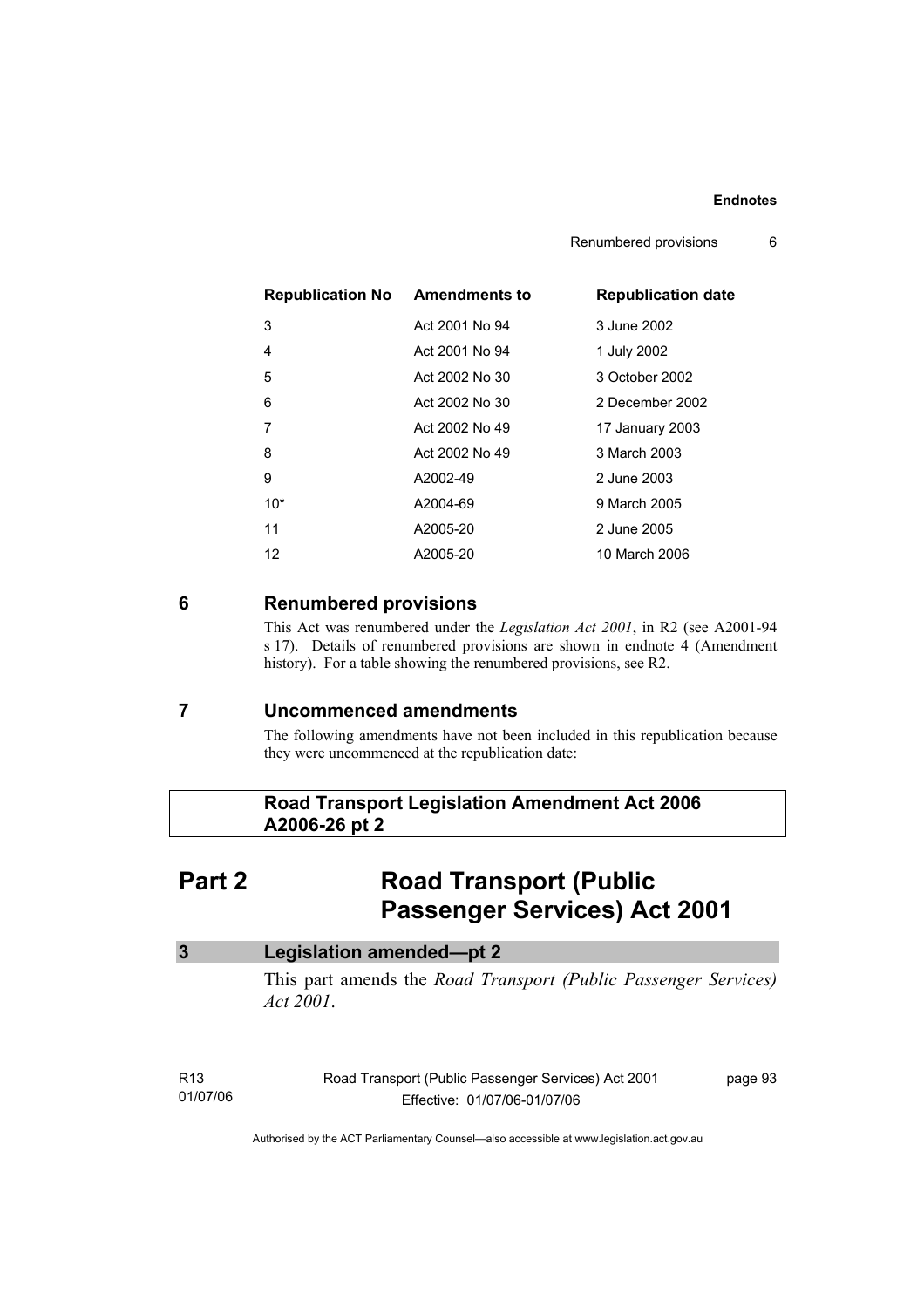# **4 Offences against Act—application of Criminal Code etc Section 4A, note 1, new dot points**

*insert* 

- s 33 (Operating taxi network without entitlement)
- s 54 (Taxi service operators to be affiliated with taxi network)
- a provision of pt 9 (Enforcement)

# **5 Taxi network providers—regulations about accreditation system Section 31 (1) (a)**

*omit* 

*renumber as paragraphs 31 (1) (a) to (c)* 

| Sections 32 and 33 |  |
|--------------------|--|
|--------------------|--|

*substitute* 

# **32 Entitlement to operate taxi networks**

A person is entitled to operate a taxi network, in or partly in the ACT, if the person is accredited under the regulations to operate a taxi network.

# **33 Operating taxi network without entitlement**

- (1) A person commits an offence if—
	- (a) the person operates, in or partly in the ACT, a taxi network; and
	- (b) the person is not accredited under the regulation to operate a taxi network.

Maximum penalty: 50 penalty units.

(2) An offence against this section is a strict liability offence.

| page 94 | Road Transport (Public Passenger Services) Act 2001 | R13      |
|---------|-----------------------------------------------------|----------|
|         | Effective: 01/07/06-01/07/06                        | 01/07/06 |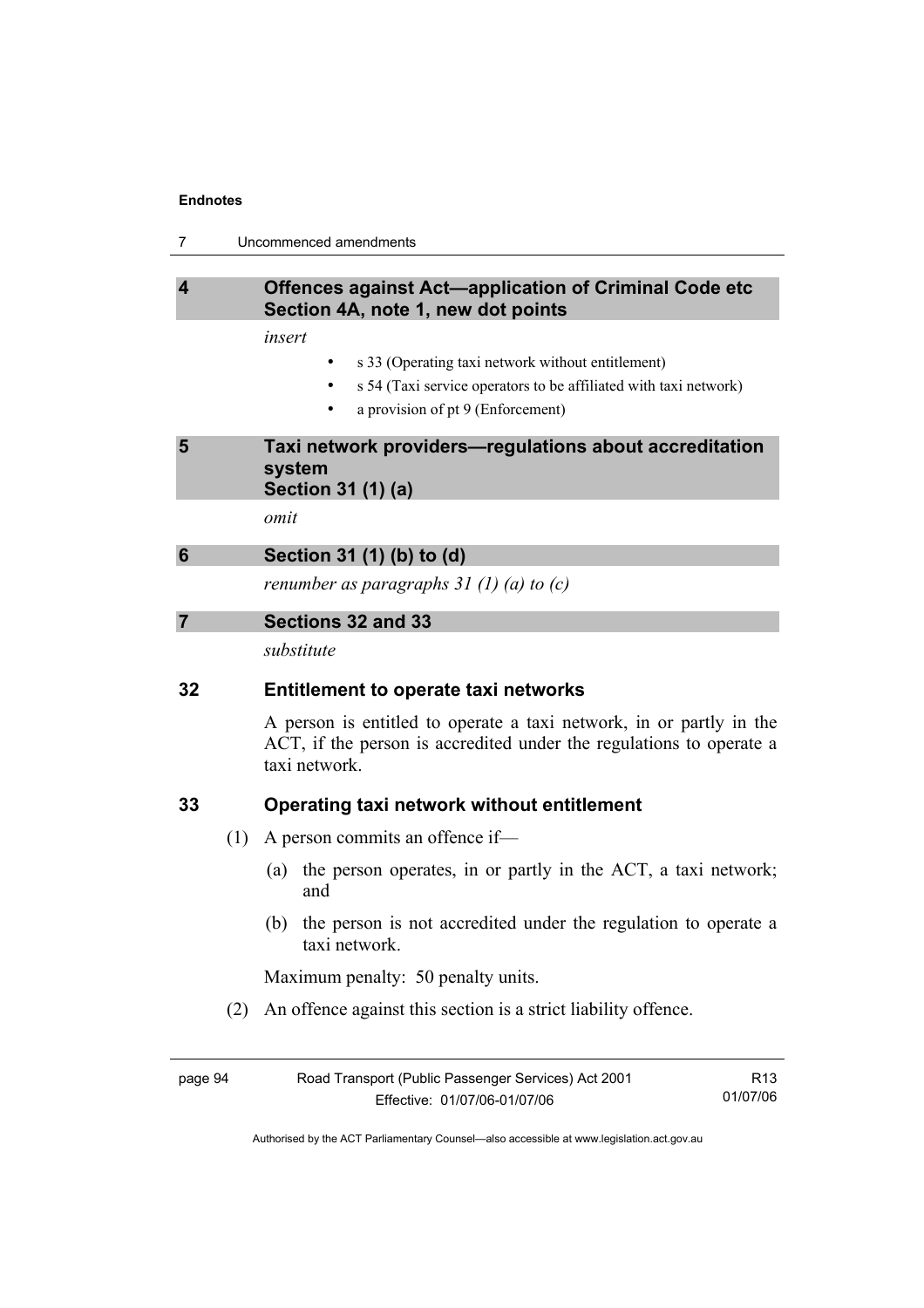# **8 Pretending to be an accredited taxi network provider Section 34 (2)**

*omit* 

# **9 Section 41**

*substitute* 

# **41 Transferability of taxi licences**

- (1) A taxi licence (other than a restricted taxi licence) issued before the commencement of the *Road Transport Legislation Amendment Act 2006* (the *amendment Act*) is transferable.
- (2) A taxi licence (other than a restricted taxi licence) issued after the commencement of the amendment Act may be issued as a transferable or non-transferable taxi licence.
- (3) If the holder of a taxi licence mentioned in subsection (1), or of a taxi licence issued as a transferable taxi licence, asks the road transport authority to transfer the licence to someone else, the authority must transfer the licence to the person.
- (4) The following taxi licences are not transferable:
	- (a) a taxi licence issued as a non-transferable taxi licence;
	- (b) a restricted taxi licence.
- (5) A taxi licence mentioned in subsection (4) that is issued after the commencement of the amendment Act is issued subject to the condition that the licence-holder must not transfer the licence to anyone else.

## **Example of transfer of licence**

The licence-holder hiring the licence to someone else.

*Note* An example is part of the Act, is not exhaustive and may extend, but does not limit, the meaning of the provision in which it appears (see Legislation Act, s 126 and s 132).

page 95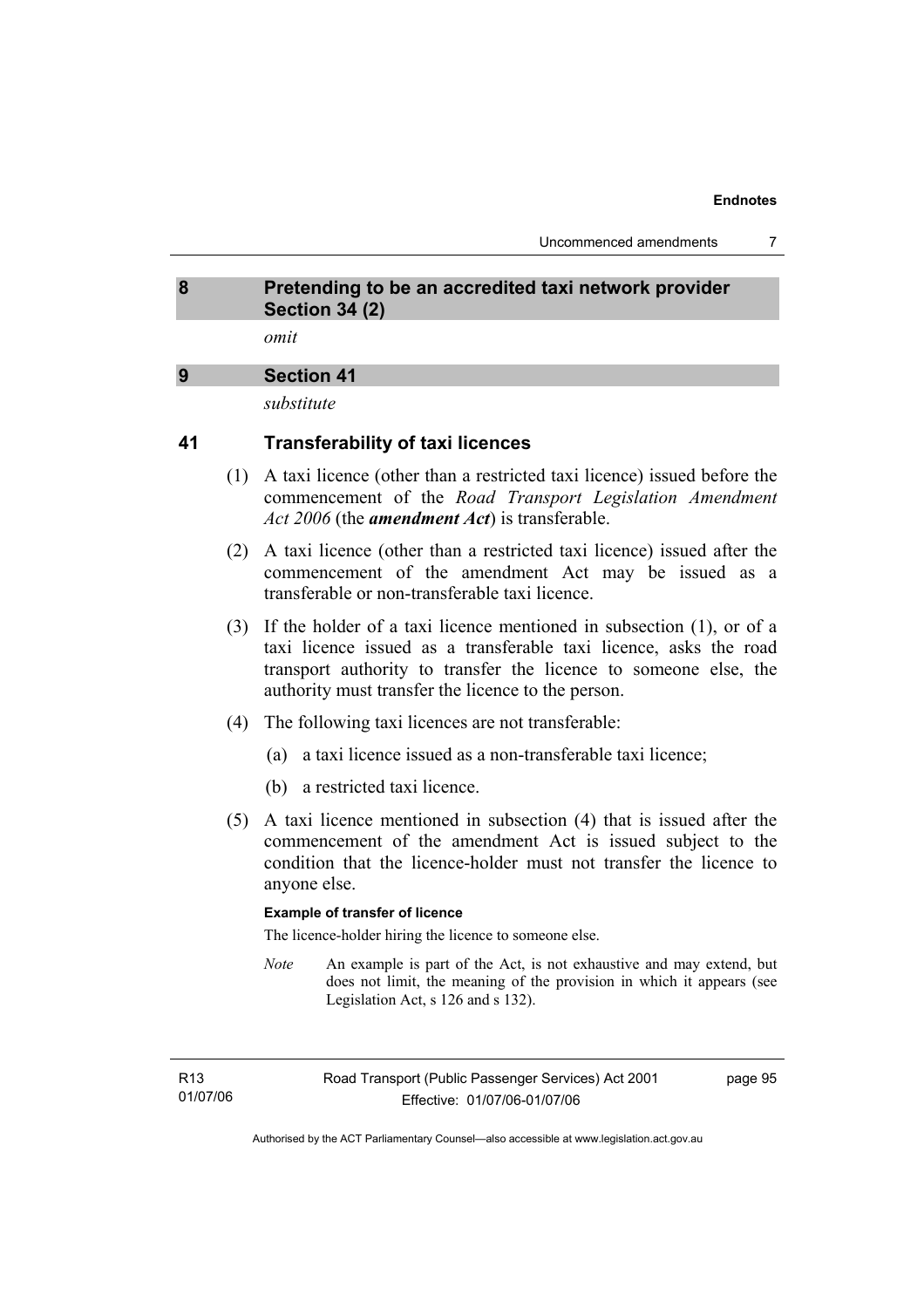7 Uncommenced amendments

# **10 Regulations about taxi licences Section 44 (1) (b)**

*substitute* 

(b) the term (if any) of taxi licences; and

# **11 Entitlement to operate taxi services Section 51 (c)**

## *substitute*

 (c) the person is affiliated with an accredited taxi network provider.

# **12 Section 54**

*substitute* 

# **54 Taxi service operators to be affiliated with taxi network**

- (1) The accredited operator of a taxi service commits an offence if—
	- (a) the operator operates a taxi service; and
	- (b) the operator is not affiliated with an accredited taxi network provider.

Maximum penalty: 50 penalty units.

(2) An offence against this section is a strict liability offence.

| 13 | <b>Miscellaneous</b> |
|----|----------------------|
|    | Part 9               |

*renumber as part 10* 

**14 New part 9 heading** 

*insert* 

# page 96 Road Transport (Public Passenger Services) Act 2001 Effective: 01/07/06-01/07/06

R13 01/07/06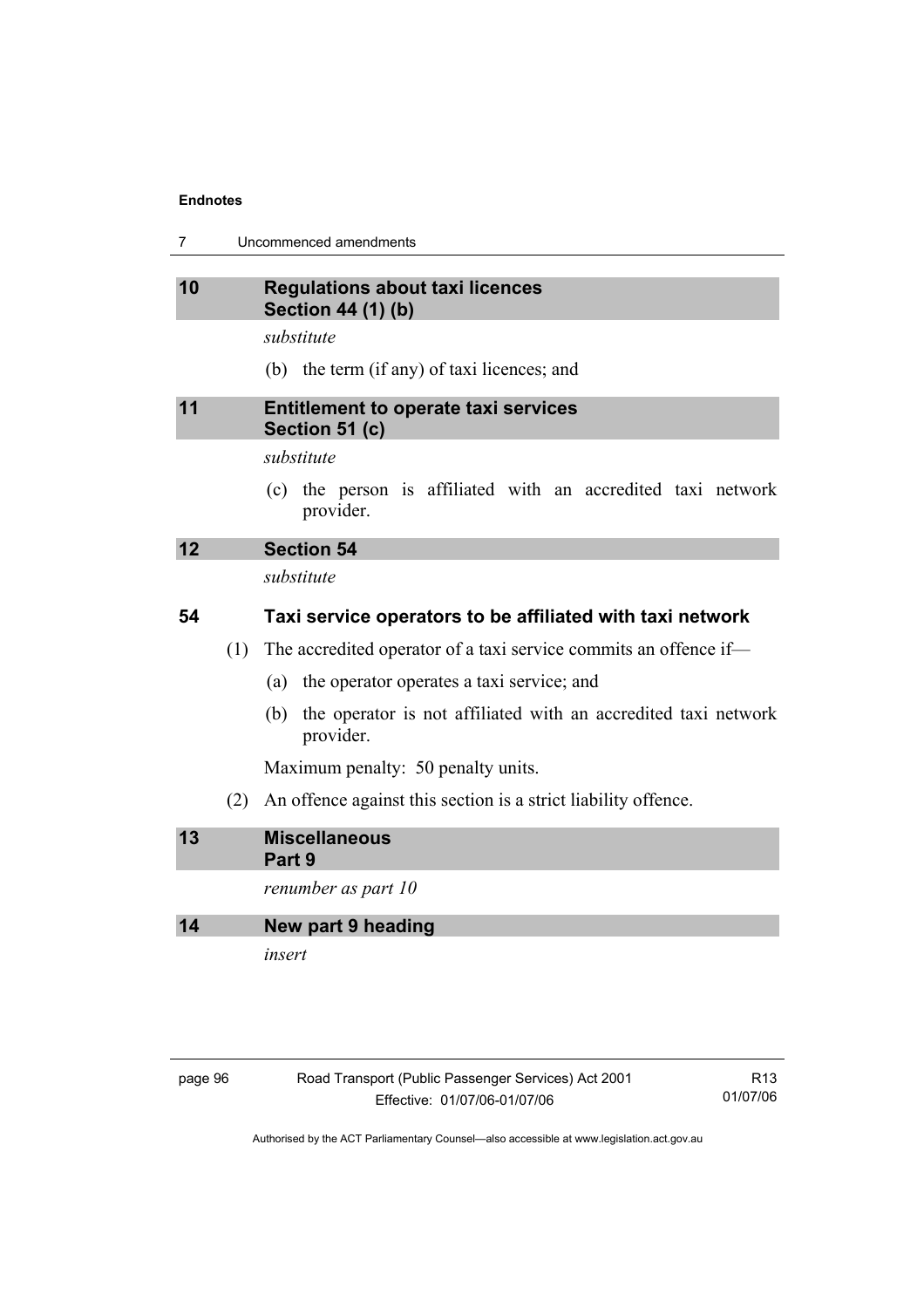# **Part 9 Enforcement**

# **15 Dictionary, new definitions**

## *insert*

*fittings*, of a vehicle, includes the seats, seat covers and floor coverings of the vehicle.

*inspect* a vehicle includes observe the performance of the vehicle or any of its equipment, with or without the use of instruments.

*noncompliance notice*—see section 120 (1).

*time of effect*, for a noncompliance notice—see section 120 (2) (b).

# **Administrative (Miscellaneous Amendments) Act 2006 A2006-30 amdt 1.84**

# **[1.84] New section 90 (2) and (3)**

*insert* 

- (2) However, the Territory is entitled to operate a demand responsive service, whether or not the Territory—
	- (a) holds an authorisation to operate the service; or
	- (b) holds a service contract for the service; or
	- (c) is an accredited demand responsive service operator.
- (3) If the Territory operates a demand responsive service, part 8 (Demand responsive services) applies in relation to the Territory's operation of the service as if—
	- (a) the Territory held an authorisation to operate the service; and
	- (b) the Territory held a service contract for the service; and
	- (c) the Territory were accredited to operate the service; and

page 97